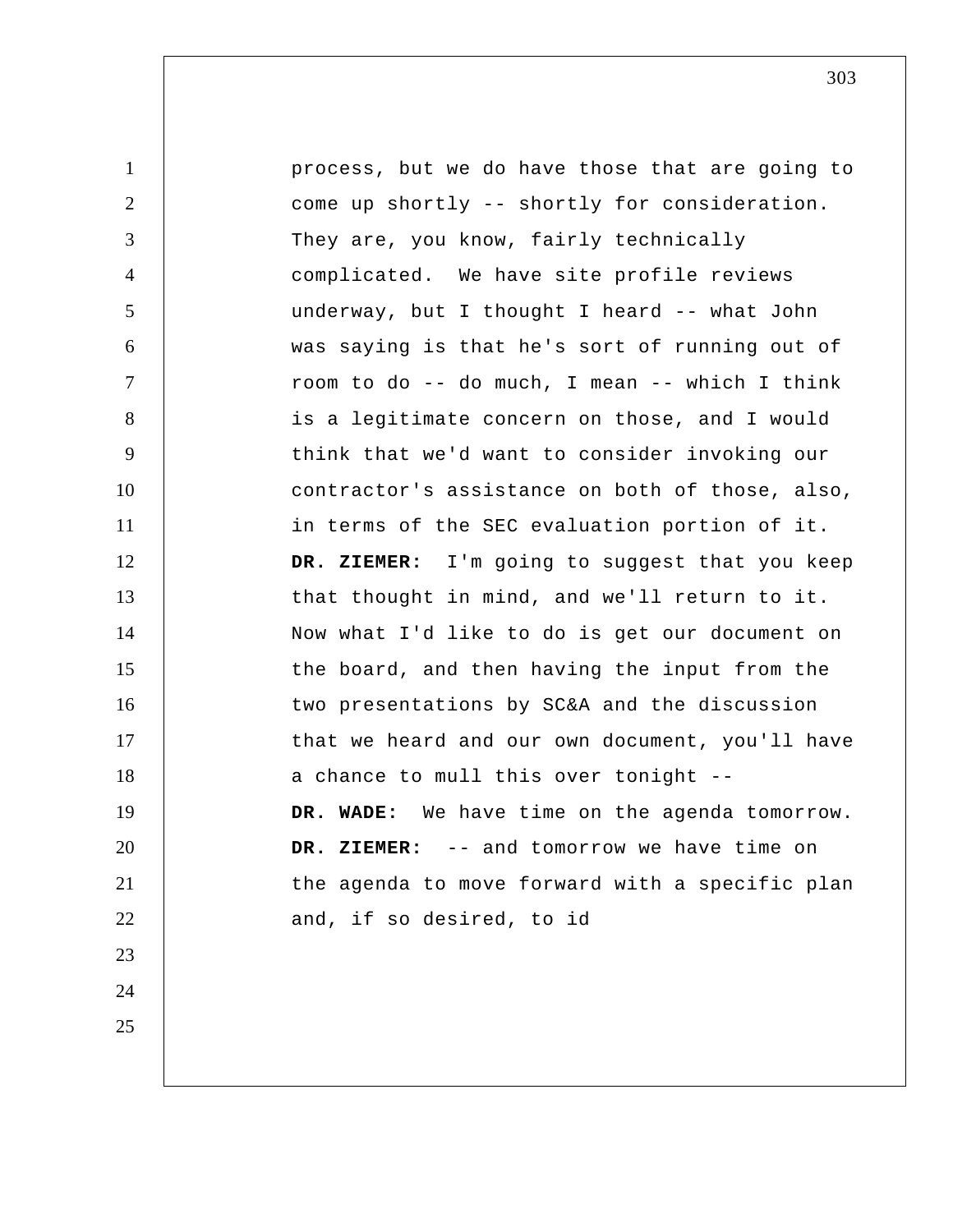## **PROCEDURES FOR BOARD EVALUATION OF SEC PETITIONS DISCUSSON PART II (INCLUDING DISCUSSION OF THE PENDING Y-12 PETITION AND A DISCUSSION OF THE SC&A SEC TASK) DR. JAMES MELIUS, ABRWH**

1 2 3 4 5 6 7 8 9 10 11 12 13 14 15 16 17 18 19 20 21 22 23 So with that in mind, we come to the item called procedures for Board evaluation of SEC petitions. Yesterday Dr. Melius gave us an overview of the document. We had -- and the Board has had the document in advance to look at. I think now is the opportunity to have further discussion on that document, input. And we do not have to necessarily approve the document today, but we might -- we might identify -- if there are any substantive changes to make, identify what those are. Lew, I think you expressed to us the interest of the Secretary's office in the document as it's developed. Is -- is there an interest in having input from them --  **DR. WADE:** Yes.  **DR. ZIEMER:** -- as well, let me ask you --  **DR. WADE:** Yeah, let me -- let me speak to this just briefly. As I mentioned yesterday, the -- I briefed the Secretary's staff on the agenda, and there was particular interest in this item, as you can imagine, because the Secretary is - is the recipient of your recommendations. So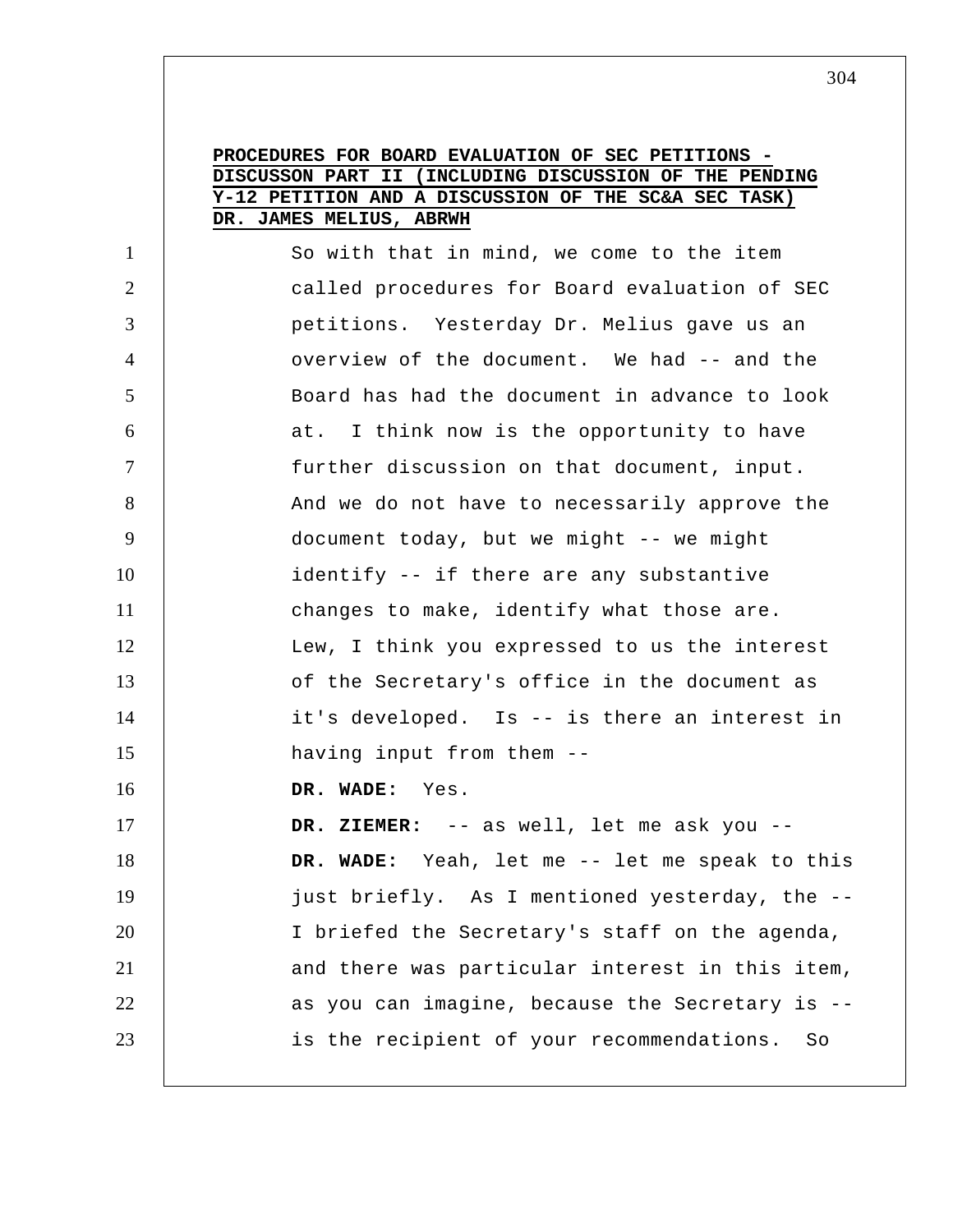1 2 3 4 5 6 7 8 9 10 11 12 13 14 15 16 17 18 19 20 21 22 23 24 25 as I mentioned yesterday, the Secretary is very interested in your giving a full vetting of the document, as you -- as you go through. The Secretary would also like the opportunity to comment on your procedures before you finalize them, and I think we should afford the Secretary that opportunity. It doesn't mean you can't be guided by what you do and we can't make decisions, and we need to make decisions as we move forward. But I think there is an interest on the Secretary's part to -- to provide you with comment as you move to finalize. The other thing that I would propose that we do is we need to hear from counsel as to what timeliness means in the context of the law and the rule. And whether we do that tomorrow morning or whether we do that now, I think it would inform the discussion if we had a sense of what timeliness meant.  **DR. ZIEMER:** Yeah. Well, let's -- let's get the document on the floor and I'll ask Dr. Melius to kick off the discussion here again, and then have the opportunity for Board members to in-put. Go ahead, Jim.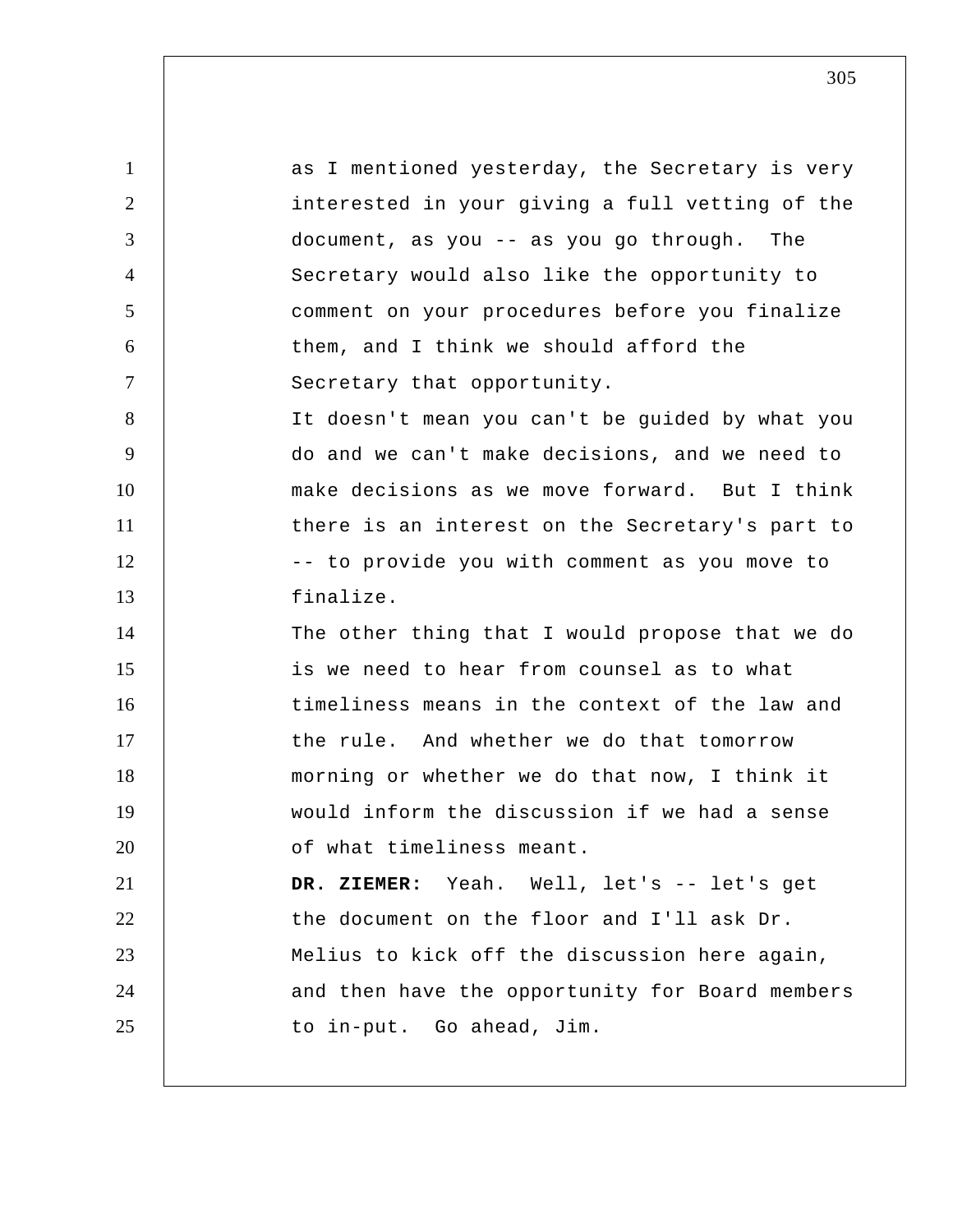1 2 3 4 5 6 7 8 9 10 11 12 13 14 15 16 17 18 19 20 21 22 23 24 25  **DR. MELIUS:** I think the -- well, I guess first of all, the report. I've heard no comments from other Board members since yesterday when - when we discussed it. There -- I think Mr. Miller last night in his public comments, or late yesterday afternoon I think, raised - raised two issues, and I have discussed some of those issues with other Board members, that - one was the -- I -- the feasibility, sort of timeliness issue, which I think, you know, could be addressed in this. I think there's the issue of the regulations, as well as maybe your legal interp-- 'terpretations, so that might be better dealt with after we've had this legal presentation tomorrow or whenever. The other issue which is the issue of the use of data from other sites as a -- for a site profile. I guess Bethlehem would be an example, but it's come up elsewhere, and should we develop criteria guiding the use -- use of such data, so forth. And actually in some of my discussions other Board members have mentioned they thought that was something that might be appropriate for us to -- to incorporate in some way. I would actually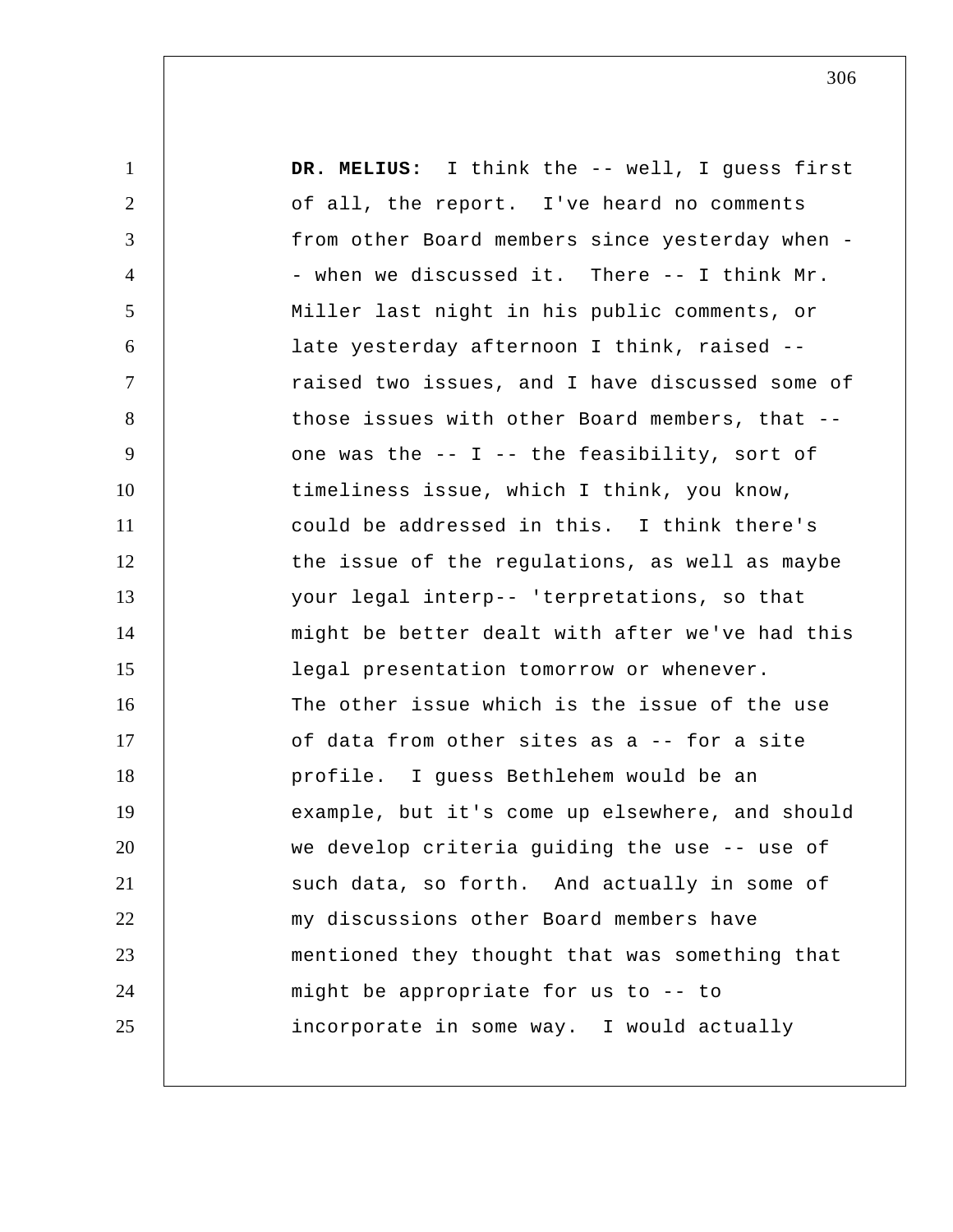1 2 3 4 5 6 7 8 9 10 11 12 13 14 15 16 17 18 19 20 21 22 23 24 25 think that that would require some sort of further discussion, either here or possibly, you know, reconvening our workgroup to work on developing criteria 'cause it's not a -- it's not straightforward to do. I think there's some -- some pitfalls we need to -- to be aware of in doing that -- doing that. So I think that's where I stand now in terms of comments.  **DR. ZIEMER:** On the timeliness issue, right now the document speaks to it more conceptually in terms of the Board's interest in moving forward in a timely fashion. In fact, we use -- I think intentionally -- rather fuzzy terms. We don't have any statements that say we must act within a certain time frame. On the other hand, it's clear that we do not want this to stretch out. Now we can be informed in terms of any legal aspects of what constitutes timeliness, or maybe not. The attorneys may not want to touch that a bit. So  $-$ -**MS. HOMOKI-TITUS:** No, the only thing I can tell you is --  **DR. ZIEMER:** -- can you give us a timely answer to this question?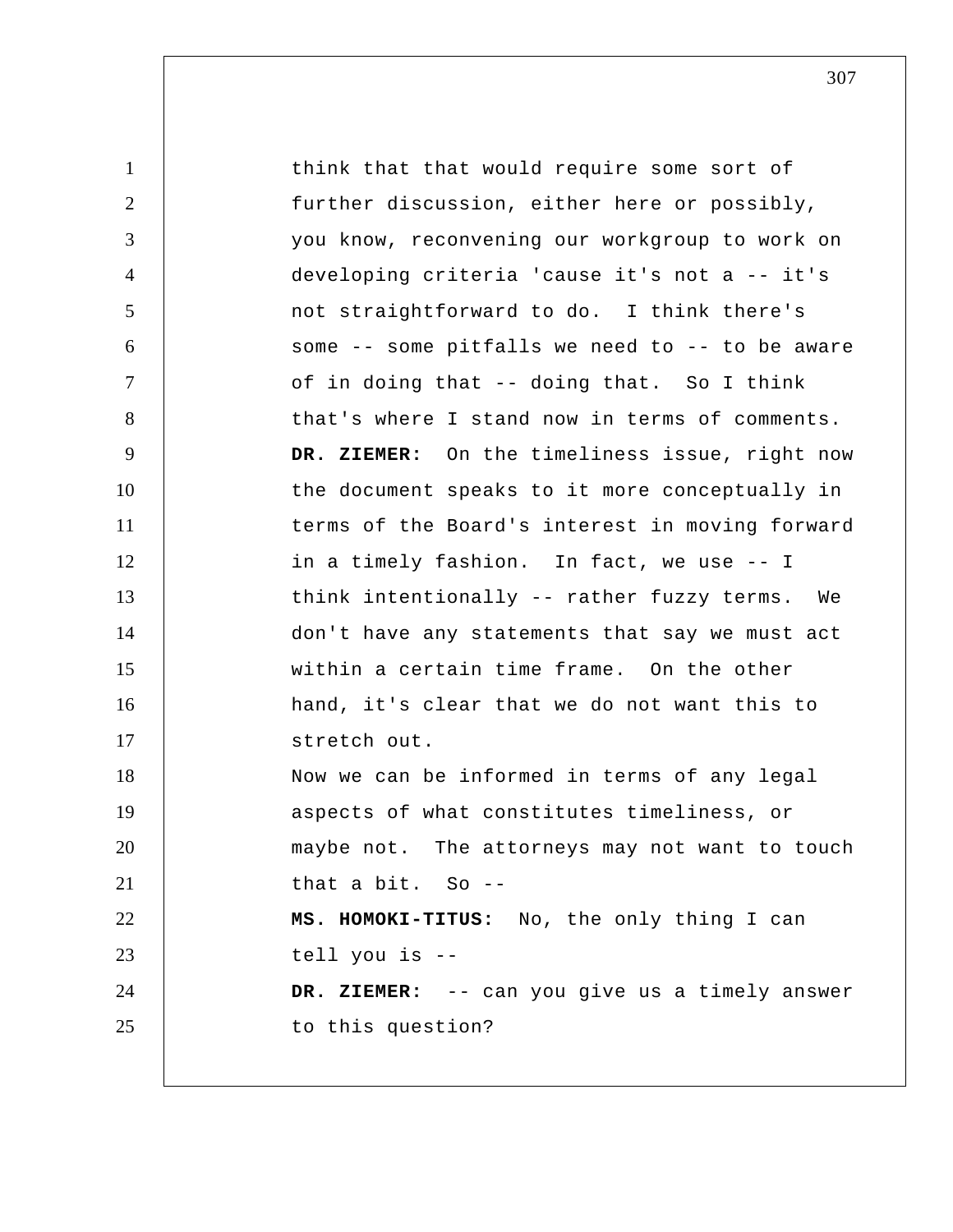1 2 3 4 5 6 7 8 9 10 11 12 13 14 15 16 17 18 19 20 21 22 23 24 25 **MS. HOMOKI-TITUS:** The only thing I can tell you is that I can share with you how timeliness is used in the law. I can share with you how it's used in the regulation. But to give you a legal interpretation of it, just having been asked yesterday, I cannot --  **DR. ZIEMER:** Yes, I --**MS. HOMOKI-TITUS:** -- we call them (unintelligible) legal opinions and we don't give them.  **DR. ZIEMER:** Right. Right, thank you. In any event, I think the -- I think the document could stand, in terms of philosophical view of timeliness, without having the legal framework, probably. But the other issue on the use of data from other sites basically didn't get addressed in this document. And perhaps that's an add-on that we might want to include and have the workgroup actually deal with that.  **DR. MELIUS:** Can I comment on the timeliness issue?  **DR. ZIEMER:** You bet.  **DR. MELIUS:** Since we won't have a legal definition of -- of it. And this is just a thought, maybe. I'm not even sure I'm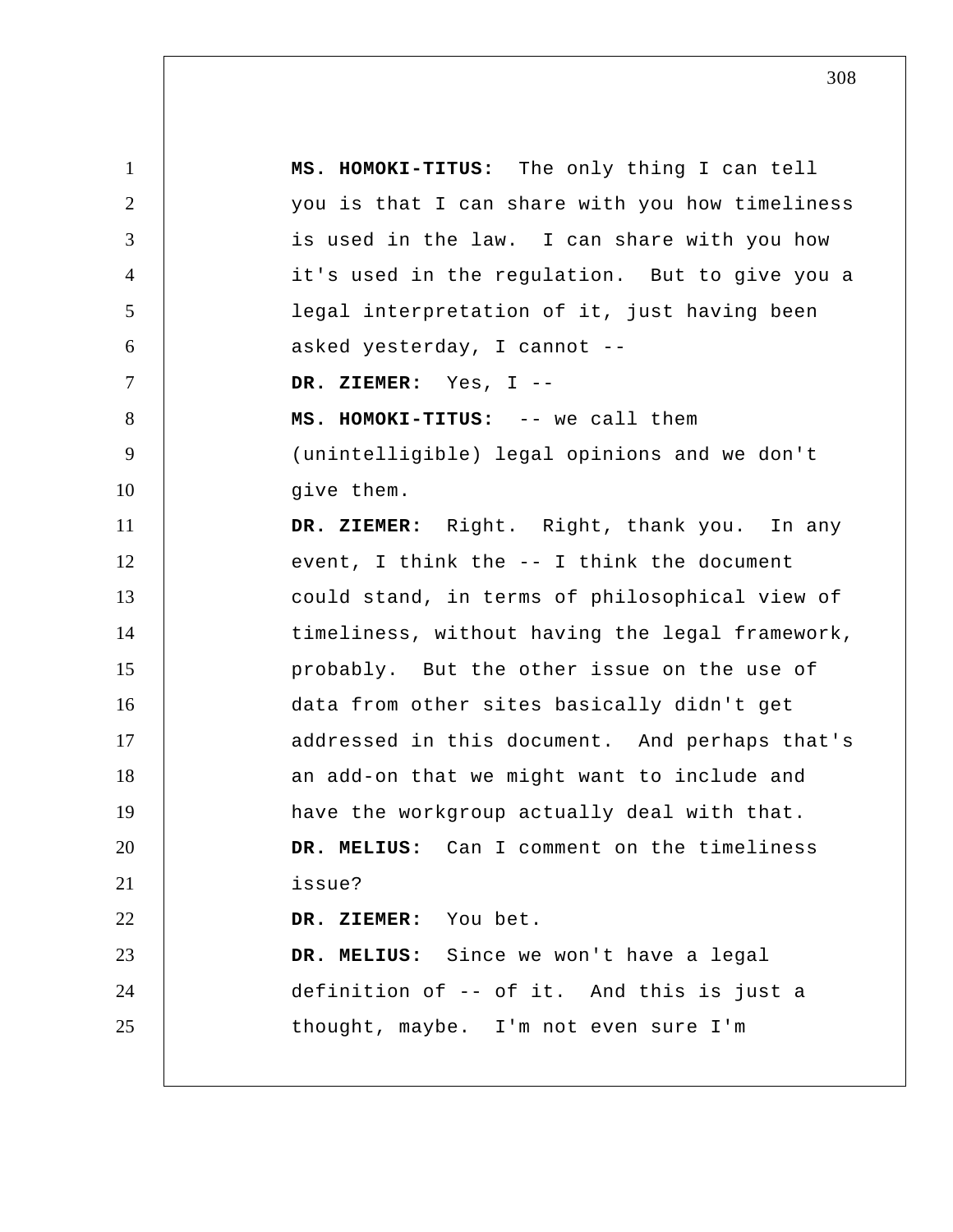1 2 3 4 5 6 7 8 9 10 11 12 13 14 15 16 17 18 19 20 21 22 23 24 25 suggesting we do it, but -- but one consideration should be should we make some of the language more specific in terms of what are some of the situations that may arise that - that would affect timeliness, and what -- what are justifiable reasons for (unintelligible), how -- how would we handle procedurally things that the -- for example --  **DR. ZIEMER:** Are you thinking of cases --  **DR. MELIUS:** -- data -- access to --  **DR. ZIEMER:** -- or examples?  **DR. MELIUS:** Yeah, access to a dataset is not possible, critical dataset that we need for doing dose reconstruction is -- or is -- to - in -- for evaluating for SEC purposes. That's just not available. To me, that's a very justifiable reason for, you know -- you know, postponing action and so forth -- and that, and something like that. And so it would be along those lines sort of how -- how we would deal with tho-- those types of issues.  **DR. ZIEMER:** But again, you're talking about providing examples of how one might --  **DR. MELIUS:** Examples as opposed to -- yeah. Once again, I (unintelligible) --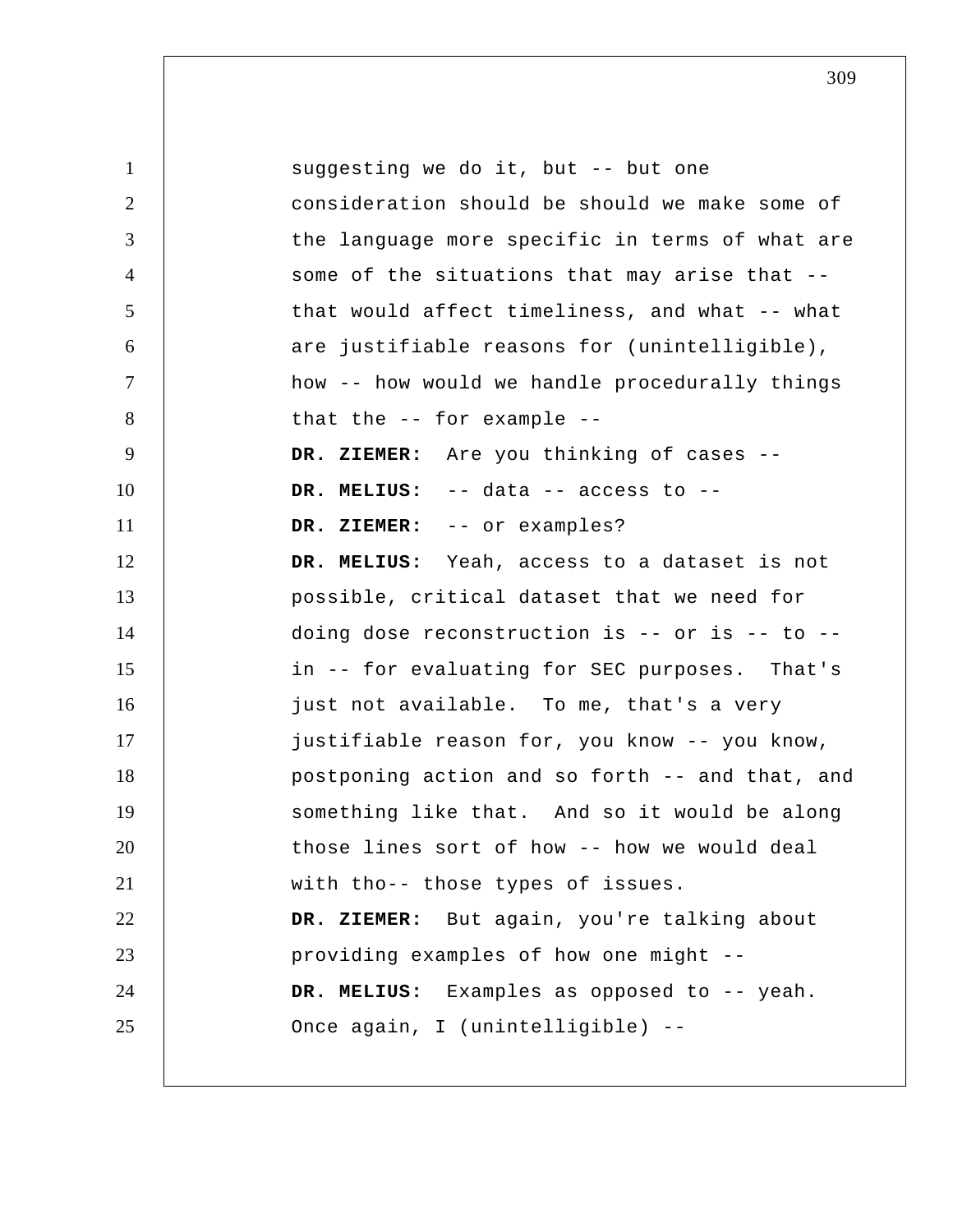1 2 DR. ZIEMER: As opposed to -- (unintelligible), okay.

3 4 5 6 7 8 9 10 11 12 13 14 15 16 17 18 19 20 21 22 23 24 25 **MS. HOMOKI-TITUS:** You haven't provoked counsel. That was actually going to be an example I was going to give, because the SEC rule does speak to that specific situation.  **DR. WADE:** Maybe you -- maybe you can do your li-- can you run through your list for us? **MS. HOMOKI-TITUS:** Oh, sure.  **DR. WADE:** I think it'd be --**MS. HOMOKI-TITUS:** What I pulled together was - out of the actual statute, timeliness is only mentioned once, and it's under the purpose of the program, to compensate -- it's a compensation program to provide timely, uniform and adequate compensation to covered employees. Lew also asked me to pull the two new deadlines that were added -- I think you all probably know them by heart, the 180 days to make a recommendation, and then the President -- which has been designated to HHS -- has 30 days to provide a determination to Congress, once this Board provides a positive determination to the Secretary. And then I was also going to let you know that the SEC rule, as it currently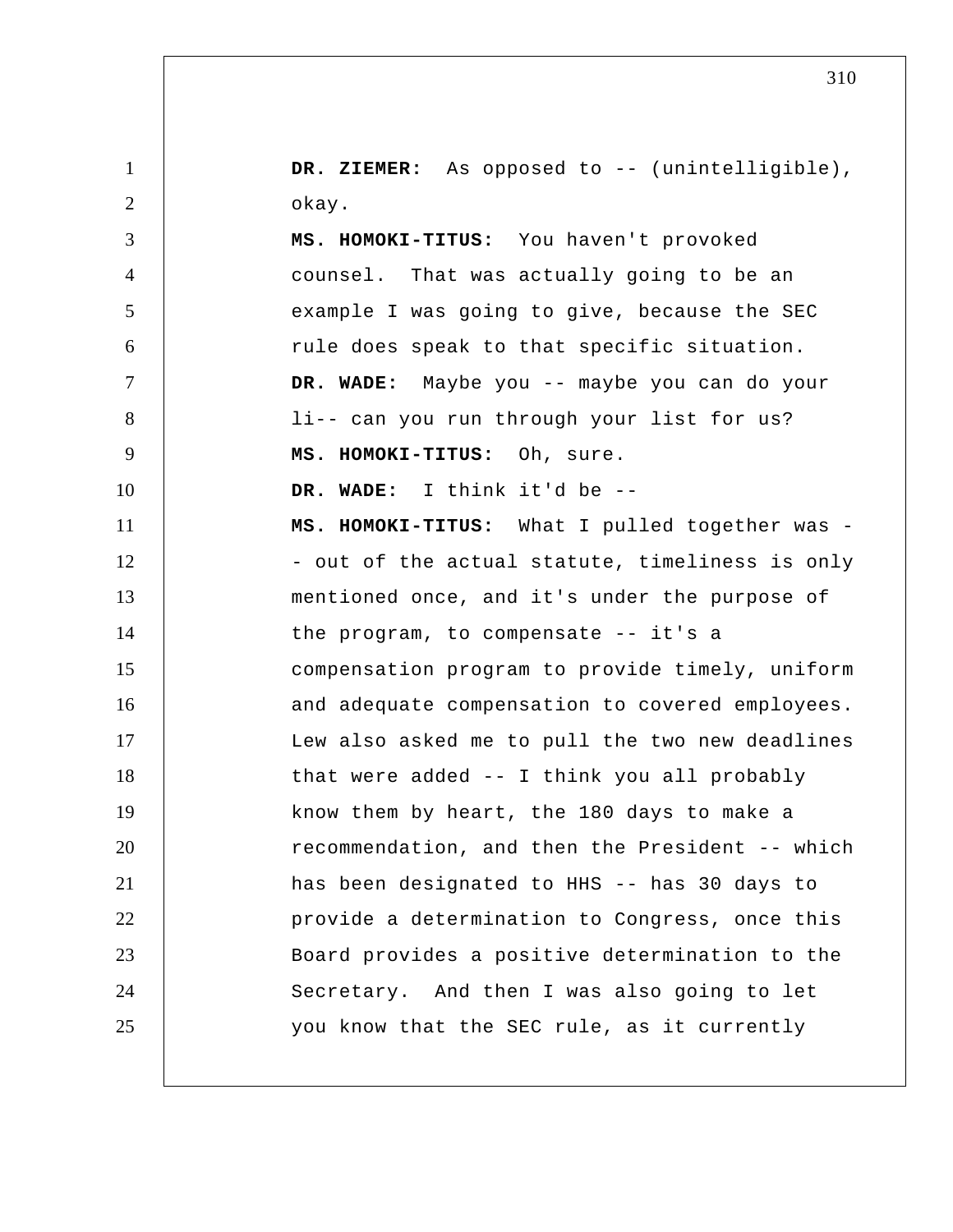| $\mathbf{1}$   | stands, and the recommended rule still includes |
|----------------|-------------------------------------------------|
| $\overline{2}$ | this part, gives the Director of OCAS the       |
| 3              | ability to determine that records are not       |
| $\overline{4}$ | available in the timely manner. And this will   |
| 5              | be considered the same as a determination that  |
| 6              | the records are not available at all. So those  |
| $\overline{7}$ | are kind of -- those are the legal places where |
| 8              | it's actually included. And then if anyone's    |
| 9              | really that interested, there's a lot of        |
| 10             | preamble language discussing it that I can give |
| 11             | you copies of.                                  |
| 12             | DR. ZIEMER: Okay. Thank you. Wanda and then     |
| 13             | Jim and then Henry.                             |
| 14             | MS. MUNN: Both of the items that are being      |
| 15             | discussed here are resource-limited. It would   |
| 16             | be very nice if we had all the time that we     |
| 17             | needed and if we had all of the resources       |
| 18             | necessary to do all of the comparisons that we  |
| 19             | need do -- to do, and nobody was upset about    |
| 20             | not having their claims or their SECs moved     |
| 21             | forward last week. But that doesn't apply       |
| 22             | either to this Board nor to NIOSH nor to our    |
| 23             | contractor. We're all resource-limited.         |
| 24             | The more specific we become, the less fluid the |
| 25             | process can be. And the less fluid the process  |
|                |                                                 |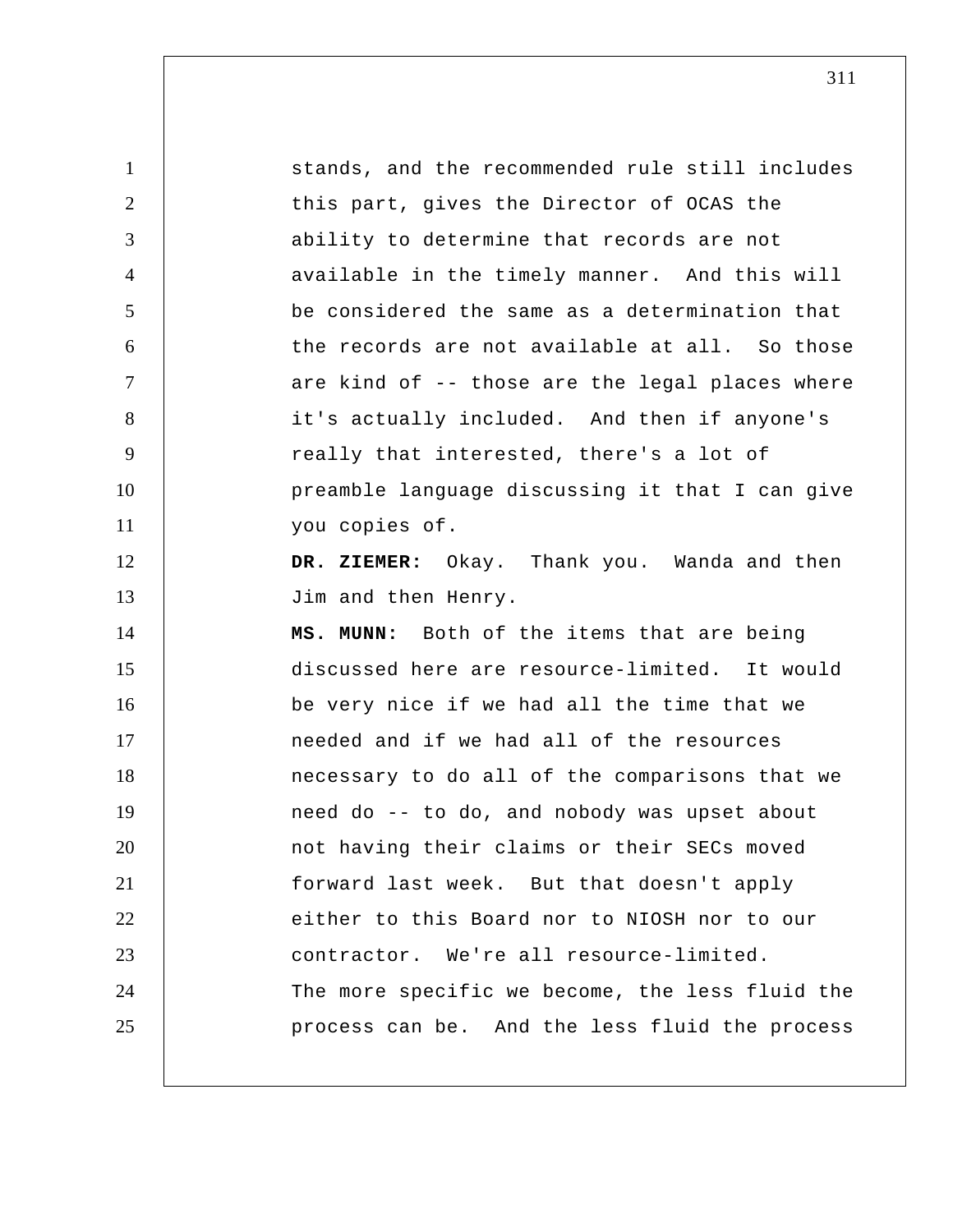| 1              | can be, in many cases, the more -- the less     |
|----------------|-------------------------------------------------|
| 2              | timely it is likely to be.                      |
| 3              | The document we have before us is pretty well-  |
| $\overline{4}$ | written, and allows the reader to understand    |
| 5              | that everyone involved would like to see        |
| 6              | timeliness, would like to avoid the use of      |
| $\tau$         | surrogate sites, but when timeliness is an      |
| 8              | issue and resources are an issue, we must make  |
| 9              | hard choices. My personal choice would be to    |
| 10             | accept the document the way it is. In the       |
| 11             | interest of timeliness, I would be more than    |
| 12             | willing to move it when the other Board members |
| 13             | are ready for that.                             |
| 14             | DR. ZIEMER: Thank you. Jim, did you have        |
| 15             | another comment?                                |
| 16             | DR. MELIUS: Yeah, I would just -- I actually    |
| 17             | was just thinking, maybe I should just stop     |
| 18             | here since I've got Wanda -- unusual situation  |
| 19             | -- agreeing with me on it.                      |
| 20             | MR. GRIFFON: Yeah, I was just about to say,     |
| 21             | I'm willing to second it if (unintelligible).   |
| 22             | Okay, we'll hear from --<br>DR. ZIEMER:         |
| 23             | DR. MELIUS: But, however --                     |
| 24             | DR. ZIEMER: However.                            |
| 25             | DR. MELIUS: I'm not taking issue, but just a    |
|                |                                                 |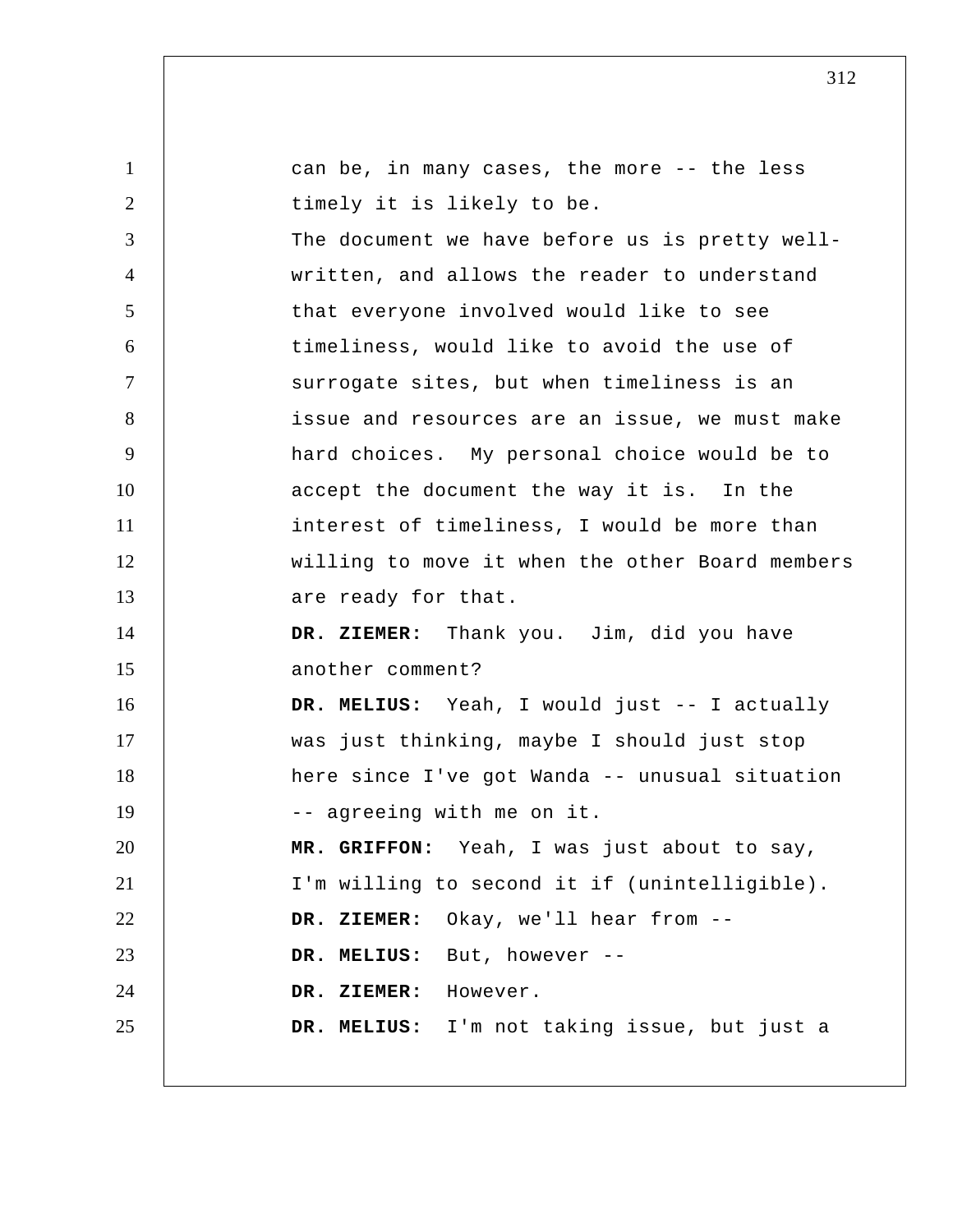1 2 3 4 5 6 7 8 9 10 11 12 13 14 15 16 17 18 19 20 21 22 23 24 25 clarification, I would think it could be helpful that if we took a little bit of time and a little bit of resources among our Board to try to come up with some criteria for where -- how to use data from other sites. I think that's  $-$  **DR. ZIEMER:** Okay. Thank you.  **DR. MELIUS:** -- one that would be -- be useful and would hopefully save us some time going in the future.  **DR. ZIEMER:** All right. Henry Anderson. **DR. ANDERSON:** I was only going to address a different timeliness issue as -- as the timeliness here is it seems to be on the front end, the timeliness of getting the SEC petition processed. I was just going to raise the issue which came up in some of our other discussions that if the determination is made that it is feasible -- in other words, you're going to deny the petition -- there needs to be some timeliness in when will these petition -- or the cases be dose reconstructed. I think one of the issues was well, we can do it, but it -- I mean that's why we asked for examples -- but they haven't really done it yet. And as we've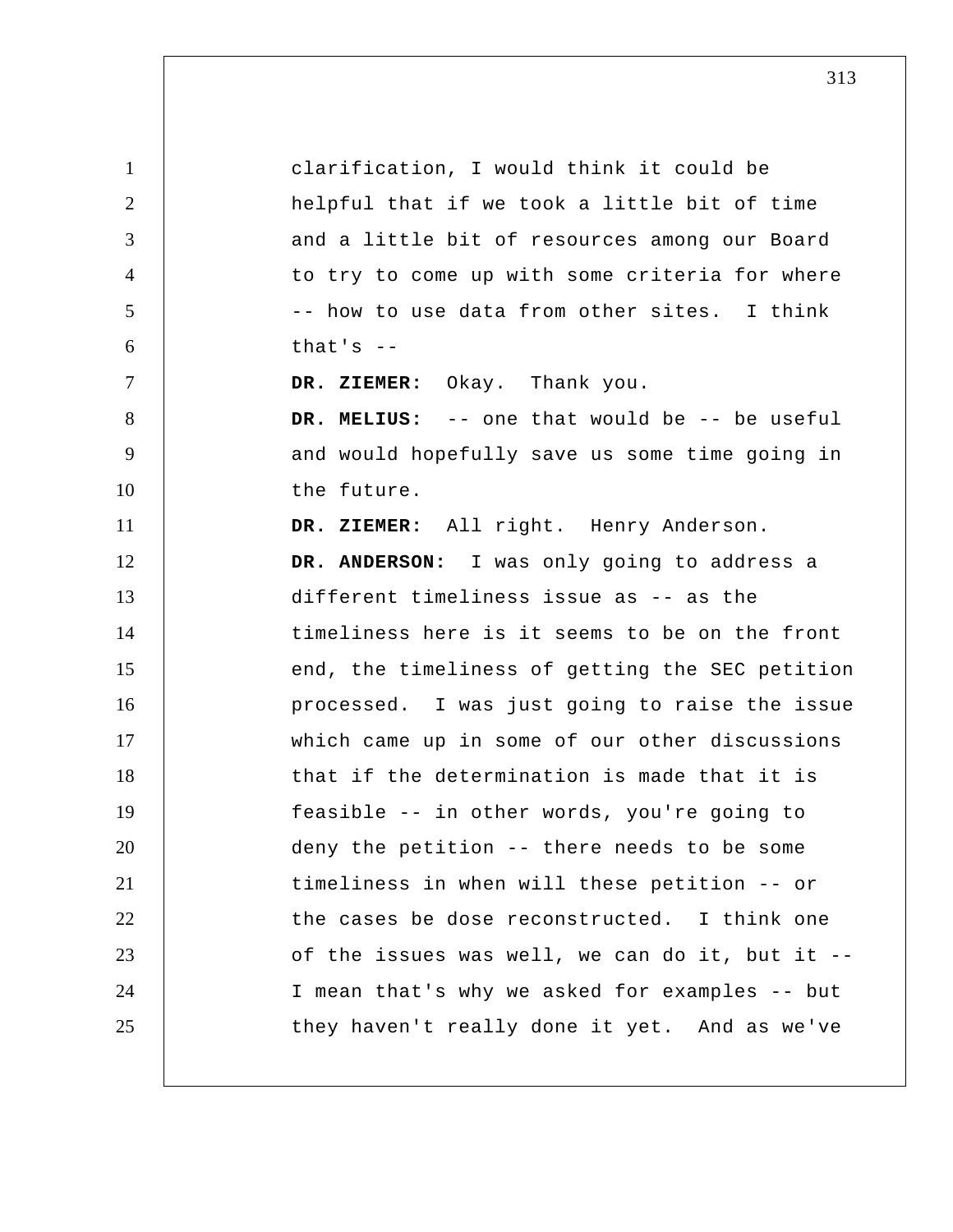1 2 3 4 5 6 7 8 9 10 11 12 13 14 15 16 17 18 19 20 21 22 23 24 25 heard this morning, there's some people that - for the Proving Grounds -- filed four years ago and clearly somebody looked at them at some time and said we can't do these, and then they just sat.  **DR. ZIEMER:** Uh-huh. **DR. ANDERSON:** And so if a determination's made it can be done, it has to move --  **DR. ZIEMER:** Right. **DR. ANDERSON:** -- and somewhere we just need to recognize that there needs to be a timeliness - **DR. ZIEMER:** Right. **DR. ANDERSON:** -- of being able to complete the cases that are waiting.  **DR. MELIUS:** I think we actually -- **DR. ZIEMER:** Other comments?  **DR. MELIUS:** -- we do have that on page 8, so... **UNIDENTIFIED:** Oh, you do? Fine.  **DR. MELIUS:** Yeah.  **DR. ZIEMER:** Now also I would point out that we could, in principle, accept the document with the understanding that it would be expanded as needed, with additional criteria as they're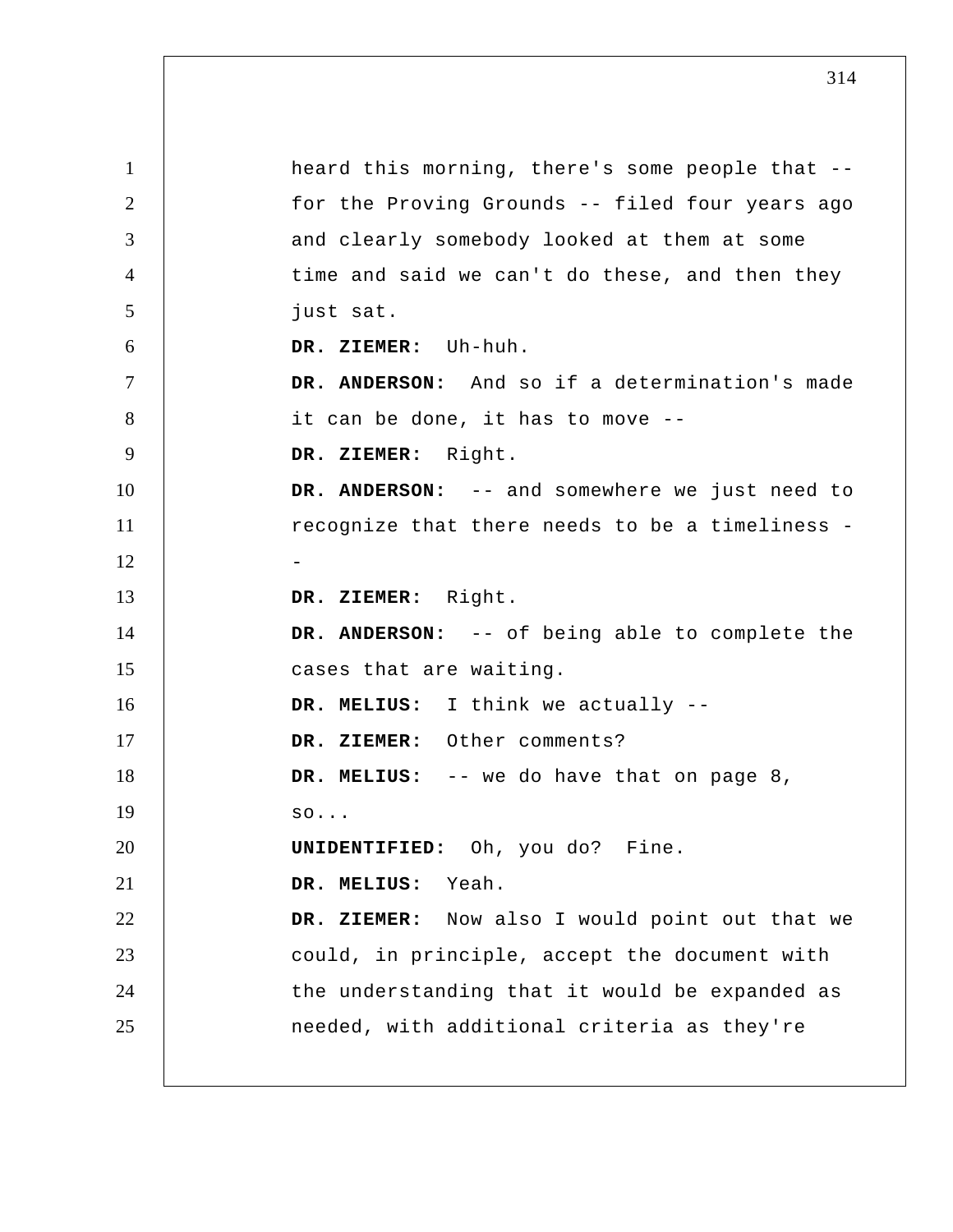1 2 3 4 5 6 7 8 9 10 11 12 13 14 15 16 17 18 19 20 21 22 23 24 25 identified. What I'm going to suggest -- Well, I want to ask this question, Board members. Is there anything in the presentation by SC&A on what they identified as the procedures for a Board SCA (sic) review, anything that you see there that would cause you to want to modify the workgroup document? To a large extent, it's a supplement to it, and more of a procedural supplement, but I do want to provide that opportunity if you think any changes are needed for that. If not, what I'm going to suggest is that we reserve any formal actions on this until our work session tomorrow. That'll give you additional time to think about any of the parameters, as well -- yeah, when you're done reading your minutes and... **DR. ANDERSON:** Let's move something.  **DR. ZIEMER:** Well, if you want to move something today, you can. We also -- keep in mind -- I would suggest, if you're ready to accept the document, that we do it in a provisional manner, soliciting the input from the Secretary's office as -- and - and having a caveat that it's open to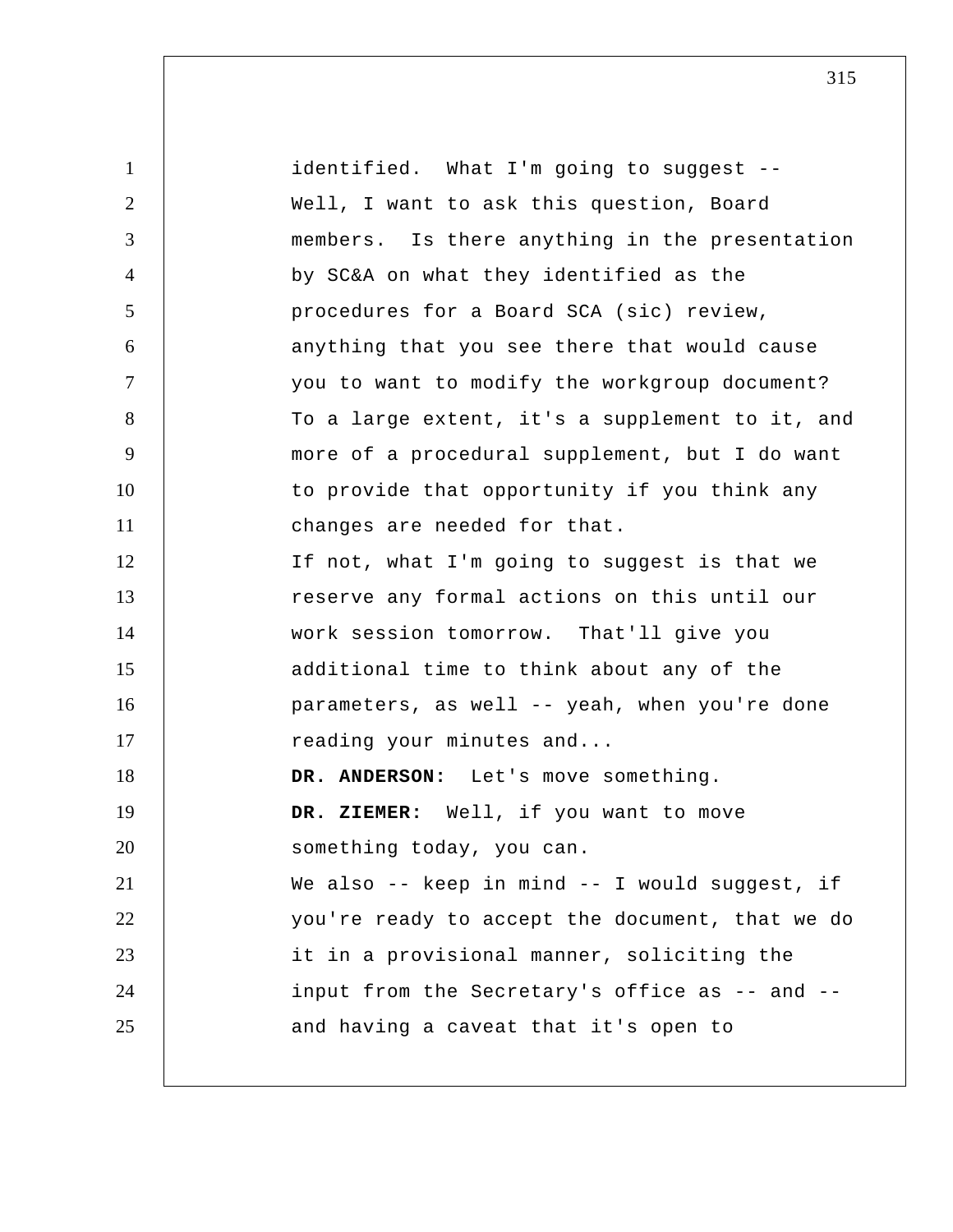1 2 3 4 5 6 7 8 9 10 11 12 13 14 15 16 17 18 19 20 21 22 23 24 25 additional amendments as the Board sees fit.  **DR. MELIUS:** I would agree with that if -- to use some of my Chicago background -- if you would take -- Paul, if you will take responsibility for delivering Wanda's vote tomorrow. I don't want her being able to change her mind overnight.  **DR. ZIEMER:** Well -- well, let me say this. If -- if you want to take action on the document itself today, we can do that. I would suggest, nonetheless, that we wait till tomorrow on - on identifying the sites that we may wish to have work done.  **DR. WADE:** I think it's better (unintelligible).  **DR. ZIEMER:** If so, I'll entertain a motion for provisional acceptance of the document. By that I mean we would consider it our working document for the time being, open to modifications as -- or at least some input from the Secretary's office, as well as --  **DR. DEHART:** Second -- I'll second Wanda's motion.  **DR. ZIEMER:** -- as well as possible additions on this issue of using other site data.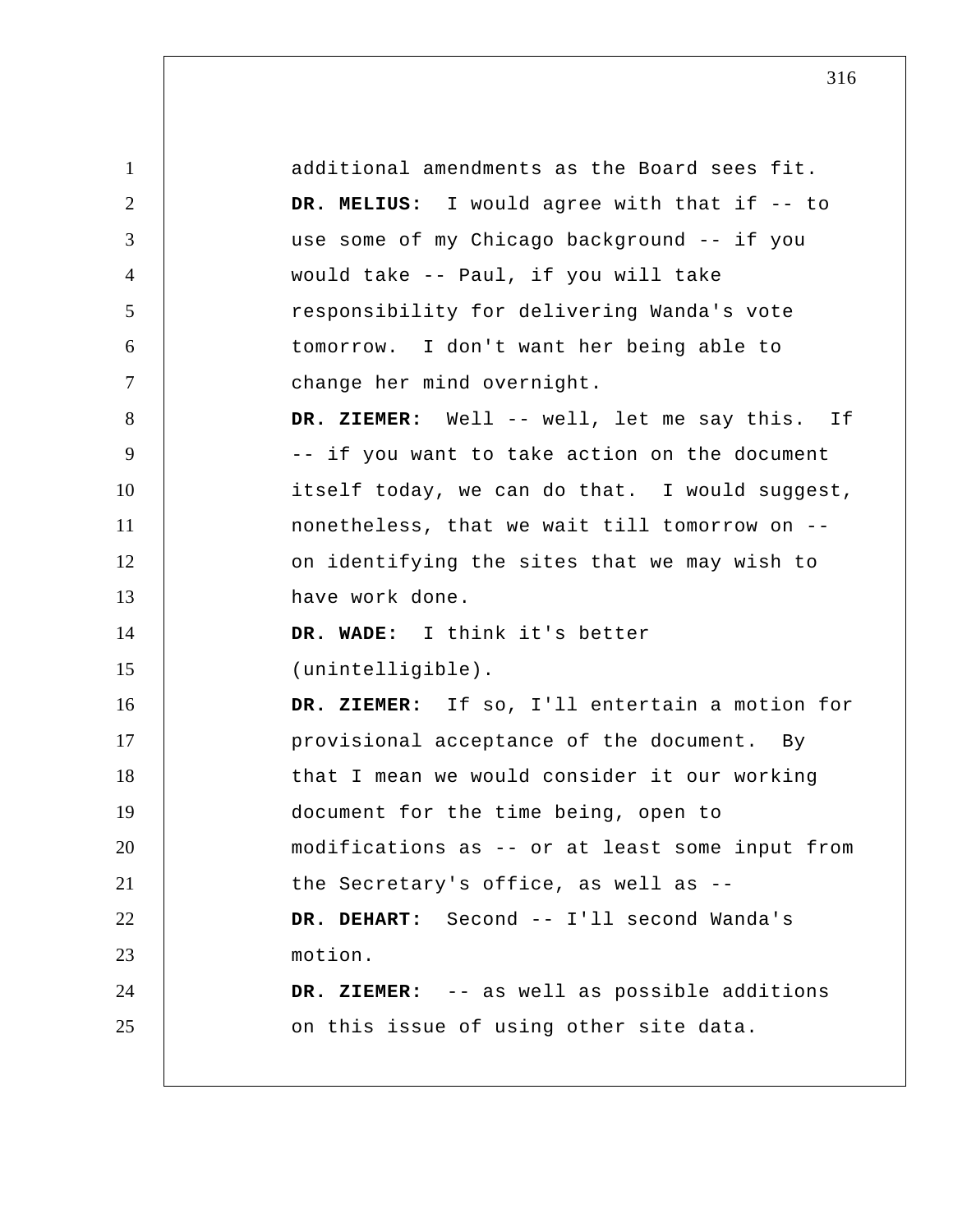| $\mathbf{1}$   | DR. WADE: Yeah, I think the -- the thought of   |
|----------------|-------------------------------------------------|
| $\overline{2}$ | getting the working group together to -- to     |
| 3              | complete that issue I think is a good thought   |
| $\overline{4}$ | and I would hate to see that lost.              |
| 5              | DR. ZIEMER: So that what it would do would be   |
| 6              | basically to accept what we have here as a      |
| $\overline{7}$ | starting point and keep the door open for       |
| 8              | changes. If the Board is comfortable with       |
| 9              | that, that would be a motion for something      |
| 10             | similar.                                        |
| 11             | MS. MUNN: Yes.                                  |
| 12             | DR. ZIEMER: I hate to put words in other        |
| 13             | people's mouth, it's a very unsanitary way of   |
| 14             | speaking.                                       |
| 15             | MS. MUNN: Although I'm not the chair of the     |
| 16             | working group, who perhaps should move --       |
| 17             | DR. MELIUS: I will defer -- I will gladly       |
| 18             | defer to you making the motion.                 |
| 19             | Would you please record that? It's<br>MS. MUNN: |
| 20             | a first.                                        |
| 21             | I move that this body accept the document that  |
| 22             | is before us as a provisional document, with    |
| 23             | the understanding that the input of the         |
| 24             | Secretary will be used to help expand the       |
| 25             | document and complete it.                       |
|                |                                                 |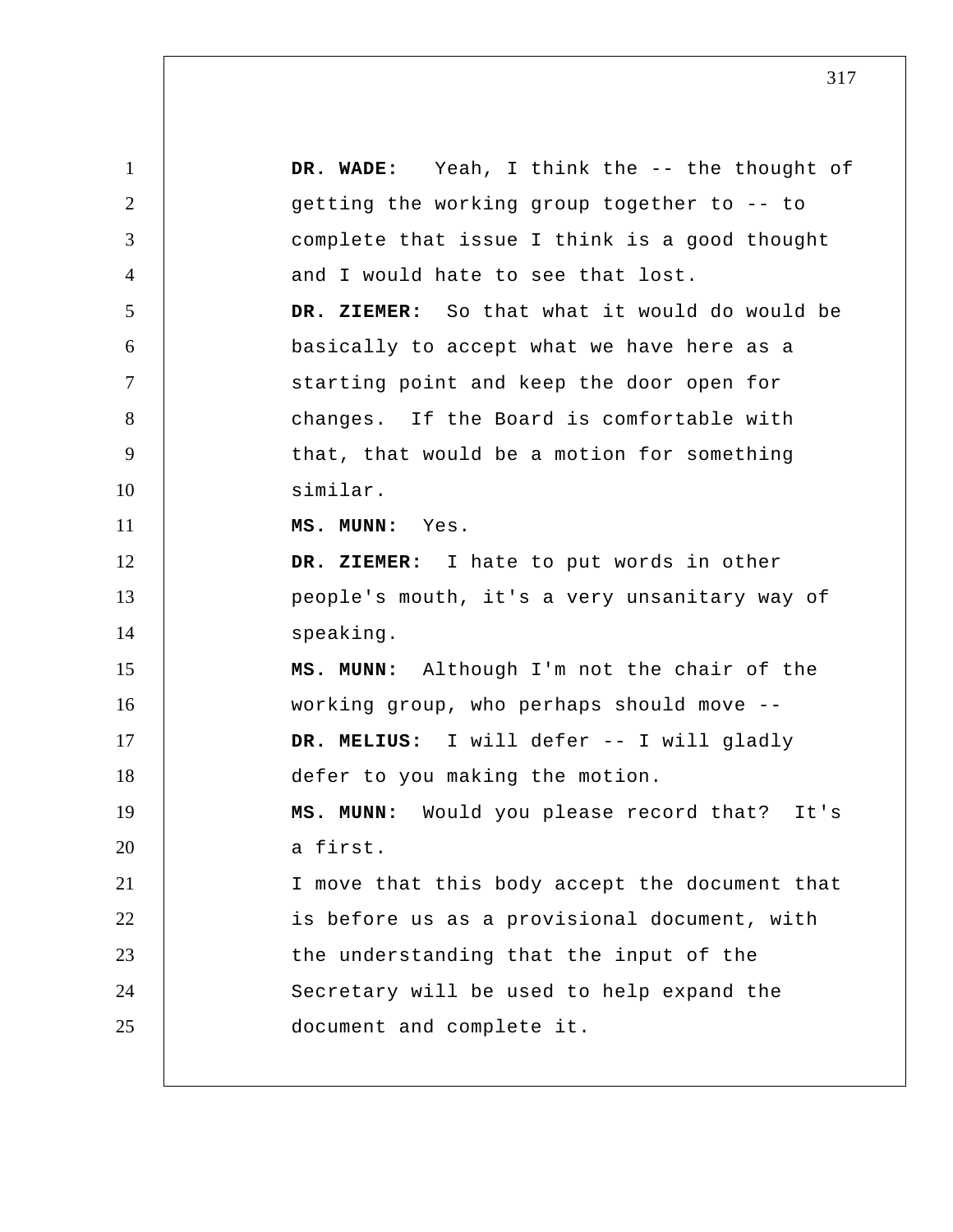1 2 3 4 5 6 7 8 9 10 11 12 13 14 15 16 17 18 19 20 21 22 23 24 25  **DR. ZIEMER:** I'll interpret that as including the possible expansion for other related topics, as were -- if that's agreeable.  **MS. MUNN:** Yes.  **DR. ZIEMER:** And seconded by Roy DeHart. Now, discussion? (No responses) Are you ready to vote? You're longing to vote.  **MS. MUNN:** Please.  **DR. ZIEMER:** Please vote. All in favor, aye? (Affirmative responses) Any opposed? (No responses) Any abstentions? (No responses) Motion carries.  **DR. MELIUS:** (Off microphone) Could we now read back (unintelligible).  **DR. ZIEMER:** I believe -- now the group is getting giddy. I believe that completes our formal action for today. We are going to return at 7:00 p.m. for a public comment period. Let me ask Lew Wade if he has any additional comments or instructions for us before we depart. No?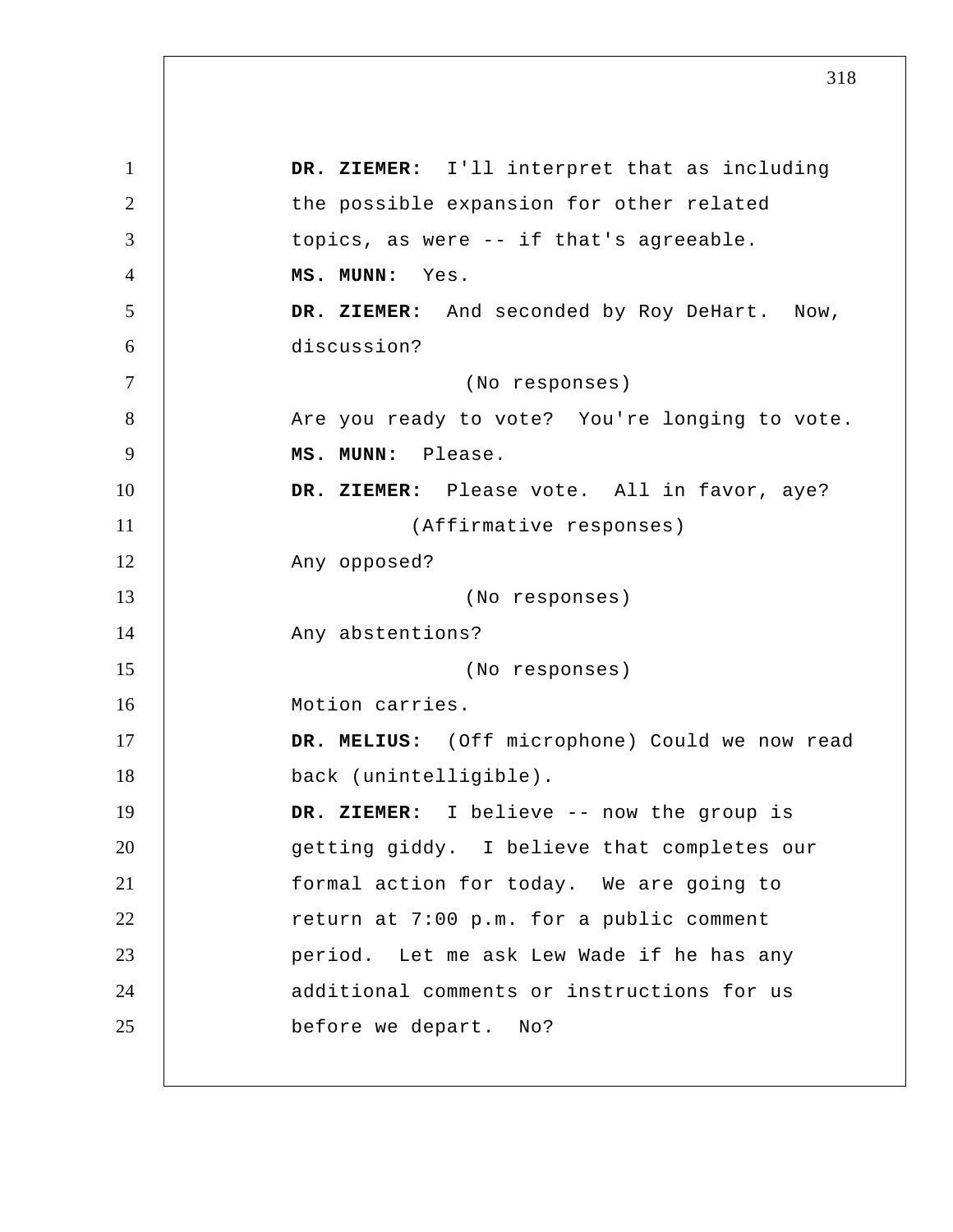| 1              | Okay, we will recess until 7:00 p.m. Thank you  |
|----------------|-------------------------------------------------|
| 2              | very much.                                      |
| 3              | (Whereupon, a recess was taken from 5:00 p.m.   |
| $\overline{4}$ | to $7:00$ p.m.)                                 |
| 5              | PUBLIC COMMENT                                  |
| 6              | DR. ZIEMER: Good evening, everyone. We have     |
| $\tau$         | some folks still coming in, but I think we're   |
| 8              | going to go ahead and start, try to keep on     |
| 9              | schedule, if we can.                            |
| 10             | My name is Paul Ziemer -- oh, there are some    |
| 11             | more chairs, though you may want to squeeze     |
| 12             | together, at least let people know if there's a |
| 13             | chair near you. If you can squeeze together a   |
| 14             | little bit, too, that can help. We'll try to    |
| 15             | get some more folks in.                         |
| 16             | I serve as Chair of this committee. I want to   |
| 17             | just take a minute or two and tell you what the |
| 18             | committee does and what we don't do. It's       |
| 19             | actually an Advisory Board, and we advise the   |
| 20             | Secretary of Health and Human Services on the   |
| 21             | dose reconstruction program that's being        |
| 22             | carried out by NIOSH, and many of you are quite |
| 23             | familiar with that program and are even         |
| 24             | claimants in that program.                      |
| 25             | This Board is not the board -- we do not do the |
|                |                                                 |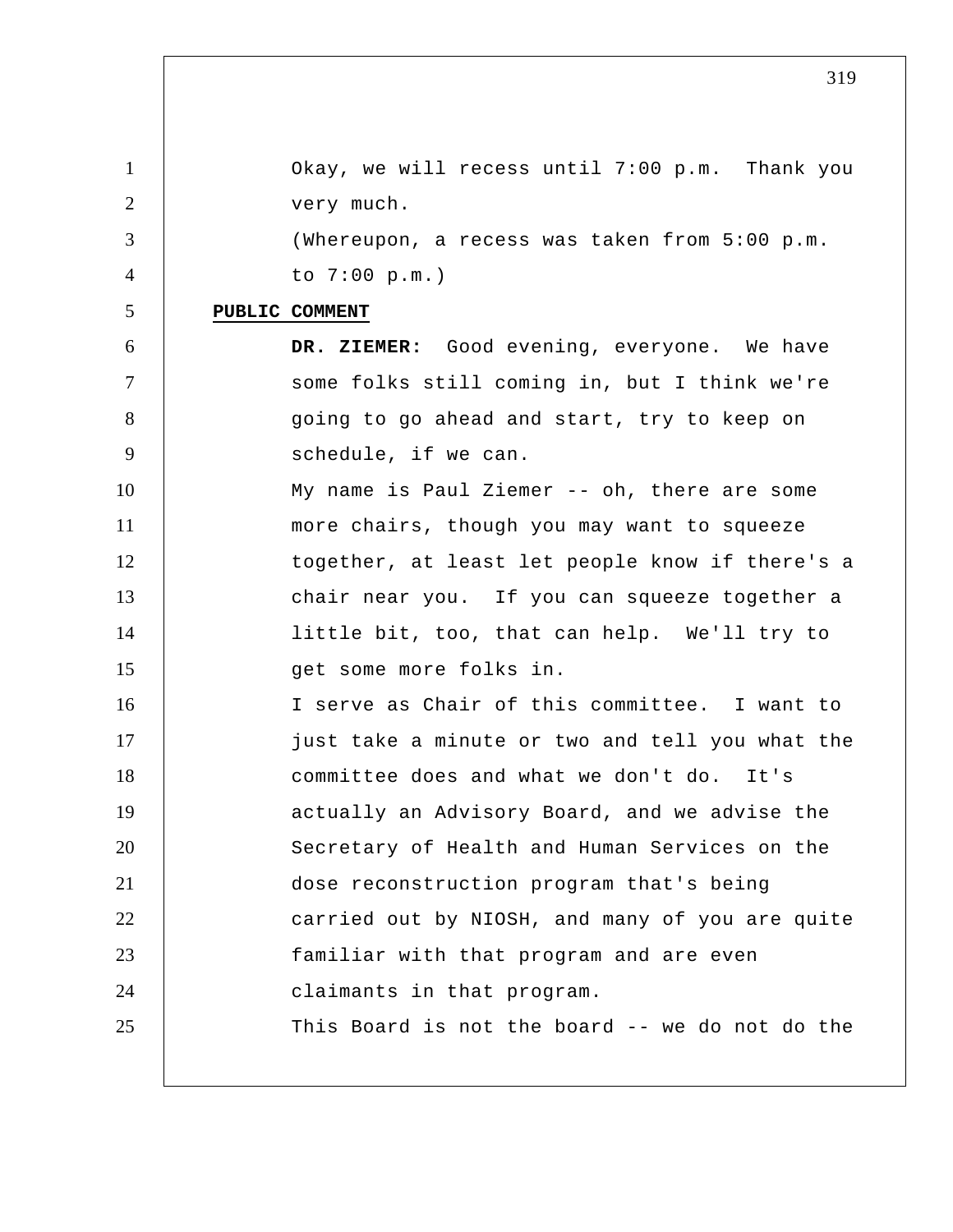1 2 3 4 5 6 7 8 9 10 11 12 13 14 15 16 17 18 19 20 21 22 23 24 25 dose reconstructions, and we are not an appeals board for people who have claims that have been denied. Rather we are simply an advisory board to the Secretary of Health and Human Services, looking over the agency's shoulder. We are not part of the federal agency. We are all independent folks. I'm -- I'm a retired professor -- and, incidentally, a former Oak Ridger -- and we are looking over the agency's shoulder to determine the extent to which the program is being conducted in the proper fashion. So we review some of the dose reconstructions in an audit fashion, as it were. We review site profiles and that sort of thing. And in the course of our deliberations where we come together periodically and hear from the agency and from others how the program is going, we always have an open meeting, and through the open meetings we also gain information about how the program is working -- or, for some people, not working, as it may be. But I do want you to know that if you have individual concerns about your own claim or a claim of a relative, there are NIOSH staff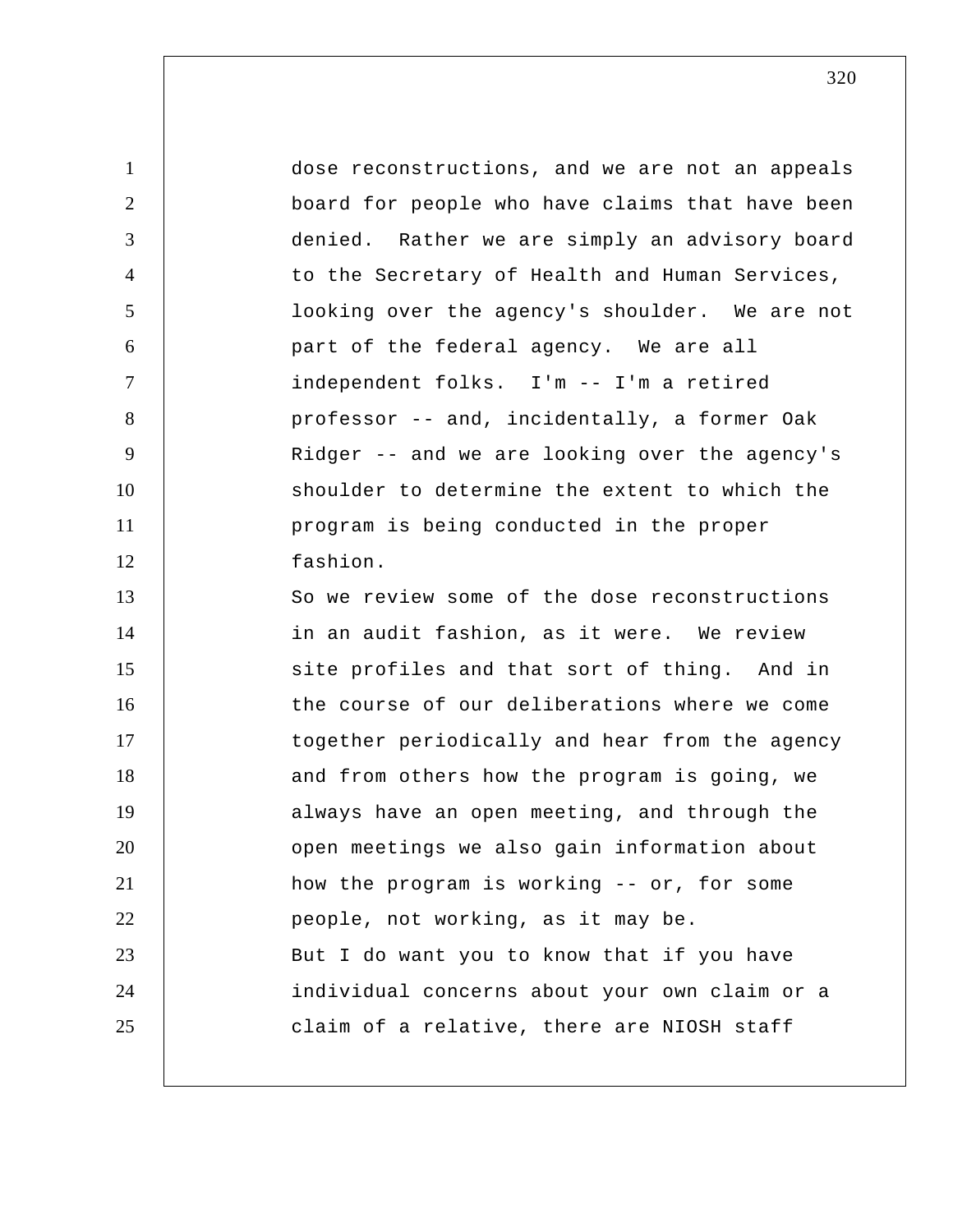1 2 3 4 5 6 7 8 9 10 11 12 13 14 15 16 17 18 19 20 21 22 23 24 25 people here to assist you with that. So they do want to take care of the individual claims. And many of you will, I'm sure, tonight tell us about your experiences, and from that we learn certain things about what the problems are with the program, what's not working, what is working and so on. So that's really what we're doing here tonight. Now I have a couple of lists. I have the starting list here of about 15 people who've asked to speak, and there's another page like this, so I'm guessing there's probably about 30 people who have requested to speak. And recognize we have scheduled about an hour and a half of time, so if you are one who are - that's speaking to the group tonight, you can do the math there. Let's see, we've got maybe 30 people and 90 minutes, so it doesn't give - if you're taking ten or 15 minutes, you really are going to be depriving someone else of time. So we ask you, to the extent you feel comfortable, try to be fairly concise in what you do. Now when -- I'm not going to ring any bells or make you sit down, but we do request that you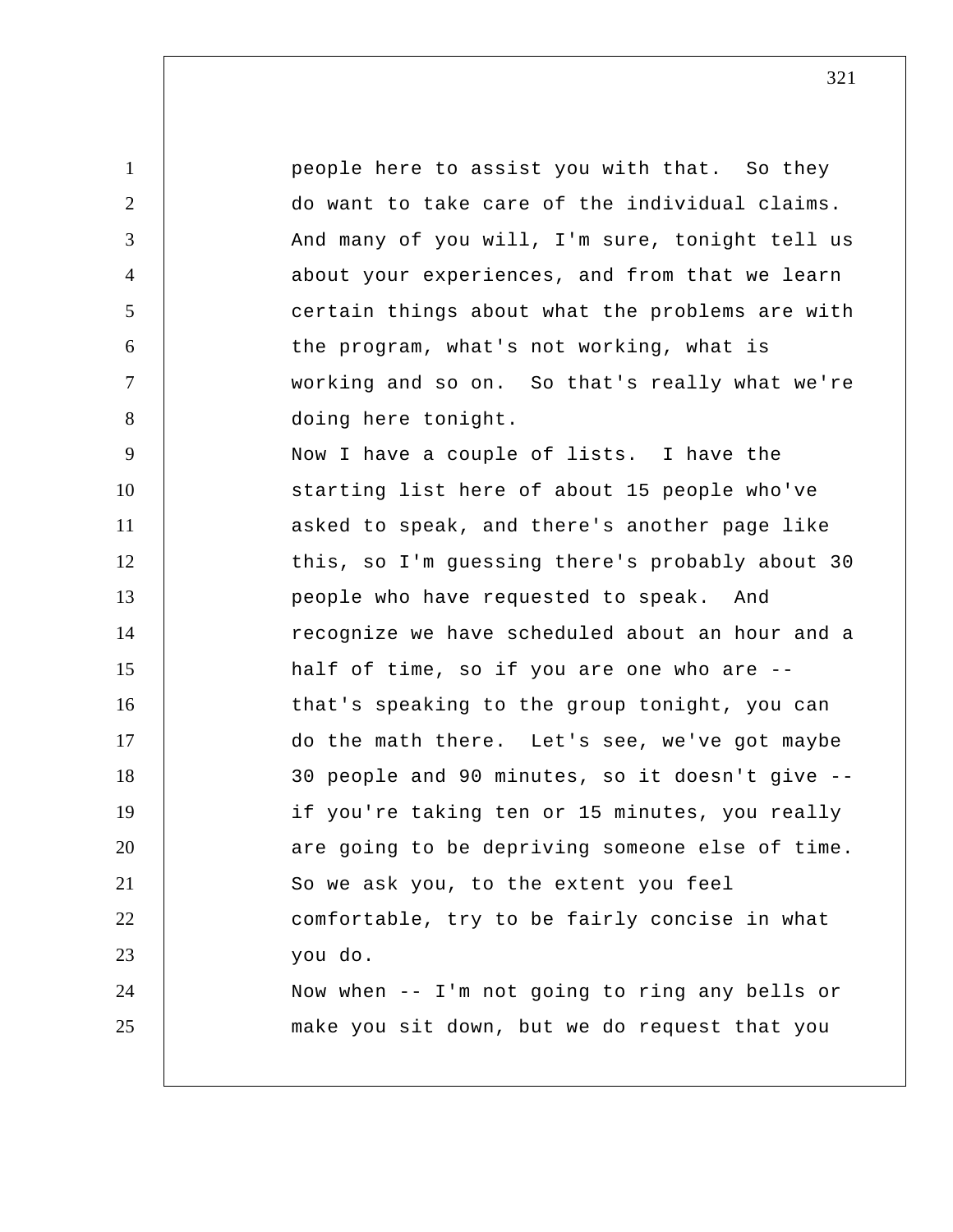1 2 3 4 5 6 7 8 9 10 11 12 13 14 15 16 17 18 19 20 21 22 23 24 25 try to be as concise as you can and still convey what you wish to the Board. Okay? And the Board members are here. I'm not going to introduce them individually. Their name tags are there. They come from all parts of the country. They represent worker groups, technical groups and so on. We have a broad representation of folks on the Board. Many of them are retired, some still working, so it's a cross-section of people. We -- different ones have expertise in different things. All of us are -- we're like anybody else, you know. We're dumb in certain things and we think we're smart in others, but that's how it is. Okay. I'm just going to go down the list in order and as you -- if you're comfortable, you can stand here, there's another mike here, wherever you're comfortable in addressing the group will be fine. We do need -- when you come up, need to have you repeat your name for our court reporter -- 'cause we do keep a transcript of everything that is said, and that transcript does go on our web site -- so that we capture the information that's presented tonight.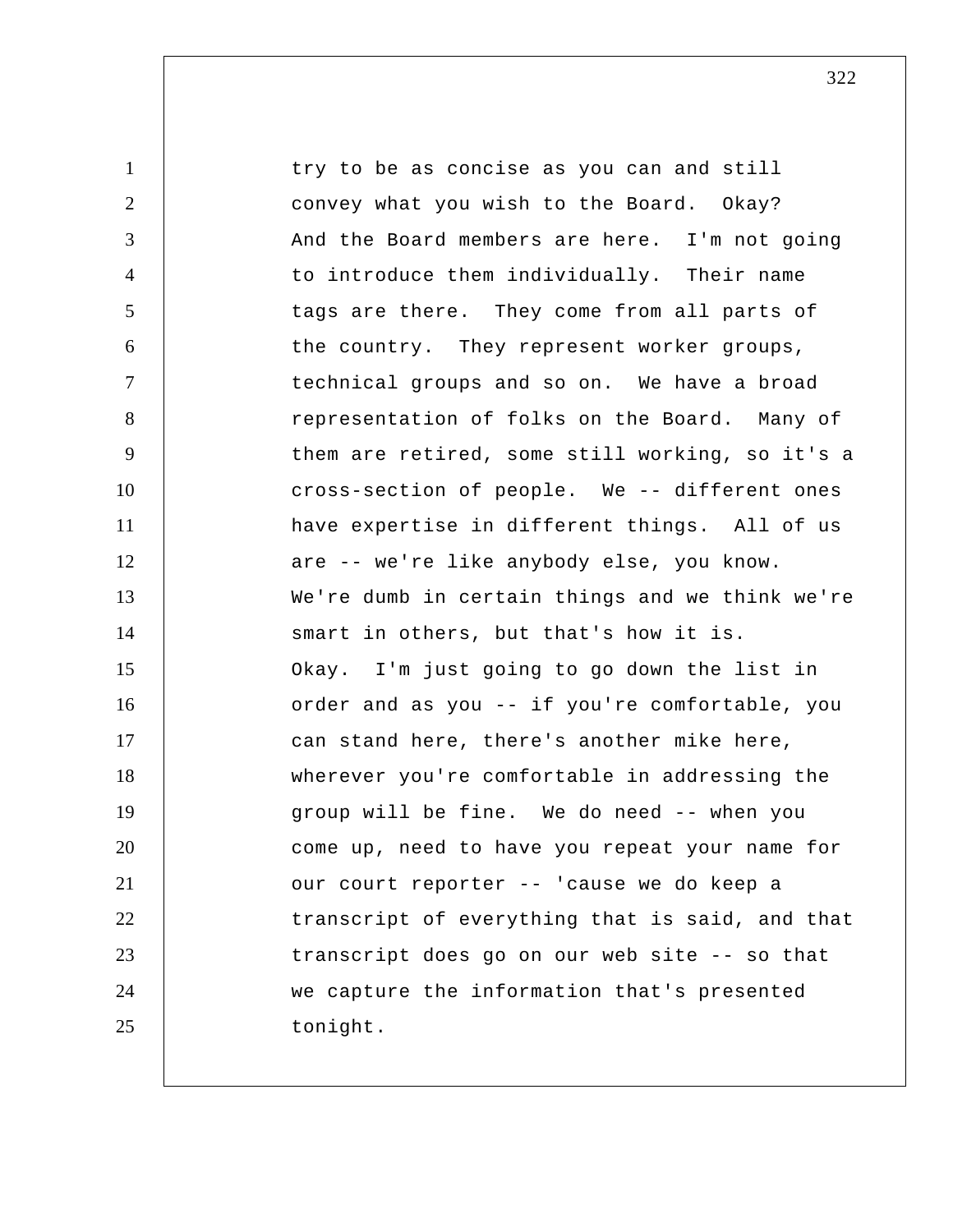1 2 3 4 5 6 7 8 9 10 11 12 13 14 15 16 17 18 19 20 21 22 23 24 25 So we'll begin with B. A. Austin. B. A. Austin. (No responses) Some folks may have signed up earlier and didn't arrive yet. If B. A. Austin's not here yet, let's go to Gail Elkin. (No responses) Okay. Well, I'll come back and check on these later. Jack Wolum -- Woolum, W-o-o-l-u-m -- Jack?  **MR. WOOLUM:** I've already got my questions answered.  **DR. ZIEMER:** You got your questions answered, okay, Jack. How about Jim -- I believe it may be Phelps -- Jim, thank you.  **MR. PHELPS:** Hi, my name is Jim Phelps, for the court reporter. I'm here to speak about my father's experience at the Y-12 nuclear weapons plant over the years. I understand that you all are trying to do a dose reconstruction at a plant that had probably weak records on dosimetry. It also is a complicated site where chemicals interfere with the free oxygen radical damage of radiation. Oak Ridge is more characterized as a chemical damage site than a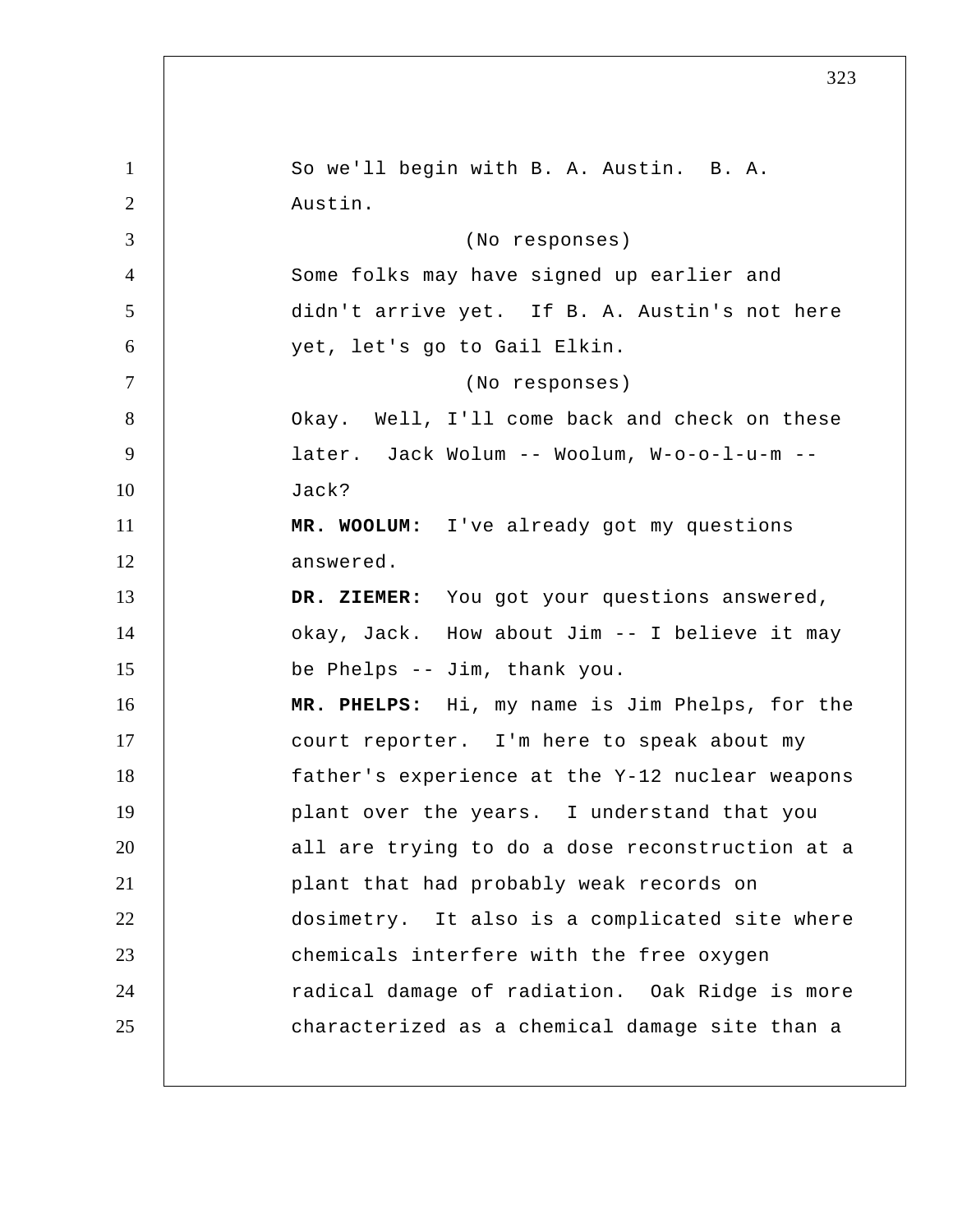radiation damage site, and that's one of the problems.

1

2

3 4 5 6 7 8 9 10 11 12 13 14 15 16 17 18 19 20 21 22 23 24 25 You say you want to use best available science. Best available science in Oak Ridge says that you look at the radiation, you look at the mechanism for radiation. And at Oak Ridge - at ORNL when I worked there, we looked at some of those mechanisms way back in the '80s. And what we decided is when radiation passes through a medium you get free oxygen radicals. These upset cells do damage to mitochondrias of cells, and these react and make something called superoxide dimutase enzymes, which go and repair that damage. If that damage gets very high, you start noticing things like mycoplasmas becoming active in the persons and you have to sometimes give them antibiotics to have them recover from high dose radiation. What happens next is you get competition for the trace metals in the cell that disrupts another enzyme called 2-5A RNase L, and the metal that gets in competition is manganese. And what happens is a mutation of that enzyme from a normal 83 kilodalton weight to a 37 kilodalton weight. When that mutation occurs,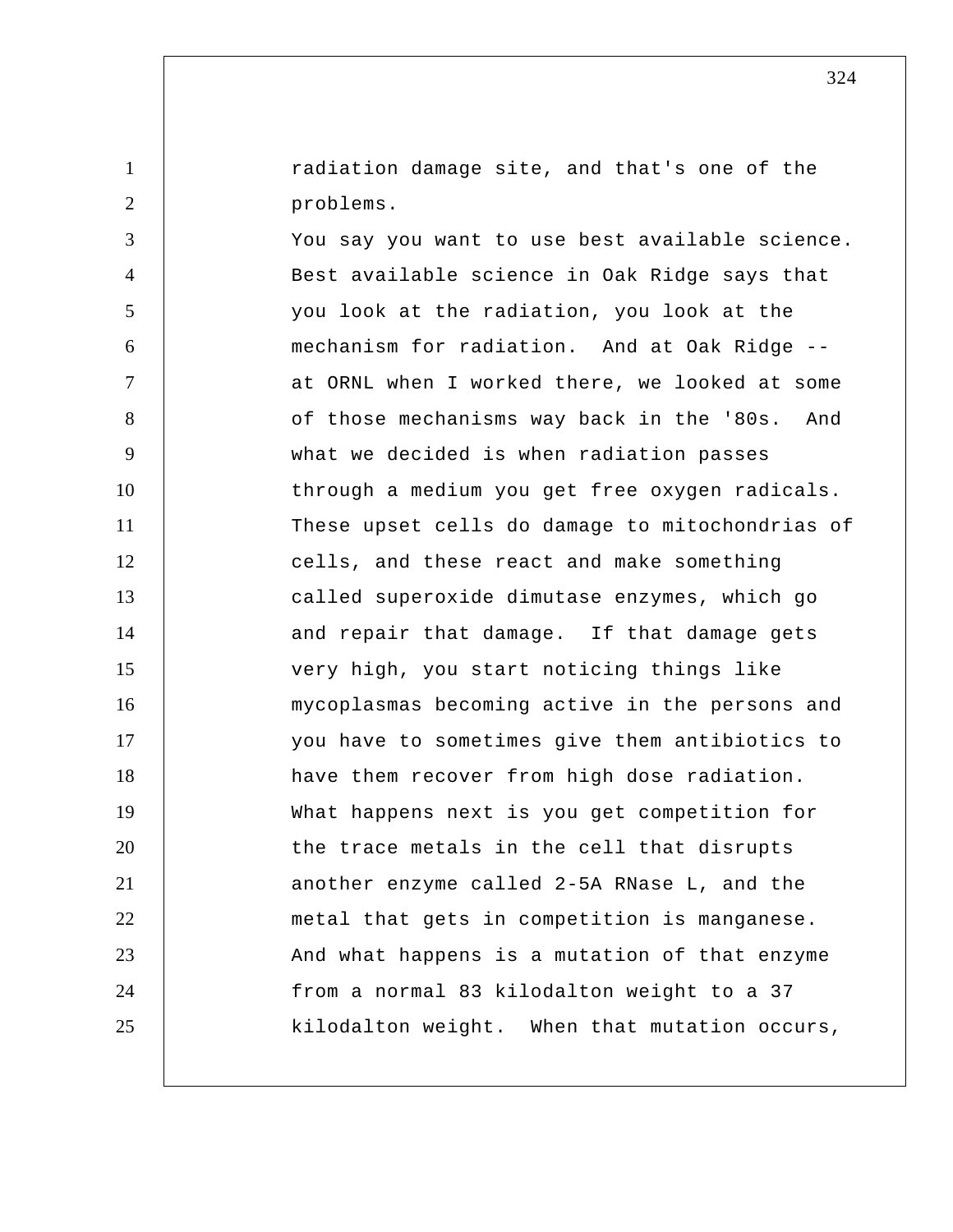1 2 3 4 5 6 7 8 9 10 11 12 13 14 15 16 17 18 19 20 21 22 23 24 25 the cells can no longer defend themselves from pathogens, be that pathogen mycoplasmas or the complement of viruses that you'd normally see in cancer tumors. When you lose that mechanism, cancer viruses and bacterias can take over control for the cytokine mechanisms in the cells. Now that's the simple approach to radiation damage. We didn't stop there at ORNL back in the '80s. We went and added the chemical damage vector component, and one of the things we noticed was that hydrogen fluoride easily enters the body in places like Y-12 in their green salt operation and places like the hydrolysis of UF-6 released from K-25 makes HF. As people are exposed to that, that's a fairly cumulative poison that deposits itself in the tissues and bones and gets progressively worse with age. And what happens is whenever you encounter aluminum in the environment, it will spontaneously combine in the body to form ALF3. ALF3 mimics a hormone called the thyroid stimulation hormone, and when that happens you no longer have the night and day variation that you get that allows your body to rest at night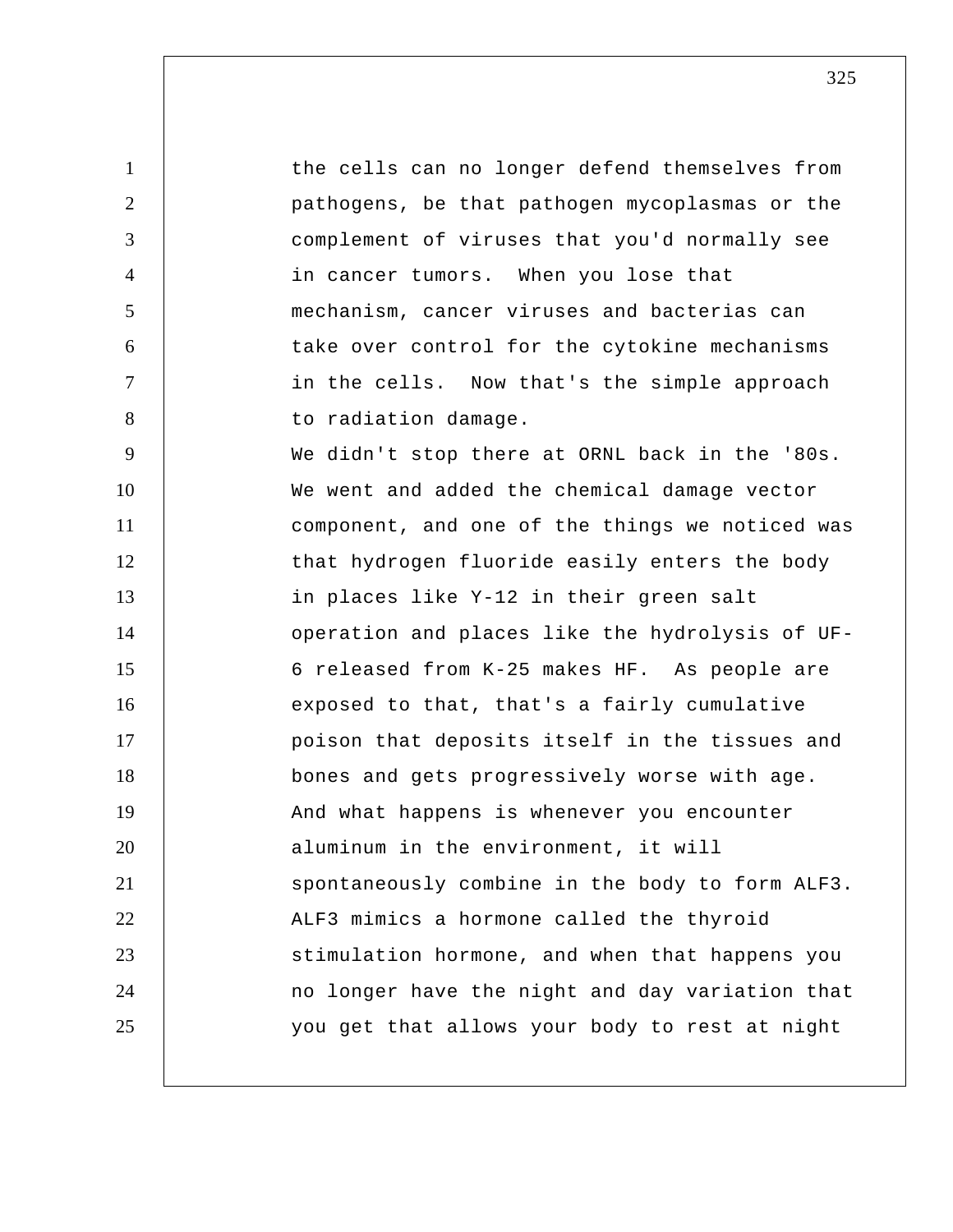1 2 3 4 5 6 7 8 9 10 11 12 13 14 15 16 17 18 19 20 21 22 23 24 25 and do cellular repair. And what it seems to do is deplete an enzyme called glutathione. When that glutathione enzyme becomes depleted in persons exposed to those kinds of chemical toxins, you no longer remove the mercury from your body, and several other metals. And as mercury builds and it gets involved with the mtDNA and causes respiration dysfunction. How it makes ATP, it generates free oxygen radicals that does the same sort of damage as radiation pathways going through the cell. So what we identified was the chemical damage vector adds directly to the radiation damage vector. It's probably the bigger component at Y-12 from many operations and at K-25 from many operations. So I attended one of your last meetings over in Knoxville and the word was best available science. I think that we found a better available science back in the '80s at ORNL that speaks to this mechanism that I just pointed out to you. And I think, in terms of doing dose reconstructions, that most of these plants need to have the chemical vector put in there, more so than probably the radiation vector in many of these cases. So when you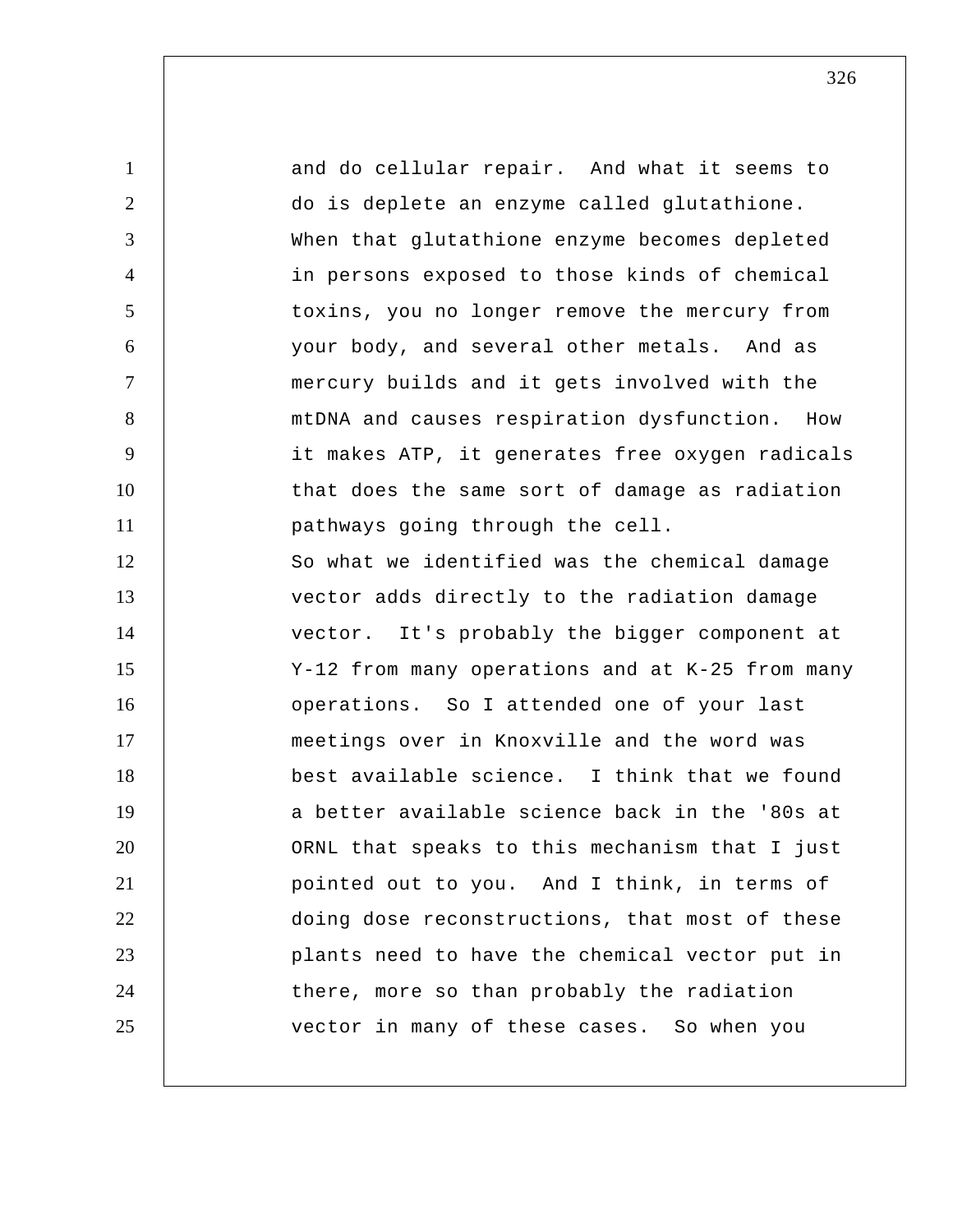1 2 3 4 5 6 7 8 9 10 11 12 13 14 15 16 17 18 19 20 21 22 23 24 25 just look at radiation, you're doing many of these people a disservice because most of them -- some of these chemicals like PCBs, uranium machinists at Y-12 were, in the early days, exposed to PCBs. PCBs is one of the chemicals that shuts down glutathione. When you lose that -- they also had a lot of mercury vapors at Y-12 -- you get mercury buildup, you get this reactive oxygen species damage generated in your cell mitochondria and it adds to the radiation component, so -- and it's usually much bigger, and it's a more cumulative process 'cause PCBs are fairly retained, hydrogen fluoride's fairly highly retained, more so than some of the internalized uranium and various other internalized isotopes and external radiation kind of problems. So that's what I wanted to point out. I would like to ask that you somehow figure how to include that sort of criteria in doing these folks' dose assessments. It needs to go beyond just radiation because, you know, in the '80s we figured out this better model, this better modeling system that everybody that was in the national security group that I worked with that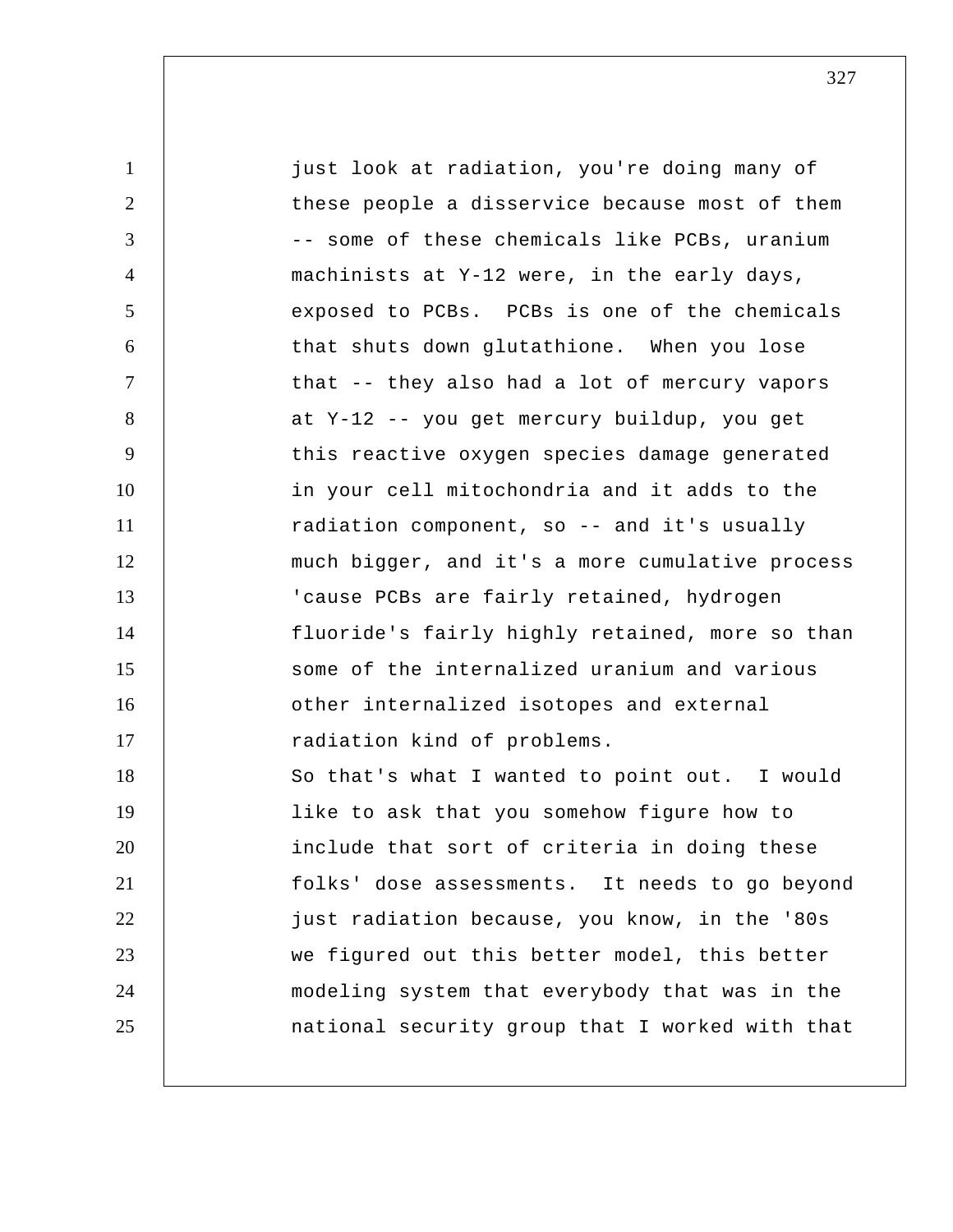1 2 3 4 5 6 7 8 9 10 11 12 13 14 15 16 17 18 19 20 21 22 23 24 25 was doing some -- trying to figure out what went wrong in Oak Ridge -- and agreed with it. It was standard available science in the 1980s. It has only been proven harder and firmer and difficult to ignore in this day and age. So anyway, thanks for your time.  **DR. ZIEMER:** Thank you very much, and certainly that is a challenging issue to consider. I would point out to the Board that I have received from Mr. Phelps a detailed copy of a letter which I think delineates pretty much what he has provided, and I will make sure that the Board members get a copy of this, as well, Mr. Phelps. Oh, have we distributed that already? If not, we'll make sure the Board members get copies of that, as well. Thank you very much. Then Otis Lee. Otis Lee?  **MR. LEE:** I pass.  **DR. ZIEMER:** Pass? Okay. T. L. Disman.  **MR. DISHMAN:** Hi, I'm T. L. Dishman -- **DR. ZIEMER:** Dishman, okay. I said it wrong.  **MR. DISHMAN:** -- retired from Y-12 after 37 and a half years. I'm real disturbed at this dose reconstruction because after 37 and a half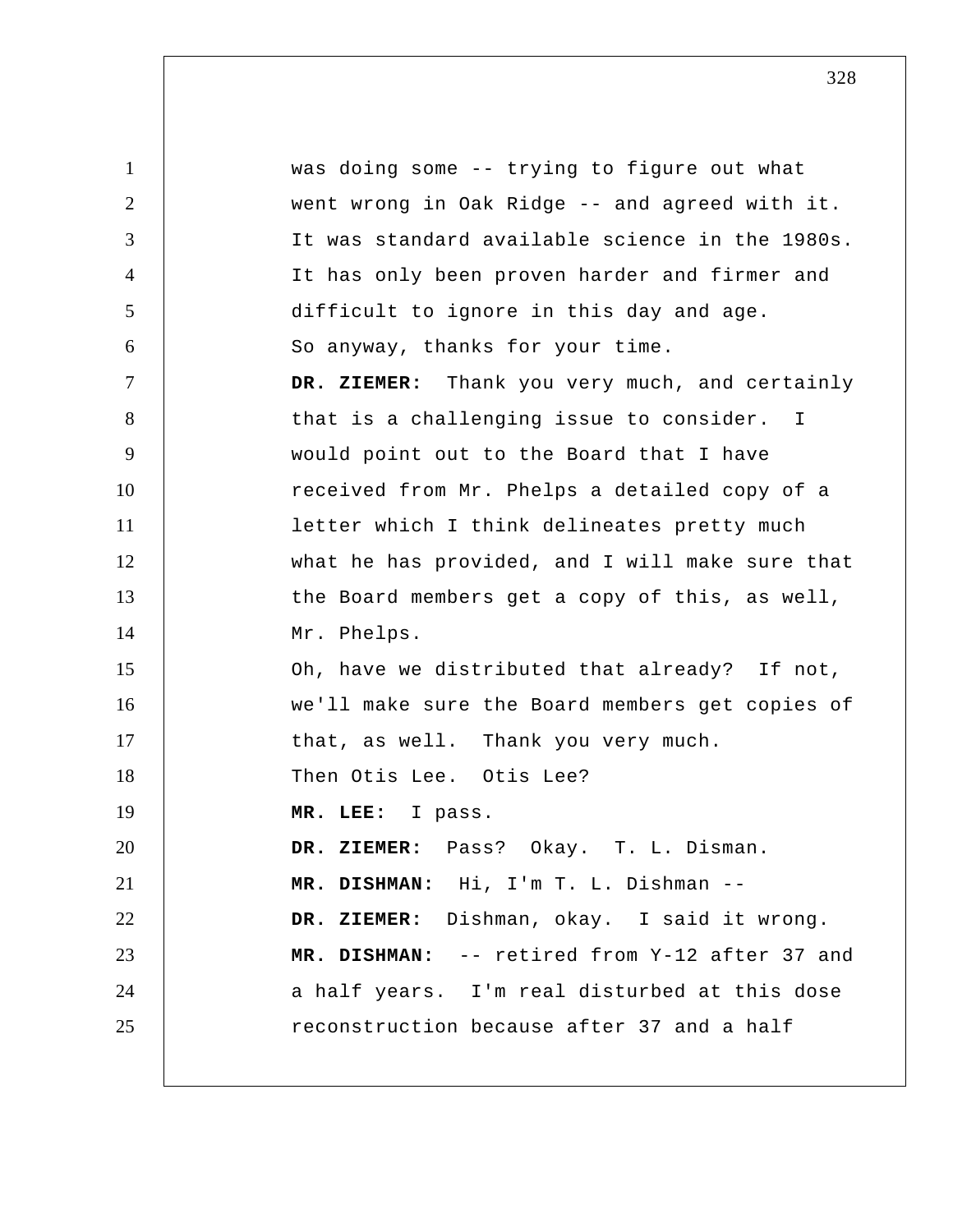1 2 3 4 5 6 7 8 9 10 11 12 13 14 15 16 17 18 19 20 21 22 23 24 25 years and wearing a dose meter for maybe ten days during 37 years, I'm one that would know you couldn't reconstruct my record. And I think everyone in this room knows you can't reconstruct records that don't exist. And we've suffered with this malfeasance for all these years, and we're going to continue - maybe our -- maybe our speaker that just finished has some good suggestions for us. Maybe we'll just check your health instead of your record 'cause you've got your health problems, but your records don't exist. So we need to not let everybody die before we say gosh, that's what we should have done. It's - there -- there's a sin going on here, and it's a sin against these people, and it needs to be corrected and it needs to be corrected very soon. Thank you.  **DR. ZIEMER:** Thank you very much. **UNIDENTIFIED:** Mr. Zimmer (sic), can they stand over here?  **DR. ZIEMER:** Yes --**UNIDENTIFIED:** (Off microphone) (Unintelligible) stand over here --  **DR. ZIEMER:** -- maybe -- maybe, Dr. Anderson,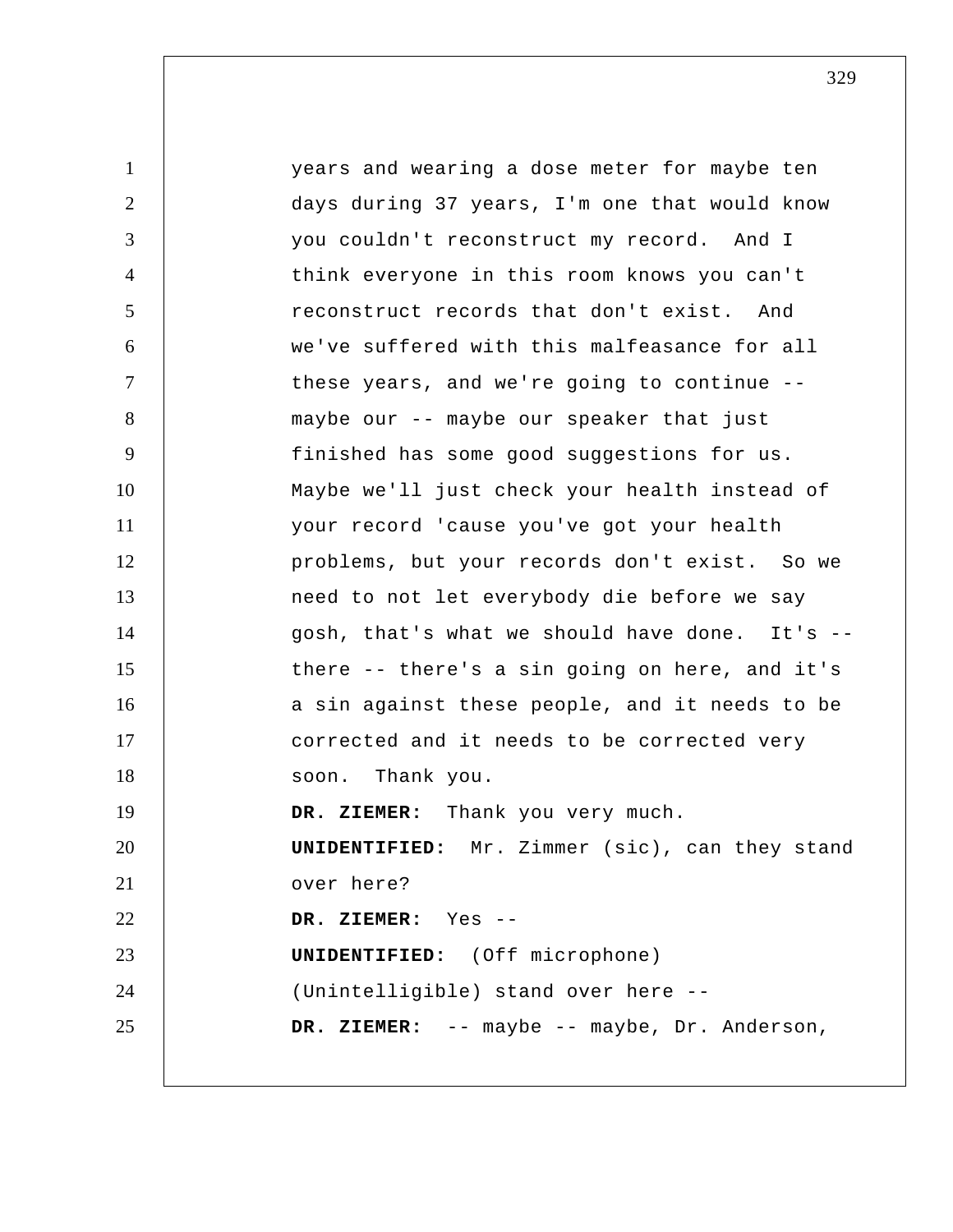1 2  $-$ 3 4 5 6 7 8 9 10 11 12 13 14 15 16 17 18 19 20 21 22 23 24 25 if you could help move the podium and then they **UNIDENTIFIED:** (Off microphone) (Unintelligible) see the (unintelligible) --  **DR. ZIEMER:** Yeah, sure, we can do that. We'd sort of like to see their faces, too, but we're facing each other. How about sideways, will that help to sort of... Thank you. Okay, next we have Cleveland Drummand. **UNIDENTIFIED:** We want to see everybody's face. Would you move the podium completely away?  **DR. ZIEMER:** Oh, sure, yes. **UNIDENTIFIED:** We're looking at you.  **DR. ZIEMER:** Yes, I gotcha. Okay. (Pause) Cleveland Drummand? **UNIDENTIFIED:** (Off microphone) (Unintelligible)  **DR. ZIEMER:** How about Lester -- is it Branham, Lester Branham? **UNIDENTIFIED:** (Off microphone) (Unintelligible)  **DR. ZIEMER:** Oh, okay. Ray Beatty? Ray Beatty.  **MR. BEATTY:** Good evening. My name is Ray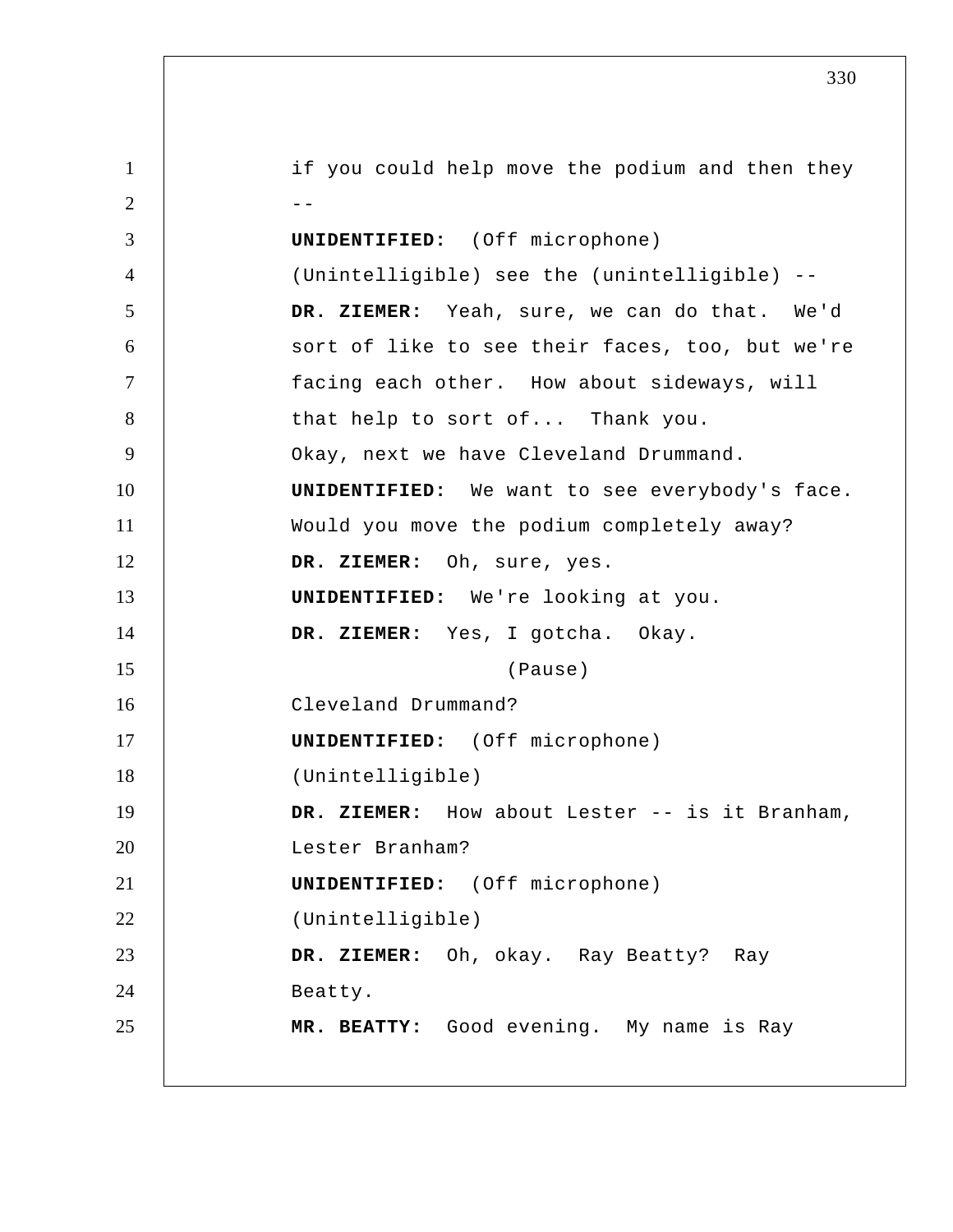| $\mathbf{1}$   | Beatty. I'm a 14-year employee at the Fernald   |
|----------------|-------------------------------------------------|
| 2              | site in Fernald, Ohio. I've come here tonight   |
| 3              | to express some opinion as to the Board         |
| $\overline{4}$ | membership. I was involved in the conference    |
| 5              | call that you all had about a month ago, and I  |
| 6              | heard of the new Board members coming on board, |
| $\tau$         | so I intend to address that tonight, and I      |
| 8              | think you saw today that there is an SEC        |
| 9              | petition, number 46, for the Fernald site, and  |
| 10             | this information would be very applicable to    |
| 11             | that application.                               |
| 12             | It's in reference to Dr. James Lockey who's     |
| 13             | been appointed to serve on the Advisory Board,  |
| 14             | beginning with the next meeting. Having         |
| 15             | attended many of these meetings, I am pleased   |
| 16             | to see him here. Dr. Lockey's had extensive     |
| 17             | involvement at Fernald. He serves as the        |
| 18             | government's appointee to review causation      |
| 19             | related to state workers compensation claims as |
| 20             | part of the Fernald Settlement Trust arising    |
| 21             | out of the case David Day versus                |
| 22             | (unintelligible) Industries of Ohio.            |
| 23             | There's a three-physician panel for Fernald     |
| 24             | workers which reviews workers' cases to         |
| 25             | determine whether DOE or their contractor will  |
|                |                                                 |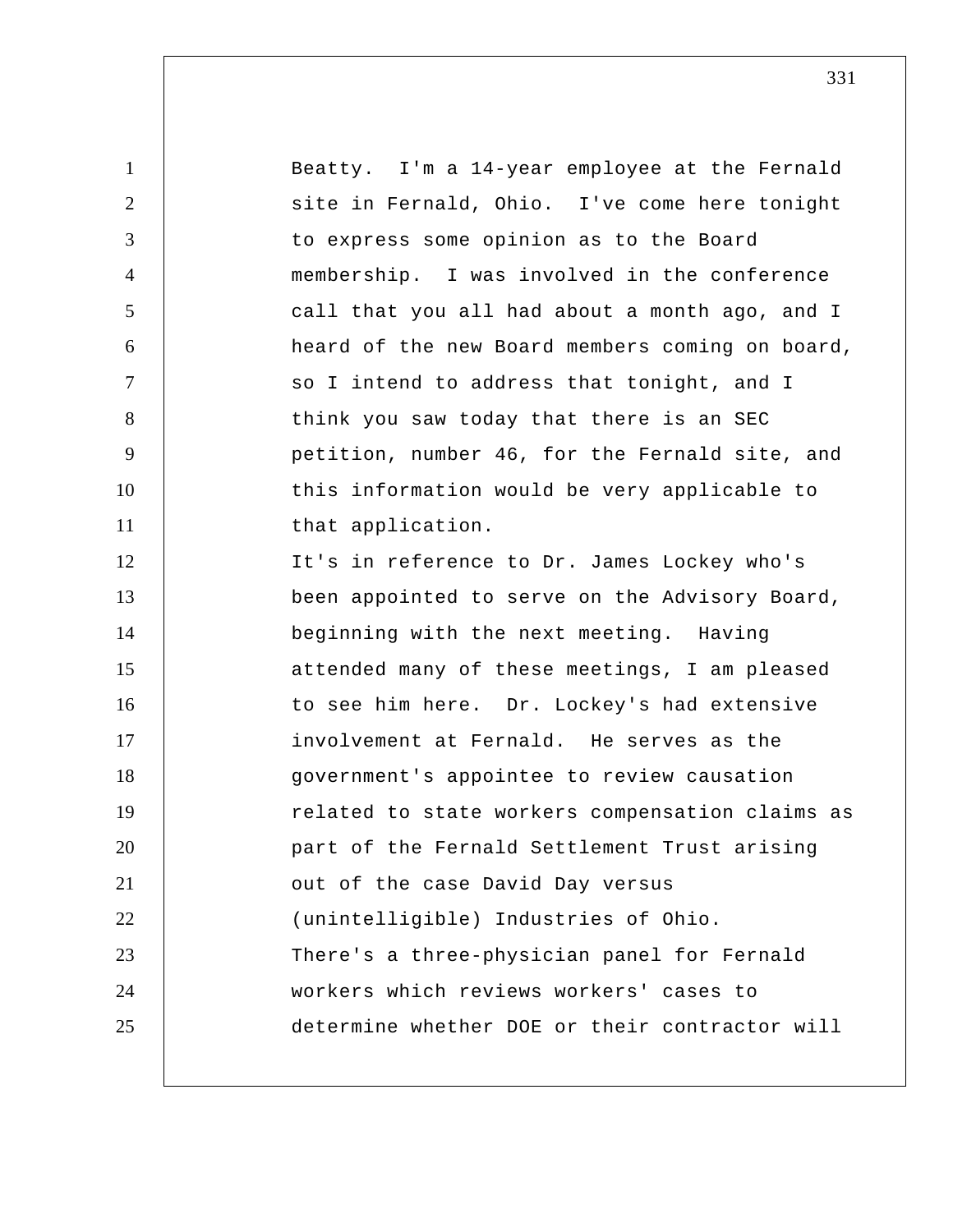1 2 3 4 5 6 7 8 9 10 11 12 13 14 15 16 17 18 19 20 21 22 23 24 25 contest the claim. Dr. Lockey was also appointed by DOE and its contractor, Lockheed-Martin, to review 55 six worker claims in Oak Ridge as part of the Lockey/Byrd/Freeman panel. I am requesting that Dr. Lockey's conflict of interest forms, his waiver letter and the relevant elements of his personal financial disclosure form that deal with his expert witness and other government DOE contractor consulting work be made public. We have no interest in his personal financial matters, only matters affecting public service. However, he should make public a list of all workers compensation or court cases -- pardon me, tort cases, claims where he has been served as an expert witness, whether testifying or not, and involving DOE or its contractors. Dr. Lockey's reportedly had consulting arrangements in defense of litigation claims on behalf of various industries. This, too, should be disclosed as it may impact his public service. In addition, I would hope that Dr. Lockey will have no part in any deliberations, votes, reviews involving Fernald SECs, site profiles,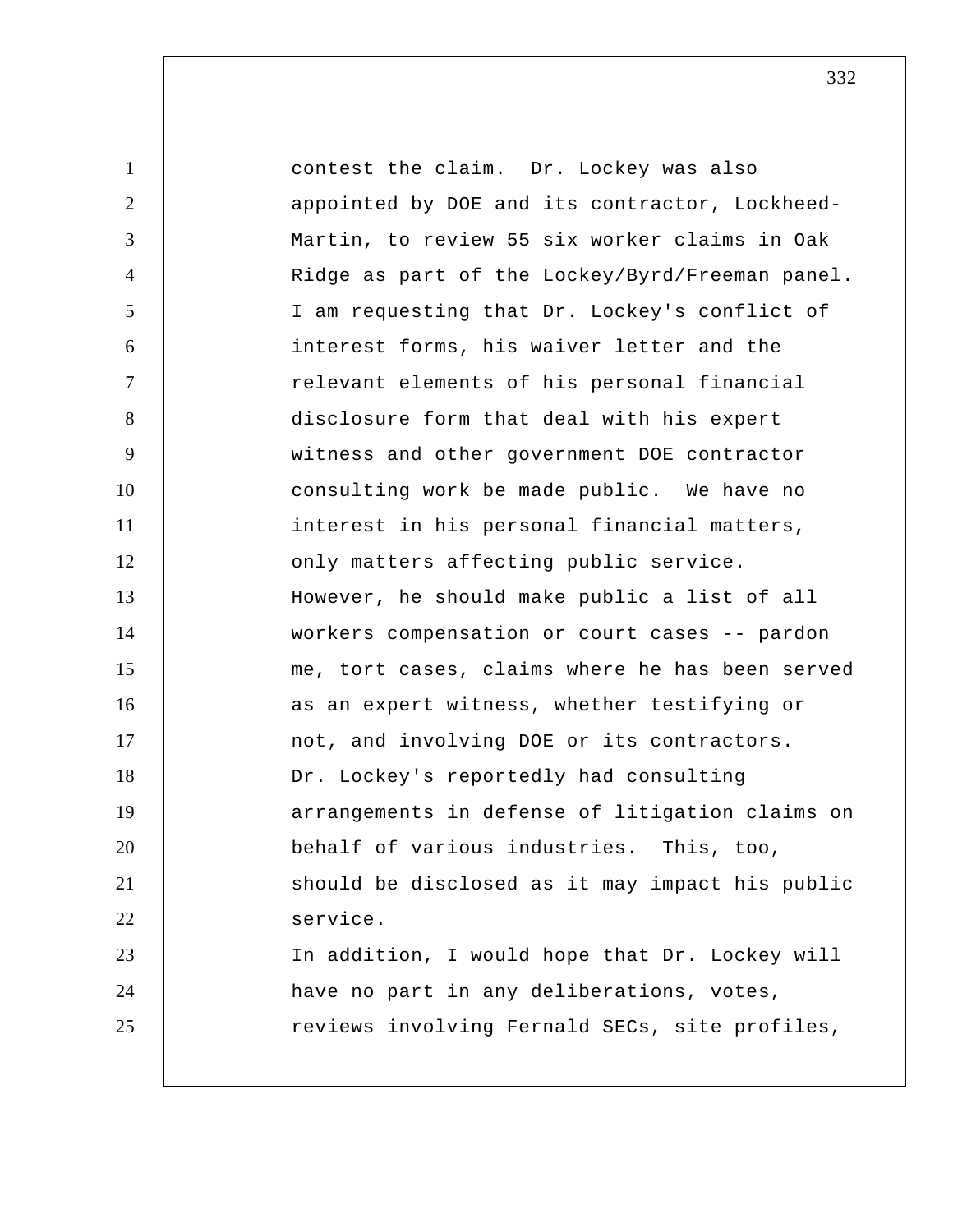1 2 3 4 5 6 7 8 9 10 11 12 13 14 15 16 17 18 19 20 21 22 23 24 25 dose reconstructions or technical documents. While Dr. Lockey may be a fine person and someone supported, the integrity of the program for Fernald workers will be impaired if he's allowed to take part in any matter impacting Fernald workers. NIOSH has no shortage of staff that worked at Fernald who can contribute to their expertise. Information posted on the NIOSH web site for conflict of interest is far too limited to describe the full range of conflicts that should be made available. I would hope that if Dr. Lockey's permission is needed to disclose some of this information, that he would provide the necessary permission. Thank you.  **DR. ZIEMER:** Thank you very much, and just as a general statement I'll point out that we do require all of the Board members to have a conflict of interest information on the web site. I believe -- the new members are probably not there yet, but --  **MR. BEATTY:** They're -- they're not there, I've looked.  **DR. ZIEMER:** -- they're not there yet 'cause they don't begin their term --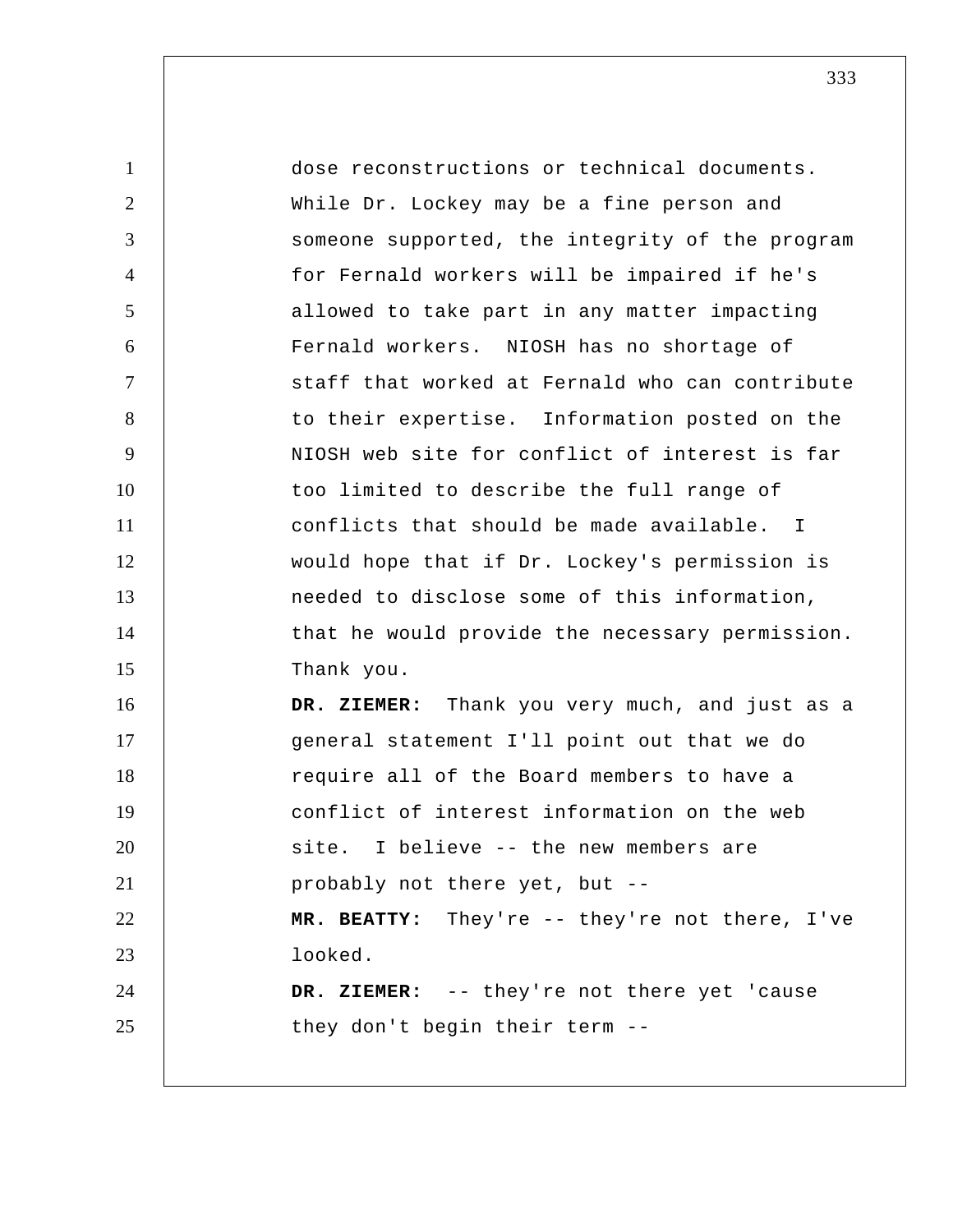1 2 3 4 5 6 7 8 9 10 11 12 13 14 15 16 17 18 19 20 21 22 23 24 25  **MR. BEATTY:** And I have read --  **DR. ZIEMER:** -- till next month.  **MR. BEATTY:** -- each member's conflict of interest and saw where a couple had a conflict of interest, but this one is much more extensive that I just alluded to.  **DR. ZIEMER:** Yes. It will certainly be on the web site as soon as he begins his term, and we do have a Board rule on conflict of interest issues where we're not allowed to vote on sites where we have those conflicts, so -- **MR. BEATTY:** Okay, I -- we (unintelligible) that.  **DR. ZIEMER:** -- we appreciate your heads-up on that.  **MR. BEATTY:** Thank you very much. Thank you.  **DR. ZIEMER:** Thank you. I'm having a little trouble reading this one. It may be Johanna Goodman, or it... Okay, good.  **MS. GOODMAN:** My name is Johnnie Sue Goodman.  **DR. ZIEMER:** Oh, Johnnie? Okay --  **MS. GOODMAN:** Uh-huh.  **DR. ZIEMER:** -- Johnnie Sue, thank you.  **MS. GOODMAN:** And I am here on behalf of my late husband. In 1980, January of 1980 he took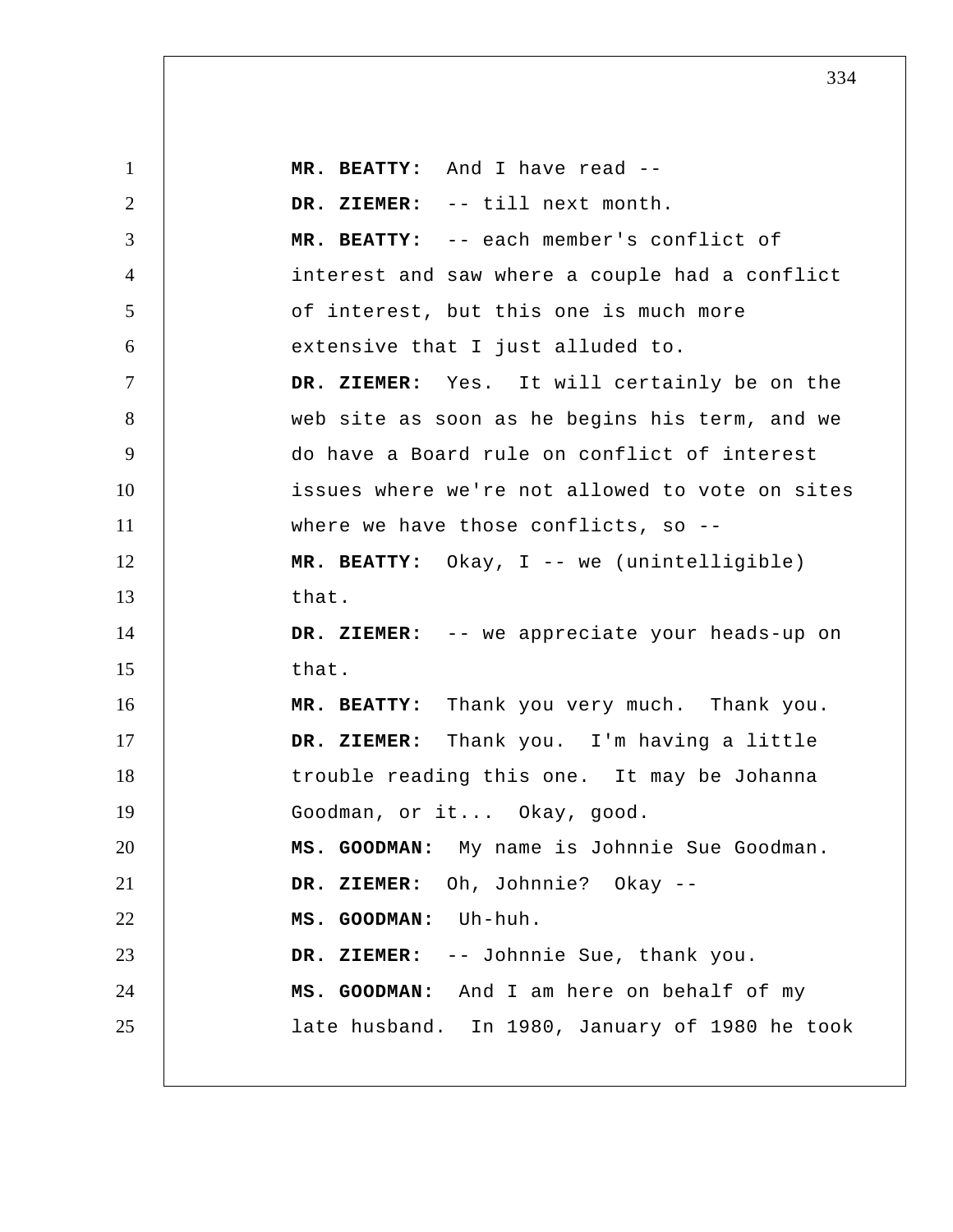1 2 3 4 5 6 7 8 9 10 11 12 13 14 15 16 17 18 19 20 21 22 23 24 25 sick all of a sudden. Now he'd been feeling bad for several months, but we didn't know what was wrong with him and he wasn't one to run to a doctor every time he got -- got a little bit under the weather. Well, in January of 1980 he took a hurting right in here, right in his chest. He thought maybe he had the flu or something. He went to the doctor over at Oak Ridge at work that day. He said oh, take a couple of Bufferin and you'll be okay in a few days. Well, he continued to get worse for about three or four days. I took him to an old doctor that -- up at Concord, Dr. Malcolm -- whatever his name was, but anyway, that slipped my mind just then. But he said what's wrong with you? And he said I -- I can't tell you, let my wife tell you. So I went through the ordeal of it and he said well, let's step out in the hall a few minutes and I will send the nurse in to do some blood work on him. So he took me out in the hall and he said Honey, I hate to tell you, but your husband is almost dead. I said well, how -- how come? He said he doesn't have any blood. He said he's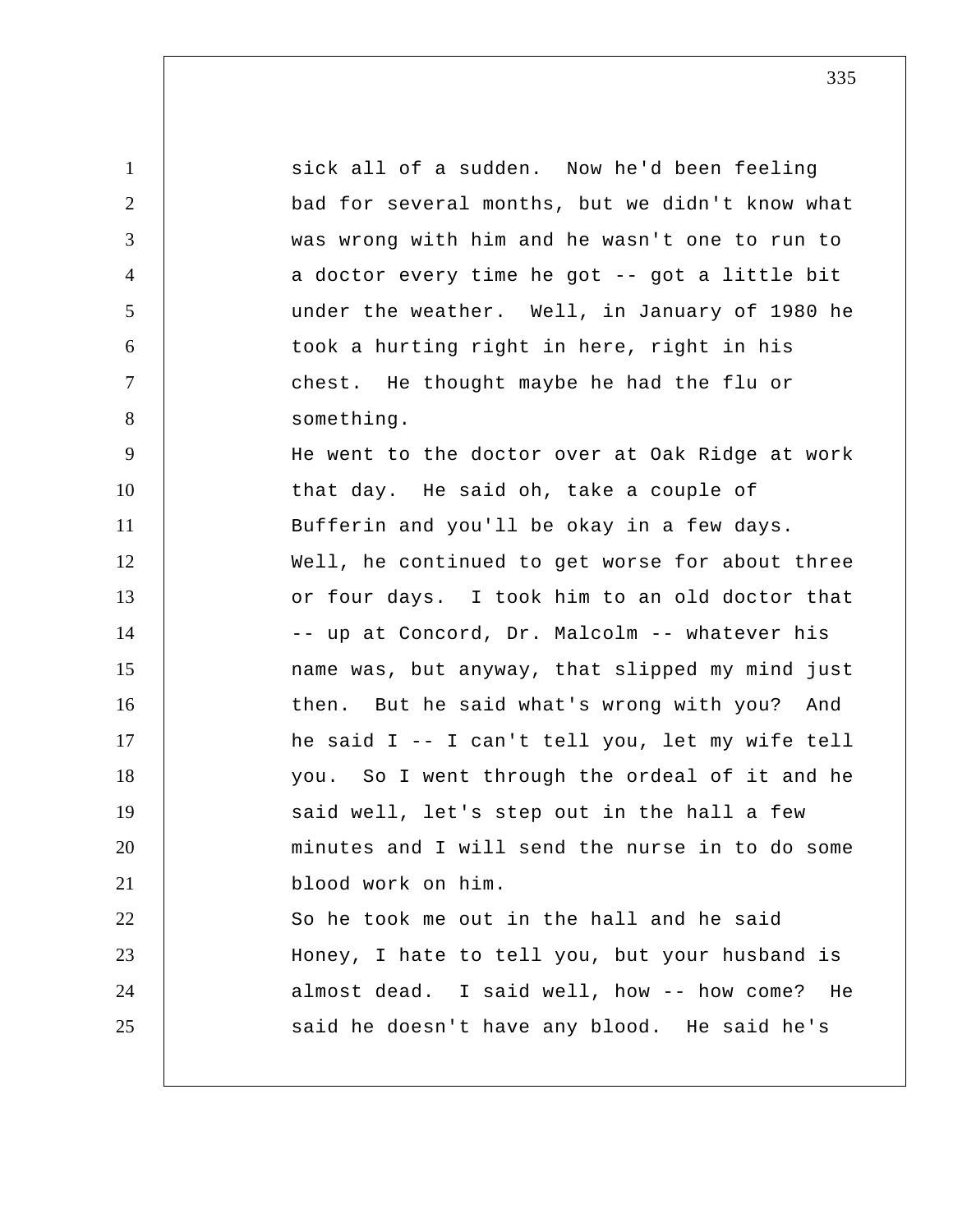1 2 3 4 5 6 7 8 9 10 11 12 13 14 15 16 17 18 19 20 21 22 23 24 25 got leukemia in the worst way. And I said well -- well, how do you know? He said well, I've seen enough of it -- it's work-related. I had no idea what that meant. My husband had worked over there over 20 years. He had never told me anything that he ever done except he was an assistant general foreman in the machine shop. I had no idea what he did. So it -- I was in shock. Well, we got him in the hospital. In 60 days he lost 60 pounds. They gave him 150 pints of blood. It didn't do any good. They tried every kind of chemo on him they could. They -- I thought -- was trying to kill him. He was so pitiful, he couldn't eat. He was in misery. And on the -- July the 12th he passed away -- well, we buried him on the 12th. He -- he died on the 9th of July. He suffered death many, many times. I have never got any compensation, but men like that -- not only my husband, but others -- they need to be repaid some way or other, and I can -- I need it, and that's all I have to say.  **DR. ZIEMER:** Thank you. And thank you, Johnnie, for sharing that with us. I know that's difficult.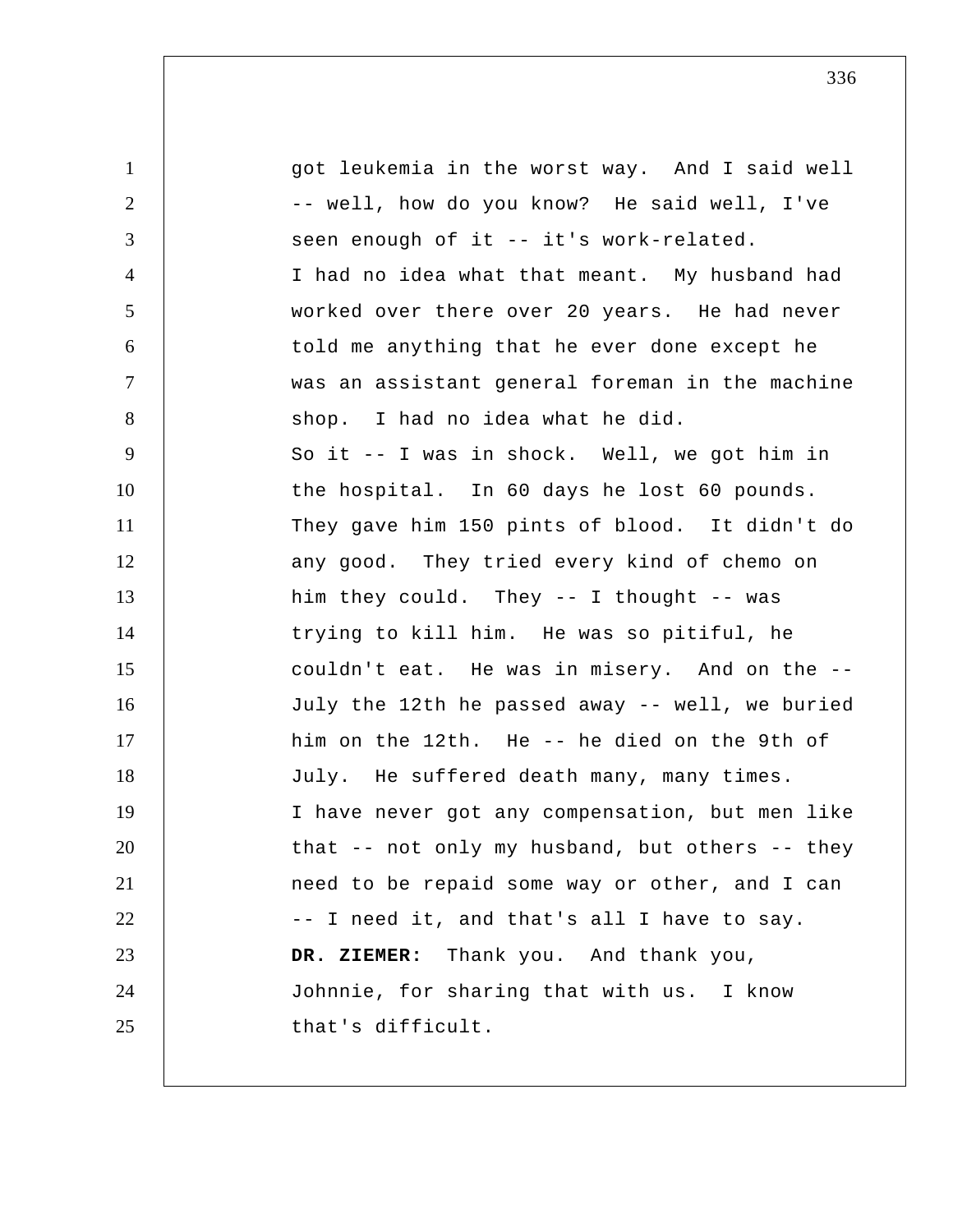1 2 3 4 5 6 7 8 9 10 11 12 13 14 15 16 17 18 19 20 21 22 23 24 25 Helen -- let's see, I'm having a little trouble reading the last name -- it looks like G-a-l-hs-o-n, Galhson? Probably don't have the last name correct. Oh, Helen G -- maybe it's an Alban or Allison -- any Helens? Any Helens? **DR. ANDERSON:** What's the address?  **DR. ZIEMER:** The address is -- okay, we're getting it closer. I'm sorry, Helen, I'm just having a little trouble reading this. **UNIDENTIFIED:** Well, I didn't come here to speak, but I'm just like her. My husband got sick and didn't know what was wrong with him and he only lived three months and they found out he had acute leukemia. And as you say, after 37 years, I think we all deserve a little bit, and we're not getting too far.  **DR. ZIEMER:** Okay, thank you. **UNIDENTIFIED:** Thank you.  **DR. ZIEMER:** Then I have Franklin Tucker.  **MR. TUCKER:** Gentlemen, my name's Franklin Tucker. I worked at Y-12 approximately 12 years before they forced me to retire back in about 2001. I was a chemical operator. Now you're talking about doing a reconstruction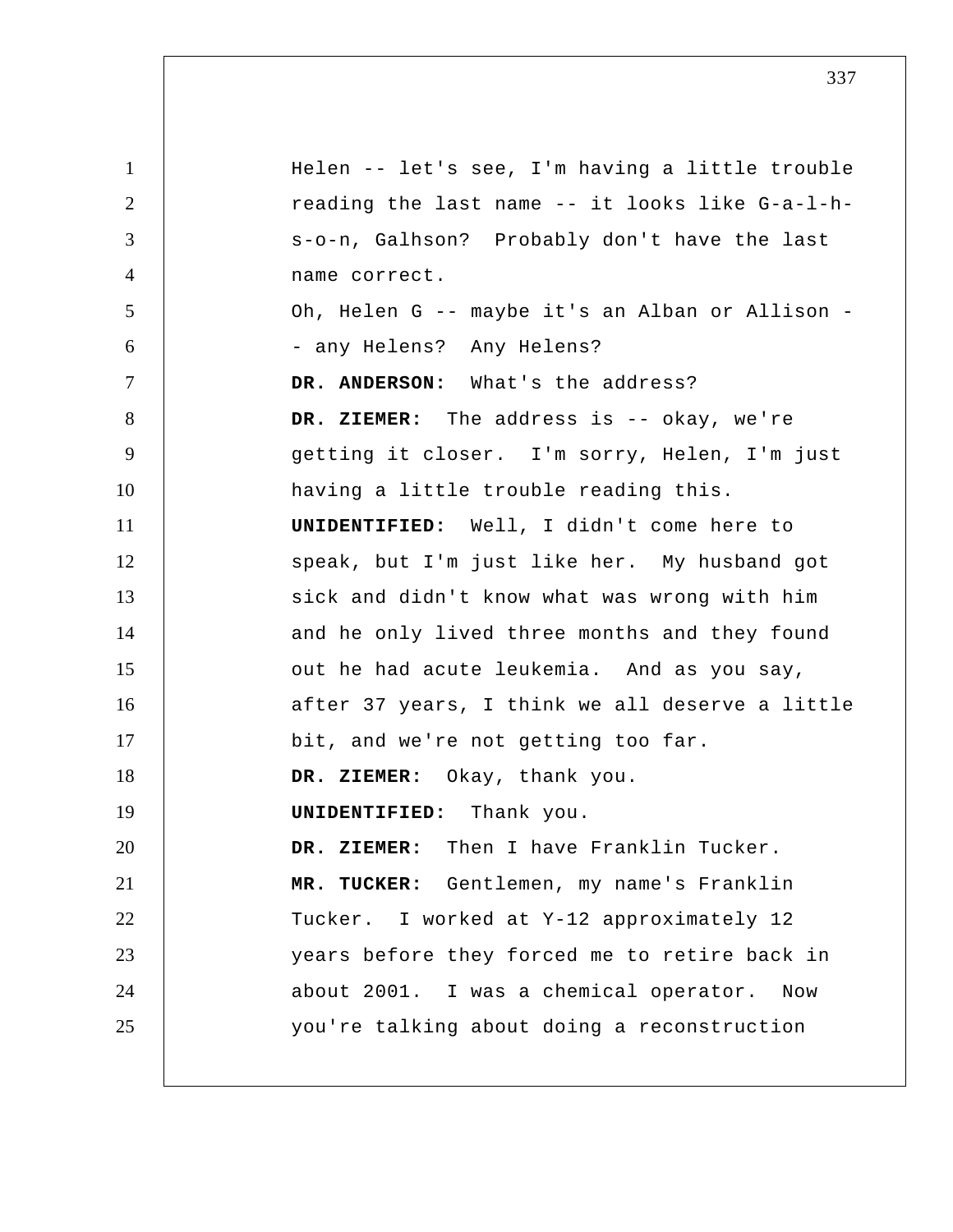1 2 3 4 5 6 7 8 9 10 11 12 13 14 15 16 17 18 19 20 21 22 23 24 25 claim -- or reconstruction and stuff on doses and stuff like that. You're going to run into some serious problems. Like other people I've heard here talk about records and stuff, what don't exist or what they have made up to fill in gaps. I see no way of ye'uns (sic) compensating for that. The whole 12 years I was there working in enriched uranium and also in special materials organization where the chemical exposure got me, there was never no study done. There was nothing done. Now I have been fighting this approximately three and a half years now. I went all the way to President Bush because I worked on weapons systems like the 88, the 87 and stuff like that. And when you work in that stuff and you start bleeding out the nose, and you're so sick that for the next couple of days that you can do nothing, something is seriously wrong. I went to the Department of Energy, voiced my complaint. All they said was hey, you're a whistle-blower. When I finally did come down sick and they told me I had to go out on longterm disability, I was told by the people at Vanderbilt and stuff like that that I have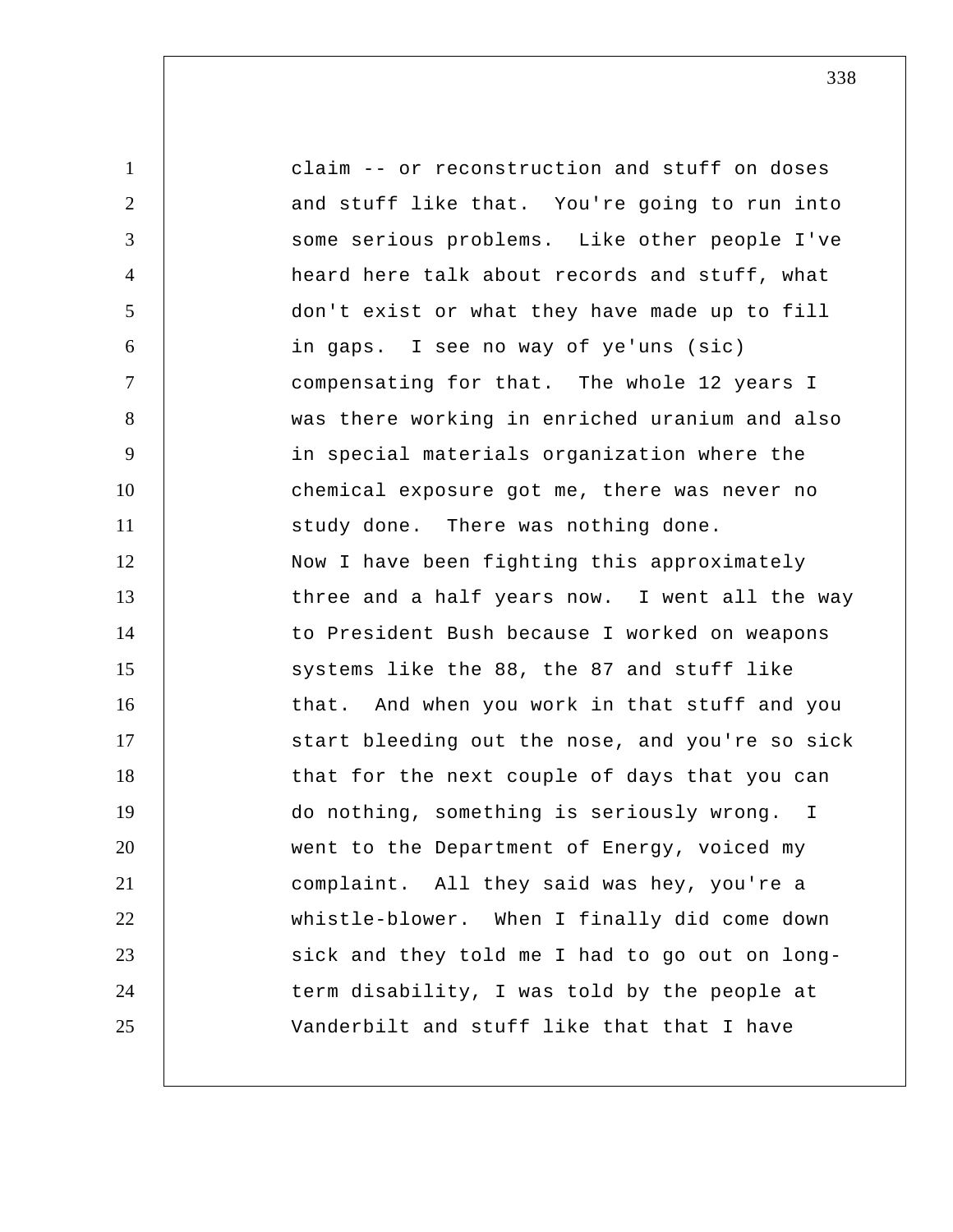| $\mathbf{1}$   | what's called a chronic wasting of the brain.     |
|----------------|---------------------------------------------------|
| 2              | My brain's dying.                                 |
| 3              | These people $--$ I mean $--$ and since I've been |
| 4              | sick -- and this is the sad part of it, the       |
| 5              | people I have run into that are so sick and       |
| 6              | have to fight the system to get anything. I       |
| $\overline{7}$ | have not been -- I mean I have been treated       |
| 8              | very bad, like I said, since I become sick and    |
| 9              | stuff like that.                                  |
| 10             | Ladies and gentlemen, the thing I recommend,      |
| 11             | one thing is please contact the President of      |
| 12             | the United States. You can get his phone          |
| 13             | number. Call him. Tell him, say you know, I       |
| 14             | worked on such-and-such weapons system, and       |
| 15             | that will get your atten-- his attention right    |
| 16             | there, and tell him what happened. And then       |
| 17             | request -- say where is a reconstruction on our   |
| 18             | dosage and limits and stuff of chemical           |
| 19             | operators and machinists and stuff, the two       |
| 20             | people that would have been exposed the most,     |
| 21             | 'cause there's never been a study done. I have    |
| 22             | checked.                                          |
| 23             | That's all I have to say. Thank you.              |
| 24             | DR. ZIEMER: Yeah, thank you very much.            |
| 25             | Colleen Schotz?                                   |
|                |                                                   |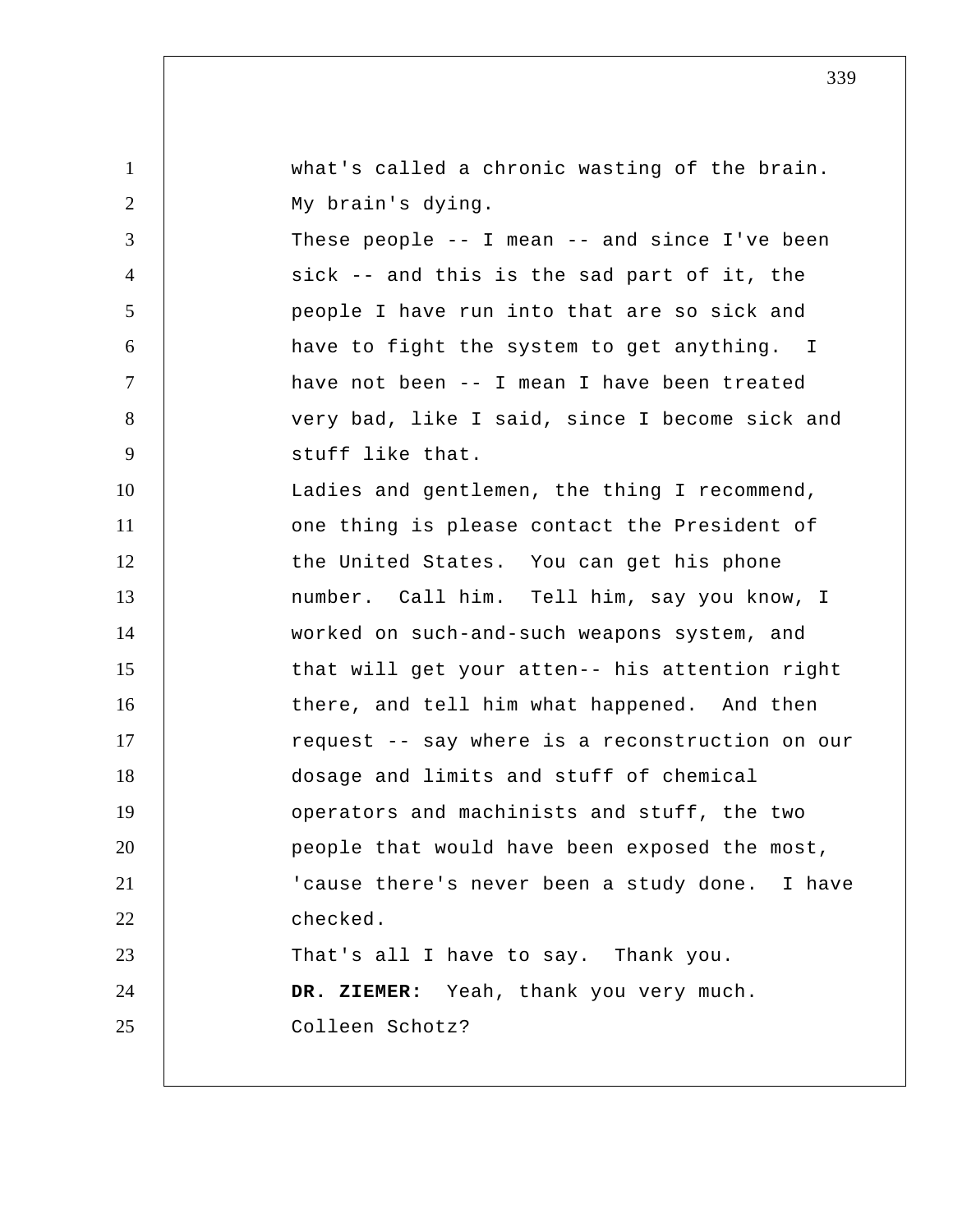1 2 3 4 5 6 7 8 9 10 11 12 13 14 15 16 17 18 19 20 21 22 23 24 25  **MS. SCHOTZ:** I'll pass.  **DR. ZIEMER:** Okay, thank you. Let me jump back to the beginning of the list again. B. A. Austin, did he come in -- or she? (No responses) How about Gail Elkin? I know in some cases the request for public comment sheet was inadvertently signed by people who thought they were simply registering, so some of those may have been in that category. I now -- I now need the second sheet and we'll -- I think the second sheet were -- were all folks who came here this evening, so -- yes, sir? **UNIDENTIFIED:** I'd like to find out if you can tell us who these people are at the table.  **DR. ZIEMER:** Yes, we can -- we can go around the table. I indicated that these are the members of the Advisory Board. Dr. Henry Anderson, who's from Wisconsin -- maybe I should have each one tell who they are and where they work. Why don't -- Mike, why don't you go ahead and -- this -- this is the Advisory Board on --(Whereupon, several members of the public began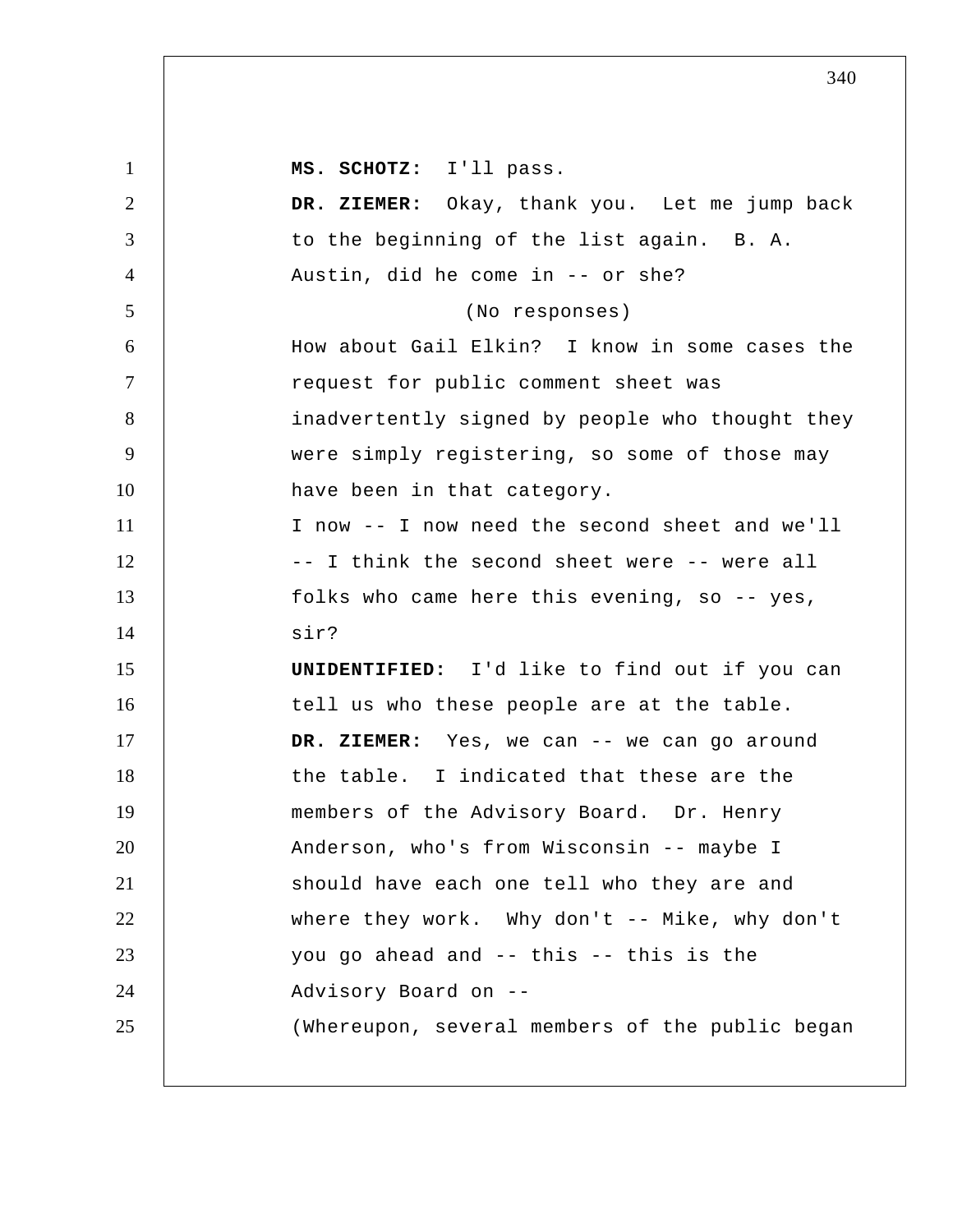1 2 3 4 5 6 7 8 9 10 11 12 13 14 15 16 17 18 19 20 21 22 23 24 25 speaking at once, without benefit of microphone, rendering none of the comments distinguishable enough for transcription.) DR. ZIEMER: Sure. Sure, sure.  **MR. GIBSON:** Hello, my name is Michael Gibson. I worked at the Mound facility, (unintelligible) for Ohio for 23 years. I was an electrician by trade. I was also a union president for probably ten years. I was appointed to the Board in August of 2002.  **DR. ZIEMER:** Thank you.  **DR. DEHART:** I'm Roy DeHart. I'm currently at the Medical School of Vanderbilt. I grew up in Oak Ridge. I worked at X-10 and Y-12. **MR. ESPINOSA:** Richard Espinosa, currently employed at Los Alamos, New Mexico. I work as a sheet metal worker and chief steward for Los Alamos.  **MR. GRIFFON:** I'm Mark Griffon, a health physicist, and I'm currently involved in a lot of medical surveillance programs around the DOE complex.  **MR. PRESLEY:** Most of y'all know me. I'm Bob Presley from Oak Ridge. I worked at Y-12 37 and a half years. I'm back out there.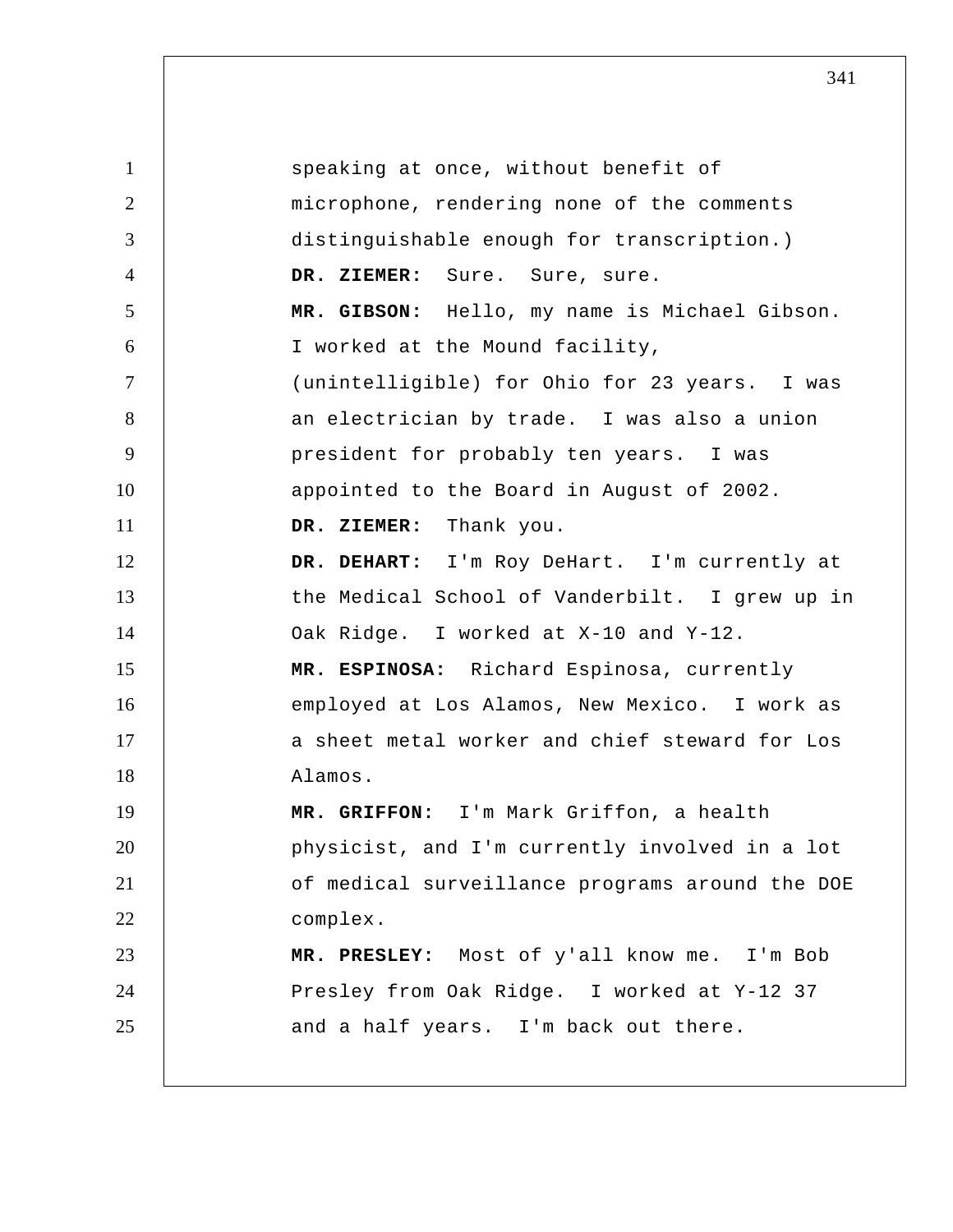1 2 3 4 5 6 7 8 9 10 11 12 13 14 15 16 17 18 19 20 21 22 23 24 25  **DR. ZIEMER:** Well, again -- I'll go ahead and reintroduce myself, some weren't in here. My name is Paul Ziemer. I'm a retired professor from Purdue University. My area is health physics, and I got my start in my career at X-10 and a little bit at Y-12, as well.  **DR. WADE:** My name is Lewis Wade and I work for NIOSH, the Centers for Disease Control. I'm the Designated Federal Official on the Board representing the Secretary of HHS.  **DR. MELIUS:** I'm Jim Melius. I'm a physician. I work for the laborer's union.  **MS. MUNN:** I'm Wanda Munn. I'm a retired nuclear engineer from Hanford. **DR. ROESSLER:** Genevieve Roessler, I'm retired faculty from the University of Florida. My field is health physics. I'm now living in Minnesota.  **DR. ZIEMER:** Okay, thank you. Let's continue. Then we have Dorothy Thompson. **MS. THOMPSON:** Well, I'm another Y-12 widow, and I guess it's very clear to most of us in this room that Y-12 is as dangerous as -- was as dangerous, is as dangerous, I don't know what the situation is -- as any other place.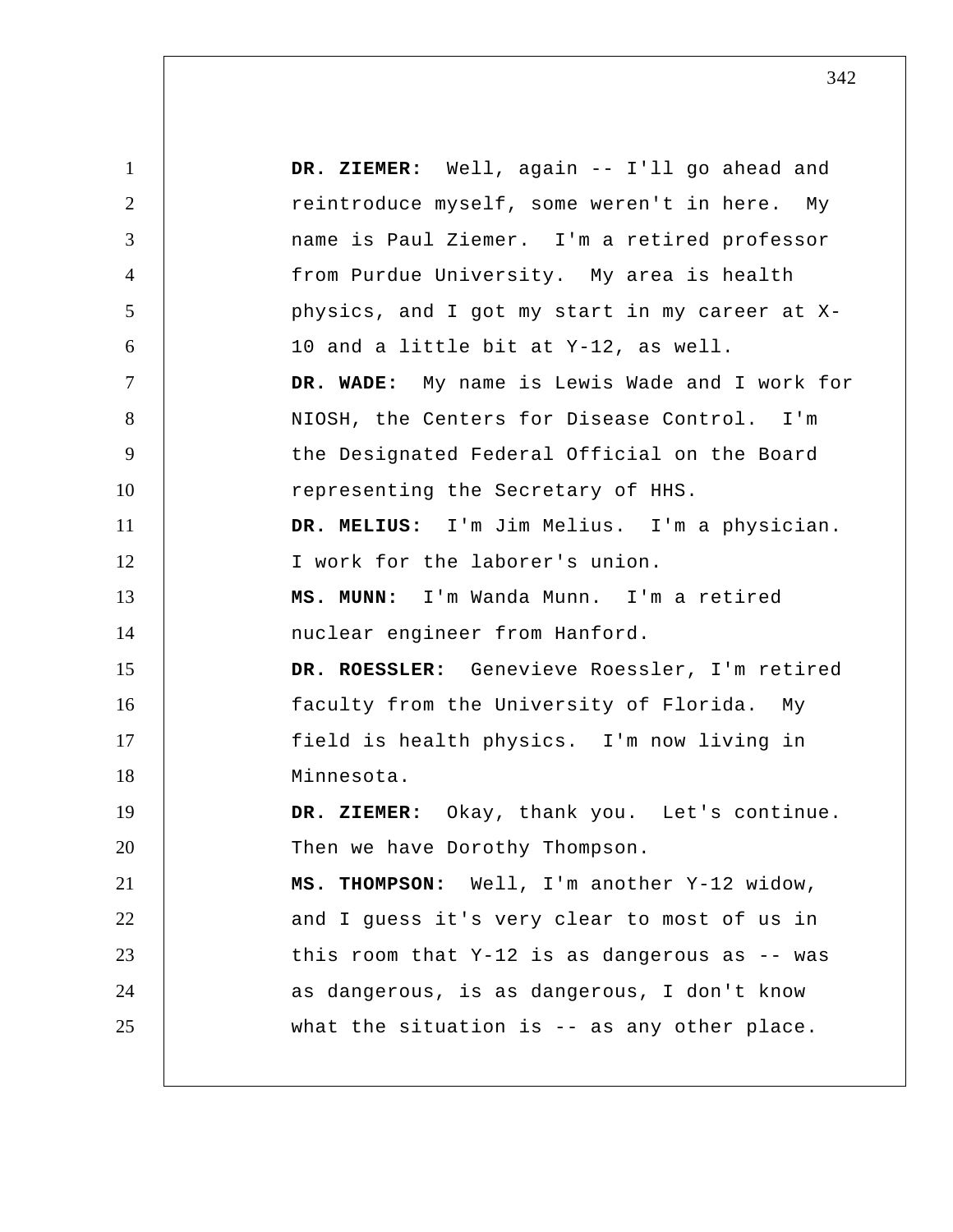1 2 3 4 5 6 7 8 9 10 11 12 13 14 15 16 17 18 19 20 21 22 23 24 25 My husband died after a five-week illness of cancer in 19-- in 2001. The primary site was never really discovered, as apparently that - it had gone everywhere. It was an unusual variant of a patocellular cancer. I applied and was just recently turned down by NIOSH. They gave me a 45 percent. I don't think it's accurate. I don't think it's fair. And I don't think it -- it's fancy algorithms that fancy mathematicians have done, but I don't think it tells the story. My husband was employed in 1961 as a special project engineer. He was in the 18-day turnaround program at Y-12 where they would get orders from Los Alamos or someplace to build parts. He would stay out there on weekends. The plant manager, Jack Case, saw that he was a bright young engineer. He would stay out there on weekends with a health physicist outside the door and make parts, carry parts, examine parts, inspect parts, and was promised that all the rest -- everything else that he did not work with would be buried. And he would say Honey, you don't know what I've done today. You don't -- don't let the kids touch my shoes,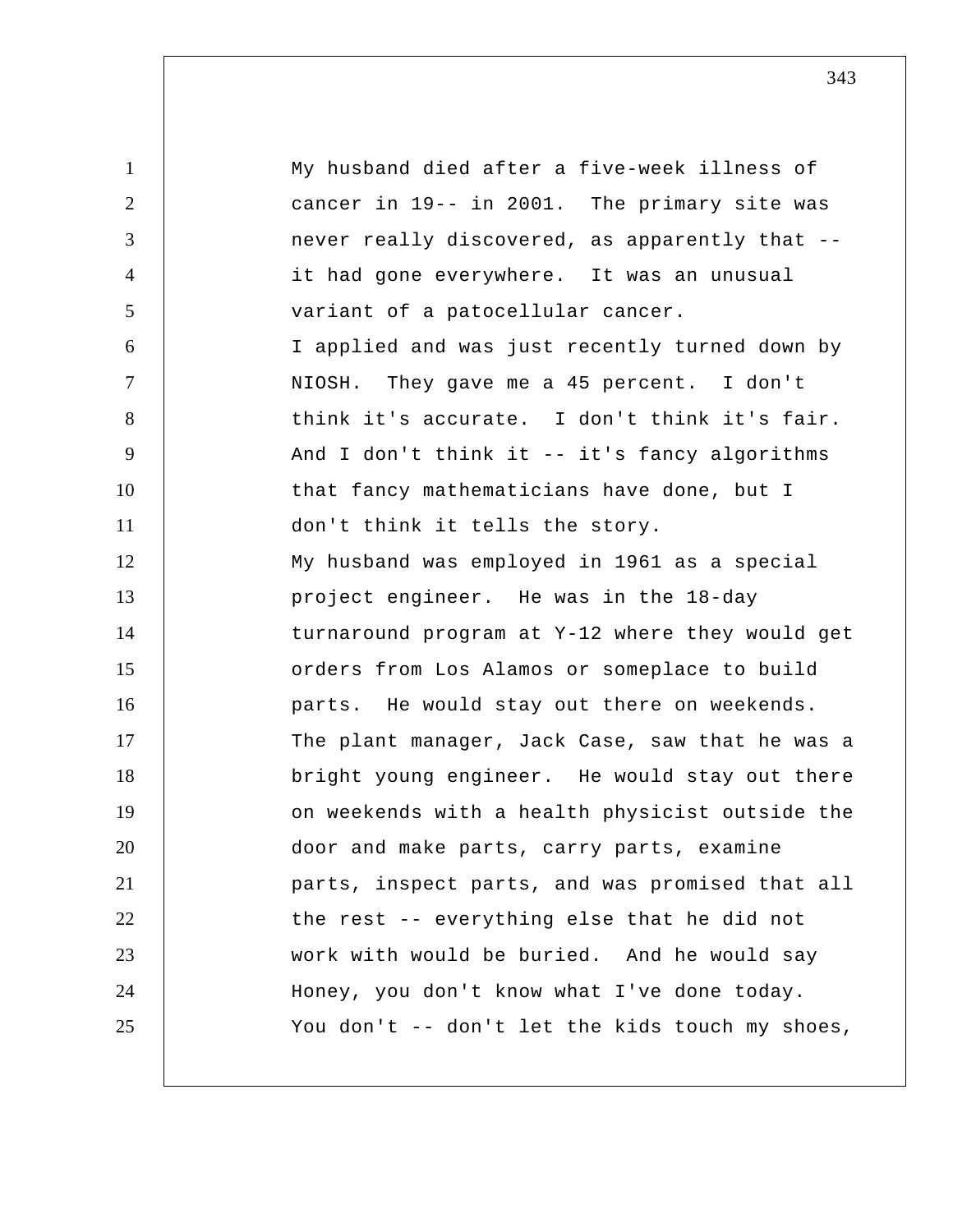| $\mathbf{1}$   | don't let -- you just don't want to know what   |
|----------------|-------------------------------------------------|
| $\overline{2}$ | I've done. But he said they put a lead apron    |
| 3              | on me most of the time, and Case thinks I'm     |
| $\overline{4}$ | really a nice young man and I've got places to  |
| $\mathfrak{S}$ | go. And he lost his life for Y-12.              |
| 6              | Now interestingly enough, he was in this 18-day |
| $\tau$         | turnaround program from 1961 to 1967. Our       |
| 8              | first child, born in 1964, was normal. Our      |
| 9              | second child, born in 1968, had a devastating,  |
| 10             | etiology unknown, birth defect. Our third       |
| 11             | child, born in 1970, had a devastating birth    |
| 12             | defect.                                         |
| 13             | NIOSH says it's -- oh, we received counseling   |
| 14             | from the Mayo Clinic, from the University of    |
| 15             | Tennessee, from Vanderbilt, and they all said   |
| 16             | do not have any more children; we fear that     |
| 17             | your husband's sperm has been radiated.         |
| 18             | He was -- Bill was also in charge of the        |
| 19             | mercury cleanup at Y-12 for a long time.        |
| 20             | Gentlemen, it's not fair. The -- oh, so I went  |
| 21             | to a lawyer, and the lawyer said you know, if   |
| 22             | you can prove he had any other kind of cancers, |
| 23             | because of this 45 percent, you're probably     |
| 24             | okay. Well, Bill did have other cancers. But    |
| 25             | guess what? It took from 19-- 2001 to now,      |
|                |                                                 |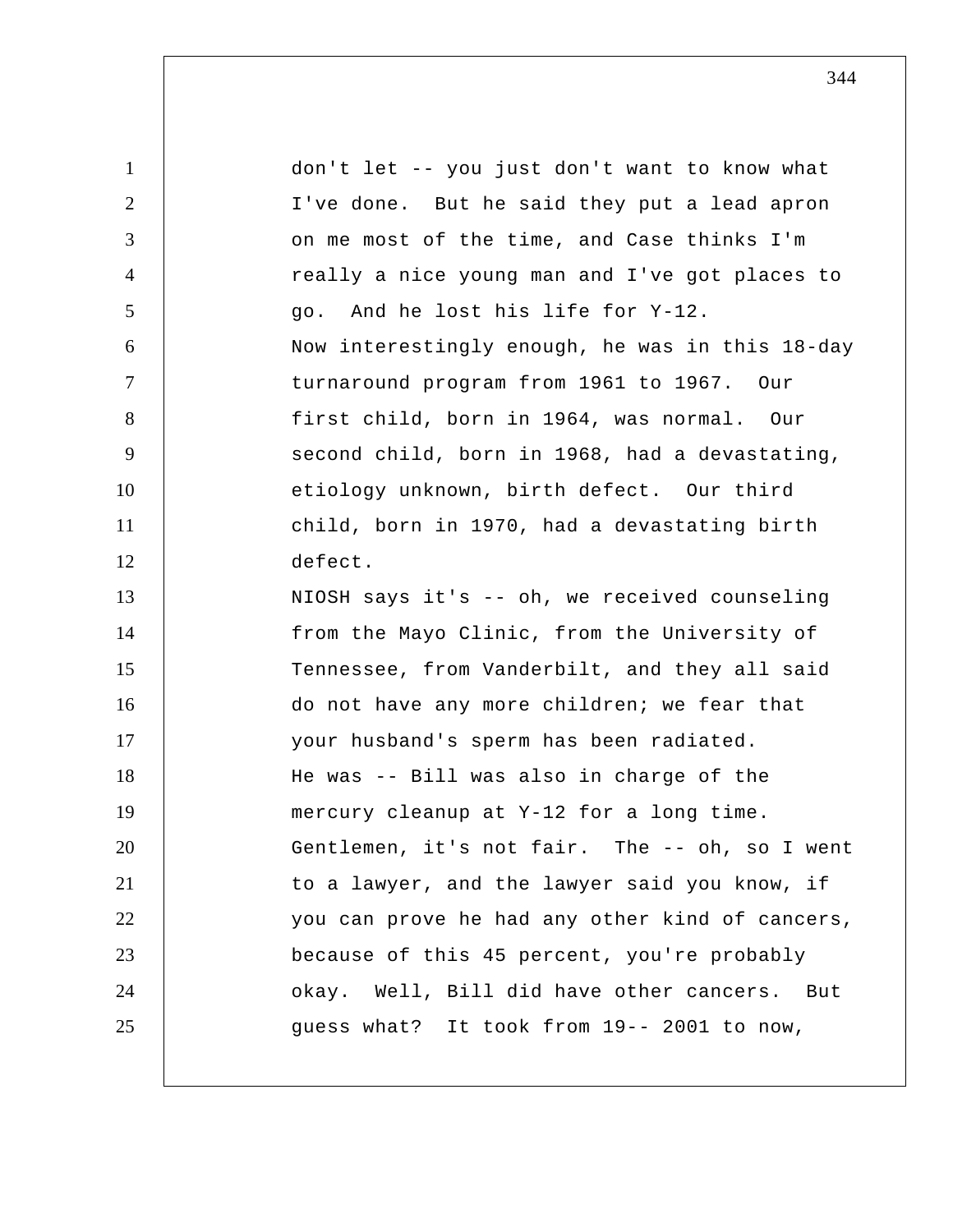1 2 3 4 5 6 7 8 9 10 11 12 13 14 15 16 17 18 19 20 21 22 23 24 25 2006, to get my rejection from NIOSH. And guess how long doctors keep their records? They've all been shredded. They've all been shredded. You can call the family clinic, they've all been shredded. Dr. -- the doctor on -- Dr. Sharp, who did all of his skin cancers, there are no more records. All I have -- I have a bill. I don't know what -- I don't know where to go. I don't know what to do. I was told by the lawyer also that if I could have proved he had worked at K-25 for as long as six weeks, there would be no problem, I would get the money. And it's really not about the money. I lost my husband at 63, and he was a good man. He worked with Bob. And -- and he -- the grandchildren are without a father, my brain-damaged daughter is without a father. It's not fair, guys. It's -- the NIOSH simply does not adequately reflect individual spikes, individual incidents, and I'm told that I can't question NIOSH, that the only way I would get the money is if I could prove he had more cancers, which is my word against your word, or if he'd worked at Y-12 -- I mean if he'd worked at K-25.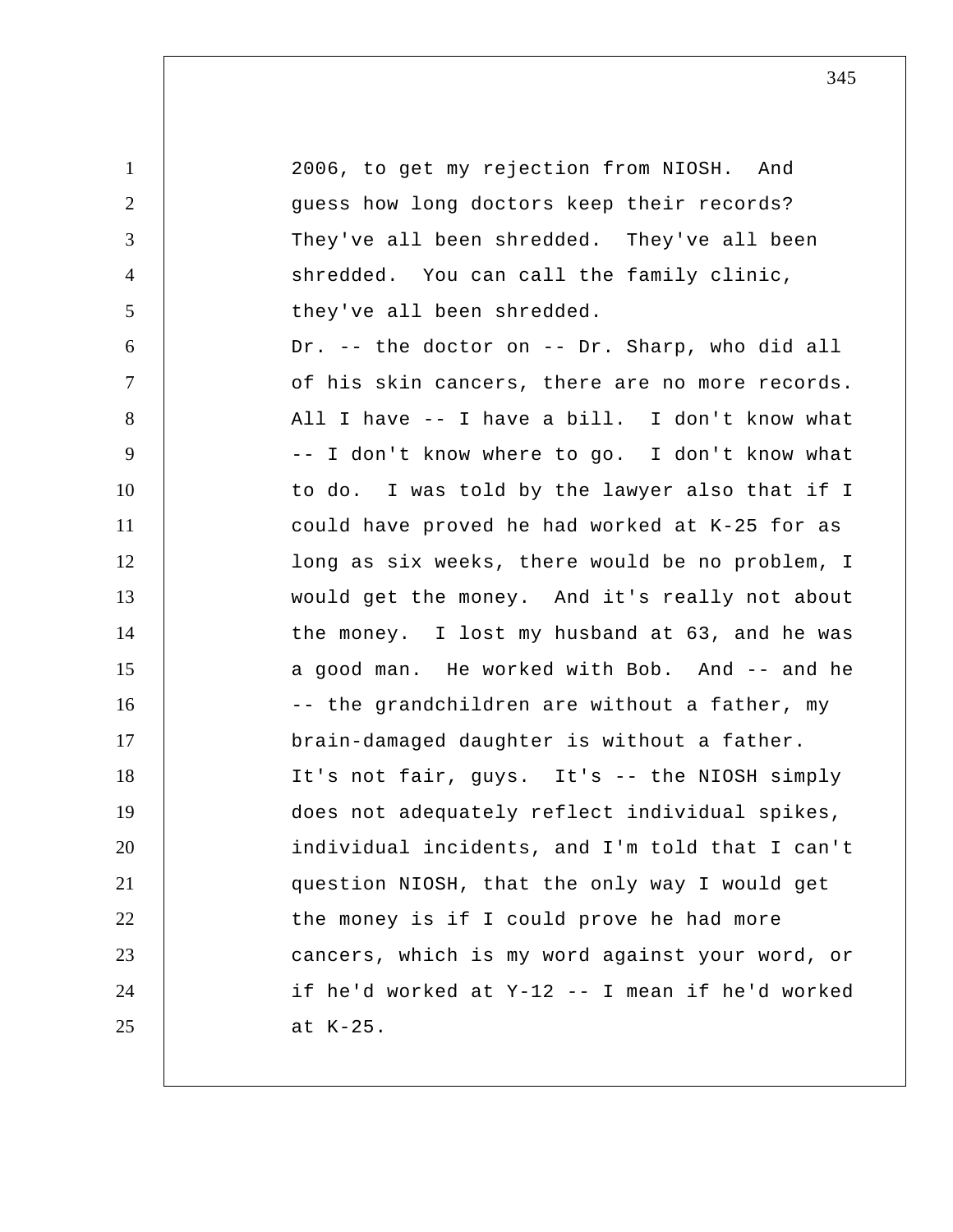| $\mathbf{1}$   | So I think somebody needs to relook at the      |
|----------------|-------------------------------------------------|
| 2              | process because there's no way that dose        |
| 3              | reconstruction adequately accounts for where he |
| $\overline{4}$ | was from 1961 to 1967. Thank you.               |
| 5              | DR. ZIEMER: Thank you, Dorothy. Next I have     |
| 6              | Thomas Duncan.                                  |
| $\tau$         | MR. DUNCAN: My name's Thomas Duncan. I met      |
| 8              | y'all a few months back.                        |
| 9              | DR. ZIEMER: Yes.                                |
| 10             | MR. DUNCAN: And the only way I got to go to     |
| 11             | your meeting was -- big issue, they -- you have |
| 12             | to have authorization to get off work --        |
| 13             | DR. ZIEMER: (Unintelligible), uh-huh.           |
| 14             | MR. DUNCAN: -- and I tried to get               |
| 15             | authorization this time, they denied it. And    |
| 16             | that's the reason I haven't attended any of the |
| 17             | day meetings.                                   |
| 18             | DR. ZIEMER: Yeah.                               |
| 19             | MR. DUNCAN: I got five different kind of        |
| 20             | cancers. I worked in 18-day turnaround for 12   |
| 21             | years. It's deadly. I got in contact with       |
| 22             | NIOSH -- my wife called me at work Friday and I |
| 23             | called them Friday. I got the letter they sent  |
| 24             | me Saturday and read it, and of course getting  |
| 25             | authorization, they told me last time through   |
|                |                                                 |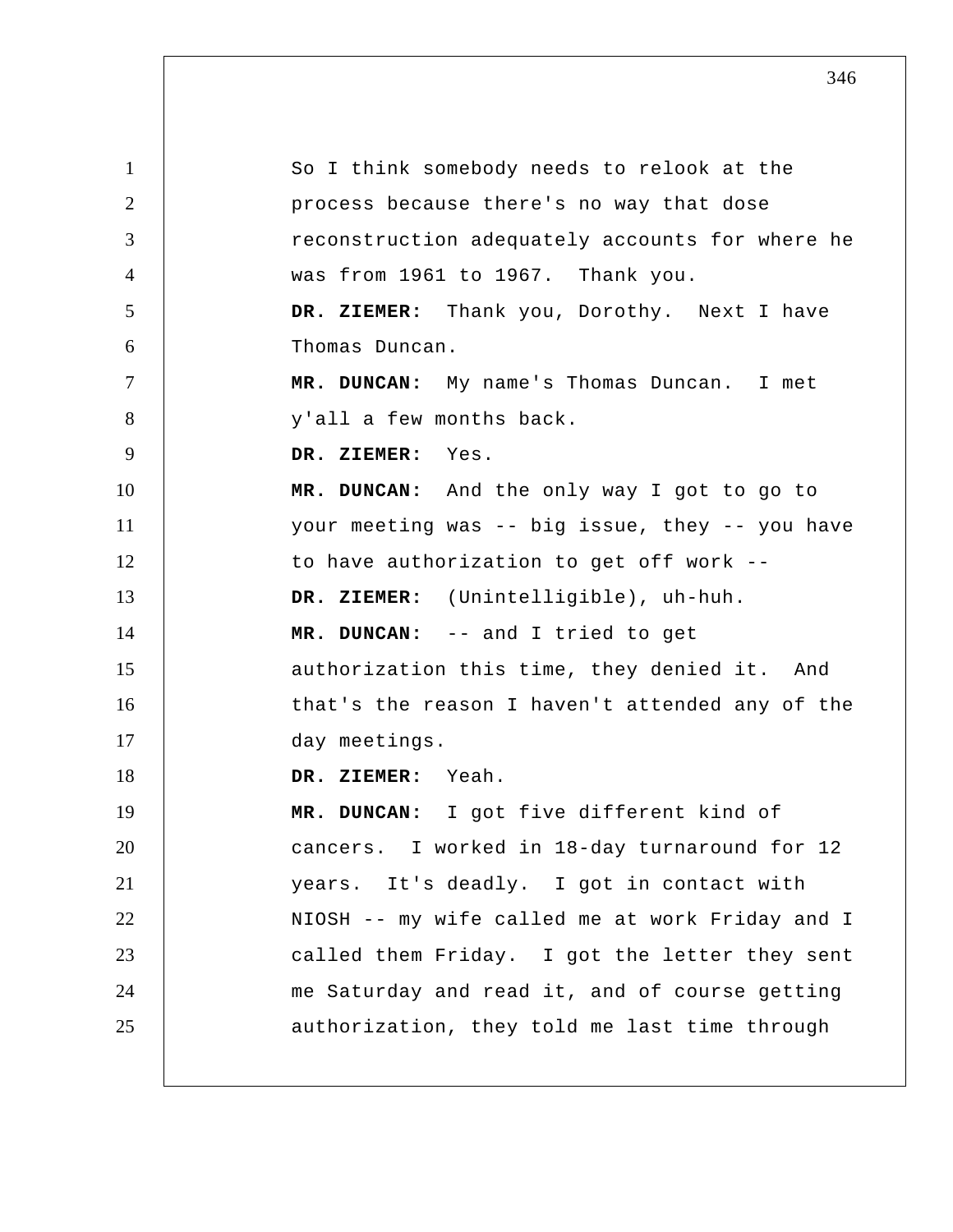1 2 3 4 5 6 7 8 9 10 11 12 13 14 15 16 17 18 19 20 21 22 23 24 25 labor relations and my division -- department head, I have to give them opportune time and to get that information for the last meeting took me about three weeks for them to give me that denial for the last one. And if you'd like more people to attend your meetings, you know, I consider it company business, you know, if it's -- you're talking about Y-12. Maybe get in contact with Y-12 and -- and let the people off, you know. If -- if I took anything besides vacation, they said it'd be disciplinary action up to termination, and that's from labor relations. And for NIOSH, I've contacted them two or three times and they said well, we'll give you a call back, never hear nothing from them. And I asked for some records where I attended the last meeting, you know, I signed in on the books, and they said yeah, we'll have them sent to you, and that's been three months ago, still waiting on them to send them to me. I got a letter today from NIOSH on my update and I've had some other body parts removed just a month or so ago, and I sent them in to my representation and I think -- I think I got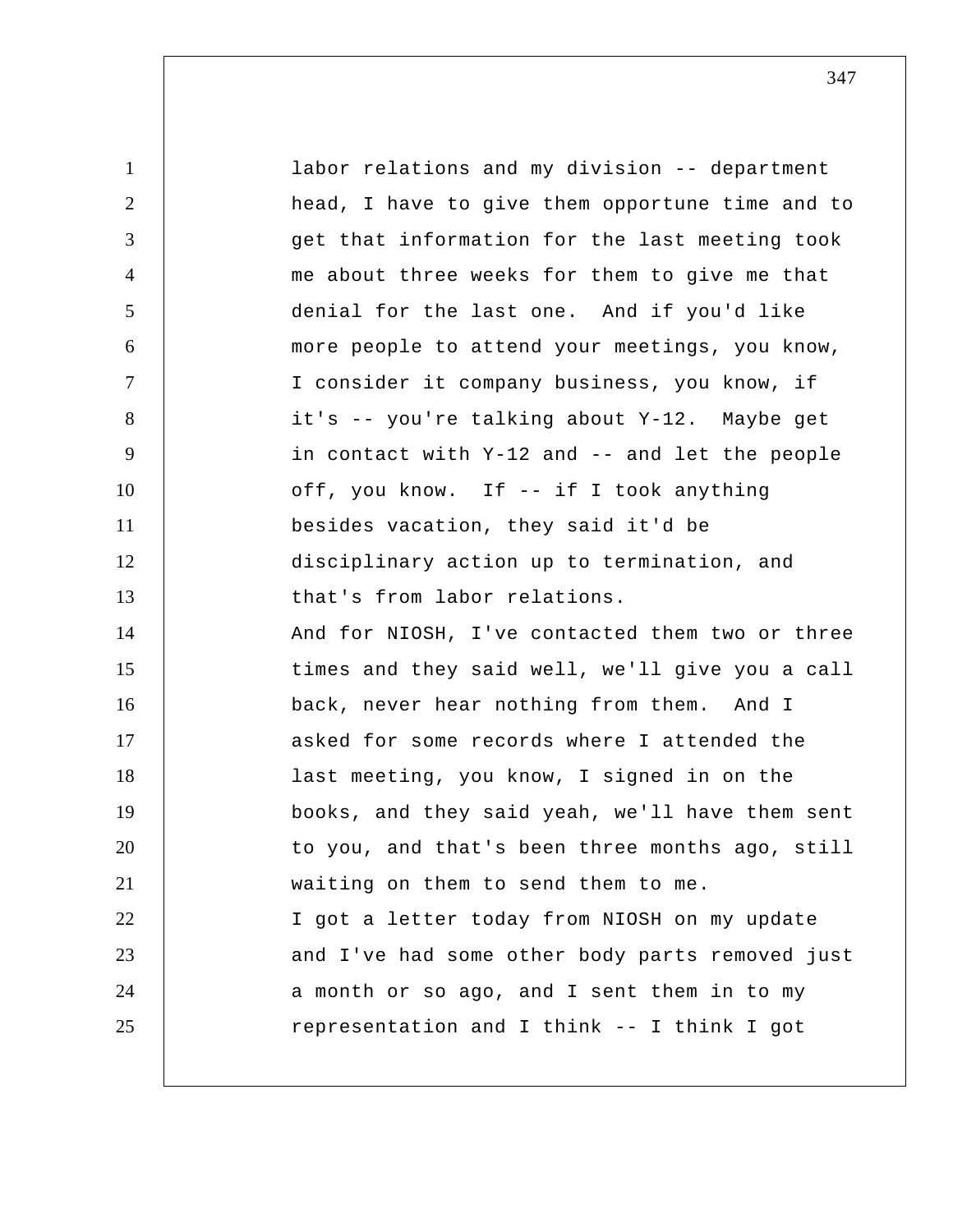1 2 3 4 5 6 7 8 9 10 11 12 13 14 15 16 17 18 19 20 21 22 23 24 25 five different kind of cancers, and that make the sixth one, and it's not showing up on my records through NIOSH, and I don't know how long it takes for them to -- you know, I been fighting cancer for oh, a little better than a year, and they say oh, you've got the best kind. You know, it's 80 percent curable. Well, I ain't reached 80 percent yet. That's about all I can say.  **DR. ZIEMER:** I wonder if some of the NIOSH staff can make sure we get the information from Mr. Duncan for the records and whatever was requested. There's some staffers here that can help you yet tonight, I think, and try to get that for you. Actually with the number of people who declined to -- to speak, we actually have finished the list here, so I'm going to ask -- there may be others who didn't sign but that do wish to speak, and I'll give you the opportunity. Yes, sir, please approach the mike and give us your name.  **MR. ROYSTER:** My name's Paul Royster. My dad - some of y'all might know my dad. His name was Billy Royster -- George William Royster.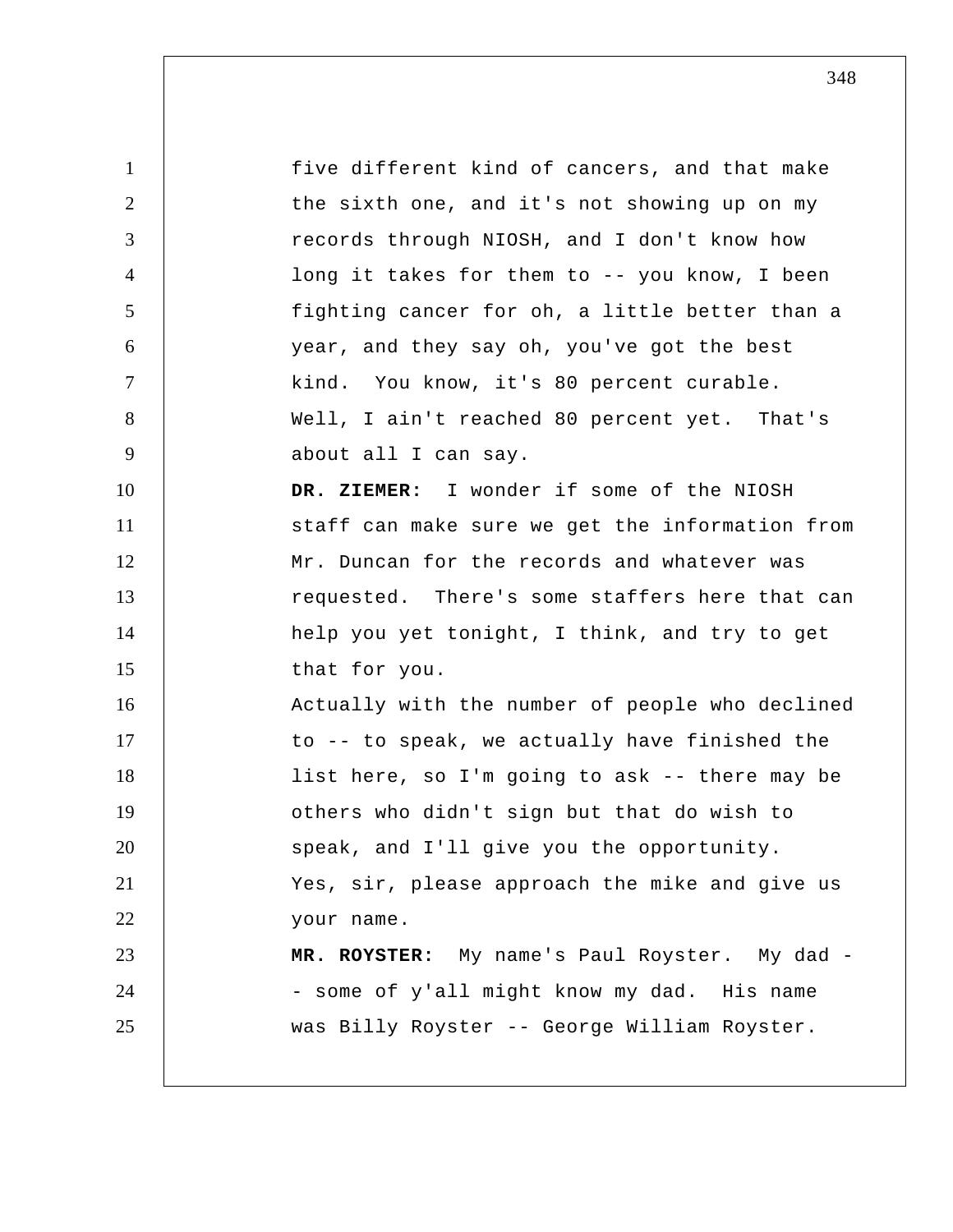1 2 3 4 5 6 7 8 9 10 11 12 13 14 15 16 17 18 19 20 21 22 23 24 25 He died in 1968. Our claim was denied for - said it had 48 percent. Some of the things he was involved in was he was there when the atomic bomb ground testing in 1957. He was involved in some experiments where he drank radiated milk from cows. Frank Munger\* did a story about this a while back. He had plutonium spilled on him, that's documented. It spilled on his hands. That's documented. Some of his documentation was just handwritten, you know. He worked at UT Farm and he also worked at Y-12. He was a health physicist. We've been involved in the same - same fight with these other people. He also had two years of documentation that couldn't be found from UT Farm. But anyway, he died in 1968 when I was nine years old. He got -- my mom got \$25,000 life insurance to raise five kids, so I'm really here on behalf of my mom. She hadn't really been involved in this that much. My brother mainly has been involved with this, but the case number is 1407 and the dose reconstruction, 48 percent up to 50, I don't see how you can vary two percent. There should be a leniency there, to me. This lady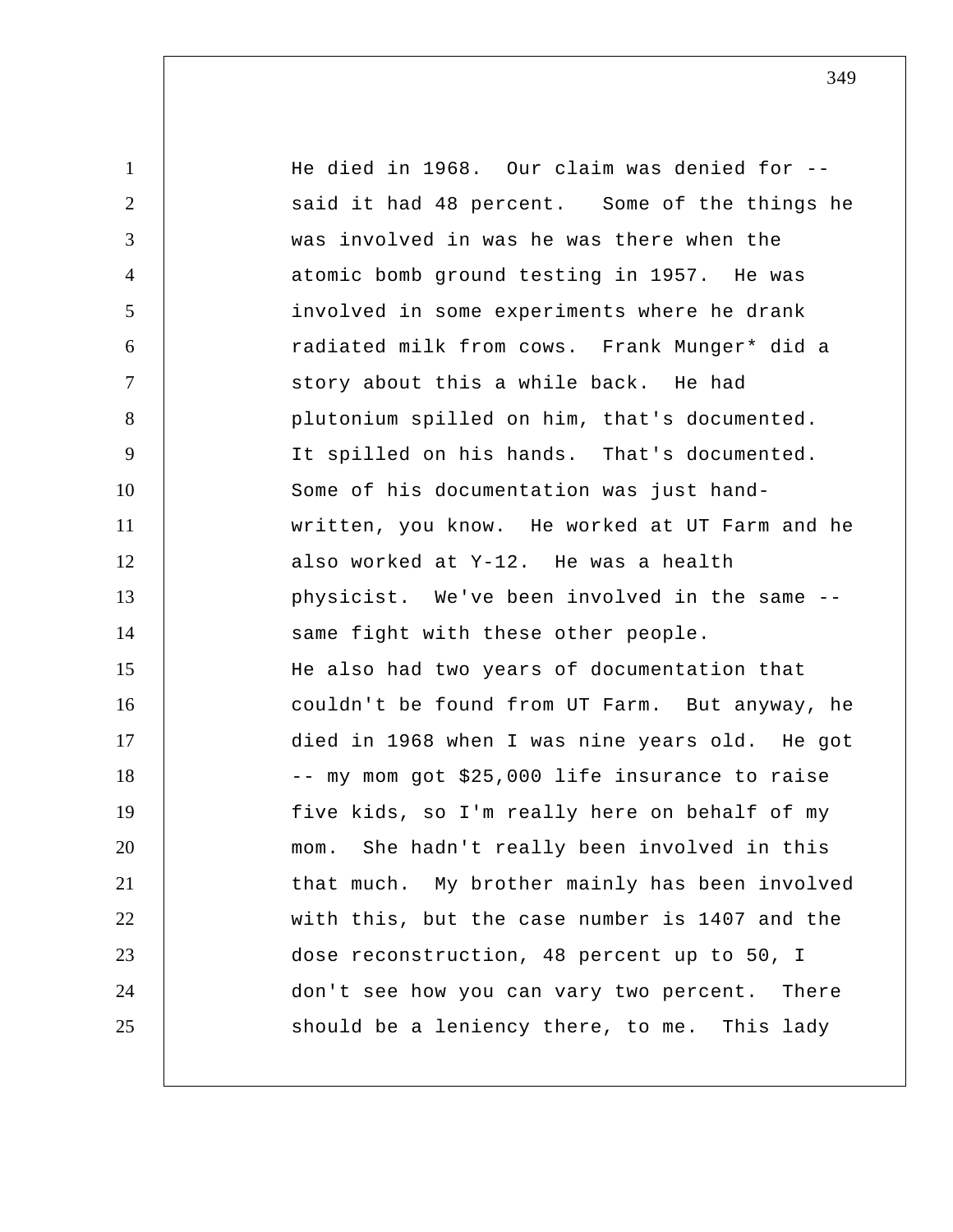| $\mathbf{1}$   | said 45 percent. It seems like there should be  |
|----------------|-------------------------------------------------|
| 2              | like a five or ten percent one way or the       |
| 3              | other, the way I see it.                        |
| $\overline{4}$ | But anyway, I haven't really been involved in   |
| 5              | this that much, like I said. My brother has,    |
| 6              | but like I said, the experiments with the       |
| $\overline{7}$ | radiated milk from the cows and there were five |
| 8              | other people involved in that. I don't know     |
| 9              | how long that went on, but -- then when the     |
| 10             | atomic bomb was dropped and they just said put  |
| 11             | some glasses on and turn your head, you know.   |
| 12             | And he died of a brain tumor in 1968, but       |
| 13             | that's just -- I just wanted to share that with |
| 14             | you.                                            |
| 15             | DR. ZIEMER: Thank you very much. Yes, please,   |
| 16             | ma'am, if you wish to                           |
| 17             | MS. ROBERTSON: My name is Florene Robertson,    |
| 18             | and I'm here on behalf of my husband, who       |
| 19             | passed away almost 11 years ago. He passed      |
| 20             | away with cancer of the colon and of the liver. |
| 21             | Now he worked at X-10. Some of the people       |
| 22             | here may think X-10 is clean, but there are     |
| 23             | contaminated areas at X-10. And there was a     |
| 24             | night that he worked overtime. In fact, it was  |
| 25             | on a Saturday. He went in and worked on         |
|                |                                                 |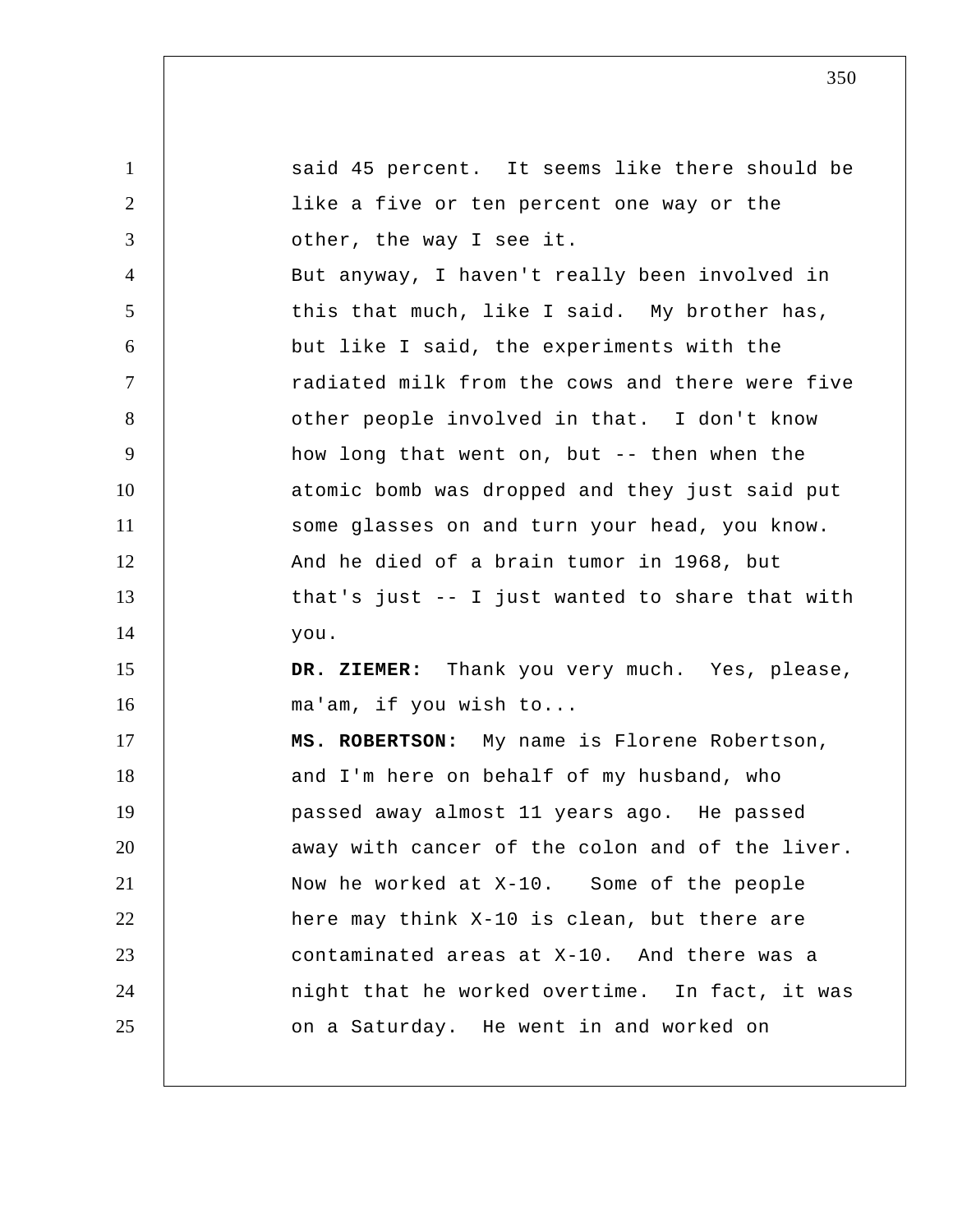| $\mathbf{1}$   | Saturday, and he called me and says I'll be a   |
|----------------|-------------------------------------------------|
| $\overline{2}$ | little late, I'm working over. Okay, he did     |
| 3              | not come home until the next morning, Sunday    |
| $\overline{4}$ | morning. And he had been there all night long   |
| 5              | doing a what they call wash-down. They had to   |
| 6              | wash him down, so that man was contaminated.    |
| $\tau$         | All right. The fact that I want to tell you     |
| 8              | that that area's also contaminated is that they |
| 9              | -- he was on loan at different times. He would  |
| 10             | come home and I'd say well, what'd you do       |
| 11             | today? He'd say oh, I worked at Y-12. So I      |
| 12             | don't have any way of proving that he worked at |
| 13             | Y-12, but he did work at Y-12 and he also       |
| 14             | worked at X-10, but he was classified as a      |
| 15             | pipe-fitter. And in the area that he worked in  |
| 16             | I'm sure was pretty safe, but he did contact    |
| 17             | radiation while he was there. Thank you.        |
| 18             | Thank you. Yes, ma'am, uh-huh.<br>DR. ZIEMER:   |
| 19             | MS. BURGESS: Good evening, thank you all for    |
| 20             | being here. I'm here --                         |
| 21             | DR. ZIEMER: Give us your name, too, for --      |
| 22             | MS. BURGESS: Oh, I'm sorry --                   |
| 23             | DR. ZIEMER: -- the record.                      |
| 24             | MS. BURGESS: -- my name is Gail Burgess --      |
| 25             | Gail Mynant* Burgess. I'm here on behalf of my  |
|                |                                                 |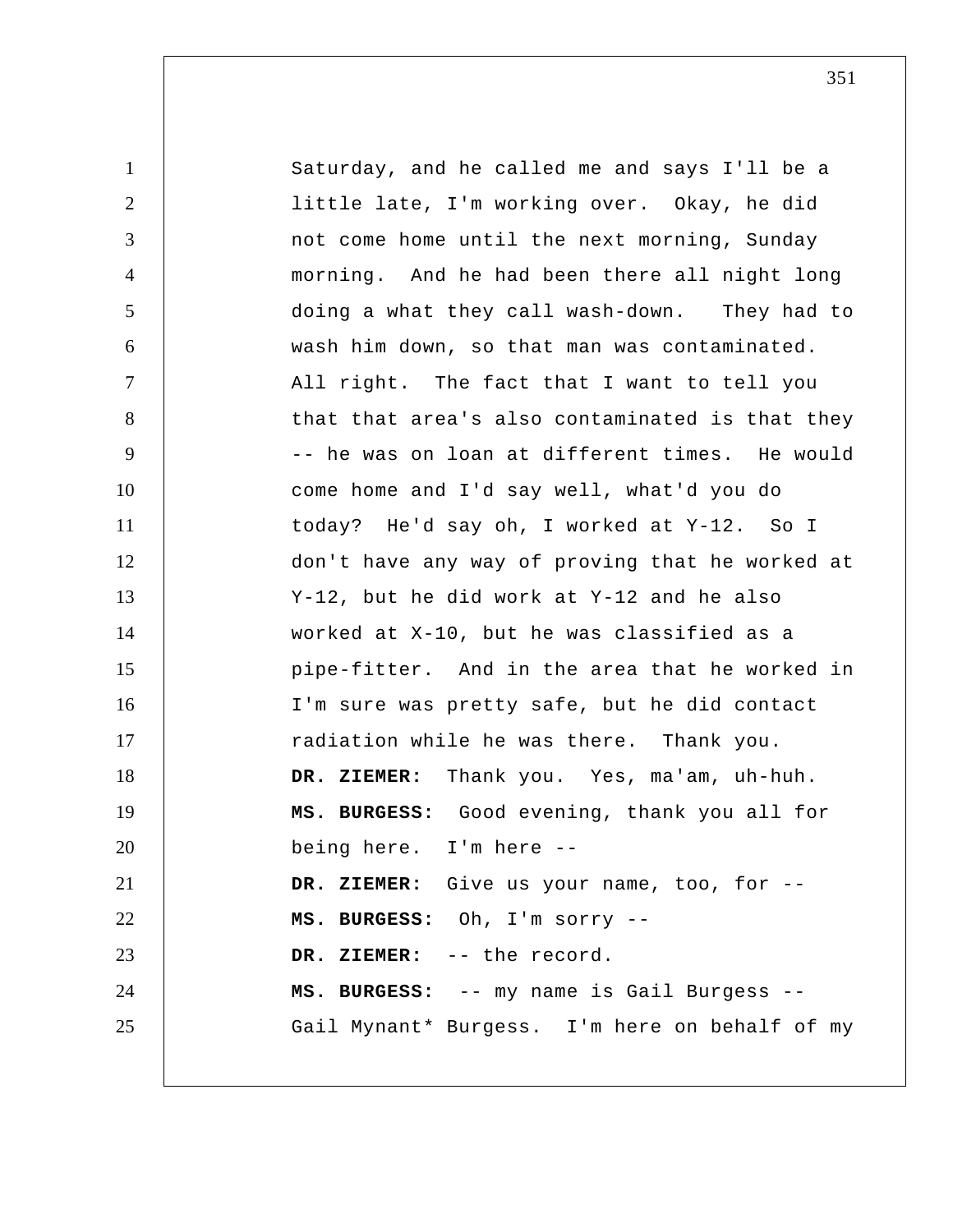1 2 3 4 5 6 7 8 9 10 11 12 13 14 15 16 17 18 19 20 21 22 23 24 25 father, who I lost 30 years ago to eye cancer. And I have no guarantee that the records that you guys are looking at are true, are factual. I can't get in to see them. They've all been shredded. They're missing. His medical records are missing, even at M. D. Anderson where he went twice. And just as a personal note, I worked in the field at X-10 for Bechtel National, and we took samples. I didn't get a dosimeter for two years. And then when I left and went back to the tower in Oak Ridge, they didn't do a full body count, so they don't even know how much radiation I got. Tell me now -- you've got me working out there 12 years ago, and then my father working out there 30-some-odd years, I don't understand how you people are going to put it all together. And how can you let this woman and this man have -- be so close and not be paid? I don't understand this. There's got to be another way to do it.  **DR. ZIEMER:** Thank you, Gail, and yes, ma'am, go ahead.  **MS. SLACKEY:** My name is Sharon (unintelligible) Slackey. First of all, I want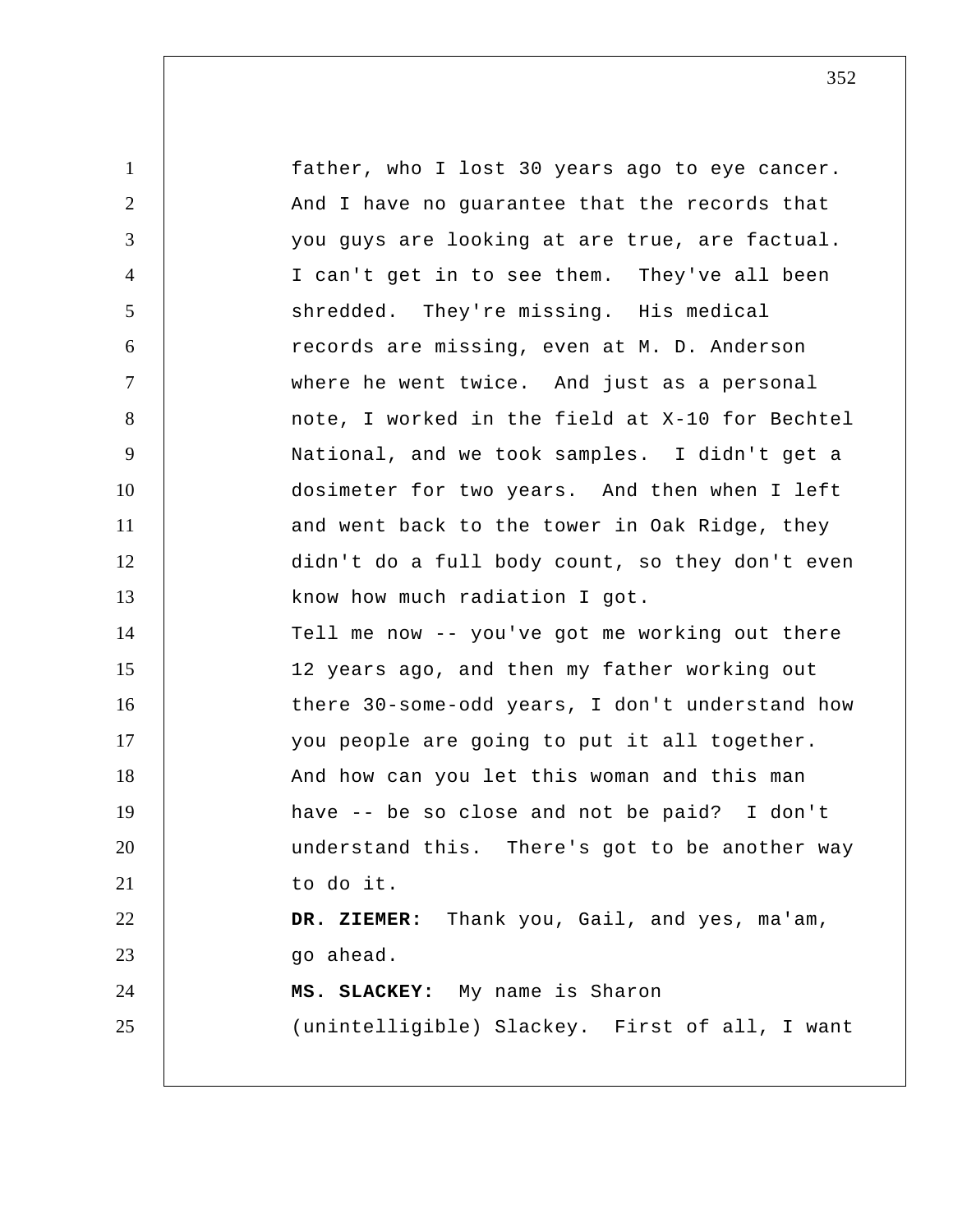1 2 3 4 5 6 7 8 9 10 11 12 13 14 15 16 17 18 19 20 21 22 23 24 25 to say that every one of us wouldn't be here if we didn't have a story. All of them are alike. I want to know what are you going to do about them? Do you have any power at all to do anything? I had a father who is dead. He died of cancerous brain tumor. He worked at Y-12. They said they weren't responsible in the dose reconstruction. They had many years where he didn't even have a dosimeter, and yet he crawled in and out of the pressure vessels at 9-212, and I do know what the pressure vessels at 9-212 were used for because I had a son that was there that was regularly exposed. Had he not died in a single-car accident, he would have died of cancer also. I have been retired from Y-12 now for about three years. I have also gone through cancer and I'll tell you right now they'll probably turn me down. They turned us down on our father, and our father had a cancerous brain tumor while he was working there. They did not diagnose it until six months before he died. They didn't know to look for it. But he got it at Y-12. We all know that.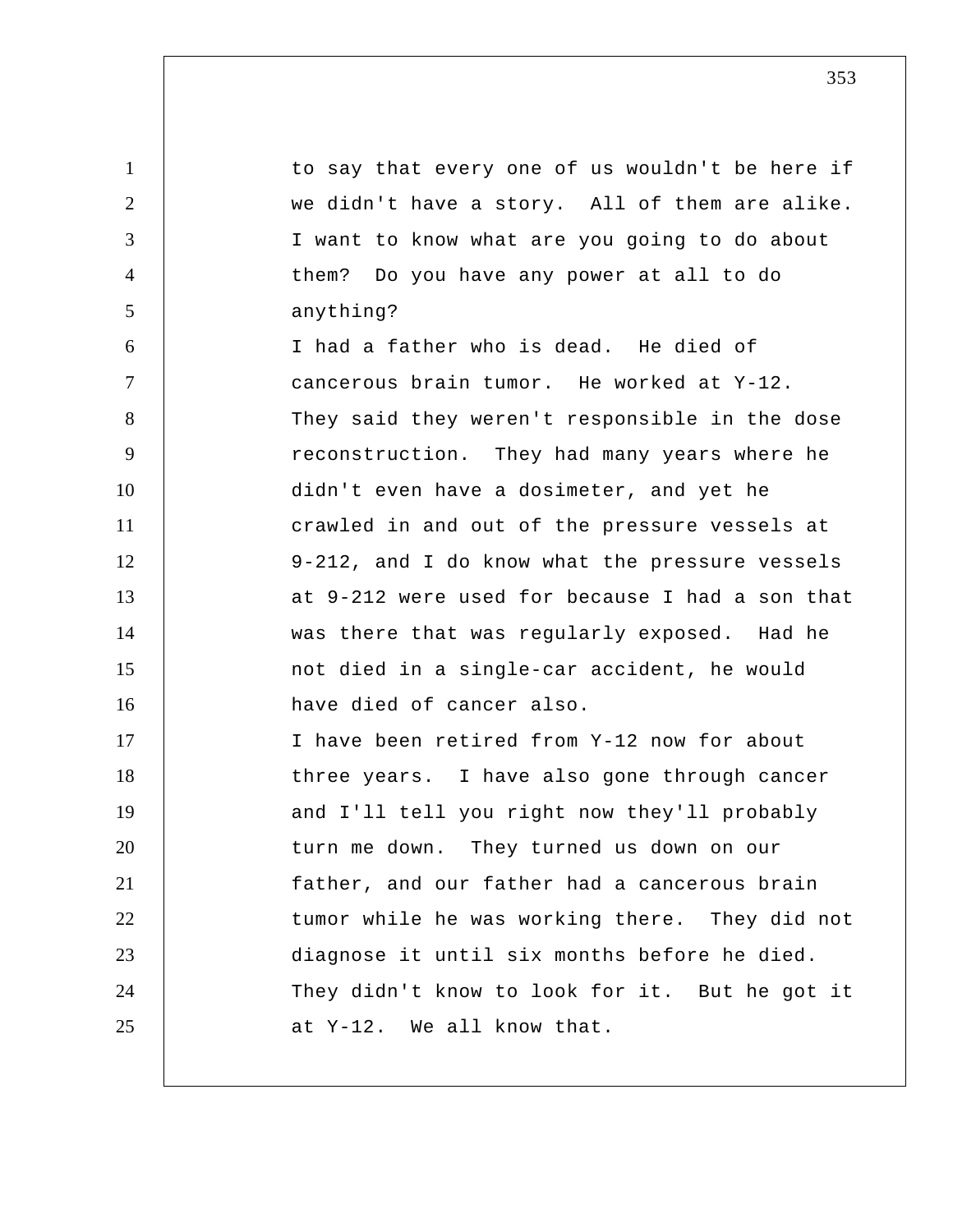1 2 3 4 5 6 7 8 9 10 11 12 13 14 15 16 17 18 19 20 21 22 23 24 25 My husband was a subcontractor out there at Y-12 and did -- was doing a job in the east ponds. They let the -- turned the water loose on him and it was hotter than a depot stove. He was irradiated. He's a three-time cancer survivor. There's no medical records to back it up. That all happened a few years ago. If you guys can do something about these stories, it'll make these meetings worthwhile. If you can't, I don't see why you're having them.  **DR. ZIEMER:** Yeah. Thank you. I might -- I might comment that with -- there is a sense in which what we're able to do is somewhat limited, but we are trying to do what we're able to do, within what the law allows us to do, to address some of these problems. We're hopeful that in cases such as yours where there are missing records that there may be alternate ways to establish the situation. We will not always be successful -- **UNIDENTIFIED:** (Off microphone) (Unintelligible) disease, but you know why they couldn't pay for that?  **DR. ZIEMER:** Yeah.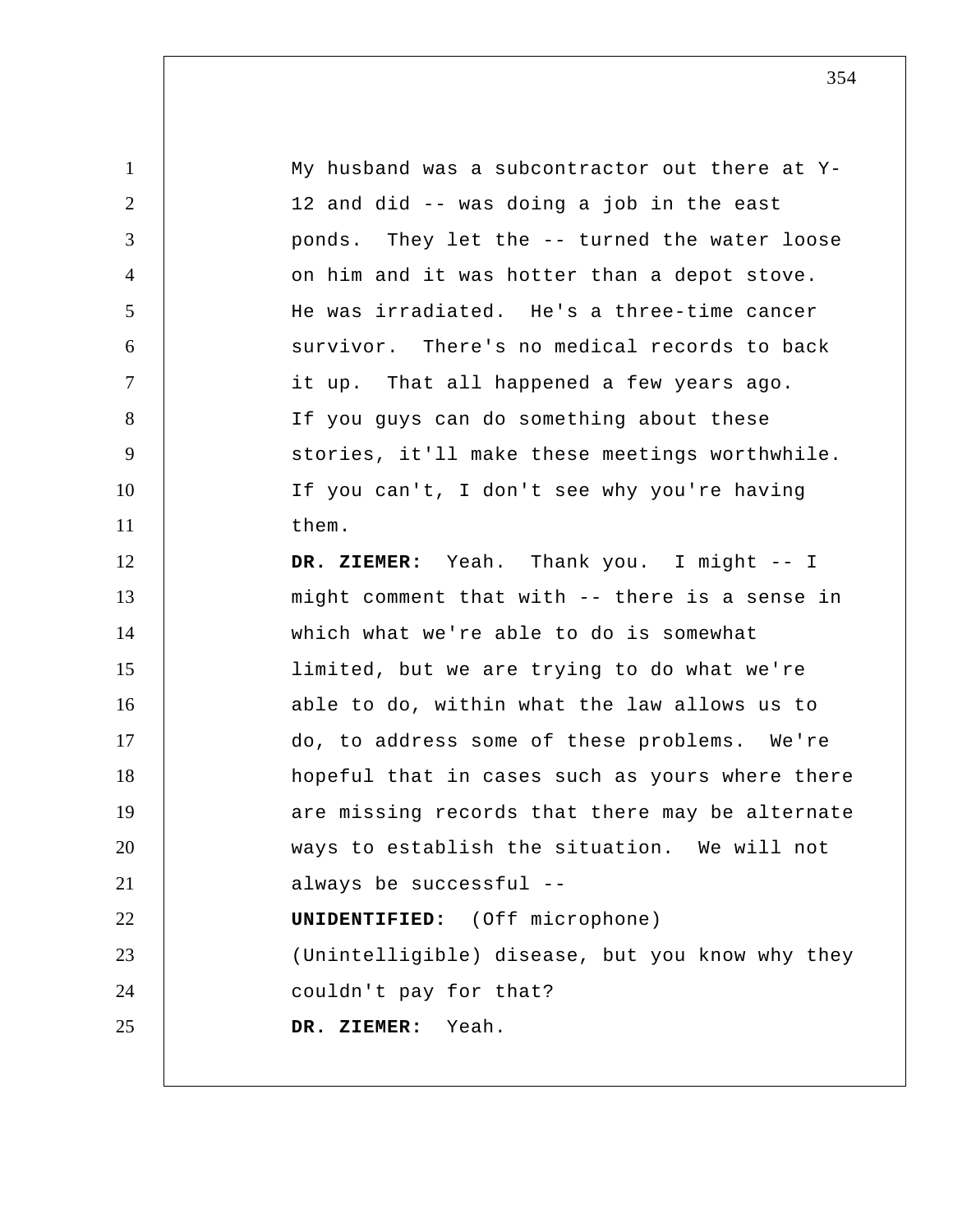1 2 3 4 5 6 7 8 9 10 11 12 13 14 15 16 17 18 19 20 21 22 23 24 25  **UNIDENTIFIED:** He died in 1981 and he had to have had the test that was given in 1993.  **DR. ZIEMER:** Yeah. Thank you. **UNIDENTIFIED:** You're damned if you do and damned if you don't.  **DR. ZIEMER:** Okay, ma'am -- yes, please.  **MS. MILLER:** Hello, my name is Kathy Miller, and I'm here -- I'm also a retired nuclear worker, but I'm here on behalf of my father's claim. And I have -- this is not unfamiliar to me, having worked in a government facility. I'm caught in a bureaucratic loophole and no one will take responsibility between NIOSH and the Department of Labor, and I thought maybe you all could find the answer to this question. My father went straight from the south Pacific at the end of World War II into work at Y-12, and he -- this is the week of his 25th anniversary of his death. He died -- he was diagnosed at age 54 with multiple myeloma, and he died be-- when -- he died before he was 60, he died when he was 59. So my mother was without his companionship and his help - earning help and all those things for all those years, and she filed in November of 2001. And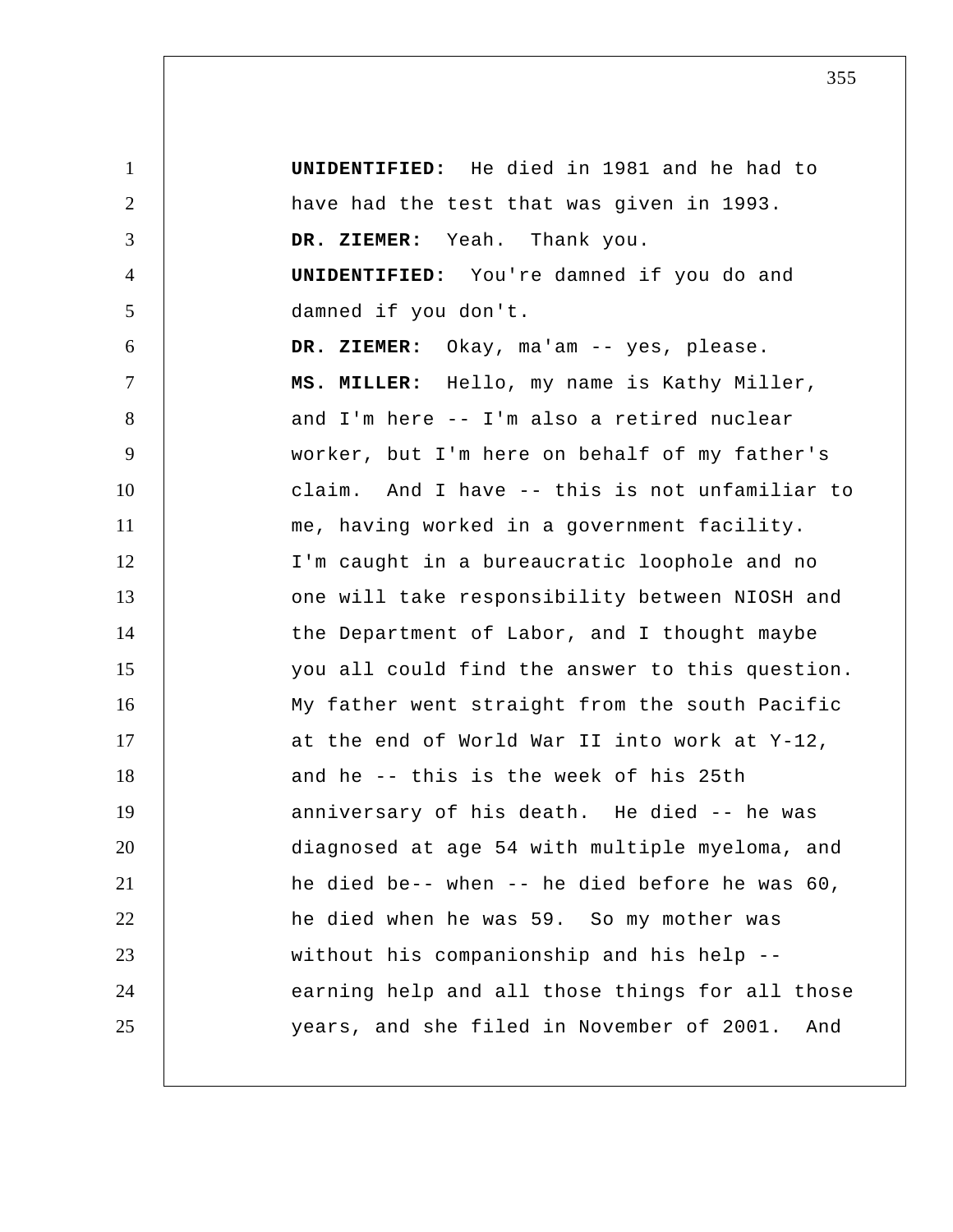1 2 3 4 5 6 7 8 9 10 11 12 13 14 15 16 17 18 19 20 21 22 23 24 25 she lasted as long as she could, but she died about a year ago when she was in her eighties. So this is my question. My father's record, I'm told by NIOSH and by the Department of Labor, has been pulled as part of the special dose cohort or something along that line because he came to work at Y-12 in 1945. And the people who are -- who were -- I believe, is this correct -- worked for -- entered work from '43 to '48, those records have been pulled and set aside to be evaluated separately by the Department of Labor. Now we've been waiting since November of 2001 for my father's dose reconstruction and we don't have it, so now at the end of September, this law that he was covered by went into effect, September 25th, and at that moment or shortly thereafter NIOSH pulled these records -- I think there's several hundred of them -- and ceased work on the dose reconstruction and forwarded them to the Department of Labor. Okay. They have been there at the Department of Labor since that time or around the first of the year -- I know how things -- slowly things move. At the Department of Labor they tell me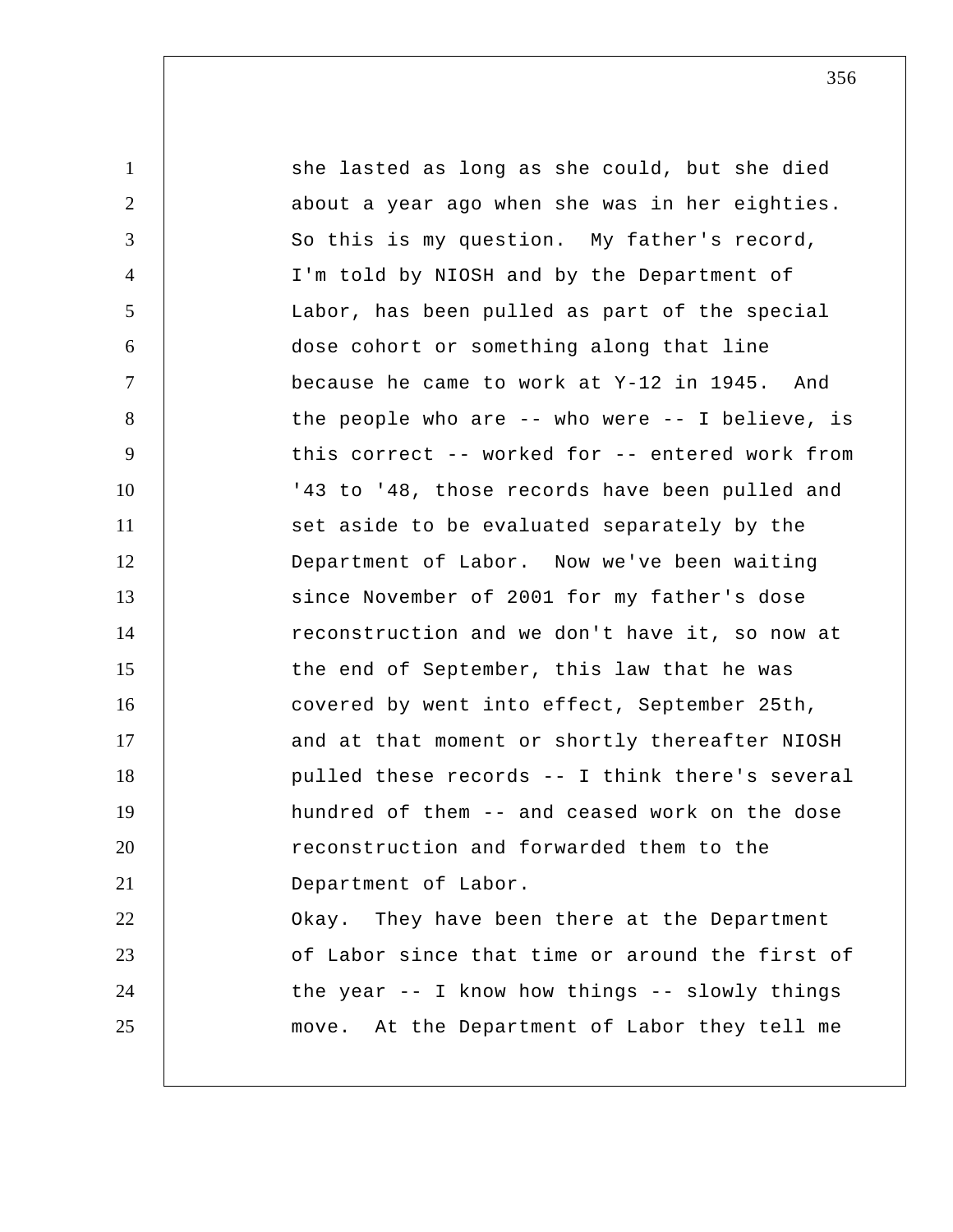1 2 3 4 5 6 7 8 9 10 11 12 13 14 15 16 17 18 19 20 21 22 23 24 25 they're waiting for guidelines to administer this Act, and they -- I've tried to find out who they're waiting on so I could say, you know, could I get in touch with them, is it a Congressman, is it a Senator, is it a committee, is it a staff, what's the situation; they don't know. And I've called back to NIOSH and they say no, we're not doing it. So right now, since September, all these several hundred have just been sitting there, nothing's being done on them. And I've called about every two weeks since I found this out, and the Department of Labor has no new information. So I got really frustrated about two weeks ago, went to Senator Lamar Alexander's office and a staff person there has been very kind and been trying to help me, and she's been unable to find out. So my question is, I'm willing to push on somebody to do something if I know who it is and where to go.  **DR. ZIEMER:** Let's see if we can find someone who at least knows where she should be directed, either -- **MS. MILLER:** I think there's 800 cases involved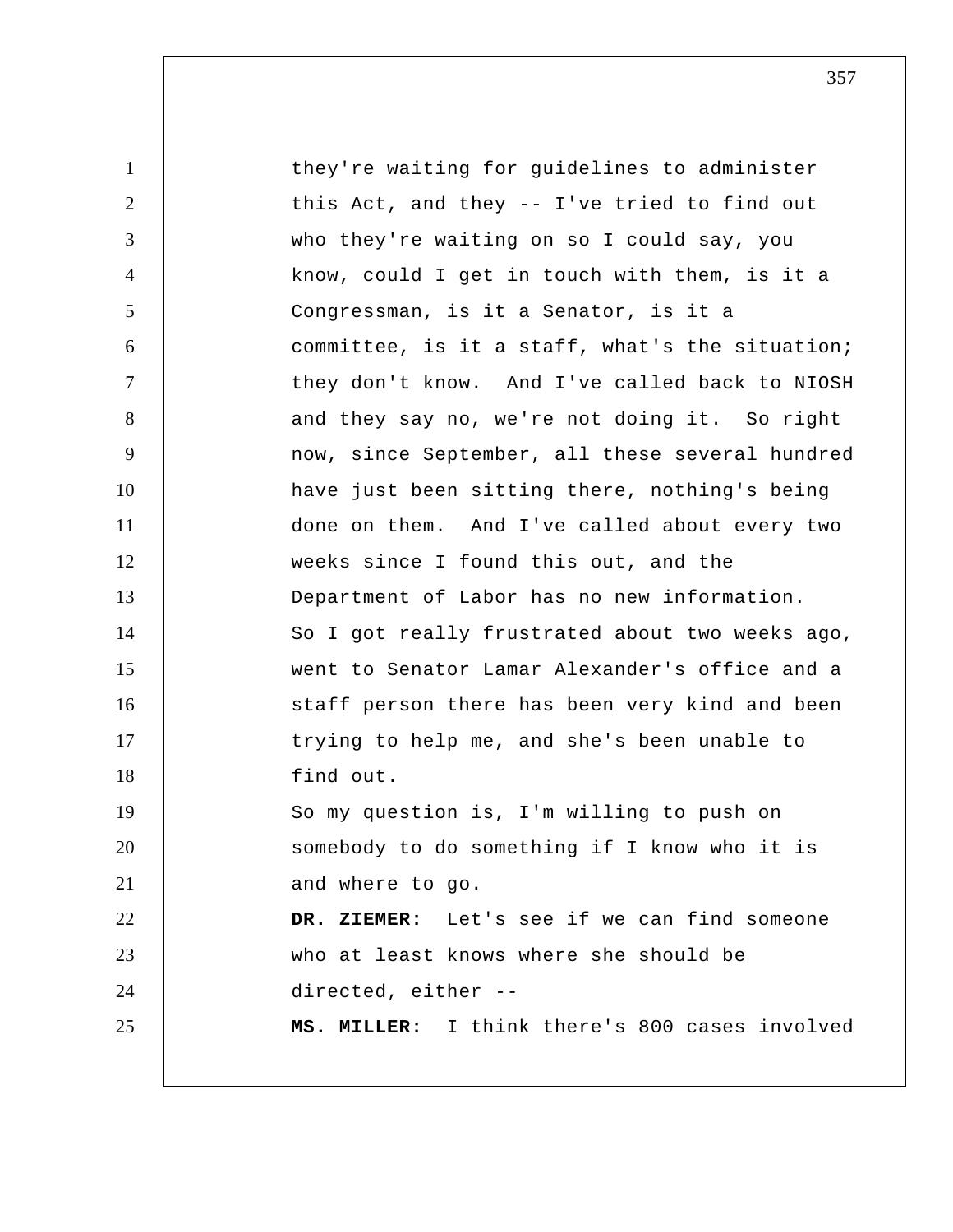1 2 3 4 5 6 7 8 9 10 11 12 13 14 15 16 17 18 19 20 21 22 23 24 25 in this.  **DR. ZIEMER:** Okay, right -- right here in the back, from NIOSH --**UNIDENTIFIED:** (Off microphone) (Unintelligible)  **DR. ZIEMER:** -- or Department of Labor -- we have both NIOSH and Labor here --  **MS. MILLER:** Okay, thank -- **DR. ZIEMER:** -- and at least someone that is in the position to answer that question. Thank you. Okay, ma'am, please.  **MS. HOLT:** My name is Faye Holt. I lost my husband in 1954 with cancer. And I'm concerned who pays the salary for you guys to be here?  **DR. ZIEMER:** Let me address that -- **MS. HOLT:** Would all of you -- **DR. ZIEMER:** No -- yes.  **MS. HOLT:** -- like to know?  **DR. ZIEMER:** Yes, you would like to know that. First of all, let me tell you that it does not come out of the pot of money that's used to pay claims. No, some people think that their claim money is being used to pay people such as us. It -- that's a separate pot of money and that -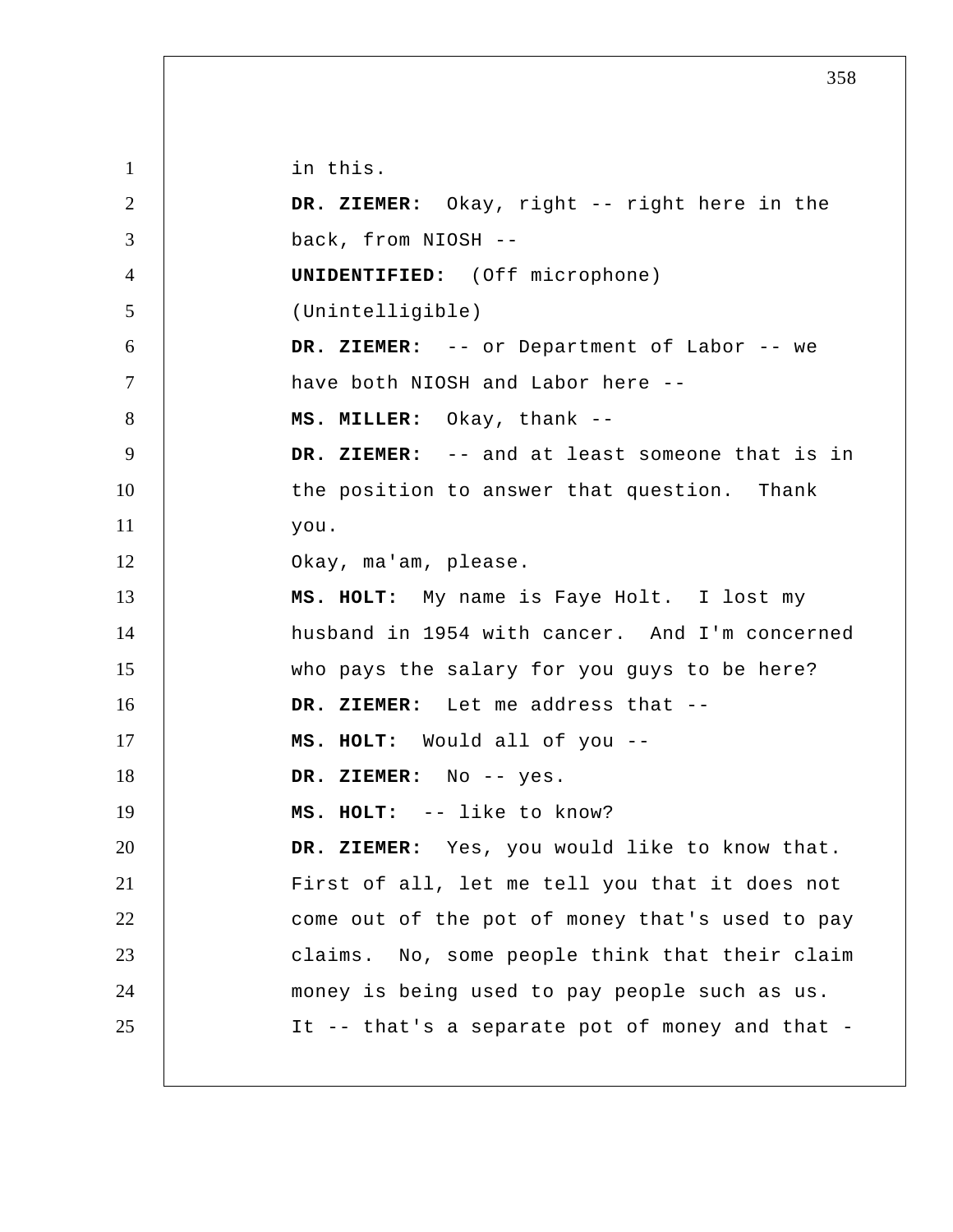1 2 3 4 5 6 7 8 9 10 11 12 13 14 15 16 17 18 19 20 21 22 23 24 25 - that money is there, regardless of whether or not, for example, this Board meets. These Board members are on the federal - they're considered special federal employees. We get paid the federal consulting rate, which I can tell you is about one-tenth of the commercial rate, and I don't know what -- I'll tell you what I made this year in serving on this Board. I made \$5,500.  **MS. HOLT:** Well, you have -- all of you have jobs and you're just --  **DR. ZIEMER:** I'm retired.  **MS. HOLT:** -- volunteering to do this?  **DR. ZIEMER:** I'm retired. I'm retired, so I supplemented my -- my Social Security by that amount. And -- **MS. HOLT:** None of you then are employed by NIOSH or DOL?  **DR. ZIEMER:** No. No. **UNIDENTIFIED:** (Off microphone) (Unintelligible)  **DR. ZIEMER:** Well, Lew -- Lew Wade is a Designated Federal Official, which is a federal requirement for this --  **MS. HOLT:** You're with NIOSH, correct?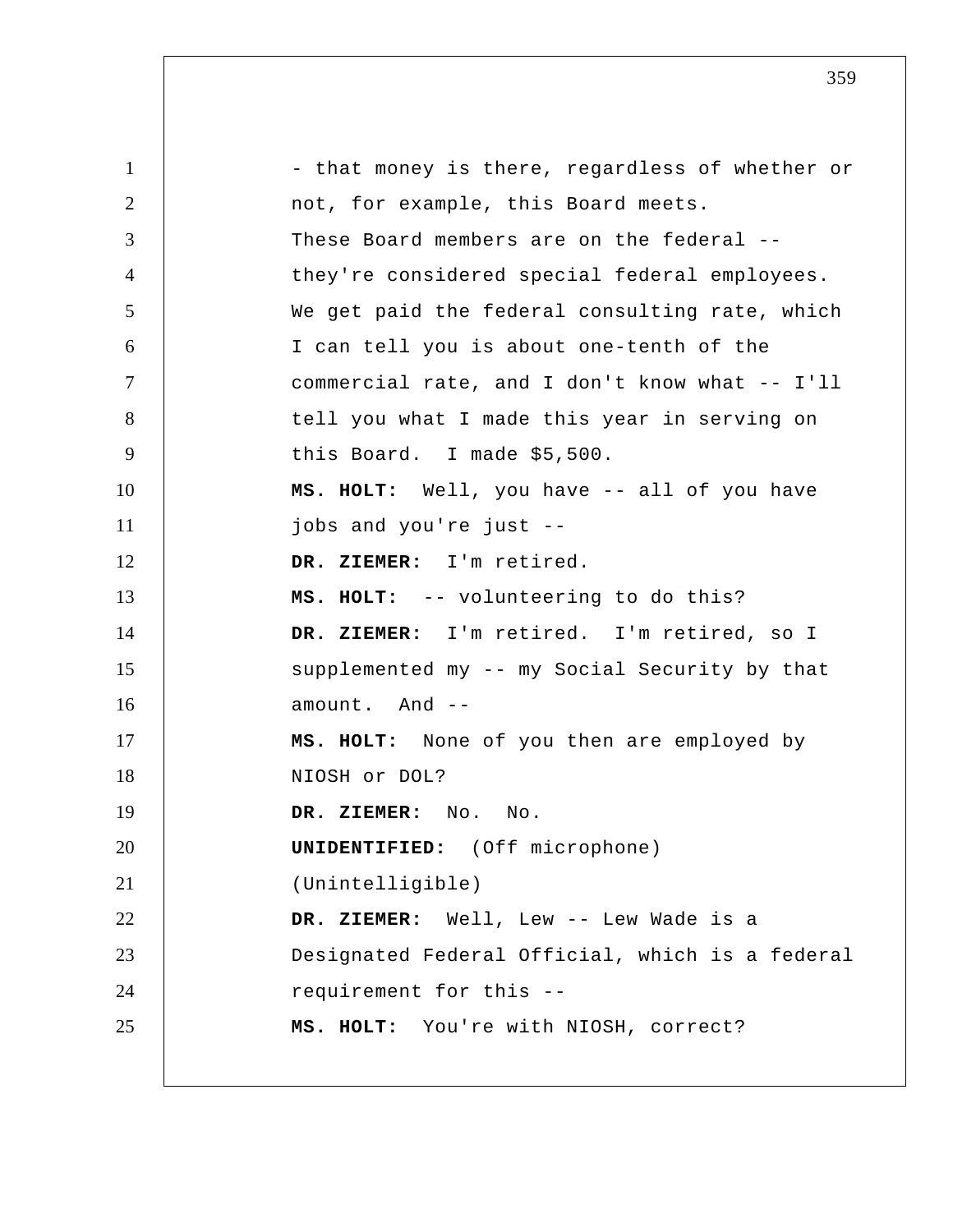**DR. WADE:** Yes.

1

2 3 4 5 6 7 8 9 10 11 12 13 14 15 16 17 18 19  $20$   $-$ 21 22 23 24 25  **MS. HOLT:** Well, I have a question for you. How can you do dose reconstruction on an employee if you do not know whereabouts, what building -- you know they worked at Y-12, K-25 and X-10, but you don't know whereabouts and in what building they worked? Then how can you do dose reconstruction based on coworker comparison? There's no way you can do it if you don't know where the man worked. He could have worked up in a ceiling, he could have worked under the floor. Where are you going to go to get someone to compare with his case, with his -- **DR. ZIEMER:** Let me take -- **MS. HOLT:** -- (unintelligible) -- **DR. ZIEMER:** -- Mr. (sic) Wade off the hook because he is not actually a member of this Board, nor is that his area of expertise. But  **MS. HOLT:** Well, is (unintelligible) --  **DR. ZIEMER:** -- in fact -- **MS. HOLT:** -- can answer that?  **DR. ZIEMER:** -- in fact, the challenge -- the challenge that NIOSH has is to do what you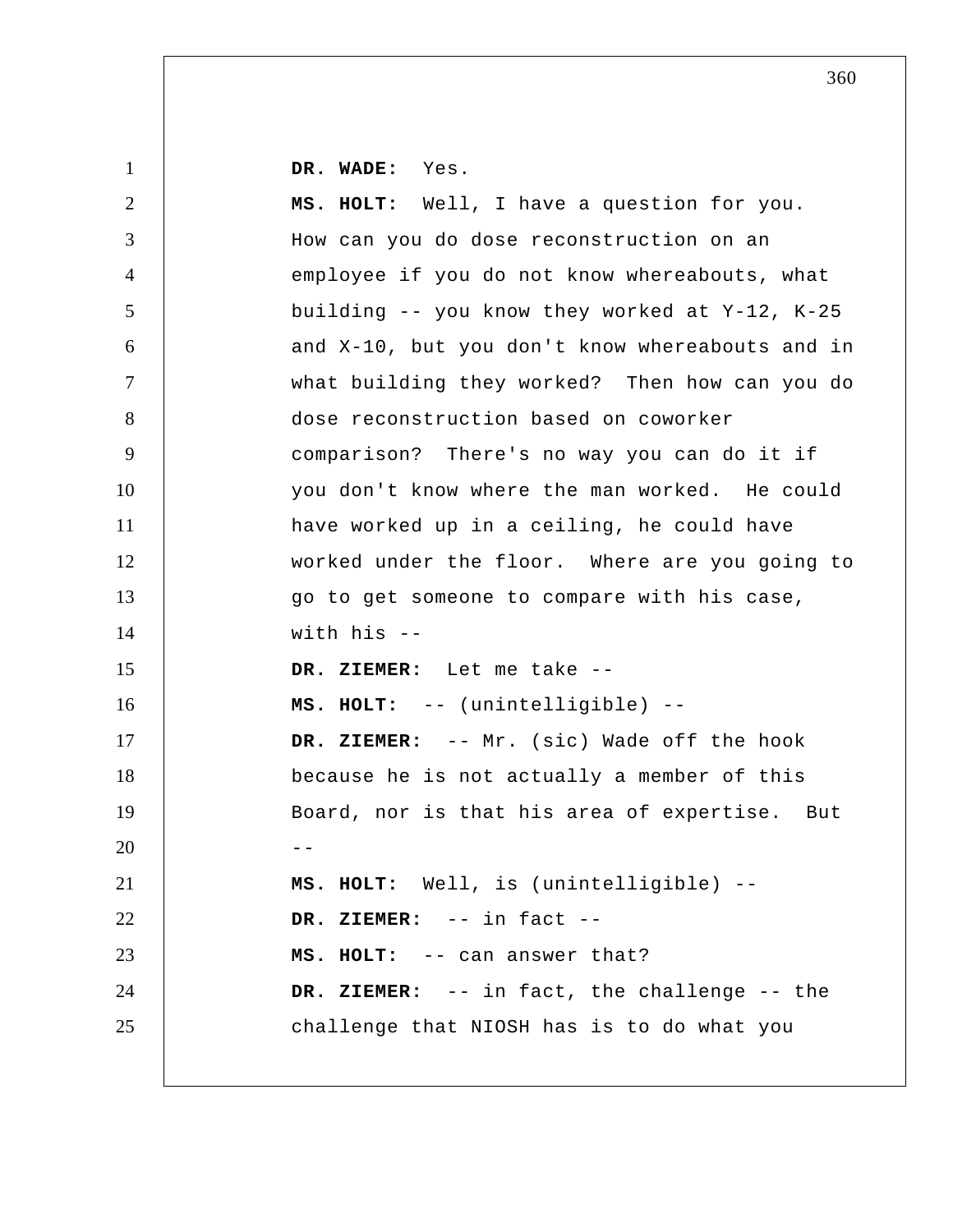1 2 3 4 5 6 7 8 9 10 11 12 13 14 15 16 17 18 19 20  $21$   $-$ 22 23 24 25 described, and if they are not able to do that, then -- **MS. HOLT:** They estimate.  **DR. ZIEMER:** Well, if they -- **MS. HOLT:** Yes.  **DR. ZIEMER:** -- if they estim-- if they cannot estimate within reasonable scientific bounds, and one of the jobs of this committee is to ask that question, whether they are in fact doing that, and if they're not able to reconstruct doses or make a scientifically-defendable estimate, then they have to --  **MS. HOLT:** They assume -- **DR. ZIEMER:** -- place -- they have to place the individual in what is called the Special Exposure Cohort. And of course that really is the issue that is being --  **MS. HOLT:** But how can they assume --  **DR. ZIEMER:** -- being struggled with with Y-12 is in fact can -- can what you describe be done  **MS. HOLT:** But how -- **DR. ZIEMER:** -- yeah.  **MS. HOLT:** -- can they assume that he can be compared to Joe Brown when they don't know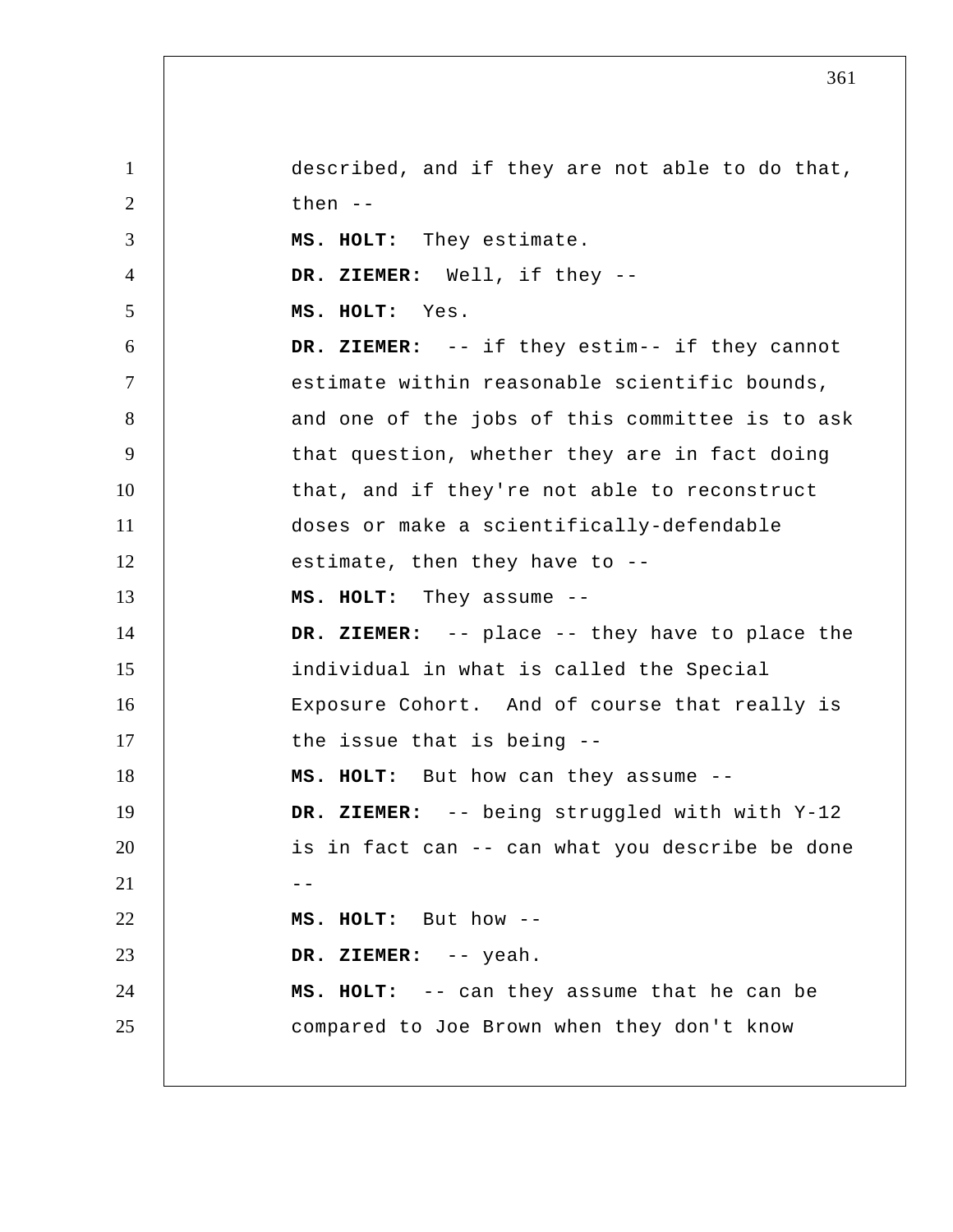1 2 3 4 5 6 7 8 9  $10$  --11 12 13 14 15 16 17 18 19 20 21 22 23 24 25 where he worked?  **DR. ZIEMER:** That is -- that indeed is the challenge. And if it can't be done --  **MS. HOLT:** Well, they say they know he had various exposure to radiation, but they don't know where he worked. So now how do they know he had various exposure?  **DR. ZIEMER:** Well -- **MS. HOLT:** I mean, you know, there needs to be  **DR. ZIEMER:** -- we -- we -- **MS. HOLT:** -- some answers.  **DR. ZIEMER:** Actually -- and the answer is actually fairly lengthy, but --  **MS. HOLT:** Well, I've got all the time you want.  **DR. ZIEMER:** -- but what I was going to suggest -- what I was going to suggest is that we could -- we could take some time and ask, for example, one of the NIOSH people to give a quick overview of that process, if the group would like to do that. We -- **MS. HOLT:** Well, all of the people that are here tonight, we didn't come up here for a picnic or a piece of coffeecake and --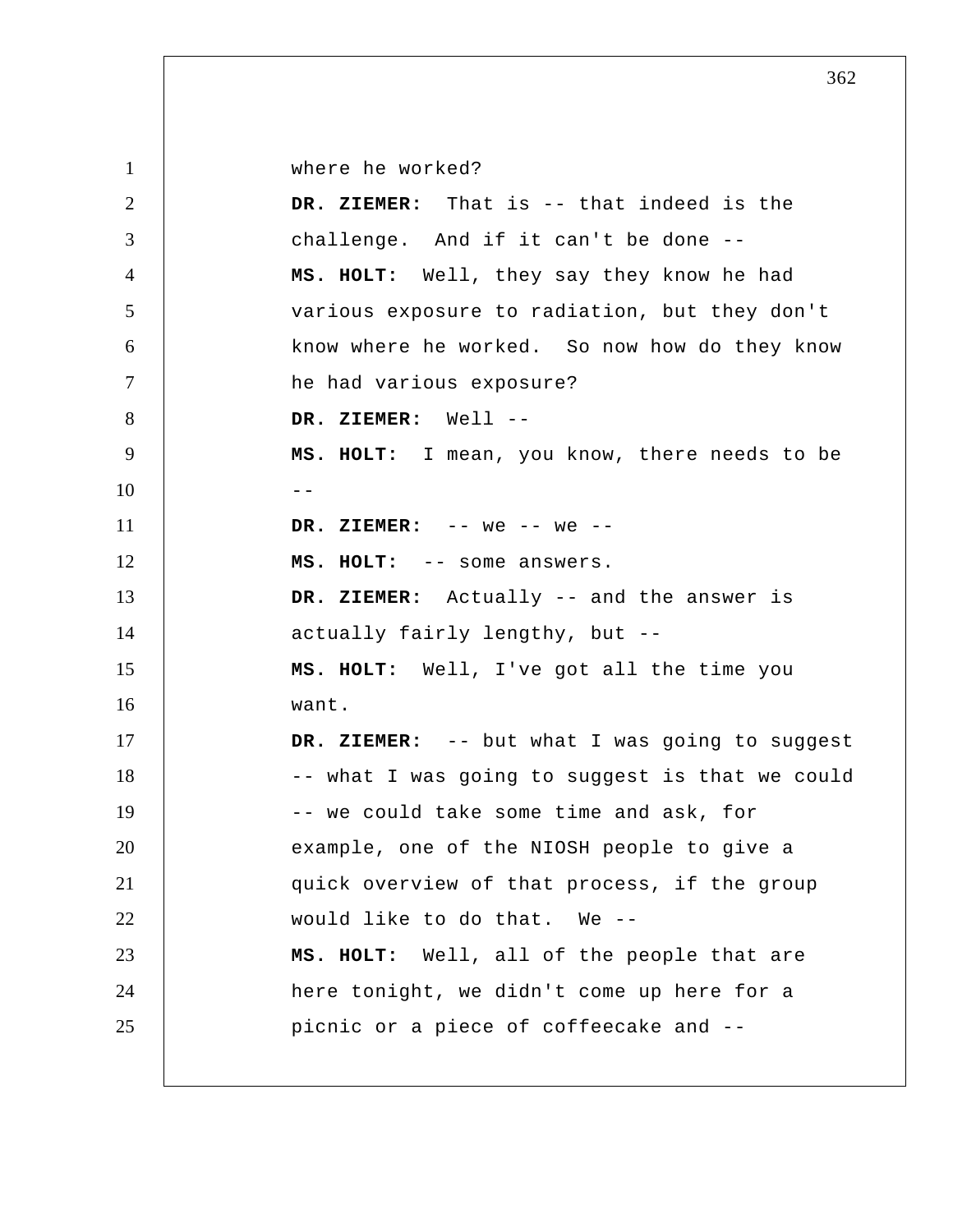| $\mathbf{1}$   | DR. ZIEMER: Understood.                         |
|----------------|-------------------------------------------------|
| $\overline{2}$ | MS. HOLT: -- a cup of coffee. We came up here   |
| 3              | to get some things done.                        |
| $\overline{4}$ | DR. ZIEMER: Right.                              |
| 5              | MS. HOLT: Well, evidently you all are not       |
| 6              | doing any more than what the letters say that   |
| $\tau$         | we get, so why come to a meeting? Right?        |
| 8              | DR. ZIEMER: I'm wondering if --                 |
| 9              | MS. HOLT: Is everyone in agreement?             |
| 10             | DR. ZIEMER: I'm wondering if Jim Neton --       |
| 11             | MS. HOLT: What we all need to do is join --     |
| 12             | DR. ZIEMER: I'm going to -- I'm going to put    |
| 13             | Mr. (sic) Neton on the spot. Dr. Neton is the   |
| 14             | -- sort of the chief guy for NIOSH for dose     |
| 15             | reconstructions, and he will describe briefly - |
| 16             |                                                 |
| 17             | MS. HOLT: He's doing a terrible job.            |
| 18             | DR. ZIEMER: Well --                             |
| 19             | MS. HOLT: No one is doing anything.             |
| 20             | DR. ZIEMER: Well, okay, but let me tell you --  |
| 21             | let me tell you, in defense of NIOSH -- and     |
| 22             | again, I don't work for NIOSH -- that they have |
| 23             | in process something like 20,000 individual     |
| 24             | claims. They have -- they have done dose        |
| 25             | reconstructions on a little more than half of   |
|                |                                                 |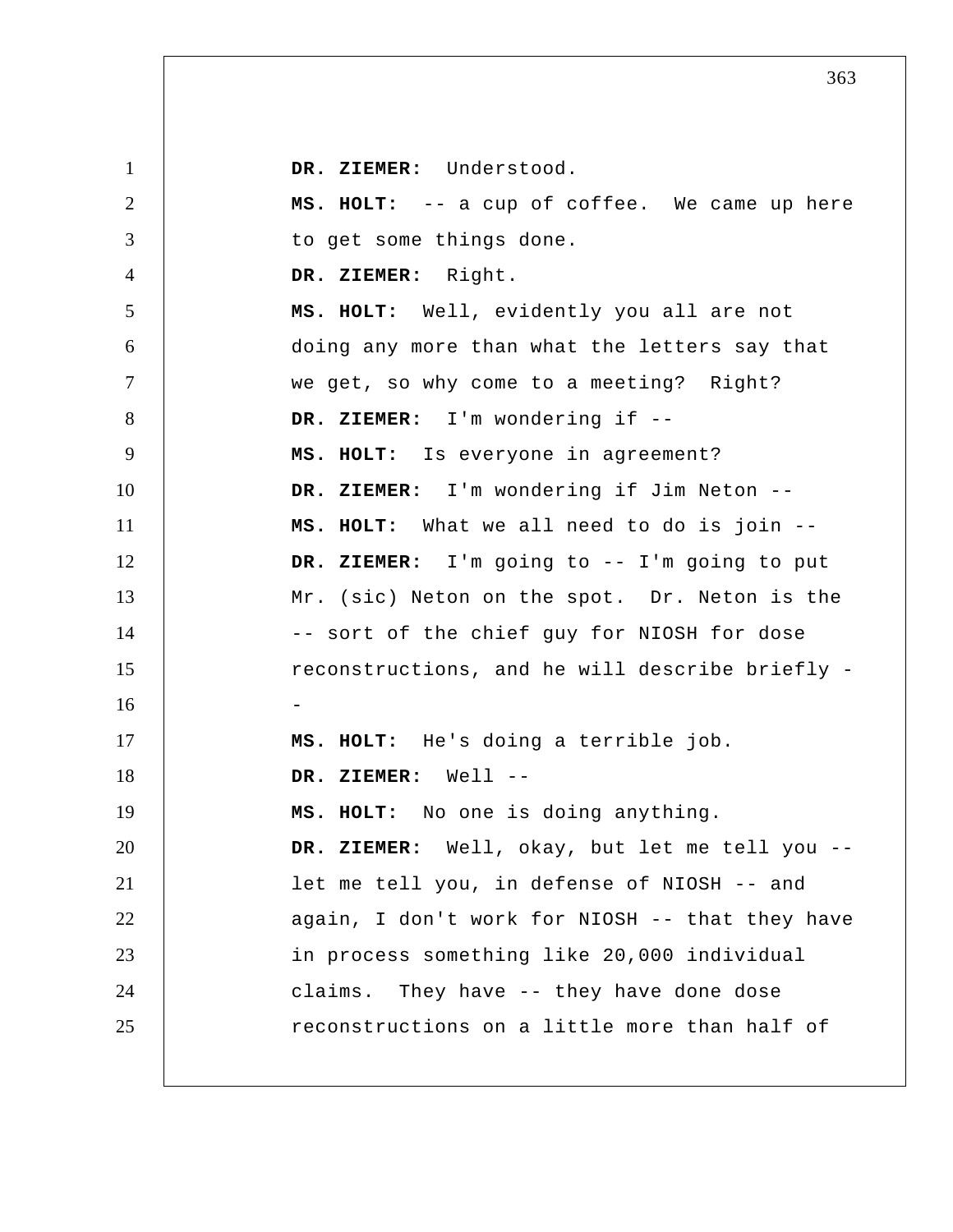1 2 3 4 5 6 7 8 9 10 11 12 13 14 15 16 17 18 19 20 21 22 23 24 25 those already, and obviously not everybody is successful in their claim, as you might expect. Some are turned down and some are not. But in any event, they do --  **MS. HOLT:** (Off microphone) Why don't they say (unintelligible) --  **DR. ZIEMER:** -- they do have -- **MS. HOLT:** -- (unintelligible), why don't they say (on microphone) we do not know whether this man was exposed? We know that this man was exposed. We know that this man died at the age of 24, after he was exposed. What else do you need?  **DR. ZIEMER:** Our Congressmen have put in place a law which mandates certain steps that we must follow legally. We cannot simply say someone worked at Oak Ridge and therefore they are entitled to this. That's not the way -- **MS. HOLT:** I thought the President --  **DR. ZIEMER:** -- the law is written.  **MS. HOLT:** I thought President Reagan put that into effect.  **DR. ZIEMER:** Well -- **MS. HOLT:** (Off microphone) We don't need to be here (unintelligible) Washington. Right?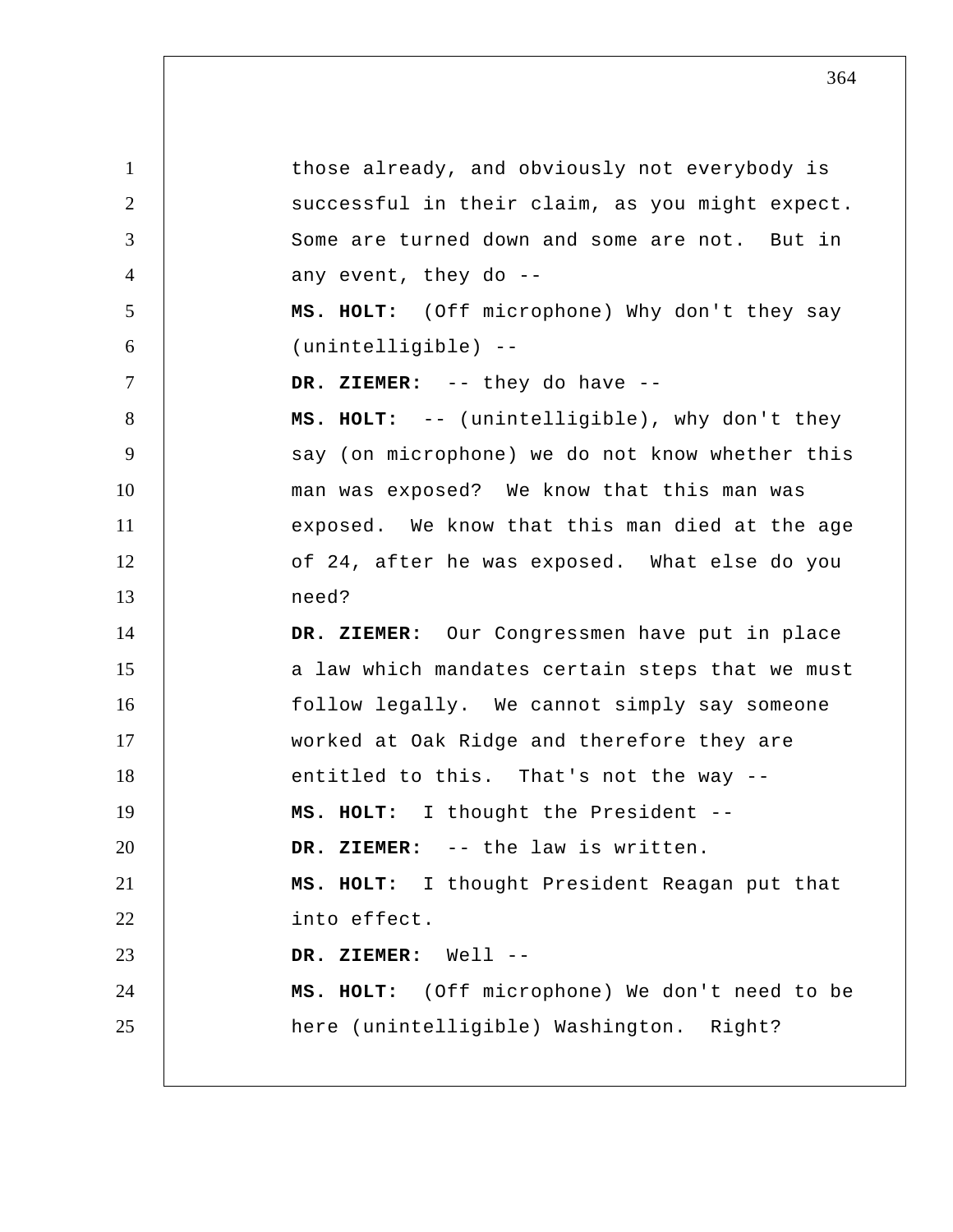1 2 3 4 5 6 7 8 9 10 11 12 13 14 15 16 17 18 19 20 21 22 23 24 25  **DR. ZIEMER:** Sure. Yeah, understood. We -- **MS. HOLT:** (Off microphone) (Unintelligible) be there when the (unintelligible) --  **DR. ZIEMER:** We -- sure. We -- this group is doing the best it can to carry out what we are legally required to do, as is NIOSH.  **MS. HOLT:** Okay, then why are -- **DR. ZIEMER:** We understand -- **MS. HOLT:** Why are you here tonight then? What are you here for? **UNIDENTIFIED:** To listen. **UNIDENTIFIED:** To listen.  **DR. ZIEMER:** We are here to listen tonight, insofar as we are -- our responsibility -- you perhaps weren't here when we talked earlier, but the responsibility of this Board is to review what NIOSH is doing in dose reconstruction -- **MS. HOLT:** We all know what they're doing.  **DR. ZIEMER:** -- and inso--  **MS. HOLT:** Why send you all here to tell us?  **DR. ZIEMER:** It -- we're here to advise the Secretary of Health and Human Services, but in the process, we do -- we do like to get information from people such as yourself, which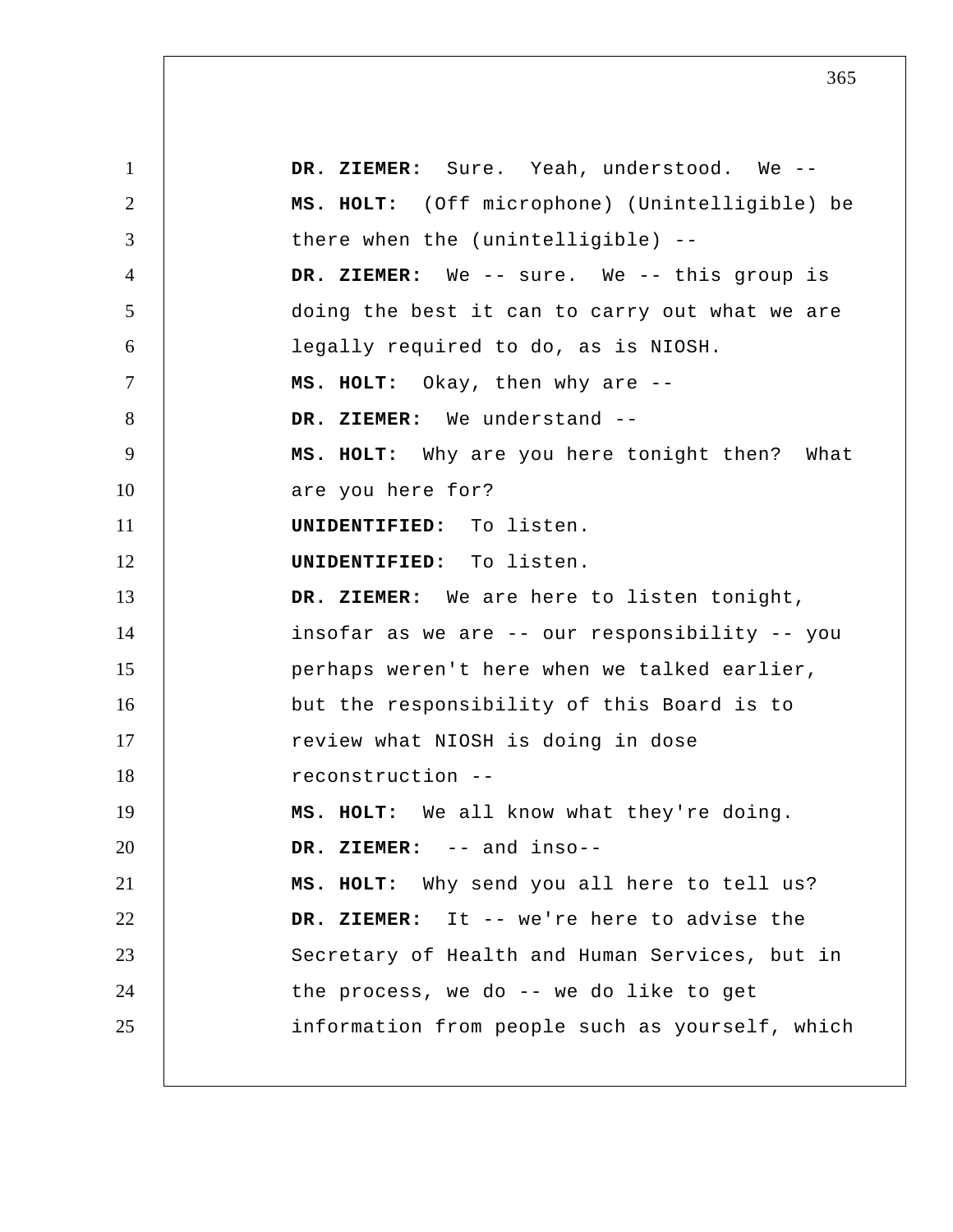1 2 3 4 5 6 7 8 9 10 11  $12$   $-$ 13 14 15 16 17 18 19 20 21 22 23 24 25 -- which points out -- and all of this -- all of this information is -- goes into the public record that points out the frustrations that many of you feel. That's an important component. We need to -- we need to make that information known, in some cases to Congressmen 'cause they are listening, too, and they - they know these frustrations. And if the law - **MS. HOLT:** Evidently no one -- **DR. ZIEMER:** -- if the laws need to be changed  **MS. HOLT:** -- no one is listening.  **DR. ZIEMER:** Well, we're -- we're hopeful that they -- that they will. And if the laws need to be changed, that process, you know, can go forward. But it -- it obviously is a frustrating one. You know, I -- I can tell you that even the Board -- we -- we share some of those frustrations, trying to do what we're legally required to do. But I recog-- I recognize what you're saying and, you know, we really will -- are trying to do what we can to -- to address those issues. They are very, very difficult -- very difficult, and -- and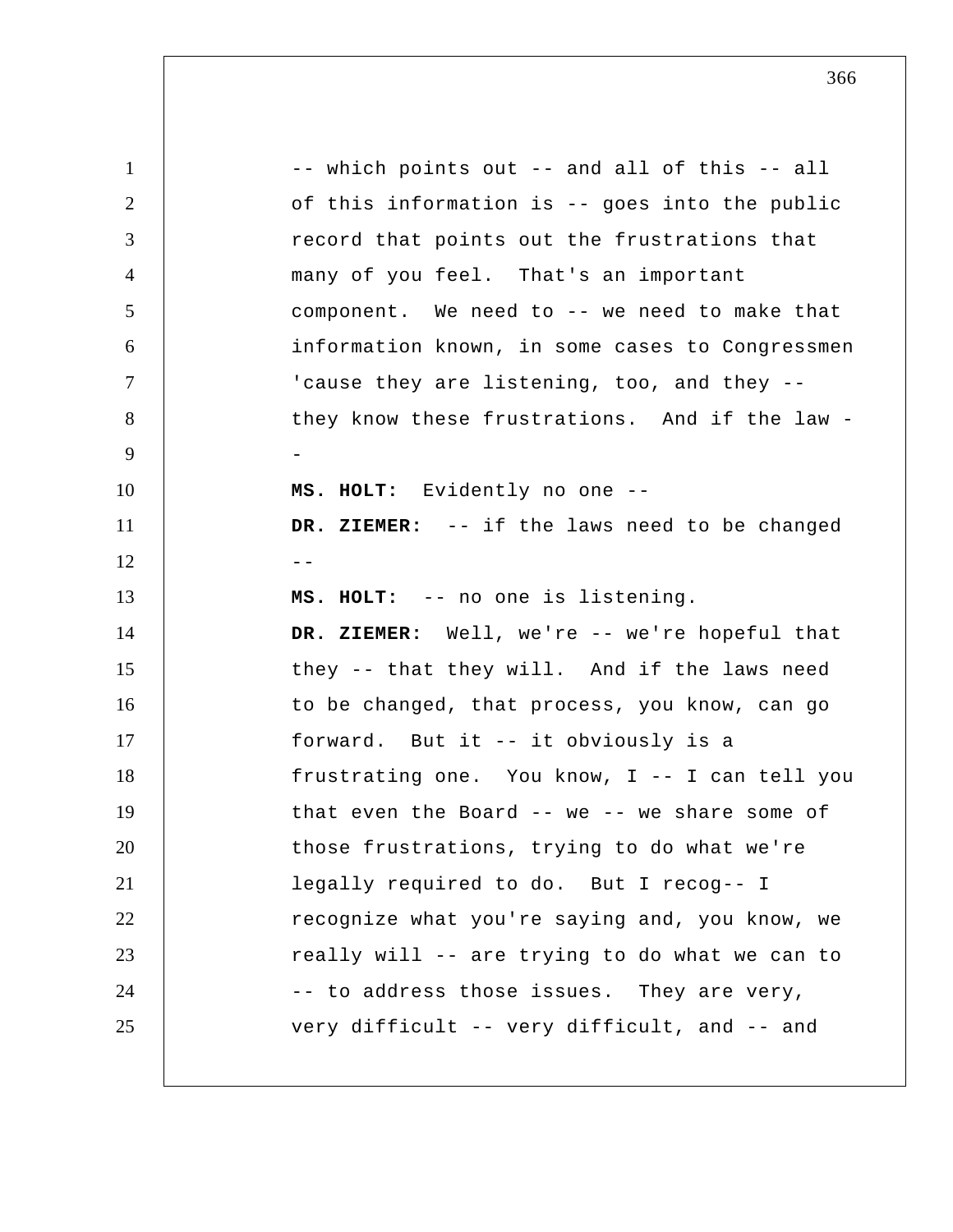1 2 3 4 5 6 7 8 9 10 11 12 13 14 15 16 17 18 19 20 21 22 23 24 25 we're not saying that it's easy, particularly in these cases where we really don't know. If we don't know and can't find coworkers or someone or groups that represent that person, and when they do they make what are called claimant-favorable -- you may not --  **MS. HOLT:** All of these people fell through the cracks. There's nothing left.  **DR. ZIEMER:** Well, we -- yeah, we hope that doesn't occur. We're trying to prevent that, really, yeah, but -- thank you.  **MS. HOLT:** (Off microphone) All of you need to this book I've got back here with all (unintelligible) and all of us get together and go to whoever and if we have a thousand or a hundred signatures, we can get a lot done. And (unintelligible) back here (unintelligible) name and phone number down, we will all get together.  **DR. ZIEMER:** Yeah. Well, you're quite right, and it doesn't -- it never hurts to organize. Are there others who wish to address -- yes, please. **UNIDENTIFIED:** I just want to make one statement.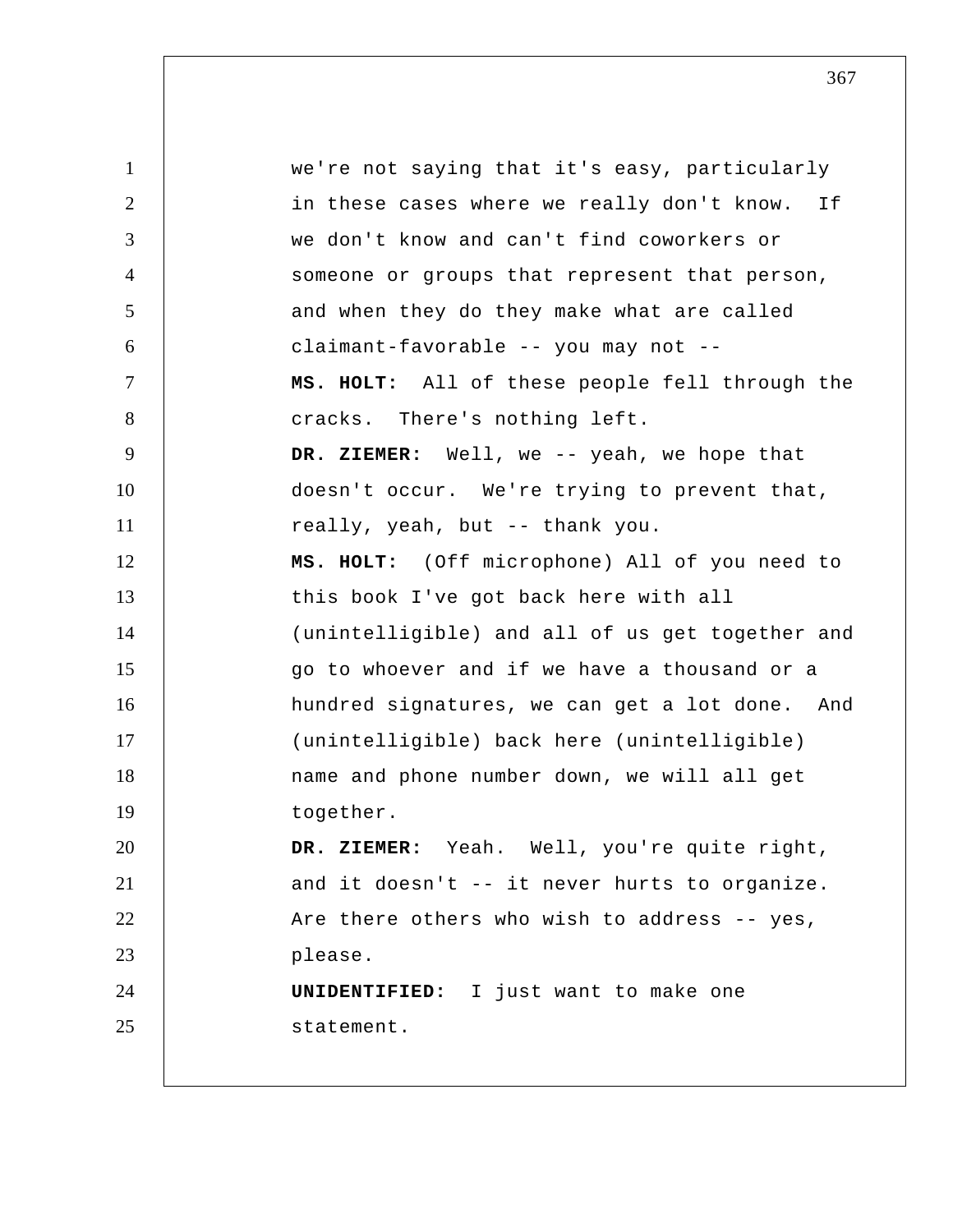1 2 3 4 5 6 7 8 9 10 11 12 13 14 15 16 17 18 19 20 21 22 23 24 25  **DR. ZIEMER:** Yeah. **UNIDENTIFIED:** I know a lady in this town that's already been -- got her settlement. She got it within three months, and this lady over here said that from -- it took from 2001 to 2006 to get rejected. That doesn't make sense.  **DR. ZIEMER:** No, it doesn't. All right. The lady here, and then the gentleman.  **MS. LONG:** My name is Lindsay Long. I've got - **DR. ZIEMER:** I'm sorry, could you give it again?  **MS. LONG:** Lindsay Long.  **DR. ZIEMER:** Okay.  **MS. LONG:** And I've got a couple of questions for NIOSH. Is -- when the NIOSH interviewers call us and they do our interview, they want to hurry you up because you're taking too long to explain things to them, or you're asking them too many questions. They say we've got another interview here in another hour. I don't appreciate being hurried on and passed on to the next person. When you're tak-- having your appeals hearing, they're trying to push you on and hurry you up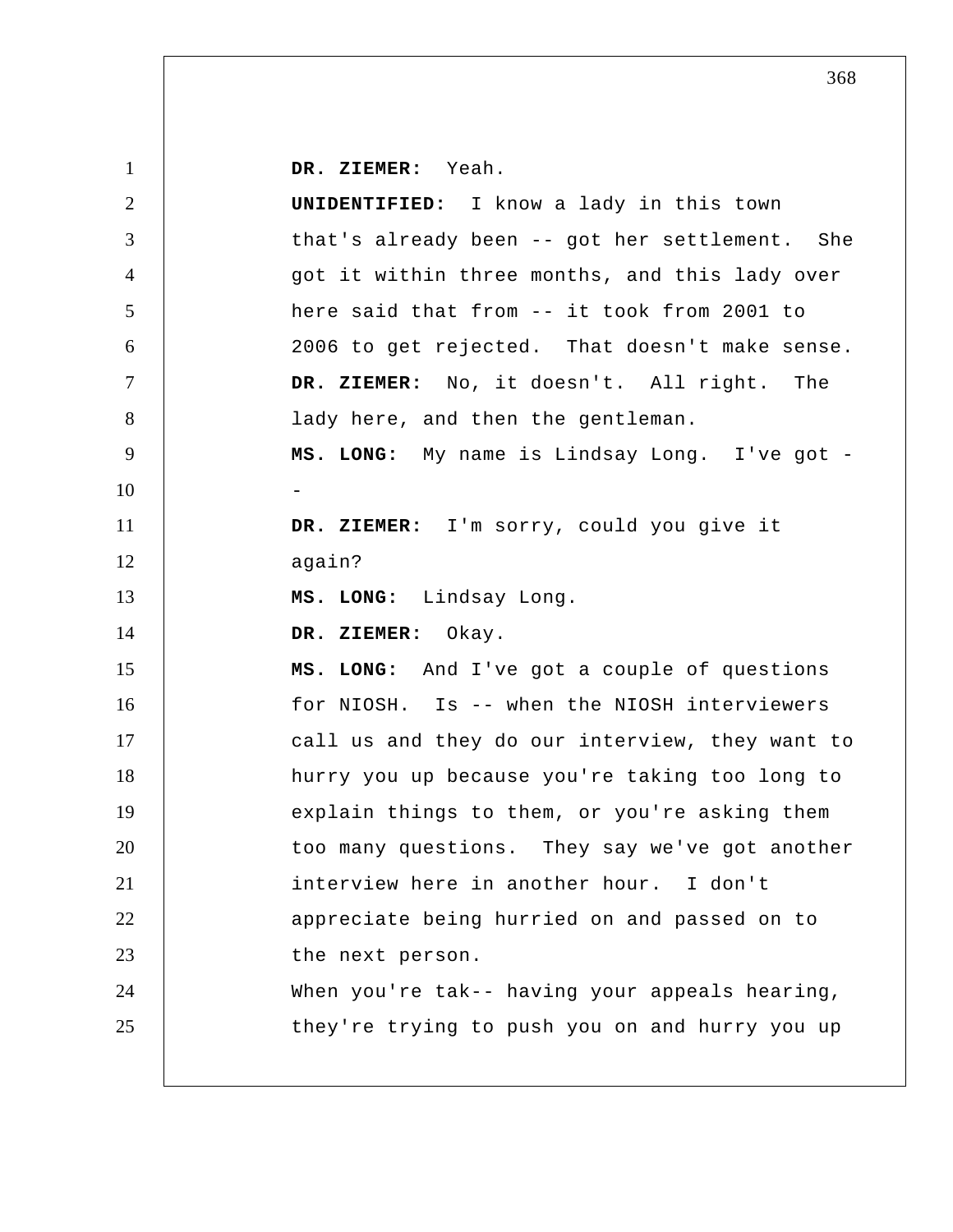| $\mathbf{1}$   | because they've got somebody else in an hour.  |
|----------------|------------------------------------------------|
| $\overline{2}$ | I don't appreciate that, either.               |
| 3              | I'd like to know why there's no written record |
| $\overline{4}$ | of the appeals hearing. The stenographer does  |
| 5              | her work, she doesn't type anything down, she  |
| 6              | puts it on a cassette and then she hands it to |
| $\tau$         | the hearing officer. She doesn't even get to   |
| 8              | see what she's recorded. It goes somewhere     |
| 9              | else. Why there's no official record, like     |
| 10             | there would be in most courts, if this is an   |
| 11             | official hearing?                              |
| 12             | DR. ZIEMER: I don't know the answer to that.   |
| 13             | I think that you may be talking about a        |
| 14             | Department of Labor hearing. Is that correct,  |
| 15             | not a NIOSH -- yeah -- yes.                    |
| 16             | MS. LONG: I'd also like to know why, when      |
| 17             | we're -- it may not be your issue, but that we |
| 18             | -- under the Freedom of Information Act, we    |
| 19             | request log books and we can't get copies of   |
| 20             | these records. We keep hitting brick walls,    |
| 21             | even though we know where they exist, we know  |
| 22             | where they are when we request them and we can |
| 23             | say where they are, but we still can't get     |
| 24             | Why are we still hitting brick walls<br>them.  |
| 25             | from the Department of Energy?                 |
|                |                                                |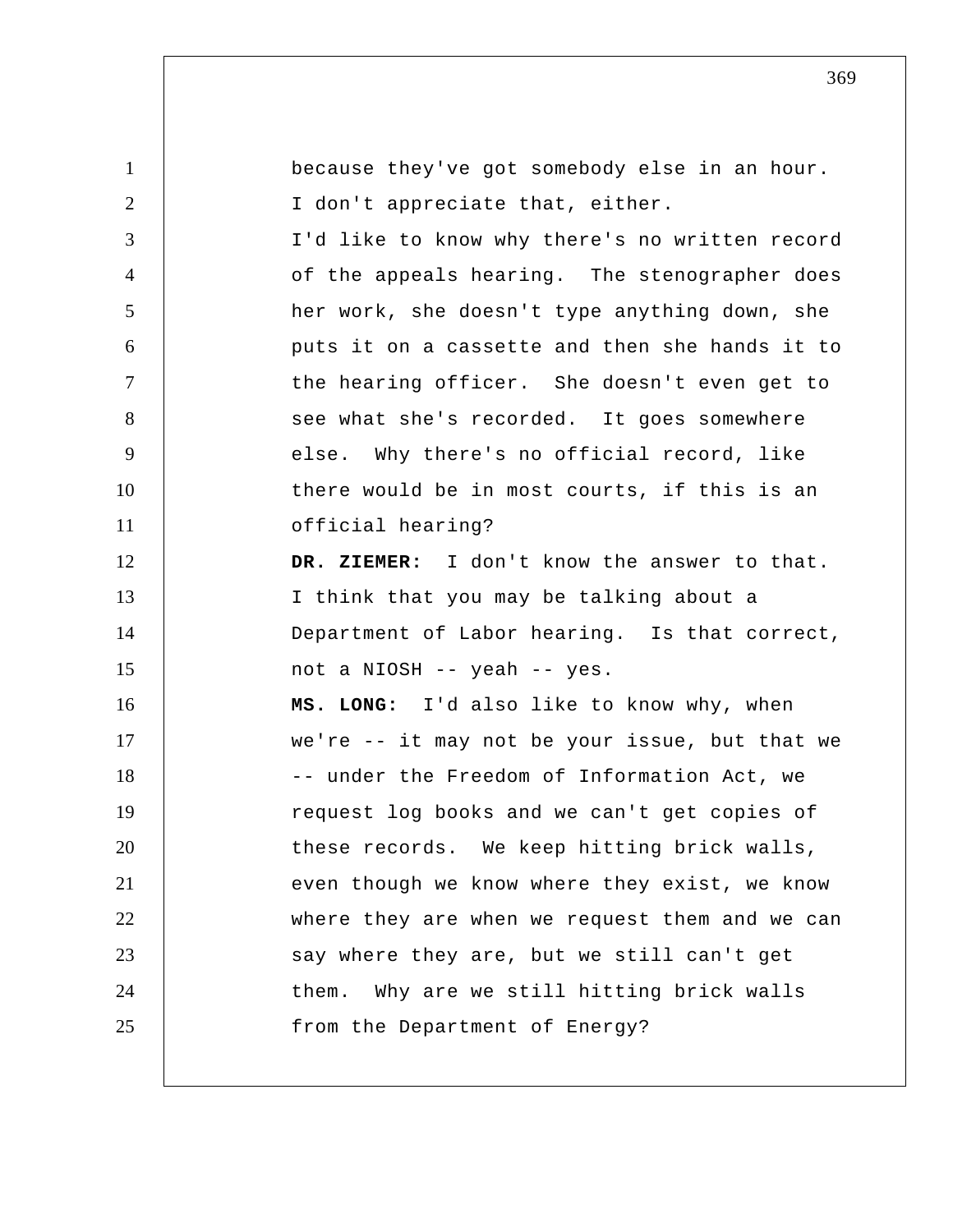| $\mathbf{1}$   | DR. ZIEMER: I don't know the answer to that,     |
|----------------|--------------------------------------------------|
| 2              | either. I do know that this Board has had        |
| 3              | difficulty getting things from the Department    |
| $\overline{4}$ | of Energy, also.                                 |
| 5              | MS. LONG: Thank you.                             |
| 6              | DR. ZIEMER: Yes, sir -- come -- come to the      |
| $\tau$         | mike, please, so we can record.                  |
| 8              | <b>UNIDENTIFIED:</b> I just found out about this |
| 9              | meeting a little while ago so I'm really not     |
| 10             | prepared.                                        |
| 11             | I worked at Y-12 --                              |
| 12             | DR. ZIEMER: What's your name, sir?               |
| 13             | MR. O'NEAL: Earl O'Neal.                         |
| 14             | DR. ZIEMER: O'Neal?                              |
| 15             | MR. O'NEAL: O'Neal, O-n-e-a-1. I left in '86     |
| 16             | and I went to work for nuclear power plant, so   |
| 17             | my first job was down at Barrett Power Plant in  |
| 18             | Georgia. And they asked me if I ever worked in   |
| 19             | nuclear and I told them yes, I worked at Y-12.   |
| 20             | And they said what's your dose rate? I said I    |
| 21             | have no idea, they never told me. And so he      |
| 22             | said -- this is the NRC guy -- now he says I'll  |
| 23             | find out. I said good -- good luck. I said       |
| 24             | nobody else can find nothing out up there. So    |
| 25             | I seen him a couple weeks later -- I already     |
|                |                                                  |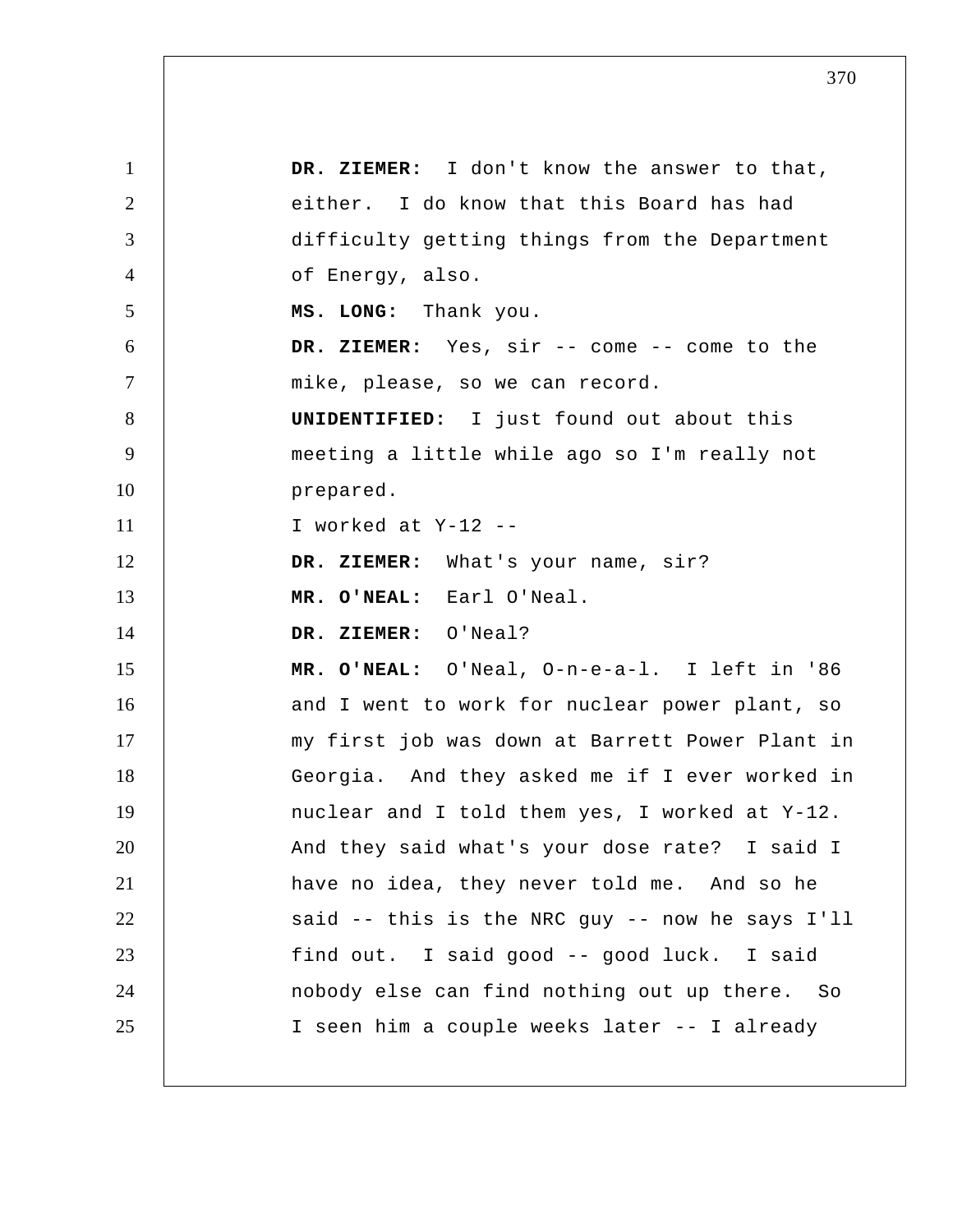| $\mathbf{1}$   | went to work and everything -- and I asked him, |
|----------------|-------------------------------------------------|
| $\overline{2}$ | I said now, what -- what's my dose rate? He     |
| 3              | said I don't know. I said why not? He said      |
| $\overline{4}$ | they won't give it to us. And I said well, I    |
| 5              | thought you said you was NRC, that you could    |
| 6              | get anything. And he said well, we thought we   |
| $\tau$         | could, but he said we -- we can't and he said   |
| 8              | we -- we're going to start you with a zero dose |
| 9              | rate. And so I worked 25 nuclear power plants   |
| 10             | so I still -- I got dose now from that, plus    |
| 11             | what I got over there that they wouldn't even   |
| 12             | tell me about. But that's who you're working    |
| 13             | against.                                        |
| 14             | DR. ZIEMER: Yeah.                               |
| 15             | MR. O'NEAL: Is people that knows how to         |
| 16             | shuffle things and hide things. So I just       |
| 17             | wanted to get in my piece -- and I been         |
| 18             | fighting them since '87.                        |
| 19             | DR. ZIEMER: Okay, thank you. Yes, ma'am.        |
| 20             | MS. BOINET: My name's Diane Boinet. My          |
| 21             | brother, Maurice Anthony Fitzpatrick, died      |
| 22             | January the 25th, 2001. He worked at Y-12       |
| 23             | plant for 27 years. I think the last time --    |
| 24             | last job he had out there he was a expediter    |
| 25             | and he died with cancer. Okay. He had never     |
|                |                                                 |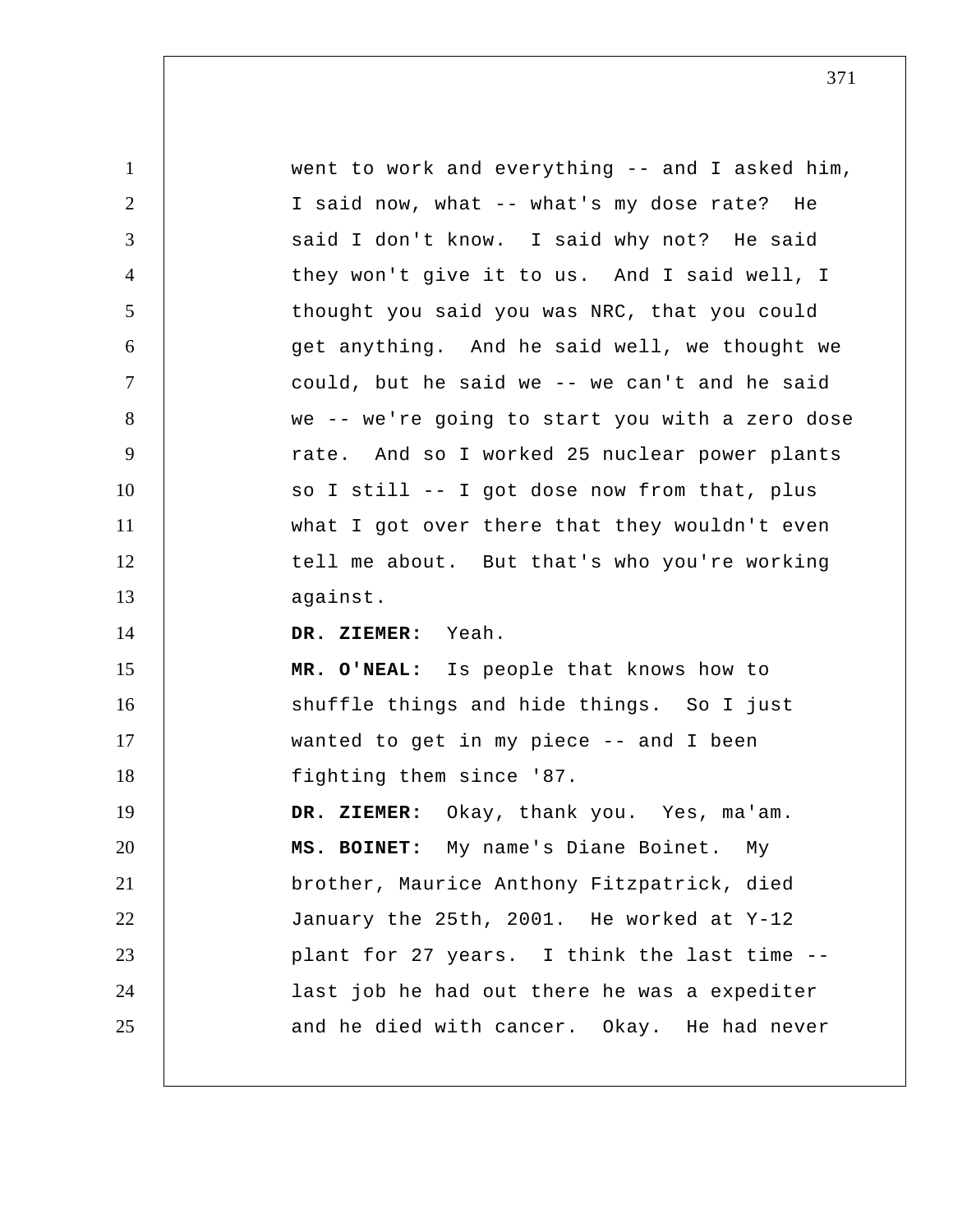1 2 3 4 5 6 7 8 9 10 11 12 13 14 15 16 17 18 19 20 21 22 23 24 25 been married before, no kids or anything. My mother would have benefit from the program, but she died December the 18th, 2004, and I got a letter from NIOSH in January the 25th, 2005 that he had a 50 percent greater that he had received his cancer from the plant, and that's what I'm saying. It took so long, my mother was eligible for it but she died, but the program been such a hold-up and, you know, people are dying off and my brother died a awful death but no one will receive any money because he had -- he's never been married and no kids at all. And you know, I just -- it's just sad that he had to die this way and nobody would be able to get the money. But his -- his cancer -- they did say it was 50 percent greater that he received his -- his cancer from working at Y-12 plant. I'm just saying, you know, and I know how some other people feel, too, about the delay and stuff, people dying off.  **DR. ZIEMER:** Right.  **MS. BOINET:** Okay, thank you.  **DR. ZIEMER:** Thank you. Yes, ma'am. **MS. MOODY:** I'm Shirley Moody, and I'm here for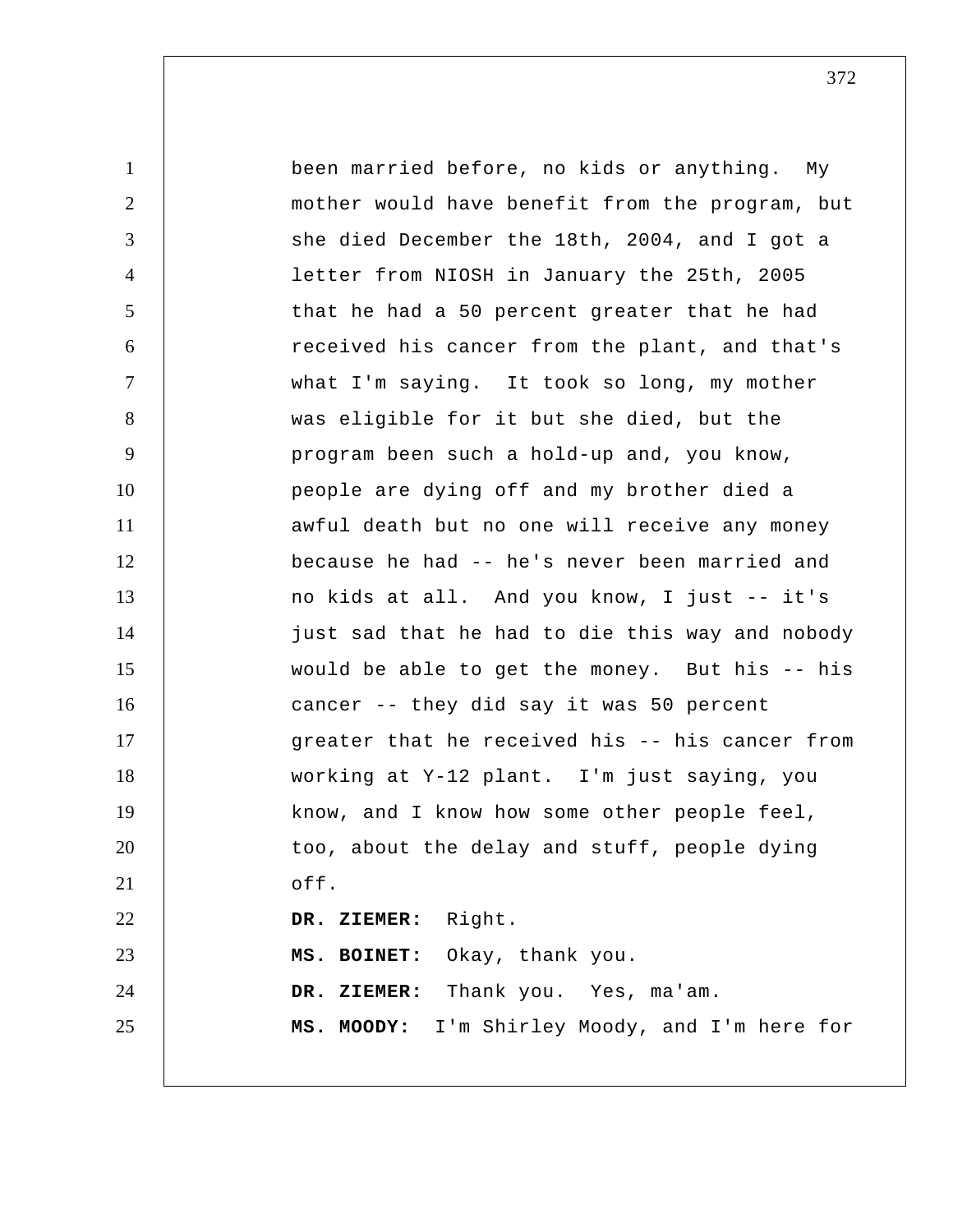| $\mathbf{1}$   | my husband, Earl Moody, who passed away April   |
|----------------|-------------------------------------------------|
| $\overline{2}$ | the 29th, 2001. He worked at Y-12 almost 20     |
| 3              | years. He died of colon cancer. I have been     |
| $\overline{4}$ | denied. He was in maintenance, which he worked  |
| 5              | in nearly every plant, every building at Y-12 - |
| 6              | - around the ponds repairing fences, steam      |
| $\tau$         | plants, rad houses. And I got a letter last     |
| 8              | week, they've reopened my claim, but they want  |
| 9              | me to have medical records from his doctors     |
| 10             | saying that his cancer was caused by radiation, |
| 11             | which no doctor -- they have told me that they  |
| 12             | cannot prove that. So what do I do after the -  |
| 13             | - now?                                          |
| 14             | DR. ZIEMER: Okay. Again, you probably need to   |
| 15             | get Ms. Moody with one of our claim people. I   |
| 16             | think -- are they in the corridor still? To     |
| 17             | get some -- we'll get some information for you  |
| 18             | on next steps for you.                          |
| 19             | MS. MOODY: Okay, thank you.                     |
| 20             | DR. ZIEMER: Yeah, thank you. Who's back         |
| 21             | there?                                          |
| 22             | (Pause)                                         |
| 23             | Stu Hinnefeld, can you direct Ms. Moody here?   |
| 24             | Ms. Moody, look behind you there. See Mr.       |
| 25             | Hinnefeld there? Get with him and get -- she    |
|                |                                                 |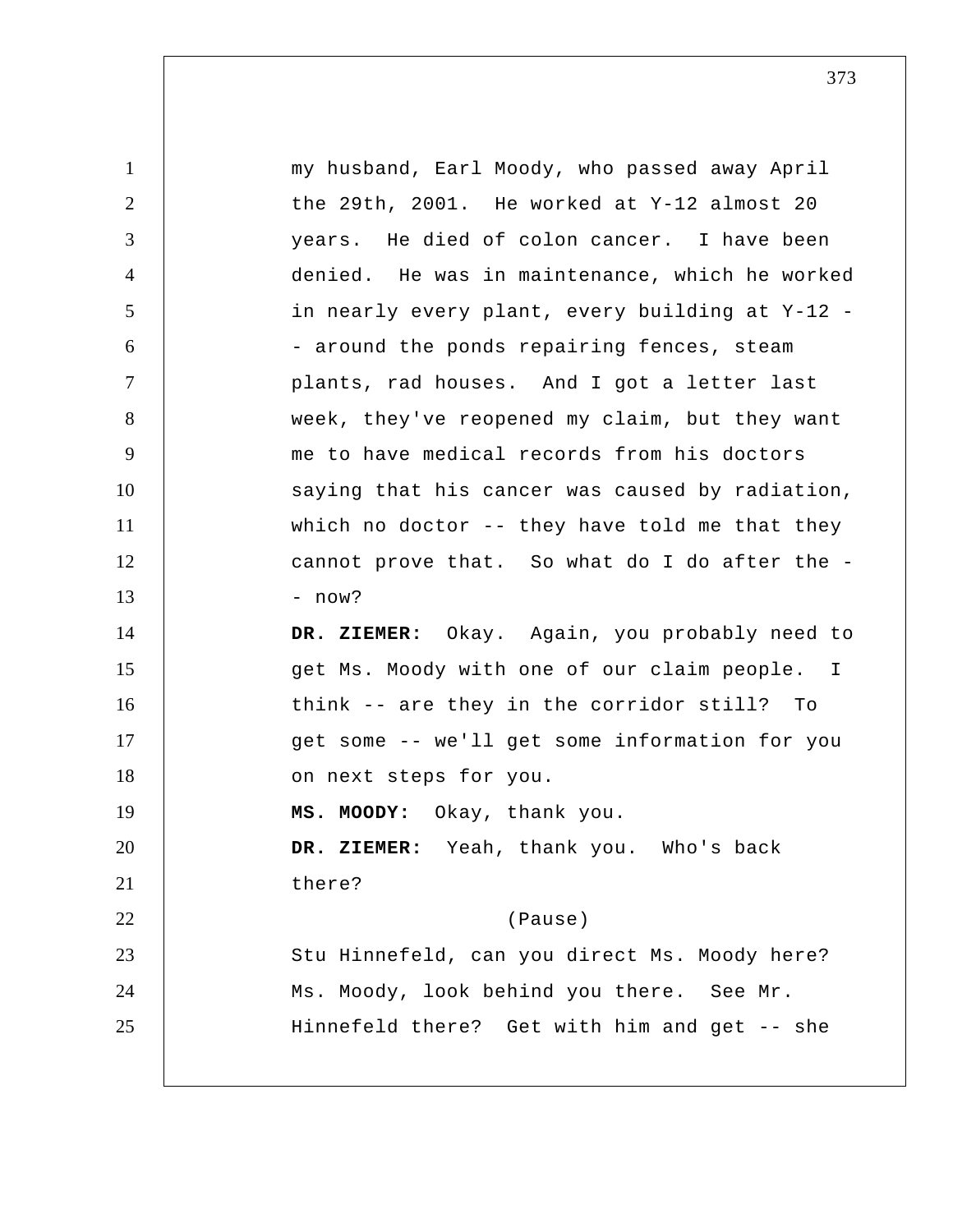needs some information.

 **MR. HINNEFELD:** Okay.

1

2

3

 **DR. ZIEMER:** Yeah. Okay, sir?

4 5 6 7 8 9 10 11 12 13 14 15 16 17 18 19 20 21 22 23 24 25 **MR. BROWN:** I'm Dennis Brown. I'm representing -- for my mother on behalf of my father. He died back in 1980, worked at K-25 30-some-odd years. I was there when my dad took his last breath in 1980, you know. He was -- many months at Four Centers\* Hospital. Me and my brother in college, two younger siblings at home, spent a lot of days and nights at the hospital. We'd rotate nights. My mother would stay during the day while we'd go work out for college, but like a lot of these people - folks here today, percentage shouldn't matter. One percent is too much, you know. These folks that have 45 percent, 40 percent, whatever, this -- this shouldn't be a case scenario whatsoever. I know you have guidelines and everything to go by, but again, he died of liver cancer -- covered with liver cancer. Thirty-some-odd years, you're talking about - and my dad wasn't nobody big. He was a blue collar worker, but he loved what he did. A lot of people loved him, you know. He was there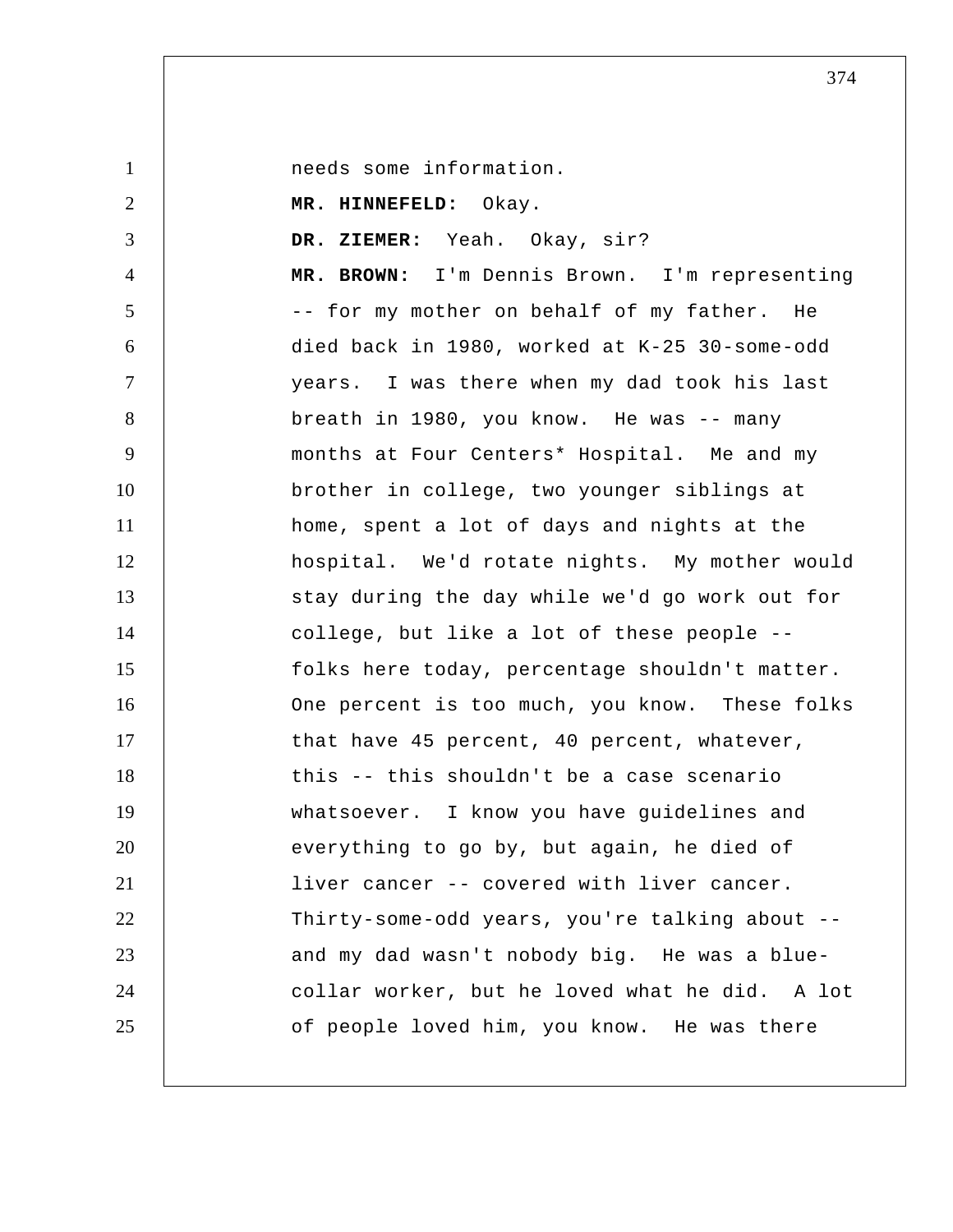1 2 3 4 5 6 7 8 9 10 11 12 13 14 15 16 17 18 19 20 21 22 23 24 25 every day, very punctual, very reliable, and he was -- he was -- like I said, he was a janitor supervisor, you know, with five kids to raise. My point to you guys is, or my question is, I'm not too happy with your interactions -- you know, this is what I get from y'all for the last three years. I could probably cover Oak Ridge with the paperwork that I have. It seems like every -- every paper, they come up with a different scenario, something different every time. Like the lady said a while ago, the thing keeps dragging on and on and on. My mother -- she wasn't concerned with this. don't know what -- what year did this start, the re-- reconstruction dose, what year was that you guys --  **DR. ZIEMER:** It really started in 2001 is when NIOSH got underway. I think the law -- the law went into place earlier, but it wasn't -- **MR. BROWN:** And her thoughts to us --  **DR. ZIEMER:** Yeah. **MR. BROWN:** -- we tried to get her to -- you know, to go ahead and buy into this thing. It's not going to bring him back, that's what she told us. I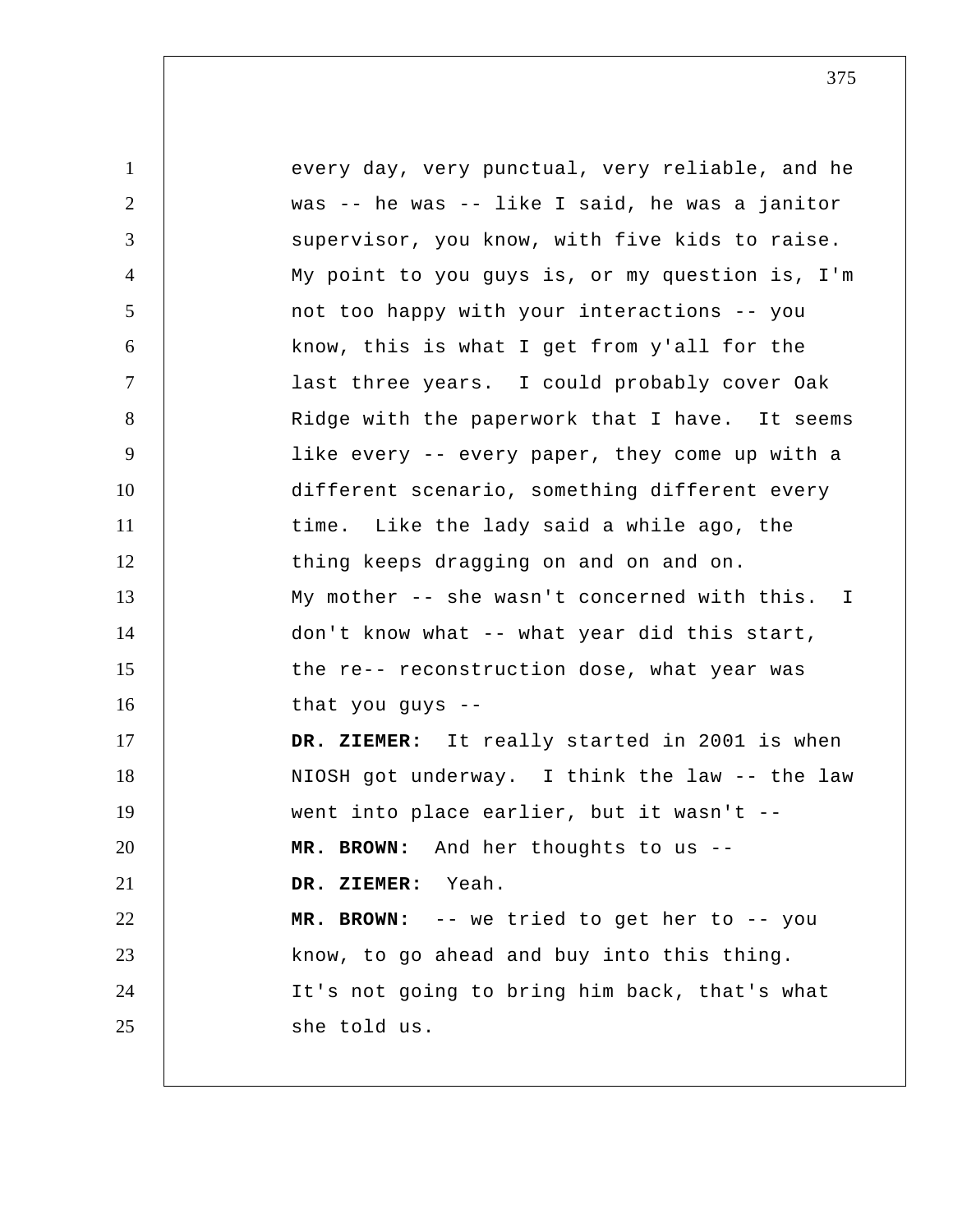**DR. ZIEMER:** Yeah.

1

2 3 4 5 6 7 8 9 10 11 12 13 14 15 16 17 18 19 20 21 22 23 24 25 **MR. BROWN:** You know, it's not going to bring him -- so she wasn't too interested in -- into dollars or whatever. It wasn't till -- we was a late bloomer into this thing. It's been two years ongoing, two or three years ongoing. It was then a pastor talked her into coming up here to try to do something about it. But what I'm saying is, guys, it's a small price to pay. My dad was 51 years old when he died, 30-something years at the plant -- 30 some-odd years plus. I remember when I was a freshman in college, I got his watch for 30 years of business, you know, at the plant and everything. But 15 years of his life, the rest of it was spent in Oak Ridge. You know, 51 years old is how old he was when he died in 1980. So I think y'all need to be -- instead of the paperwork, I think you need more interaction, a lot of one-on-one with people that does have these claims. And you know, let them know that you care. This paperwork don't mean nothing to me. And I think I'm speaking for all these folks, you know.  **DR. ZIEMER:** Sure, understood. Uh-huh.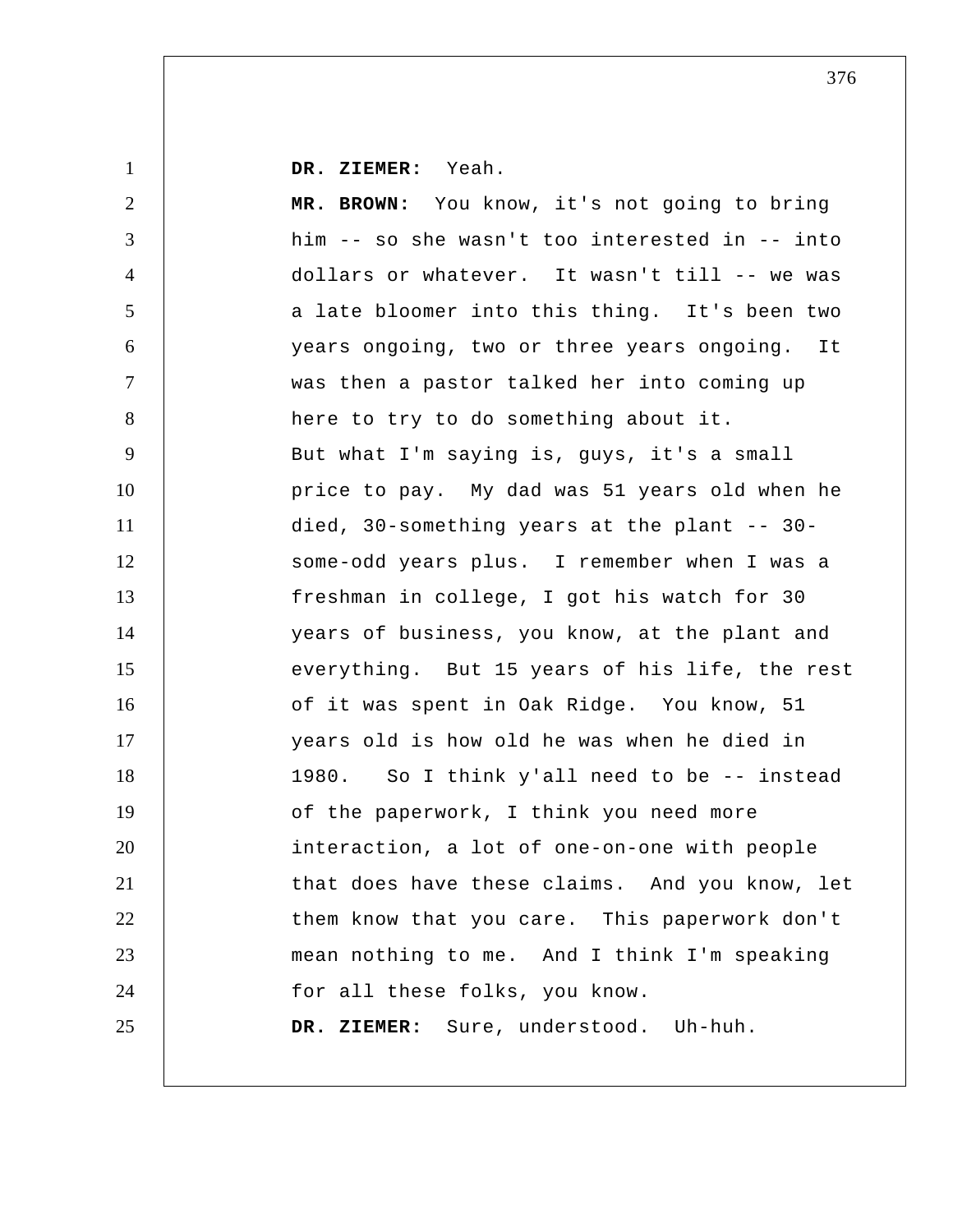1 2 3 4 5 6 7 8 9 10 11 12 13 14 15 16 17 18 19 20 21 22 23 24 25 **MR. BROWN:** If you try to interact with us, we'll -- everything'll be a lot better. It's a small price to pay for 30-something years of service.  **DR. ZIEMER:** Yes, sir. Thanks. Yes, ma'am, sure.  **MS. MCKEETHAN:** Hi, I'm Diane McKeethan\*. I'm pretty sick, and I was pretty sick about 12 years ago when I worked. And before the Act was ever signed I'm pretty sure I was -- I had a dose, okay. I don't know what it is, but I did inventory, so I know I -- I was hot. Anyway, I want to know what we, as a group, can do to help you guys, 'cause you're people, too. And I know you see the human suffering.  **DR. ZIEMER:** Yes.  **MS. MCKEETHAN:** And I just wonder what we can do, as a group, because sometimes it takes the power of the people to get behind you.  **DR. ZIEMER:** Right.  **MS. MCKEETHAN:** So please tell us --  **DR. ZIEMER:** Yes.  **MS. MCKEETHAN:** -- please.  **DR. ZIEMER:** One -- one starting point of course is sharing what -- as you have tonight.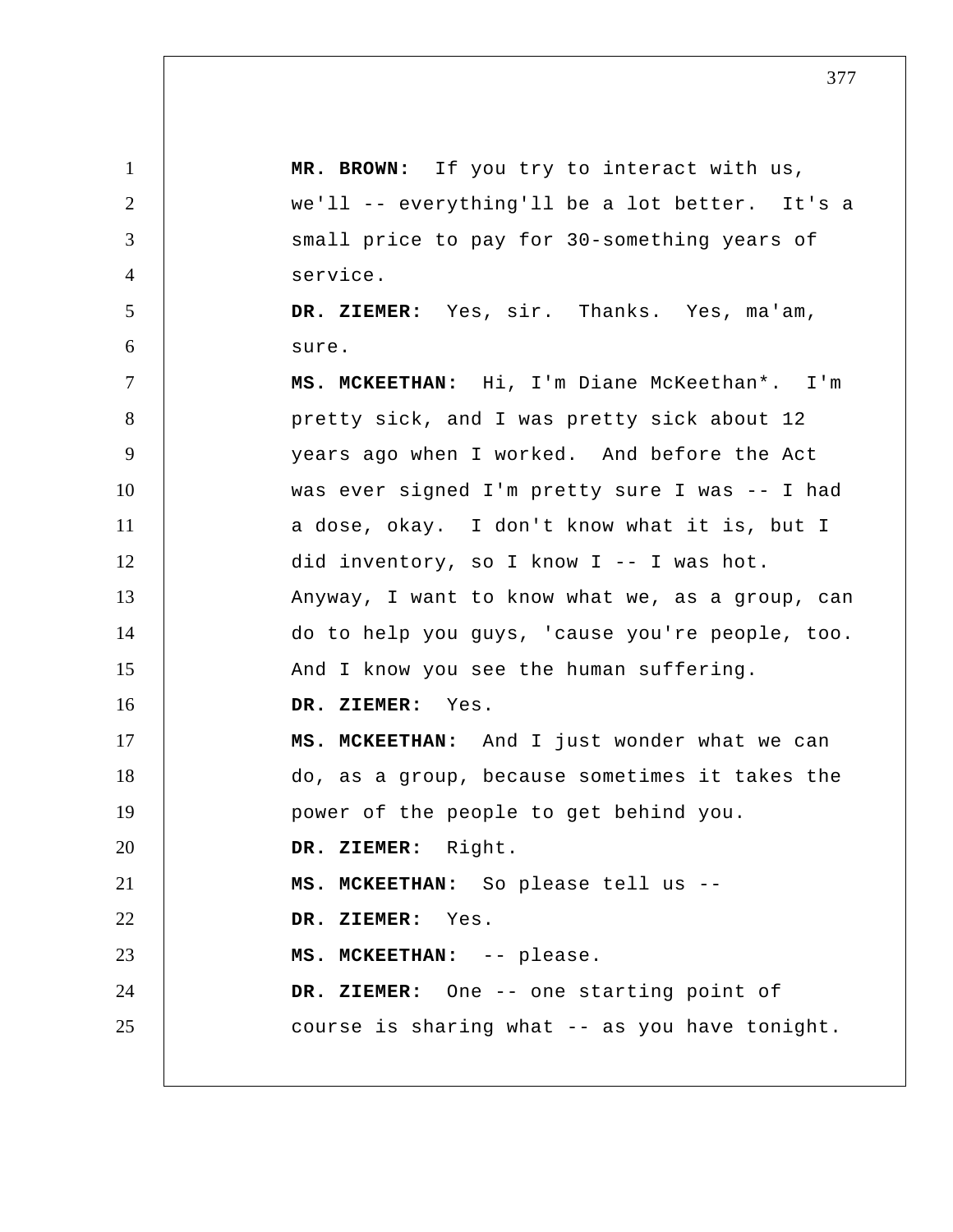1 2 3 4 5 6 7 8 9 10 11 12 13 14 15 16 17 18 19 20 21 22 23 24 25 That is in fact helpful for the process. It may seem frustrating, but it does have an impact. It has an impact on the actions of this Board. It has an impact on the federal staff people who operate the programs. They're not all cold-hearted, really. And it does have an impact I think on your legislators, who really determined the ground rules on which we operate. So that's a starting point. Some groups do find it helpful to organize in certain ways, particularly if there's some political aspects that you need to -- to address. But I -- you know, I can't -- I don't want to get into that aspect myself, but you know, what you're doing already is helpful to us and we appreciate it. **UNIDENTIFIED:** (Off microphone) (Unintelligible) like a petition (unintelligible) petition (unintelligible) or (unintelligible) organization?  **DR. ZIEMER:** Well, of course there already is a Y-12 petition that's under review, so that - that is in process right now. What you're - what you're doing here -- this information gets shared and actually gets tracked to see -- for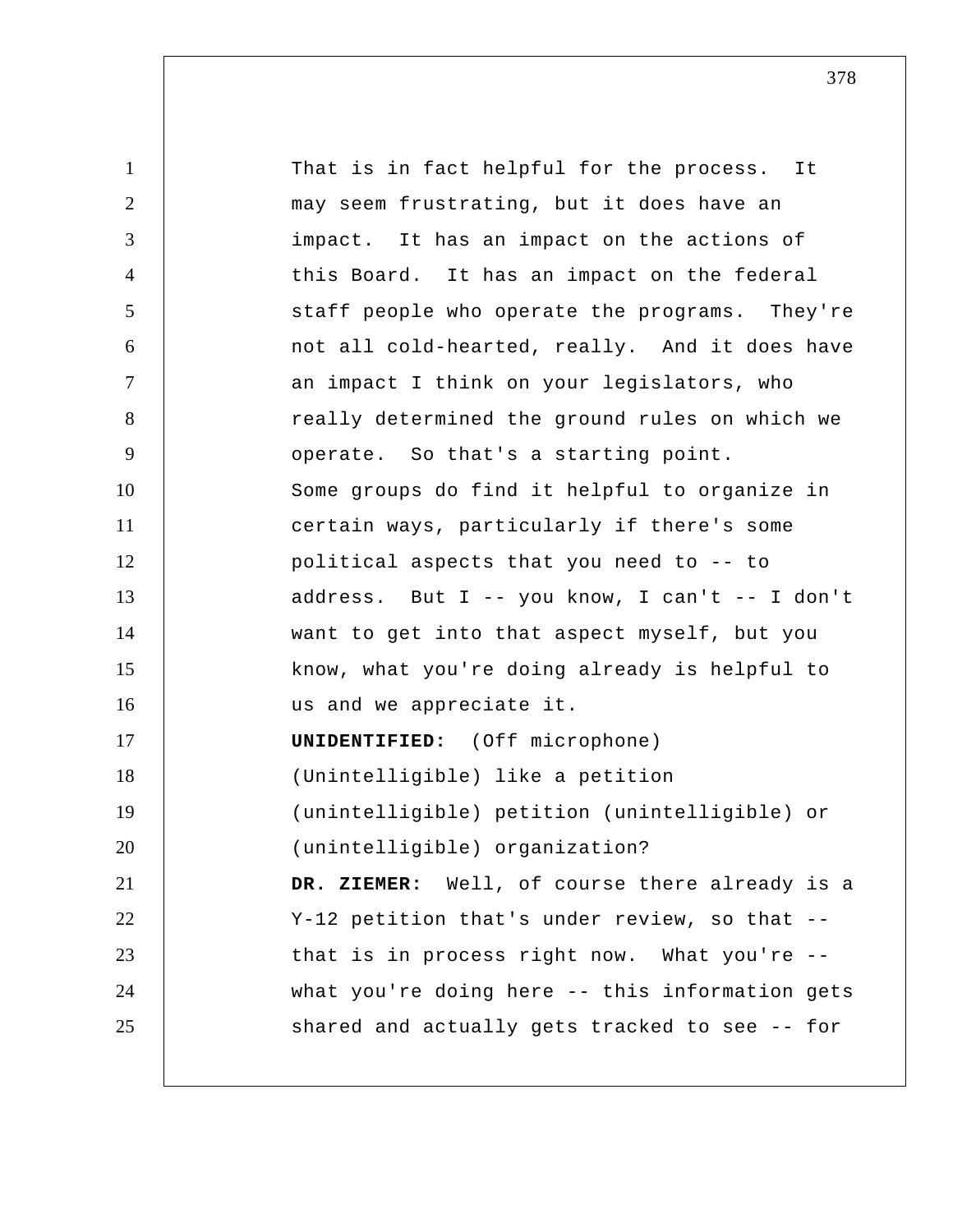1 2 3 4 5 6 7 8 9 10 11 12 13 14 15 16 17 18 19 20 21 22 23 24 25 example, issues that are being raised about paperwork and so on, the -- the agency and its contractor actually track this information and try to determine how to address it, so that's helpful, as well. And sir, I think you indicated you wished to address the group. **MR. SCOTT:** My name's Frank Scott. I'm the president of Local 900 in Oak Ridge. I'm working on my 30th year at the Y-12 plant. I was a chemical operator for 16 years in the 9 212 area. I'm happy to report, as far as I know, I'm in great health right now, so I'm not here to talk about my health. But the dose reconstruction -- I have been involved in very -- probably more accidents in the Y-12 plant than most people have when I was in chemical operations, and some pretty serious things went on. And I can remember a fire that I was involved in where myself and some coworkers were involved in a chip fire where the whole room was full of contaminated smoke, and one of those coworkers today I understand has some very serious health problems. So you know, I expect somewhere down the road I may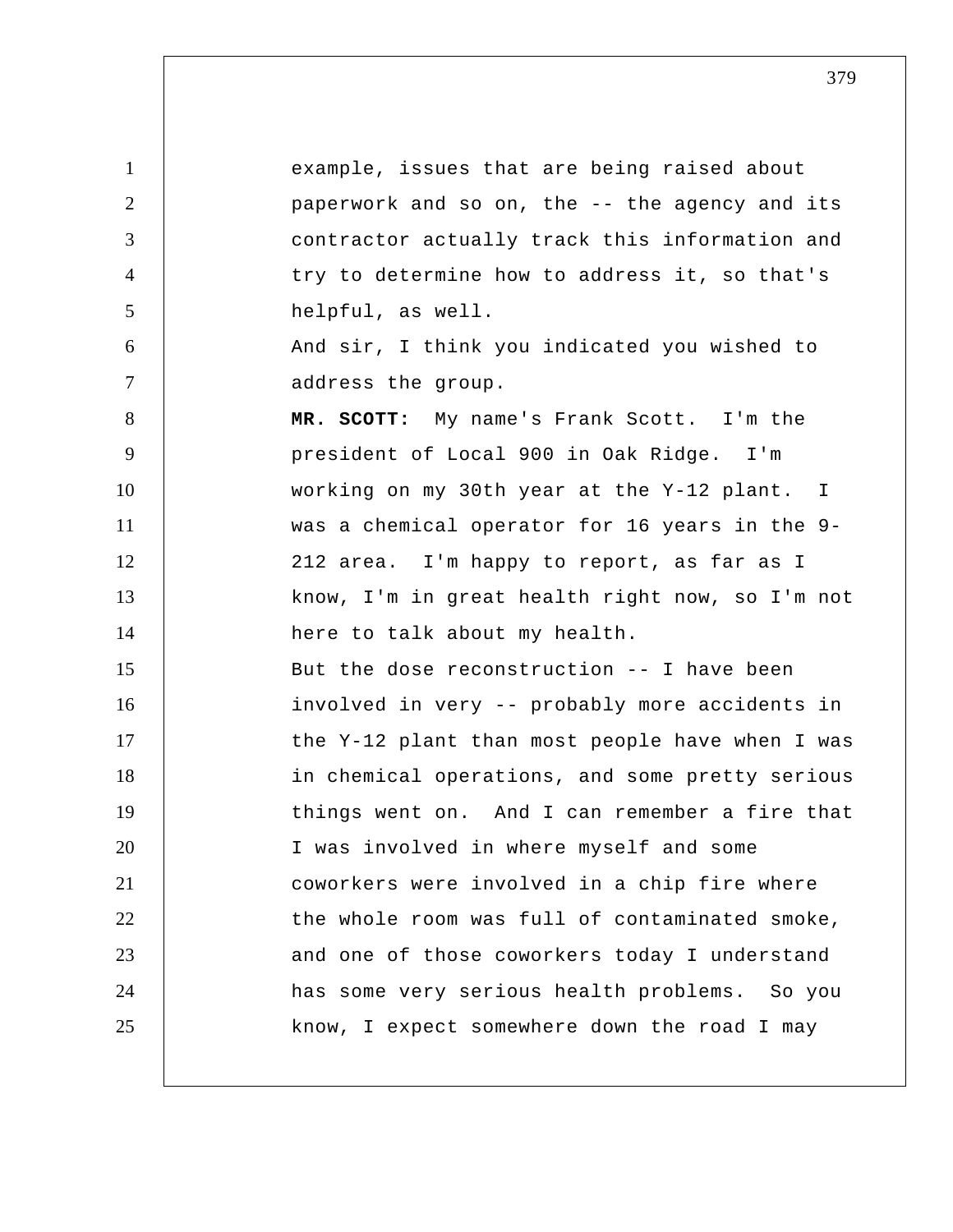1

have some, too.

| $\overline{2}$   | But this dose reconstruction, to think that you |
|------------------|-------------------------------------------------|
| 3                | guys can figure out how much I've had since     |
| $\overline{4}$   | I've been out there, no way. No way.            |
| 5                | Do I have confidence that the folks out there   |
| 6                | have -- have gave you accurate records, even    |
| $\tau$           | the ones that you do get? No way. No way.       |
| 8                | I have what is considered now probably as a --  |
| $\boldsymbol{9}$ | as -- if -- the people out there, when you get  |
| 10               | your dose record every year, most of them is    |
| 11               | going to read zero. Mine don't read zero.       |
| 12               | Mine reads around 300 or so, which -- which     |
| 13               | even to you all, that ain't a big number. But   |
| 14               | I also was involved in a program back in the    |
| 15               | mid-'80s -- I was a volunteer for RadCon,       |
| 16               | believe it or not, to -- their -- their effort  |
| 17               | was to prove that there was no insoluble        |
| 18               | uranium in the Y-12 plant so we could do less   |
| 19               | testing on people for contamination purposes -- |
| 20               | urinalysis, as a matter of fact. And I regret   |
| 21               | that I was a part of that study because what it |
| 22               | resulted in is -- is they went from a monthly   |
| 23               | urinalysis to -- to doing a urinalysis whenever |
| 24               | you went to a rad area. And shortly after       |
| 25               | that, I was a representative of the chemical    |
|                  |                                                 |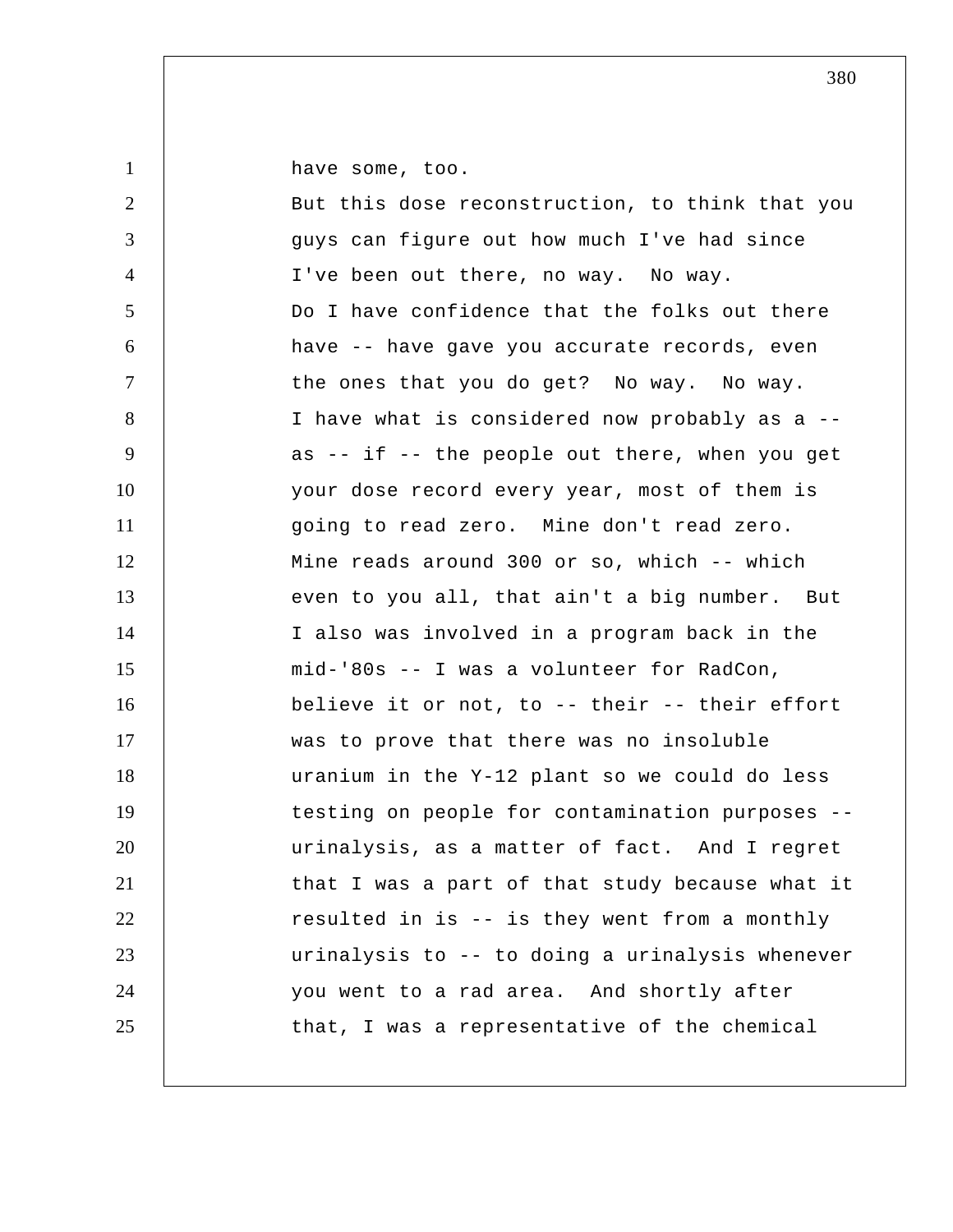1 2 3 4 5 6 7 8 9 10 11 12 13 14 15 16 17 18 19 20 21 22 23 24 25 operators at that time, and shortly after that I had a man come up with unexplained Y material in him, which is what we just proved we didn't have any in Y-12. So do I have any faith in what's going on out there? No. No. Do I feel like that we've had skewed records because of people trying to make sure that - that the folks look good that's in charge of the plant? Yes. If I'm a contractor and I'm out there and I get numbers coming at -- going at DOE saying we've got this person radiated this much, this much, this much, and then I've got to turn around and the folks that work -- that work for me and their pay raises -- you know, I'm -- I'm responsible for pay raises, they're going to - they're going to skew numbers, and they do, and they have, and they will. My -- my saying is you will -- you will not get an accurate reading. I also say if anybody's really interested in what's going on with our health out there, that we'll separate that and put that under the Department of Health, get it out from under the money that -- that's -- that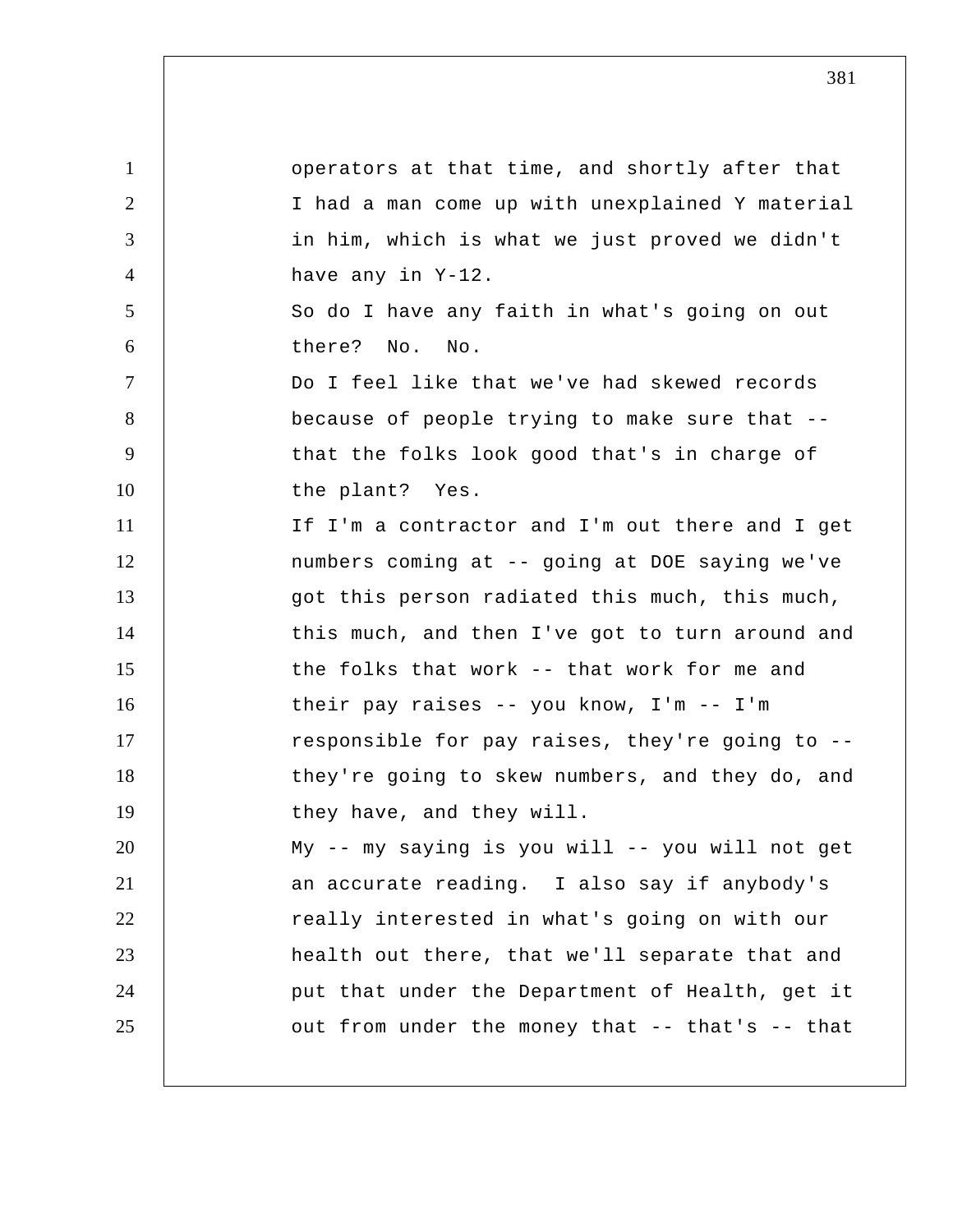1 2 3 4 5 6 7 8 9 10 11 12 13 14 15 16 17 18 19 20 21 22 23 24 25 it -- then it probably will help that issue. Thank you very much.  **DR. ZIEMER:** Okay. Thank you. Yes, ma'am, uhhuh. **MS. MANER:** (Unintelligible) microphones, but I'm Valerie Maner and this is my father, Ralph Delozier. I am a medical technologist and I specialized in nuclear medicine. I deal with radiation badges every single month. I -- we haven't dealt with this reconstruction thing because we're not there yet. There's no way you can take -- like he was an engineer. He would go out in the plant. You can't take another engineer and make it the same. They don't do the same things. My heart goes out to these people 'cause you cannot reconstruct an individual's radiation. You can't do it. You cannot do that, and you know that. You're a physicist. Right? You know you can't do that. I know you can't do that. It's not fair.  **DR. ZIEMER:** Thank you. Ma'am, did you -- **UNIDENTIFIED:** I just want to ask a question.  **DR. ZIEMER:** Would you approach the mike again? Sorry to make you squeeze out of there, but we do need to get your name and be able to hear.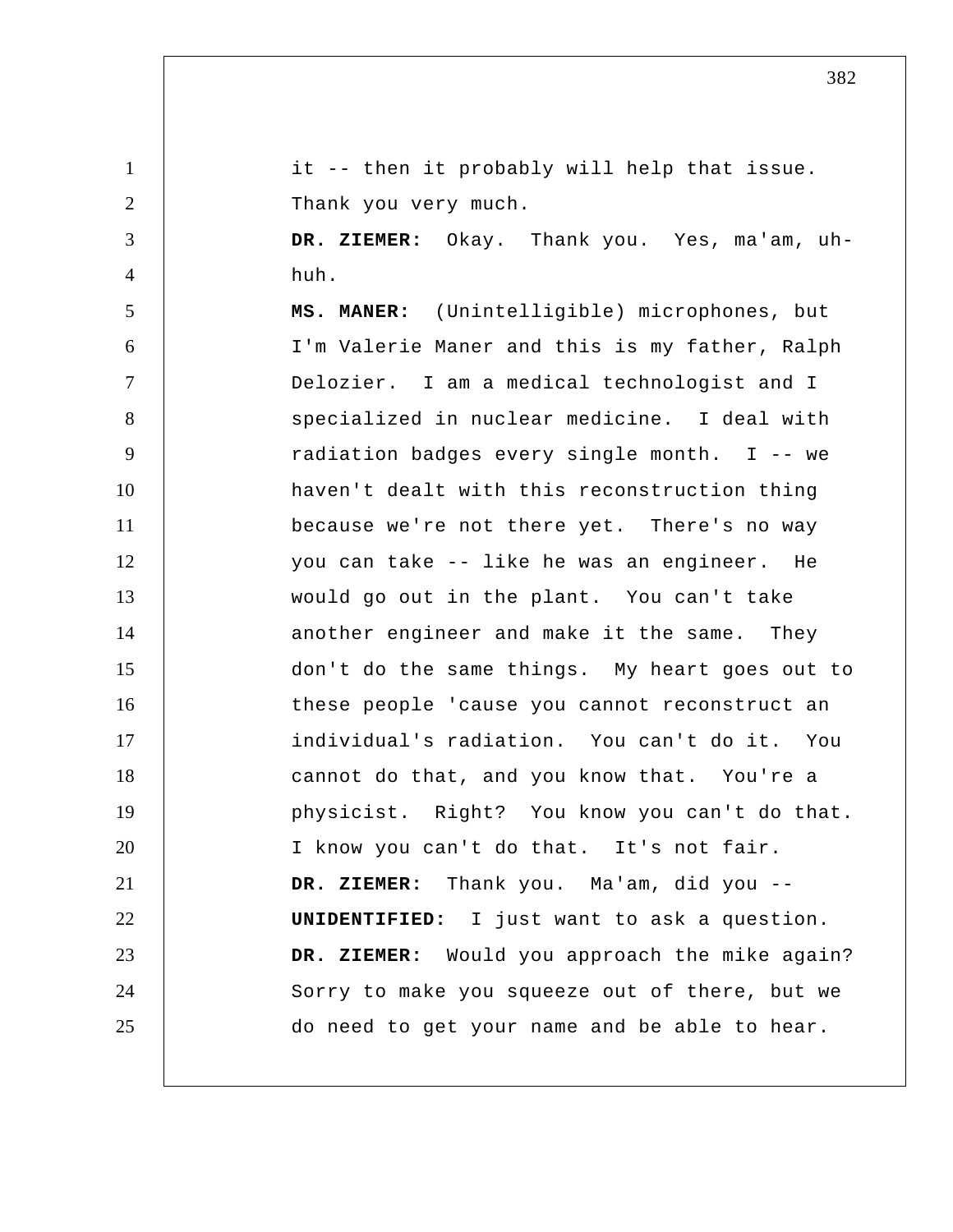1 2 3 4 5 6 7 8 9 10 11 12 13 14 15 16 17 18 19 20 21 22 23 24 25  **MS. FOSTER:** I'm Ellen Foster. I'm here on behalf of my father. He was turned down after fighting for three years, and I got a letter in December and it said I may have -- I may request a reconsideration. It says such a request must be -- must be in writing and must be made within 30 days of issuance of this decision. It was clearly -- it must clearly state the grounds upon which reconsideration is being requested. The request for re-- for reconsideration should be sent to the Department of Labor. If there's anyone here tonight from the Department of Labor, I would like to talk to them.  **DR. ZIEMER:** Sure, there are Department of Labor folks here. They may be in the corridor. **DR. NETON:** Out in the hall.  **DR. ZIEMER:** In the hallway? Jim, can you direct Ms. -- is it Foster -- to someone from Labor  $--$  **MS. FOSTER:** Also, and employee of NIOSH told me the last time I talked to her that from 1959 until 1961 they did not wear badges at Y-12, and my father was there. So he died of cancer,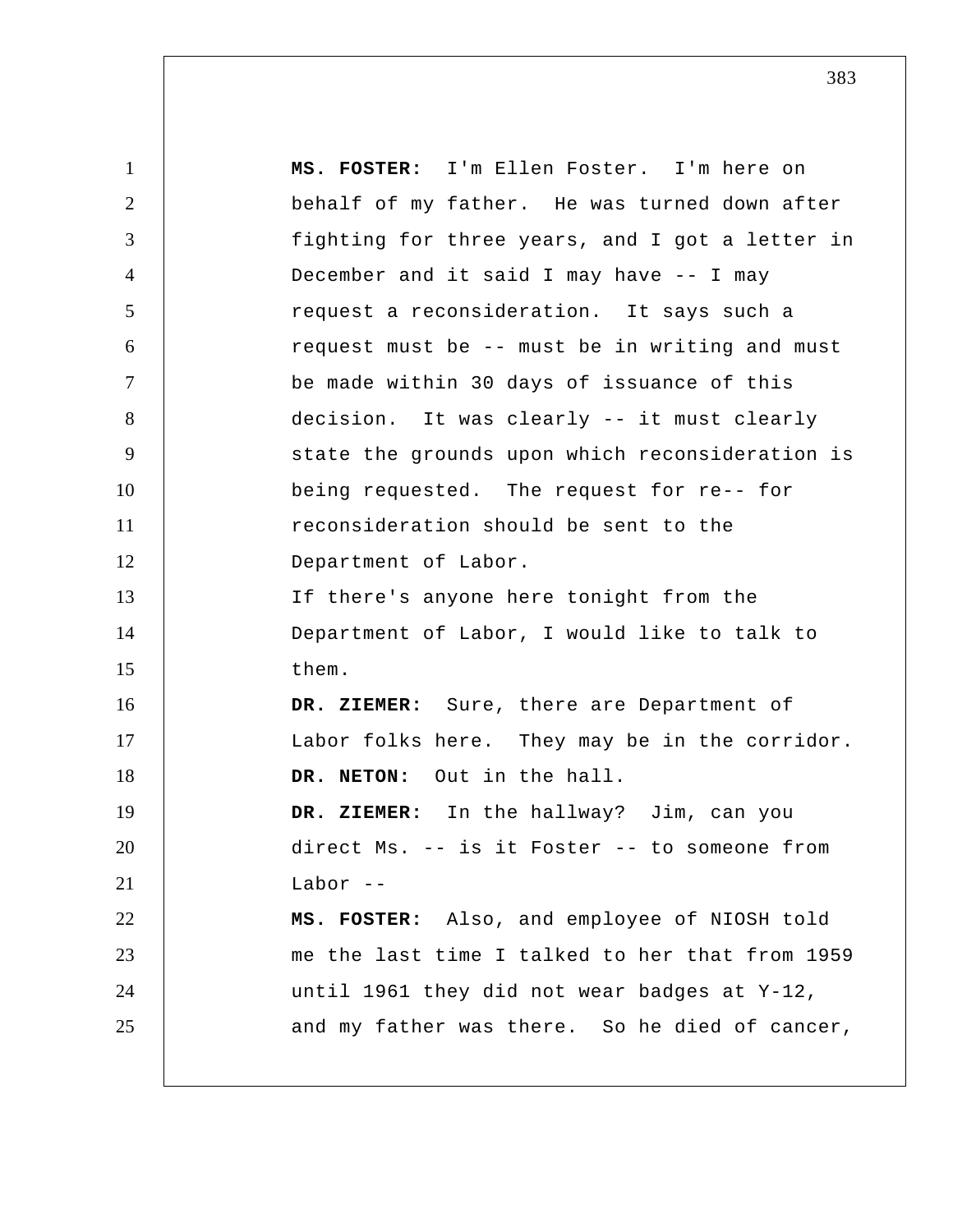1 2 3 4 5 6 7 8 9 10 11 12 13 14 15 16 17 18 19 20 21 22 23 24 25 but I've been denied after three years. I worked there in the guard department. I was injured and I -- I got hurt and they -- and they say, you know, I had a body count. I never had a body count and I was all over the plant. I crawled around the attics, I crawled around everywhere, in -- in the buildings that they said was really hot, but I never had a body count. I never had any kind of -- of count. When I left there I didn't even have a physical, so -- **DR. ZIEMER:** What years were you there?  **MS. FOSTER:** I was there from 1979 to 1990.  **DR. ZIEMER:** From 1979.  **MS. FOSTER:** And I didn't have a physical when I left there so they don't know what I left out of there with. So -- but I ha-- I do have thyroid problems. I'm now a diabetic, and my husband was there during the -- during the war. He -- he was a -- he was a chemist. He was supervisor out there, and now he's got Alheimer's (sic) and he's also lost his hearing. They say they don't pay for the hearing loss, but we spent four hours in Knoxville when we got this letter saying we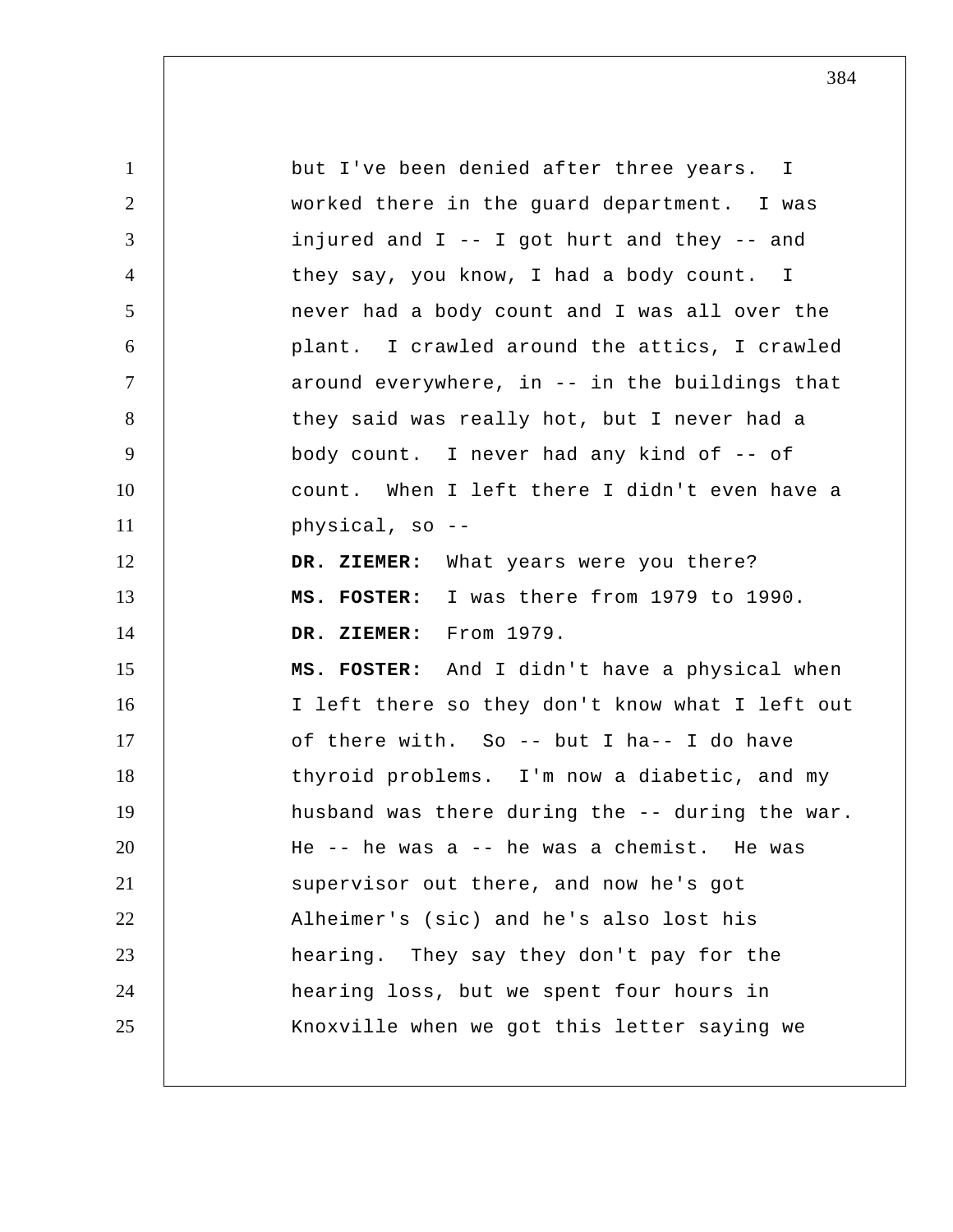| $\mathbf{1}$   | should have the examination. Well, they said I  |
|----------------|-------------------------------------------------|
| $\overline{2}$ | didn't have anything, but I do have diabetes    |
| 3              | and I have -- I have a thyroid problem, but I   |
| $\overline{4}$ | didn't have it until I left there. But what is  |
| $\mathfrak{S}$ | going to become of this -- of this thing --     |
| 6              | this examination where they took it over in     |
| $\tau$         | Knoxville from ATLC? Can anyone give me an      |
| 8              | answer?                                         |
| 9              | DR. ZIEMER: I don't know, but if you -- if you  |
| 10             | raise that issue with -- Mr. (sic) Neton can    |
| 11             | perhaps direct you to where to find the answer  |
| 12             | -- yes. We'll -- we'll try to help find what    |
| 13             | you need.                                       |
| 14             | MS. FOSTER: Thank you.                          |
| 15             | DR. ZIEMER: Yeah. Yes, ma'am.                   |
| 16             | MS. ALLEN: I'm Janice Allen and I'm acting on   |
| 17             | behalf of my mother, Nancy Thomas. We -- my     |
| 18             | mother was diagnosed with breast cancer and she |
| 19             | had 14 cancerous tumors in her lymph nodes.     |
| 20             | They had to be removed in 2000 and we applied   |
| 21             | in 2001 and they turned us down in 2004. Well,  |
| 22             | since then she's done -- from the breast cancer |
| 23             | and the cancerous lymph nodes, it's done        |
| 24             | spread. She has liver cancer, she has bone      |
| 25             | cancer, it's in her brain and everything.       |
|                |                                                 |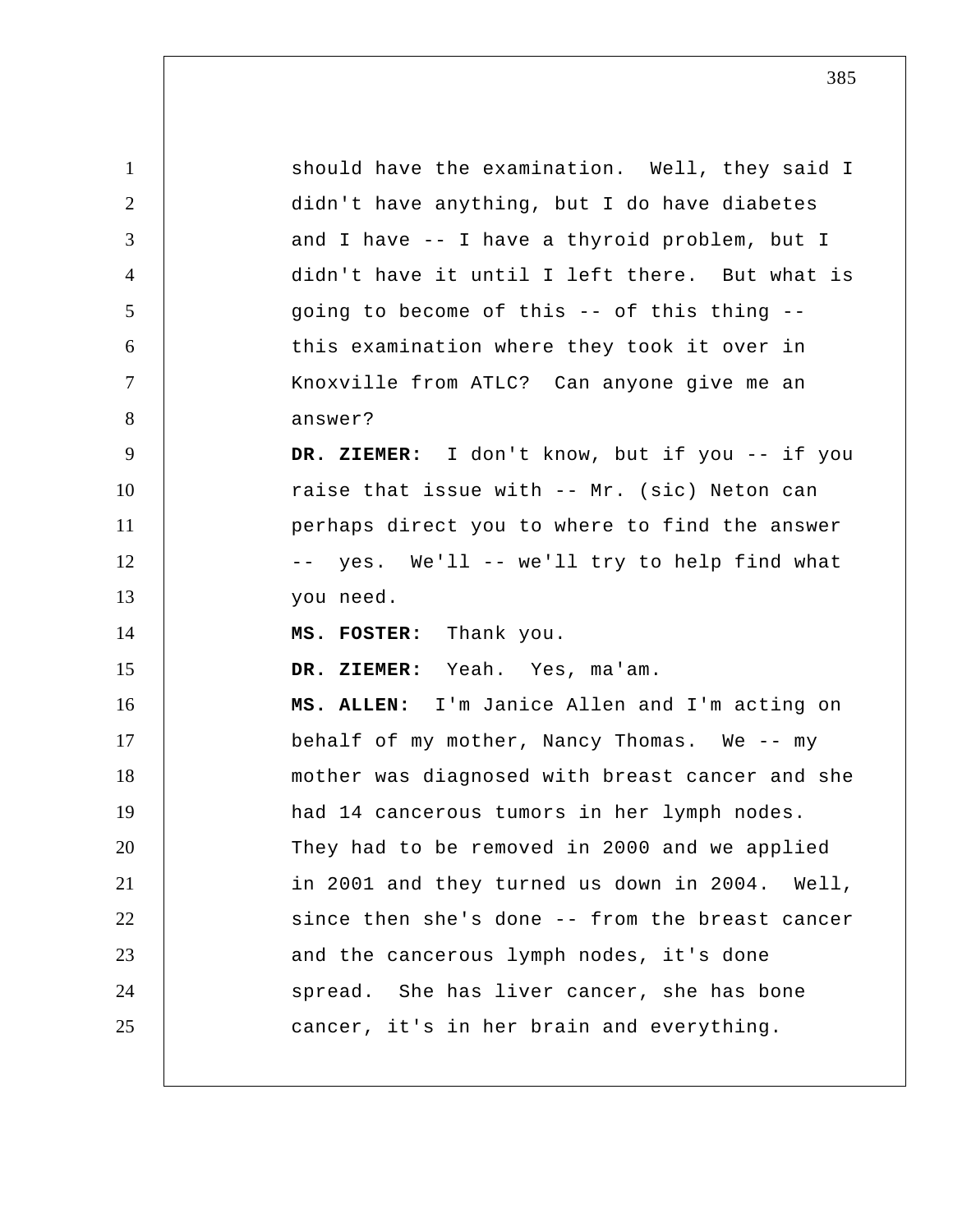| $\mathbf{1}$   | Well, they turned us down and I called and      |
|----------------|-------------------------------------------------|
| 2              | asked them, you know -- you know, that's the    |
| 3              | reason why it's -- spreads, it's from the       |
| $\overline{4}$ | breast cancer and the lymph nodes cancer, and   |
| 5              | they said well, they doubt very seriously if I  |
| 6              | could reapply because that's a different case.  |
| $\overline{7}$ | So what are you supposed to do if they turn you |
| 8              | down, they think -- I mean cancer is cancer.    |
| 9              | Once you got it and it spread throughout your   |
| 10             | body and -- but they're saying like well, you   |
| 11             | know, that's -- that didn't happen 'cause of    |
| 12             | that. And they said because of the breast       |
| 13             | cancer, because the lymph node cancer, it       |
| 14             | wasn't enough doses, so now that it's all       |
| 15             | through her body and she's on hospice and all   |
| 16             | that, they're saying like well, it's nothing -- |
| 17             | no big deal, really, is what they're saying.    |
| 18             | DR. ZIEMER: I don't think we know the answer    |
| 19             | to that here at the Board table, but on         |
| 20             | specific cases like that, again, you need to    |
| 21             | get with one of the caseworkers and have them   |
| 22             | follow up to see if there is an opportunity for |
| 23             | that to be considered.                          |
| 24             | MS. ALLEN: Thank you.                           |
| 25             | DR. ZIEMER: Yes. Sir, another comment?          |
|                |                                                 |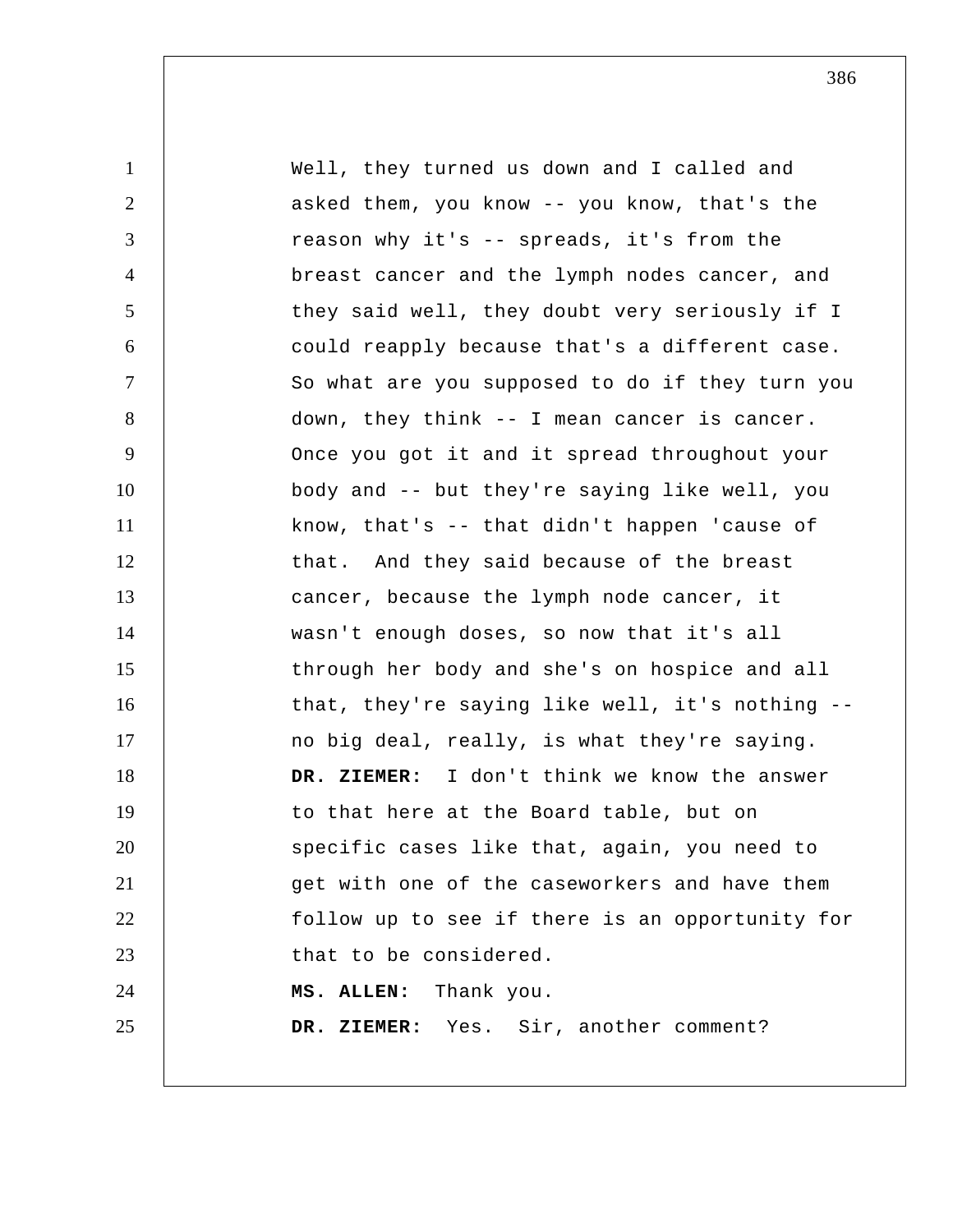1 2 3 4 5 6 7 8 9 10 11 12 13 14 15 16 17 18 19 20 21 22 23 24 25  **MR. DISHMAN:** Could I -- **DR. ZIEMER:** Yes.  **MR. DISHMAN:** Could I ask the question of who - is it Energy or Labor that is abusing these people on this reconstruction? Is it Energy Department or is it the Labor Department? I  $know --$  **DR. ZIEMER:** You'll put me on the spot.  **MR. DISHMAN:** -- you see, that's the problem.  **DR. ZIEMER:** I don't -- I don't know the --  **MR. DISHMAN:** It's to --  **DR. ZIEMER:** -- answer to that, I --  **MR. DISHMAN:** -- keep the hat away from these people --  **DR. ZIEMER:** No, no.  **MR. DISHMAN:** -- you know.  **DR. ZIEMER:** We're -- we're trying --  **MR. DISHMAN:** It's hide the hat.  **DR. ZIEMER:** We are trying to find the information that can be used for this --  **MR. DISHMAN:** But surely you know if we're - when they protest, and they protest too little, should they protest to the Labor Department or the Energy Department? We hope the Labor Department cares more about them than the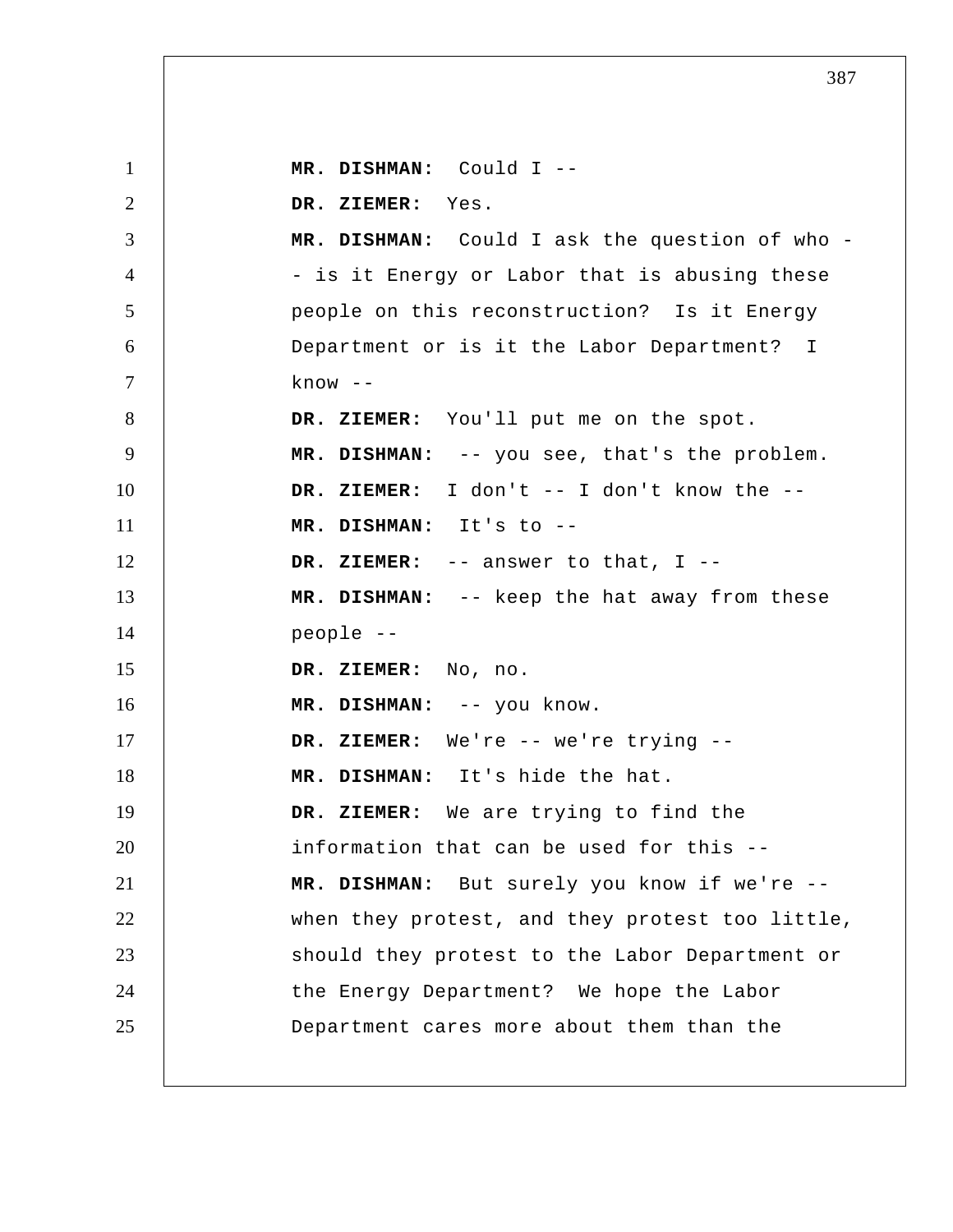1 2 3 4  $5$  --6 7 8 9 10 11 12 13 14 15 16 17 18 19 20 21 22 23 24 25 Energy Department because they've been down that road and there's big ol' ruts running in that road.  **DR. ZIEMER:** Yeah, yeah, I understand. I don't  **MR. DISHMAN:** But where does the buck stop?  **DR. ZIEMER:** Yeah, I don't -- **MR. DISHMAN:** The buck's got to stop somewhere.  **DR. ZIEMER:** Yeah, I don't know the answer to that. We're -- we're trying to address what we can. We -- we've heard many concerns here tonight. We will -- you know, we're trying to address those. I don't know how effective we will be, but we will try. That's all I can do -- tell you tonight, you know.  **MR. DISHMAN:** But we -- but we don't know what Department we're --  **DR. ZIEMER:** And I'm -- **MR. DISHMAN:** -- having problems with.  **DR. ZIEMER:** -- I'm not sure. You know, if I said one or the other --  **MR. DISHMAN:** Does some of our Board members know?  **DR. ZIEMER:** No. Well, you know, it's like who's to blame for -- I mean --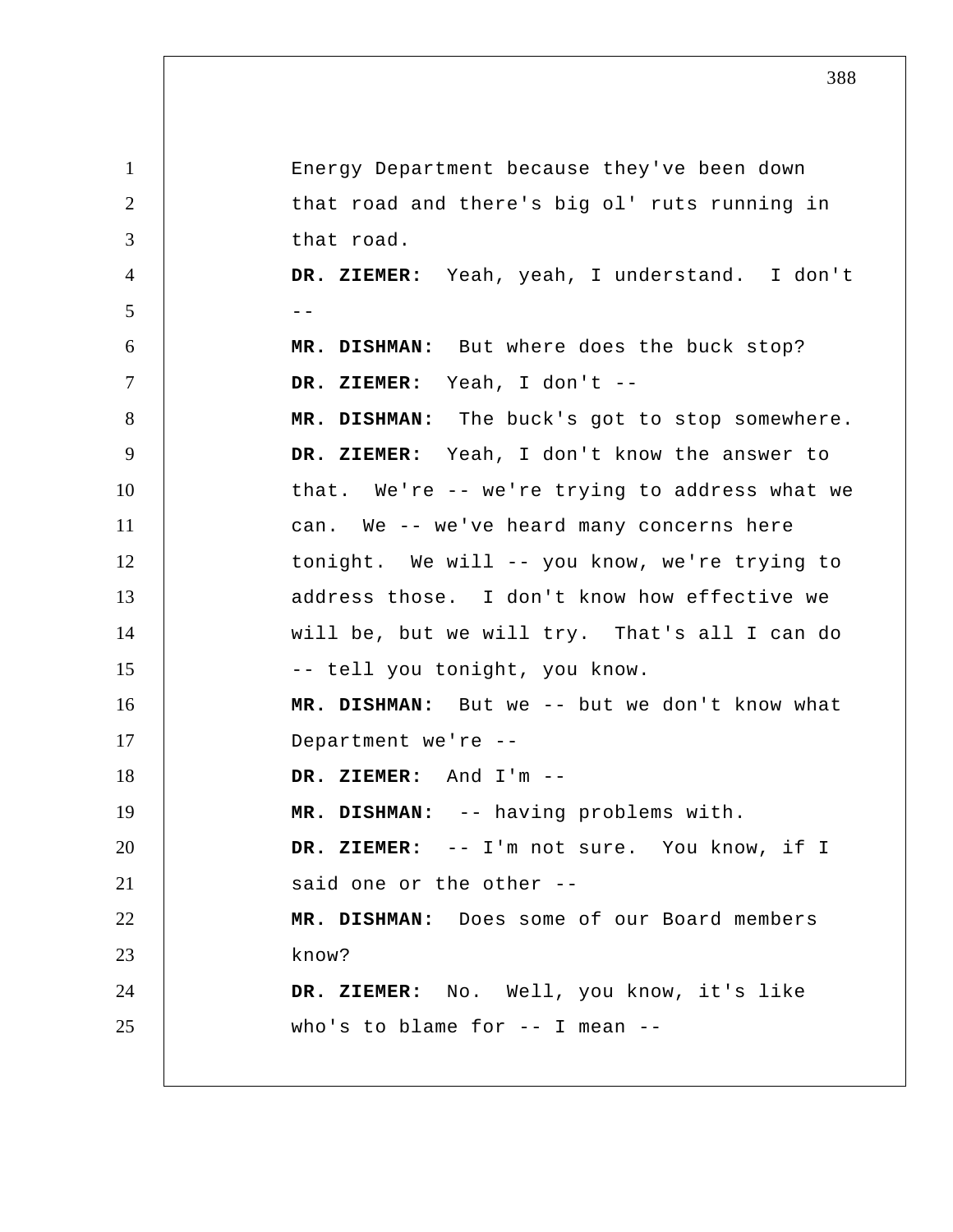1 2 3 4 5 6 7 8 9 10 11 12 13 14 15 16 17 18 19 20 21 22 23 24 25  **MR. DISHMAN:** If you can't figure out who to  $blame$   $--$  **DR. ZIEMER:** Well, you know, the --  **MR. DISHMAN:** -- you can't get results.  **DR. ZIEMER:** The problem is a complex problem that has grown up over the years. I mean -- **MR. DISHMAN:** Well, we agree.  **DR. ZIEMER:** -- all of you folks -- all of you folks -- and us, most of us have had nuclear experience -- we -- we entered -- we entered these fields really, in a sense, on behalf of our country. All of you were, in a sense, volunteering, in many cases. You now see that you didn't know fully perhaps what the risks were that you were facing, and -- and I'm not even sure the agencies at that time knew those themselves, and that's probably part of the problem. They didn't monitor appropriately, by today's standards. And we're going back and trying to correct mistakes of the past, and it's very difficult to do, very difficult to --  **MR. DISHMAN:** Please let the record show that no one knew what Department this falls under.  **DR. ZIEMER:** Well, we know who has certain responsibilities. You asked who's to blame for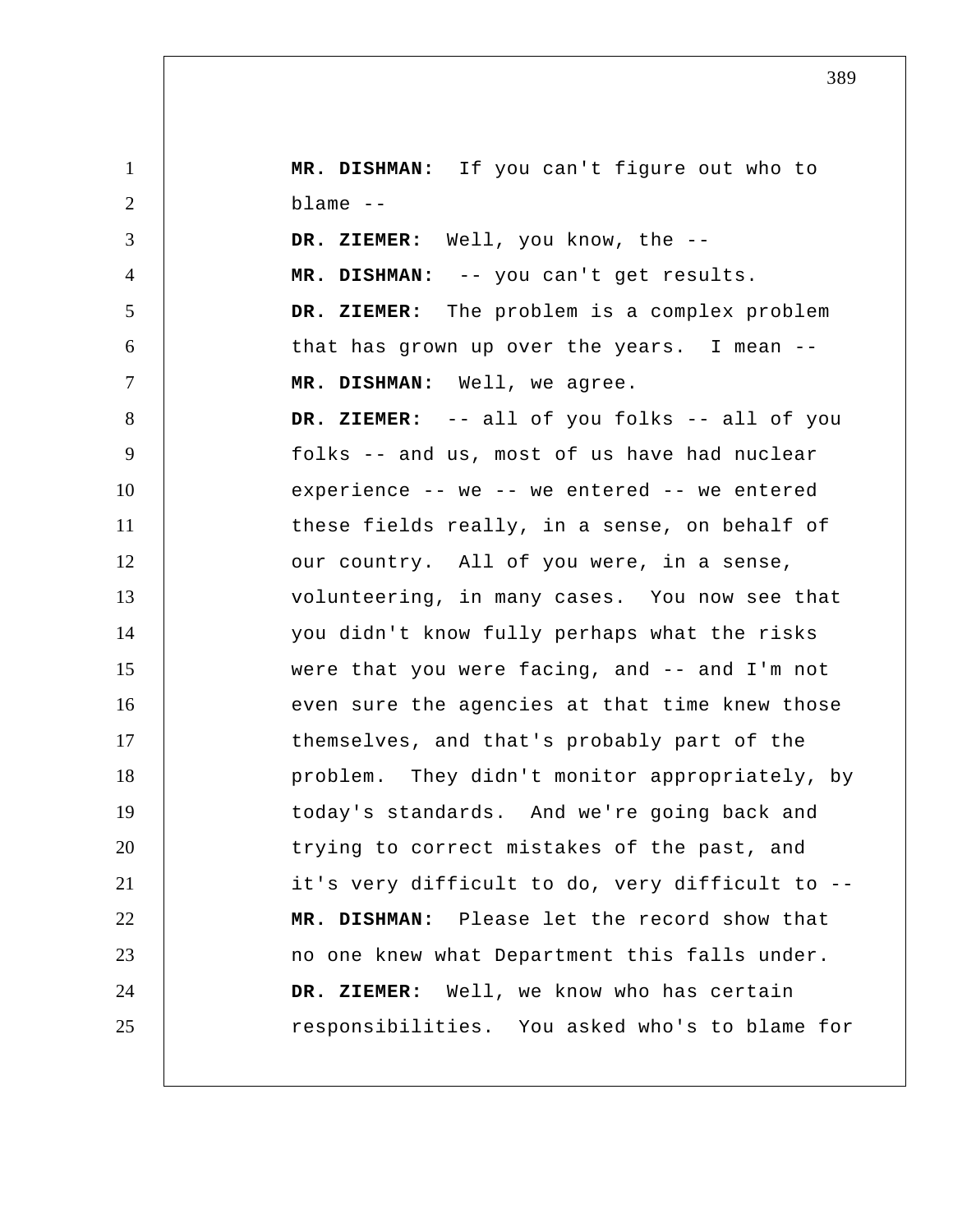1 2 3 4 5 6 7 8 9 10 11 12 13 14 15 16 17 18 19 20 21 22 23 24 25 the problems -- **MR. DISHMAN:** Well, who has responsibility for the dose reconstruction?  **DR. ZIEMER:** NIOSH is responsible for conducting dose reconstructions.  **MR. DISHMAN:** Is that under Labor?  **DR. ZIEMER:** No, that's under Health and Human Services.  **MR. DISHMAN:** Health and Human Services.  **DR. ZIEMER:** Right.  **MR. DISHMAN:** It's not under -- **DR. ZIEMER:** Labor -- Labor's responsible for verifying certain things -- the medical records, the employment records and doing the determination of probability of causation. So those responsibilities are split. Department of Energy has the responsibility for providing records, and we're aware of your concern about the records. So it's split up.  **MR. DISHMAN:** And that's why we can't ever --  **DR. ZIEMER:** We understand.  **MR. DISHMAN:** Thank you.  **DR. ZIEMER:** A gentleman over here on my left.  **MR. RUSSELL:** My name is M. L. Russell. My previous badge number's 29562. I'm a sick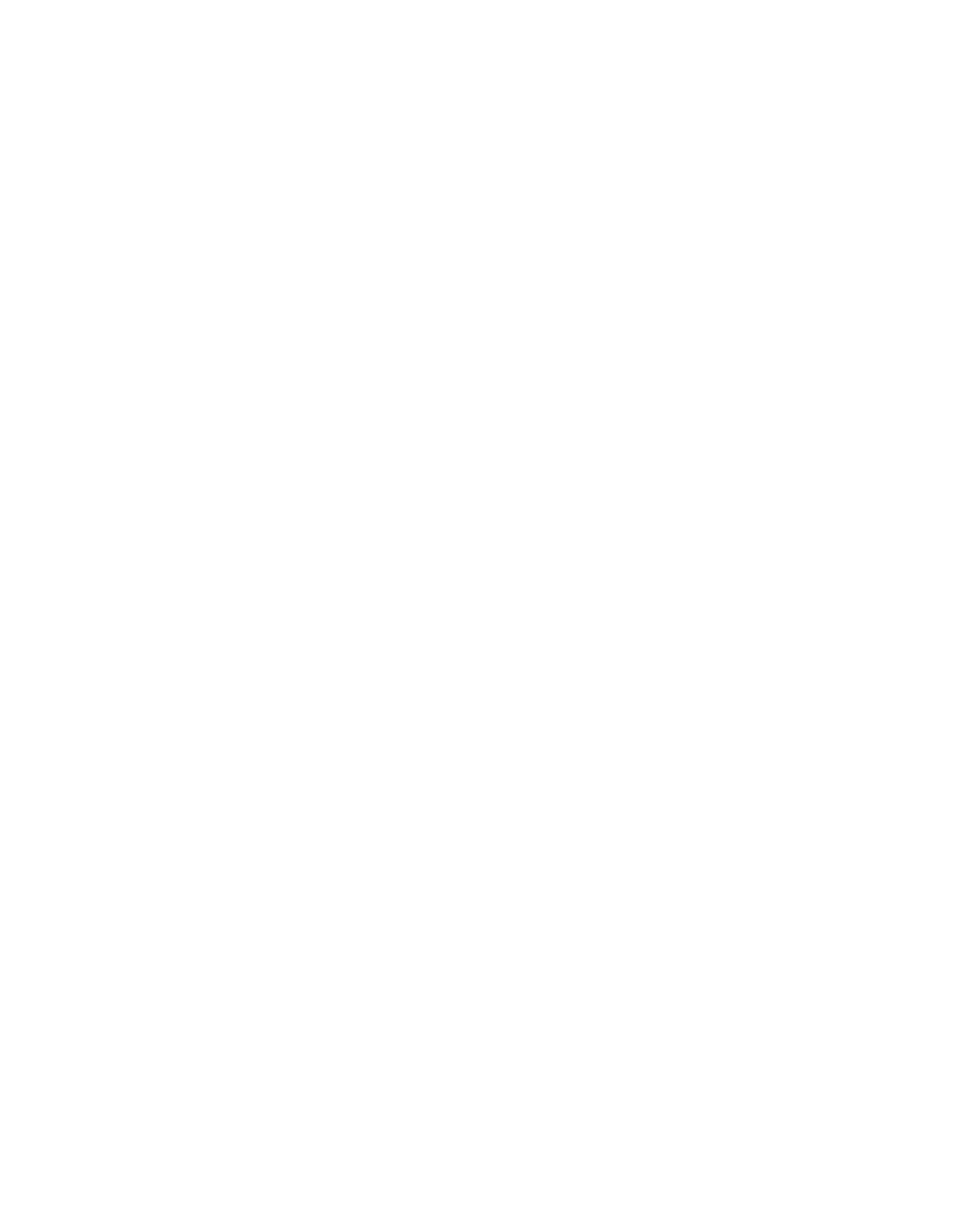1 2 3 4 5 6 7 8 9 10 11 12 13 14 15 16 17 18 19 20 21 22 23 24 25 research on this, as you can see. I work in the medical field, and my father had metastatic adenocarcinoma of the rectum. He didn't have just a few sites, but he had five primary sites of cancer. And you know, based on data from the American Cancer Society, cancer facts and figures 2005, the probability that cancer will result from radiation exposure increases as the dose increases. And NIOSH dosimetry calculations for my father, based on their findings, the District Office calculated the probability of causation for rectal cancer and determined that the probability that the cancer was caused by exposure to radiation during employment is 10.03 percent. And he worked out there nearly 30 years as a machinist. He began employment in '54 at age 35 and in 81 he was age 63 and ten months later he was diagnosed with final stage cancer. And ten percent, hmm. When I looked back at all the information that I was given, the determination is made based upon guidelines also developed by NIOSH, and incorporated into an interactive computer program that OWCP uses to calculate the probability that a claimant's cancer was caused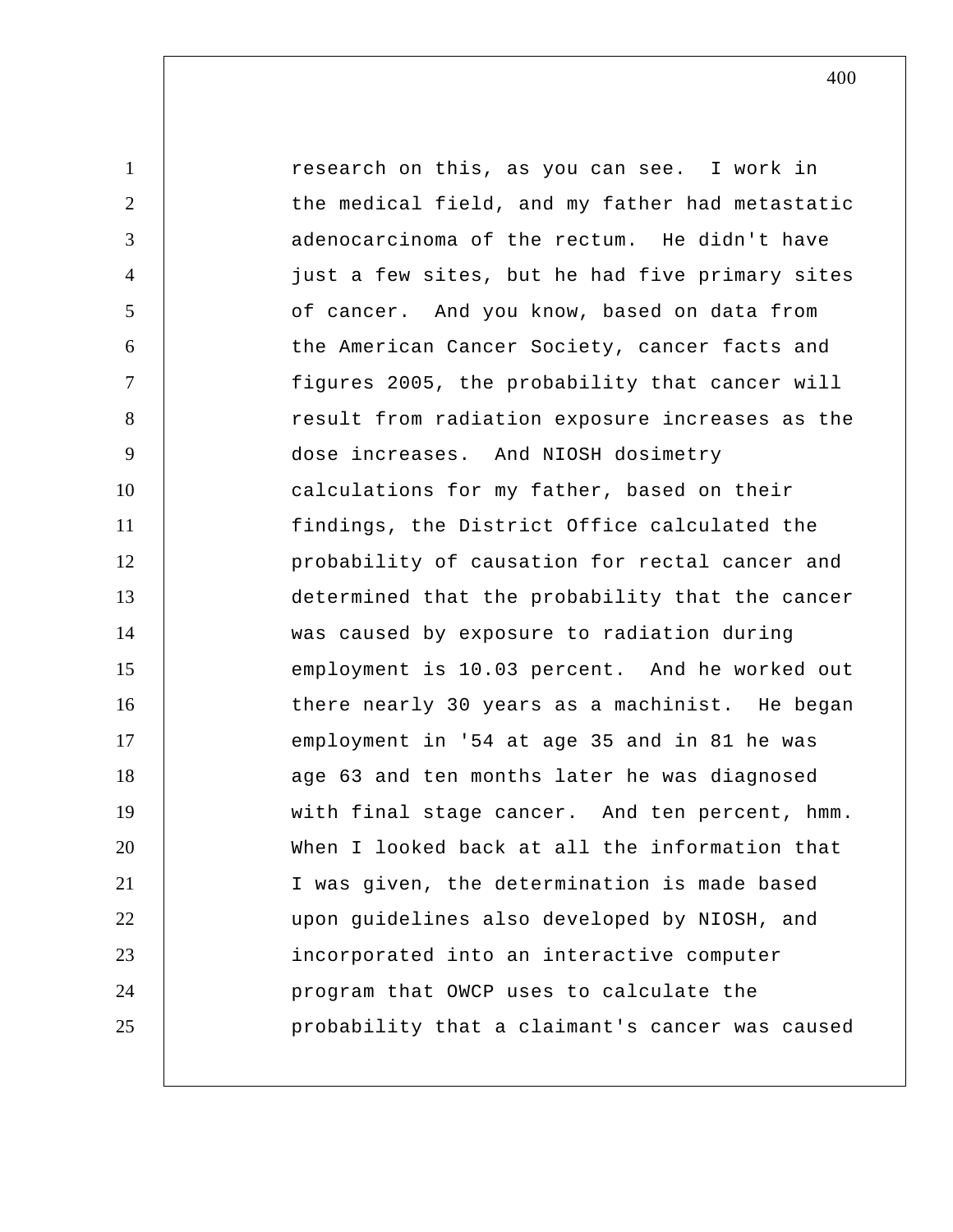1 2 3 4 5 6 7 8 9 10 11 12 13 14 15 16 17 18 19 20 21 22 23 24 25 by exposure to radiation. Whatever your methodology is for that, you know, we need it in laymen's terms and I agree with -- there was a young man who spoke earlier -- it's not a percentage. Any -- any amount of exposure is over-exposure, and it is not -- it's just not even feasible that this is going on. We know of a secretary at K-25 who got compensated, and my father was a machinist who -- he ground uranium, and please explain this to me and take this back to whomever it is necessary. Thank you.  **DR. ZIEMER:** Thank you. Yes, sir. **MR. DELOZIER:** I'm Martin Delozier. This is my father over here. I didn't come prepared to talk tonight, but he worked at the plants, I also worked at the plants for ten years. Just to give you a quick history of what I did, I was -- when I first started at the plants I worked at the  $-$ - down at K-25. My job was  $-$ when I first got there was take the Geiger counters -- they brought equipment out of the plant, to test what the radiation level was, whether it went to this yard or this yard or this yard.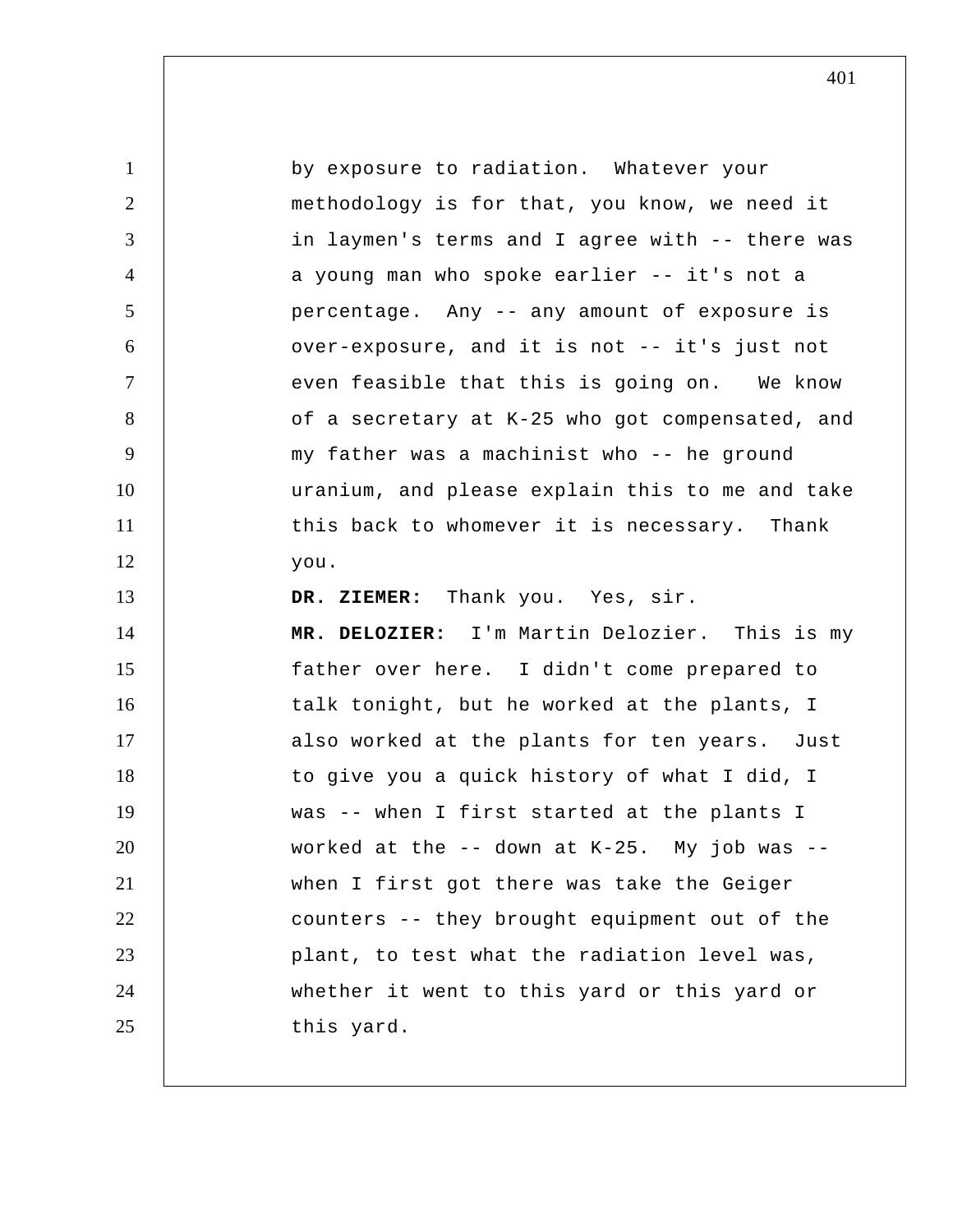1 2 3 4 5 6 7 8 9 10 11 12 13 14 15 16 17 18 19 20 21 22 23 24 25 But all that aside, what I'm -- want I want to say here and try to get an understanding of what we're supposed to do. We're looking for information to turn in to you guys to request or whatever, and ask for medical records which these people cannot get from the plants, very, very difficult. You've admitted yourself that you have trouble getting them. Just looking for some guidance what to do. Also, some of the other things that you're looking for, by everybody's admittance, you just have trouble getting this information. So to help these people find out what we need to do next, we're looking for some answers from you guys. And if you don't have the answers, these people are lost. And we're looking for answers from you all. That's what these meetings are for, answers from you guys to tell us what to do, what papers to fill out, how to get the papers if we can't get them and you can't get them. And to reconstruct the dose things, as everybody knows, is impossible. I mean I worked out there and never had a dose meter.  **DR. ZIEMER:** Right. NIOSH has people on deck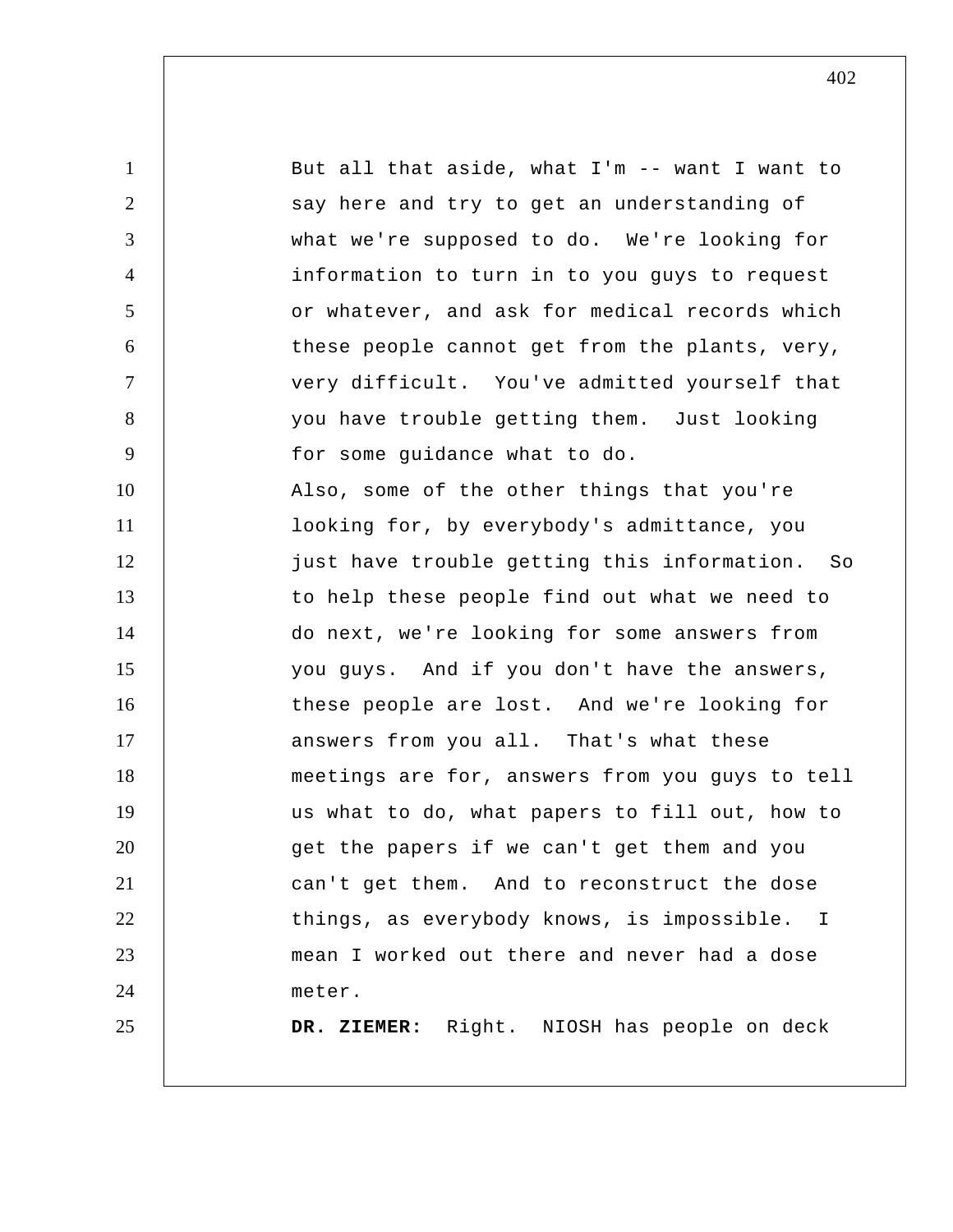1 2 3 4 5 6 7 8 9 10 11 12 13 14 15 16 17 18 19 20 21 22 23 24 25 here to help with individual cases such as yours, so you need to -- **MR. DELOZIER:** Well, it's not indi-- I'm just looking for information for the whole people. Tell us where to go next --  **DR. ZIEMER:** Oh --**MR. DELOZIER:** -- 'cause you're requiring information that we cannot get. You're requiring information that can't be done.  **DR. ZIEMER:** Right. **MR. DELOZIER:** I mean like my father had cancer and the records were shredded seven years ago, just like other people here. I mean we've got a new instance of it now and we do now have current records. He's -- 7th of this next month he's going for surgery. So that'll help a little bit there, but we're looking for general information for everybody as what steps do people need to do since they're up against a brick wall.  **DR. ZIEMER:** Right. **MR. DELOZIER:** And they cannot get anything - cannot do anything. We're spinning our wheels and going nowhere but backwards. And that's what the answers we're looking for. Thank you.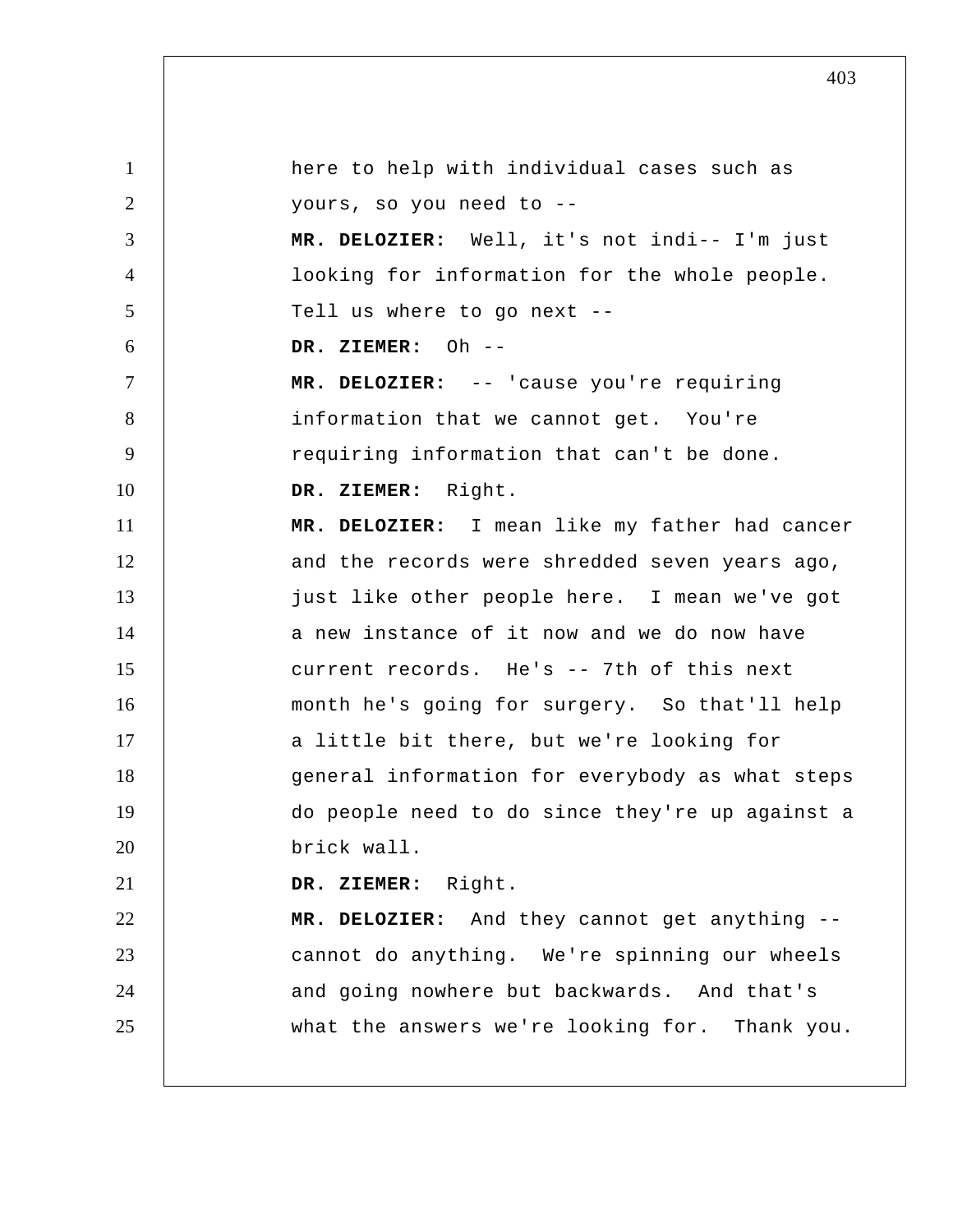1 2 3 4 5 6 7 8 9 10 11 12 13 14 15 16 17 18 19 20 21 22 23 24 25  **DR. ZIEMER:** Thank you. Yes, right here, sir.  **MR. HACKWORTH:** My name is James Hackworth. I'd like to commend the panel in regard to the composition of the panel. I think it's admirable that you have people from the hourly workers as well as professors and a -- and a variety of people. That's -- that's required. That's good. But I would like to say this in -- in regard to being able to reconstruct a -- a dosage over a period of years, whether it be at K-25, Y-12, X-10, Fernald, wherever it may be. Here is some of the problems that there's been a lot of encountering -- my friends, other folks, many of them are dead, but here -- here is -- almost each and every one encounters. If you go back to 1943 when it first began, I had a brother that worked at Y-12 initially and in regard to the -- oh, golly, I can't think of the name - the initial production in Y-12. But here's what a lot of folks are encounting (sic). There was no records kept prior to 1950 at Y-12. I think a lot of these folks know that. So here's -- here is a huge question question that I've got. How can you possibly go back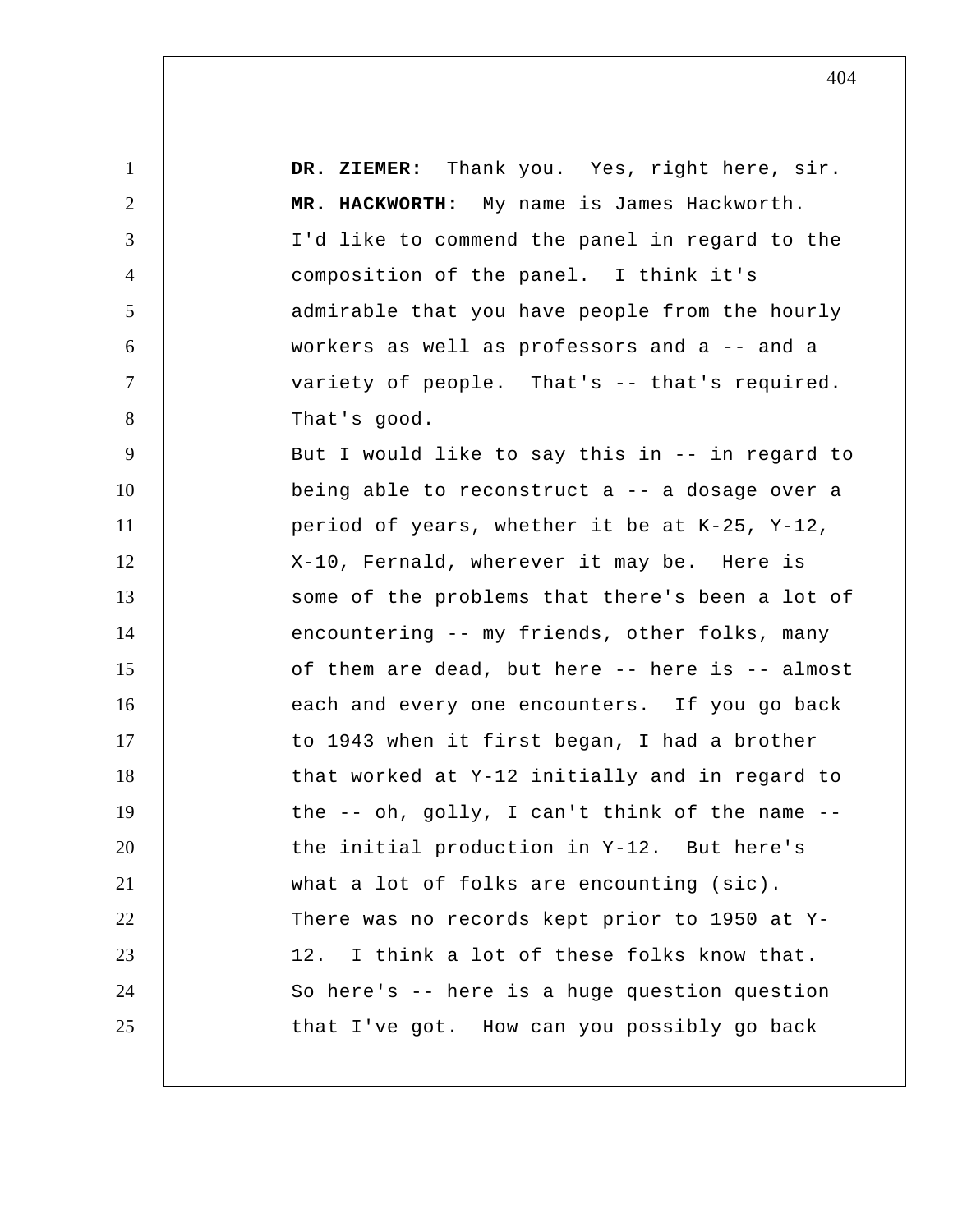1 2 3 4 5 6 7 8 9 10 11 12 13 14 15 16 17 18 19 20 21 22 23 24 25 and reconstruct something unless you talk to a lot of these people that have been there? Many of these people are dead. You cannot go back and give those people a name to come back and talk with. Okay? So therefore, I would -- I would like for the gentleman to explain how they reconstruct with no records. Another point I'd like to make perhaps some of the folks are not aware of, the dose rates have changed over the years. I started working in 1951. The allowable dosage rate was much higher then than it is today. Now there's another thing that should be taken into consideration, and -- and I hope -- I hope it is. But if it hasn't been, it needs to be implemented. So, you know, here these people say no dosimeters, no -- everyone had a badge -- film badge of some sort, but  $I$  -- I would agree there's -- there's many, many people that did not wear dosimeters that should have been. Another problem area that we have in regard to being able to produce adequate records for their defense -- or not their defense, for their record or their loved ones' record -- is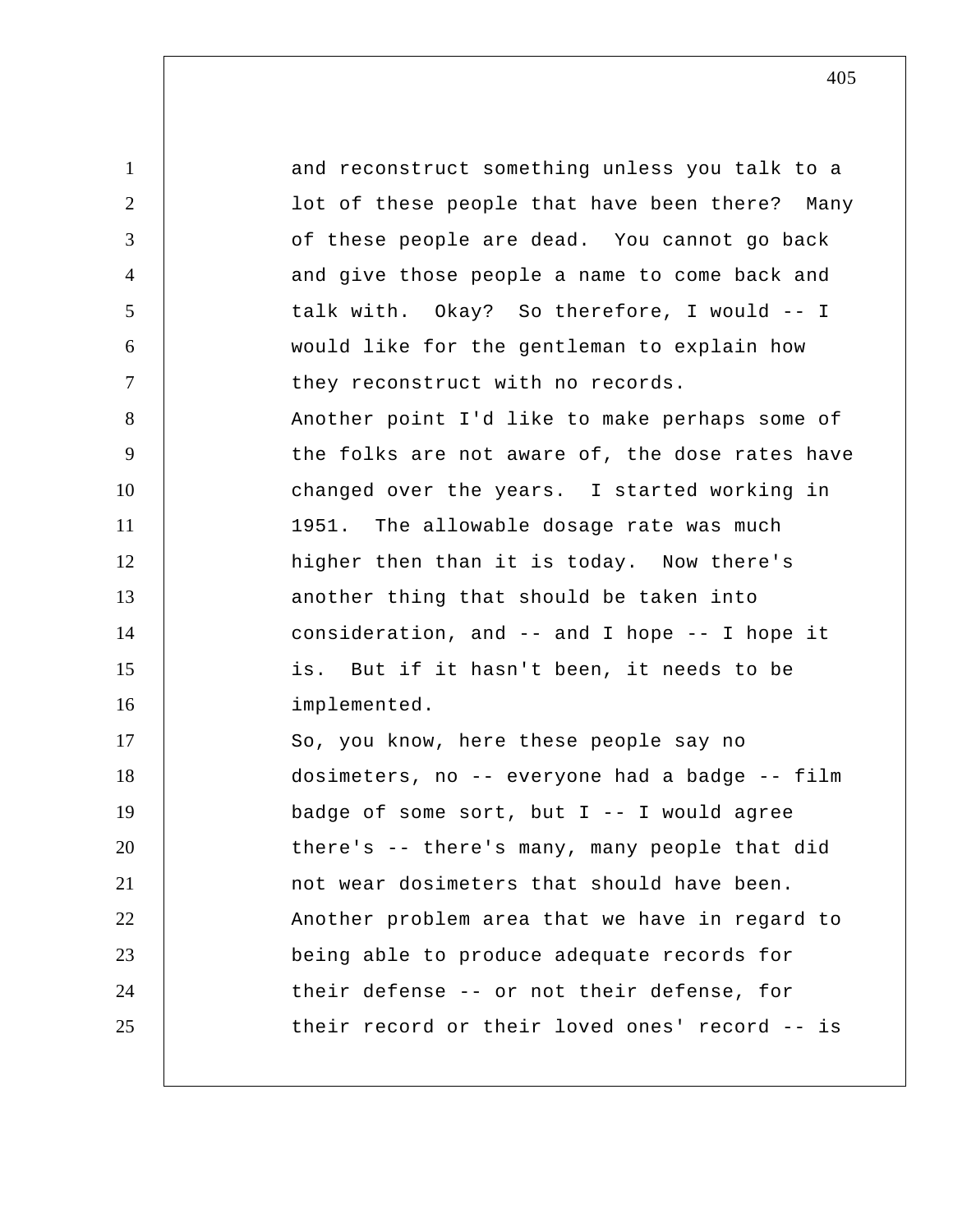1 2 3 4 5 6 7 8 9 10 11 12 13 14 15 16 17 18 19 20 21 22 23 24 25 the fact that I do not feel that the contractors got -- they should not be allowed to get away with not some involvement in this. Okay? Because they had the responsibility to see that these industrial hygienes, health physics and the other programs to protect the workers were carried out. They did an inadequate job. There is no question about it. So therefore, the burden is coming back to the individuals to -- to prove something that's - that's impossible to prove. Now I understand the gentleman and his calculations and methodology, the whole bit. But there's a big element missing -- no records, 1943 to 1950. So pray tell me, how can you go back and calculate something to nonexistent records? They do not know the buildings he worked in, the level of activities these individuals were working, and the dosage rate they were in. Huge problem, gentlemen.  **DR. ZIEMER:** Well, let me give you the quick answer. If there are no records, no monitoring records, no dosimetry records and no records of what sources were present, then dose cannot be reconstructed, and that would be the basis for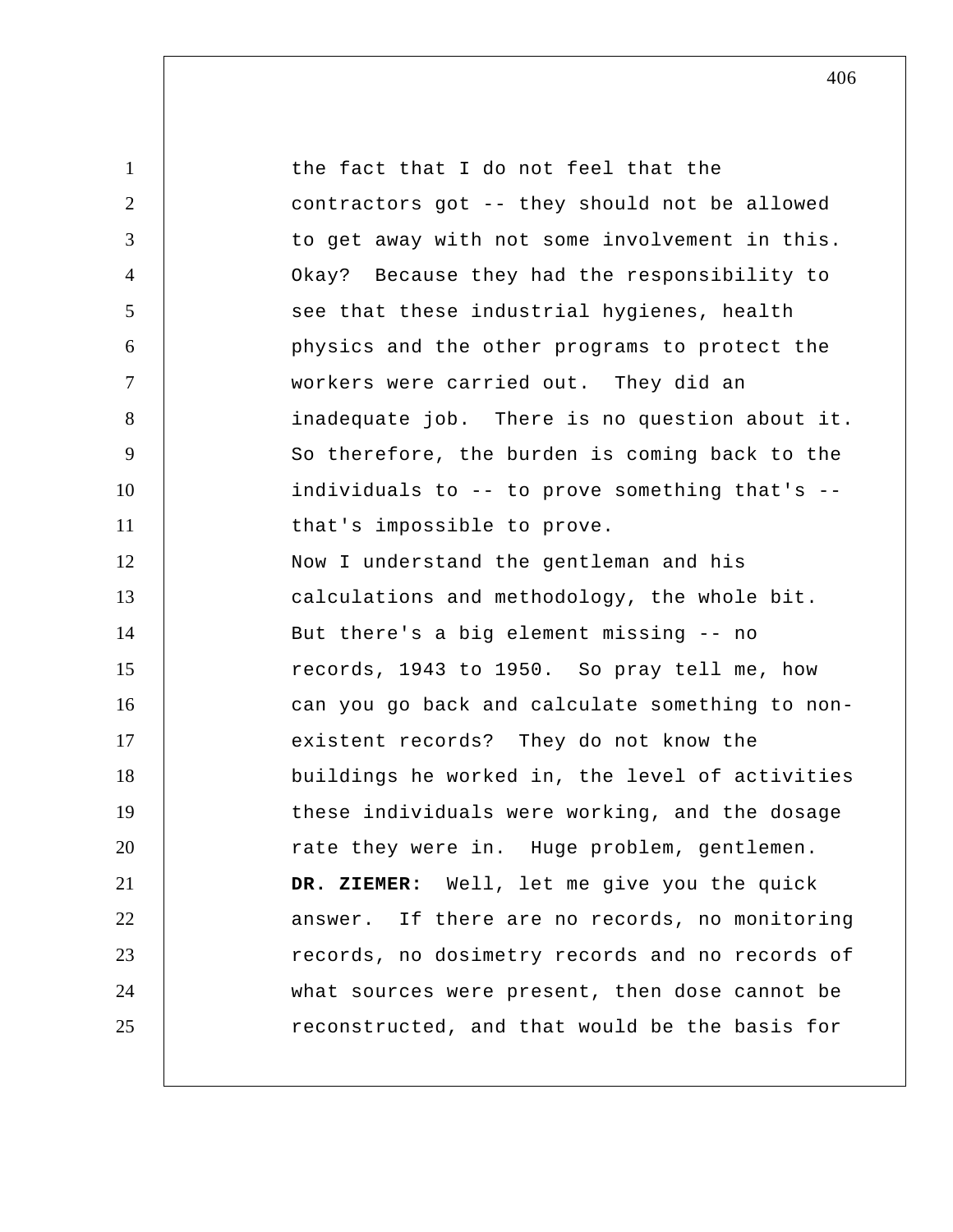1 2 3 4 5 6 7 8 9 10 11 12 13 14 15 16 17 18 19 20 21 22 23 24 25 a Special Exposure Cohort, though.  **MR. HACKWORTH:** Yet these folks -- yet they died of the various type cancers.  **DR. ZIEMER:** Right.  **MR. HACKWORTH:** Okay?  **DR. ZIEMER:** So there -- and there very well may be groups, depending on the years and the locations, where that is the case. And if that is the case --  **MR. HACKWORTH:** That is very much the case.  **DR. ZIEMER:** Yeah, right.  **MR. HACKWORTH:** Many of those folks are deceased. I would like to just -- one -- (unintelligible) one final message. Okay?  **DR. ZIEMER:** Okay.  **MR. HACKWORTH:** Mr. (sic) Wade, I understand that you -- you run back and reporting to Human Services. Is that -- that's your responsibility. Is that correct?  **DR. WADE:** Correct.  **MR. HACKWORTH:** Okay. You heard the -- you heard the voices of the people tonight. You heard other meetings, perhaps. It's -- I'm going to kind of quote a little bit from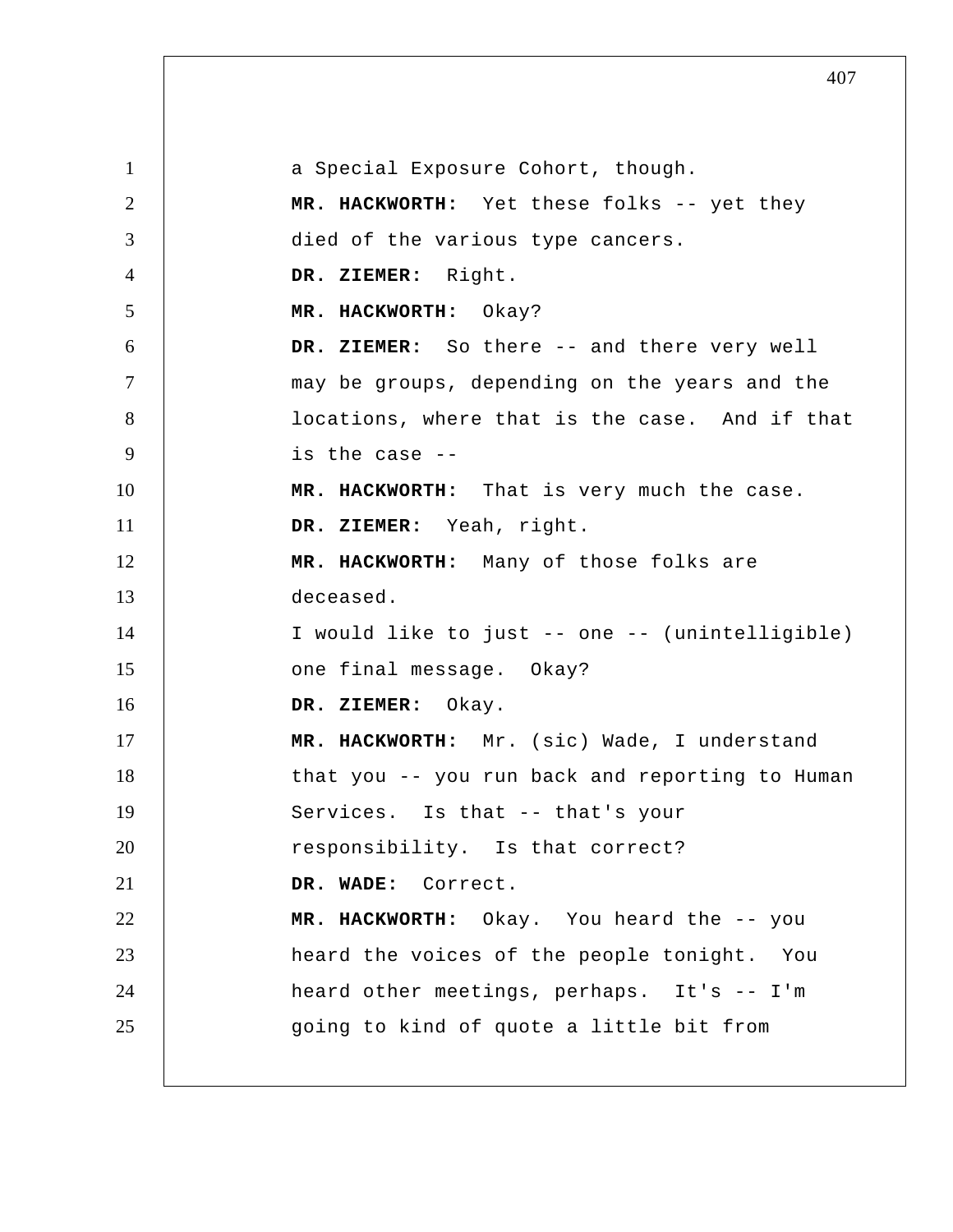1 2 3 4 5 6 7 8 9 10 11 12 13 14 15 16 17 18 19 20 21 22 23 24 25 another person that made a statement one time. You heard the message. You heard the people and their statements. Their statements do fit, so you should go back and tell your folks to submit.  **DR. ZIEMER:** Okay. Thank you.  **MR. HACKWORTH:** Thank you.  **DR. ZIEMER:** The hour's growing late and I see many people are leaving. I feel like perhaps we should officially come to a close -- well, we have one --**UNIDENTIFIED:** May I say something?  **DR. ZIEMER:** You certainly may. Please come to the mike. I don't want to call it off too soon, but I know many folks are leaving and that indicates -- **MR. BOWERS:** I'm Leonard Bowers. I spent 44 years at Y-12. Most of these people out here I've worked with. I'm now 76 years old. I came to Oak Ridge High School when I was 14 years old. This creek here -- creek behind this building, I used to play in it when I was a child. Then when I went to work in Y-12 in - in 1950, I saw what went in that creek, and I used to wade there and swim in this creek out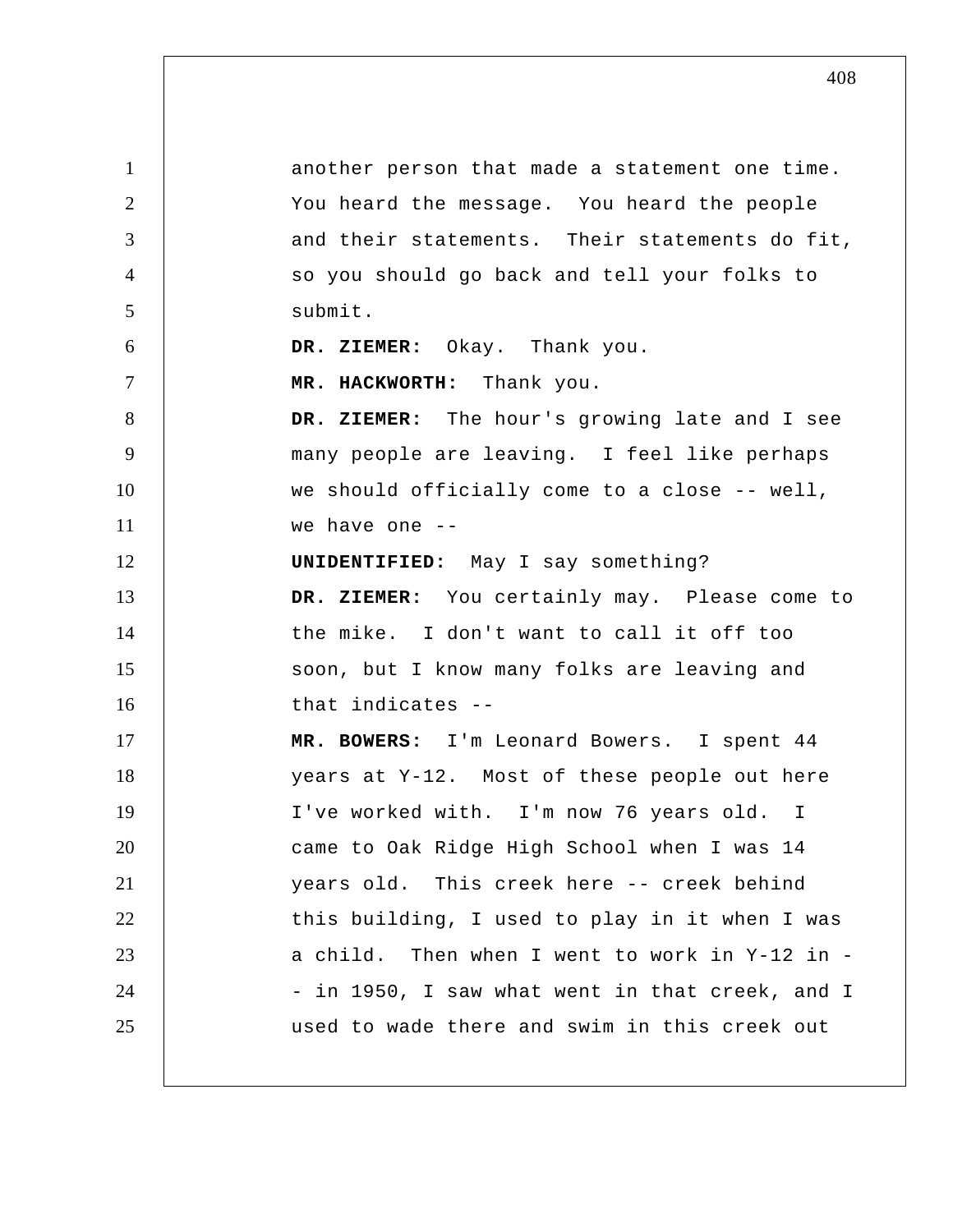1 2 3 4 5 6 7 8 9 10 11 12 13 14 15 16 17 18 19 20 21 22 23 24 25 here. And then finally they build a settlement pond out there. But this gentleman that just spoke a few minutes ago, he was trying to think of the Tennessee Eastman Corporation. Now they're the people that had the records back then. They're out of Kingsport. Now I'm an old-timer out here, and I still have my memory. But what these people have gone through with -- I worked in the mercury, I waded in it. I've left out there when my shoes were so hot that they would -- that they'd take them up and we'd wear little soft shoes to the change-out, and they disregarded safety altogether. When the tiger team came in from Washington, you know, they shut the plant down out there. And one of these gentlemen came in my lab -- by the way, I made printed circuit boards and I've dealt with gold, I've dealt with platinum, you name it, I worked in Y-12 from one end to the other. I went to work there in 1950 and that's when we was taking the silver out of the tracks. I was a crane operator. I served my apprenticeship out there, and I left and I went into the military and I spent four years in the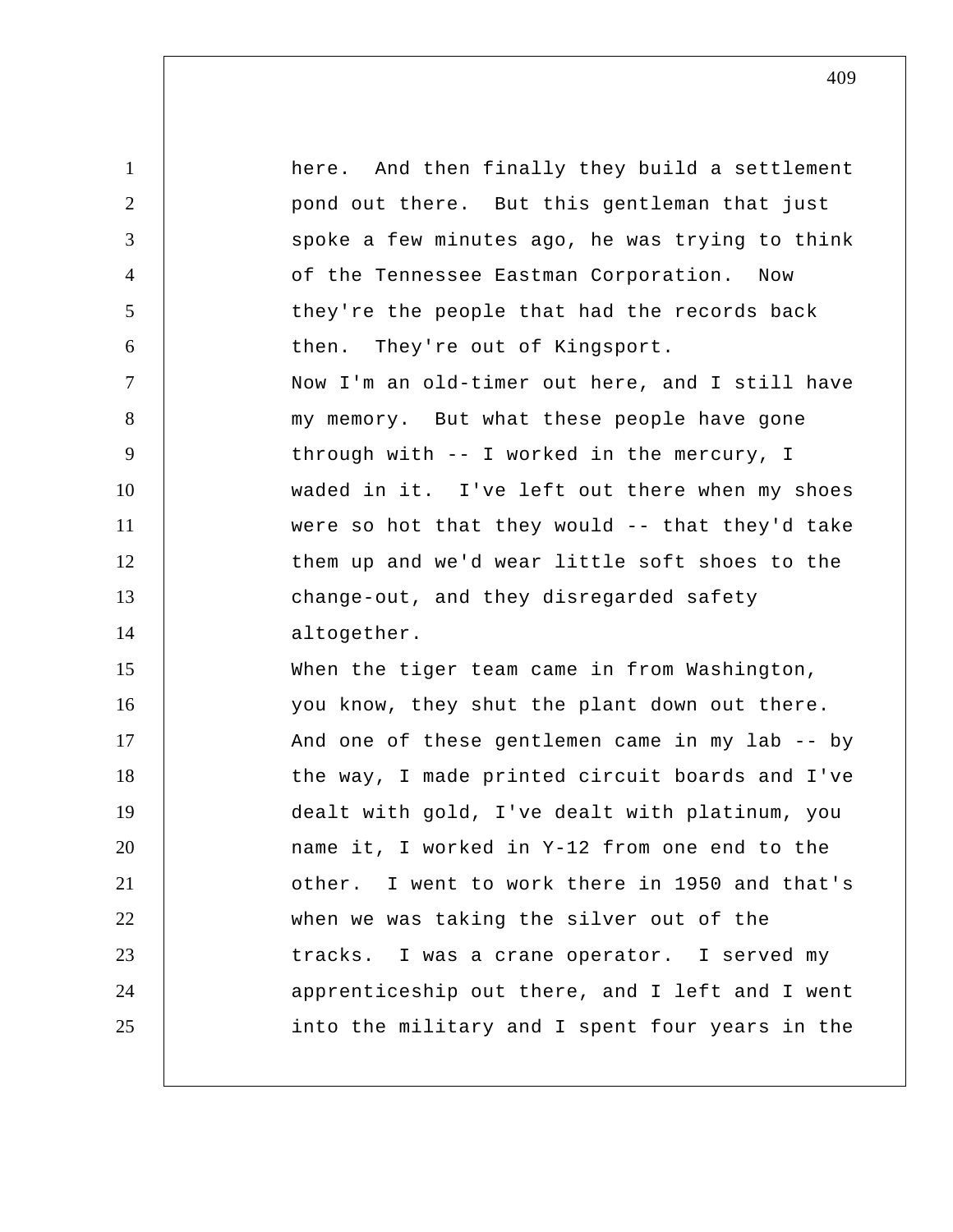| $\mathbf{1}$   | Air Force and came back. And while I was gone,   |
|----------------|--------------------------------------------------|
| $\overline{2}$ | my raises went on, my seniority went on.         |
| 3              | But we'll get back to some of the things that    |
| 4              | these people have lived with. Let me tell you,   |
| 5              | right now -- I just found out recently -- I      |
| 6              | went to the Welmouth School. I didn't come       |
| $\tau$         | prepared to speak to night or anything. But I    |
| 8              | have just got a report back and the lady, she    |
| 9              | was out of Nashville that did these tests on     |
| 10             | me, and when she first looked at my fingers she  |
| 11             | said Mr. Bowers, she said you've got heavy       |
| 12             | metals in your body. Well, right out in the      |
| 13             | car right now I've got -- I've got the stuff     |
| 14             | out there, and the rating -- like arsenic,       |
| 15             | beryllium, mercury, sodium, potassium -- I       |
| 16             | worked with all that stuff. And I start          |
| 17             | tomorrow for tests to find out about these       |
| 18             | metals that's in my body.                        |
| 19             | But I know what these people went through.<br>I. |
| 20             | was there. I spent six and a half years on the   |
| 21             | Brigger* reactor, until President Carter shut    |
| 22             | us down. I spent 12 and a half years in          |
| 23             | biology. Now I've been around some very smart    |
| 24             | people in this world, and I went all over that   |
| 25             | plant from building to building, and I've got    |
|                |                                                  |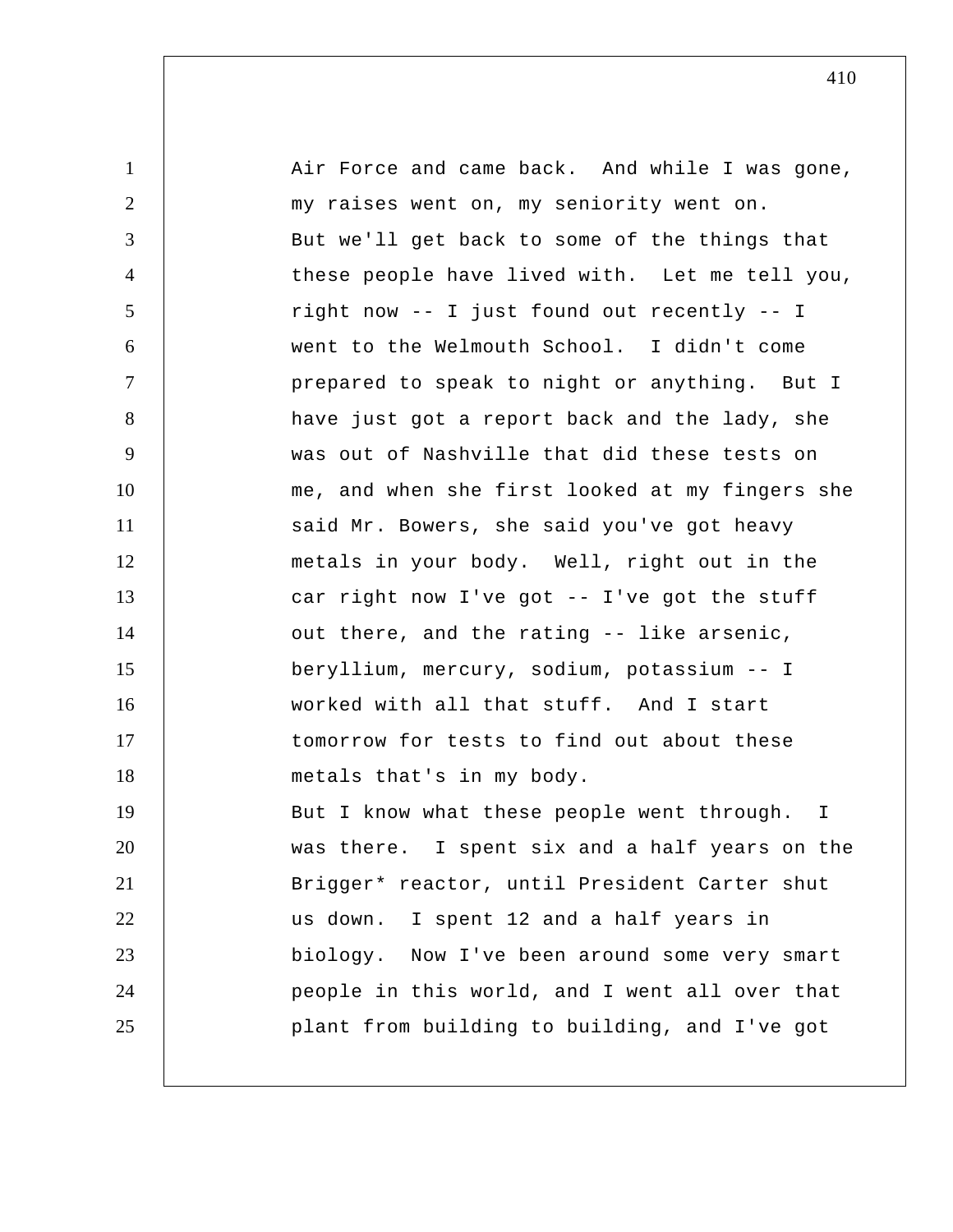pictures of things that I worked with. We worked with asbestos and back in the very beginning we worked with carbon tet. That's what we cleaned electrical parts with.  **DR. ZIEMER:** Sure.  **MR. BOWERS:** When the tiger team came in, do you know they shut my lab down, and the gentleman -- he left me his card; I don't know if I still have it or not at the house -- but they were giving me a hard time in that plant, and he set down and he talked to me, and I told him -- well, what they did, they condemned that lab. When you process printed circuit boards, you gold plate, and that gives off phosgene my lab and he said Leonard, he said I was up

1

2

3

4

5

6

7

8

9

10

11

12

13

14

15 16 17 18 19 20 21 22 23 24 25 gas. The roof -- there was one man, he came in there at the bus stop going to the cafeteria and he said I looked up there on that roof, he said I could see it, there's a big hole in your roof. I said what? He said there's no exhaust. Now I won't go into details, it's late and a lot of you people have talked, but I've been from one end of that plant to the other. I've worked in every building out there. I've worked with some of the smartest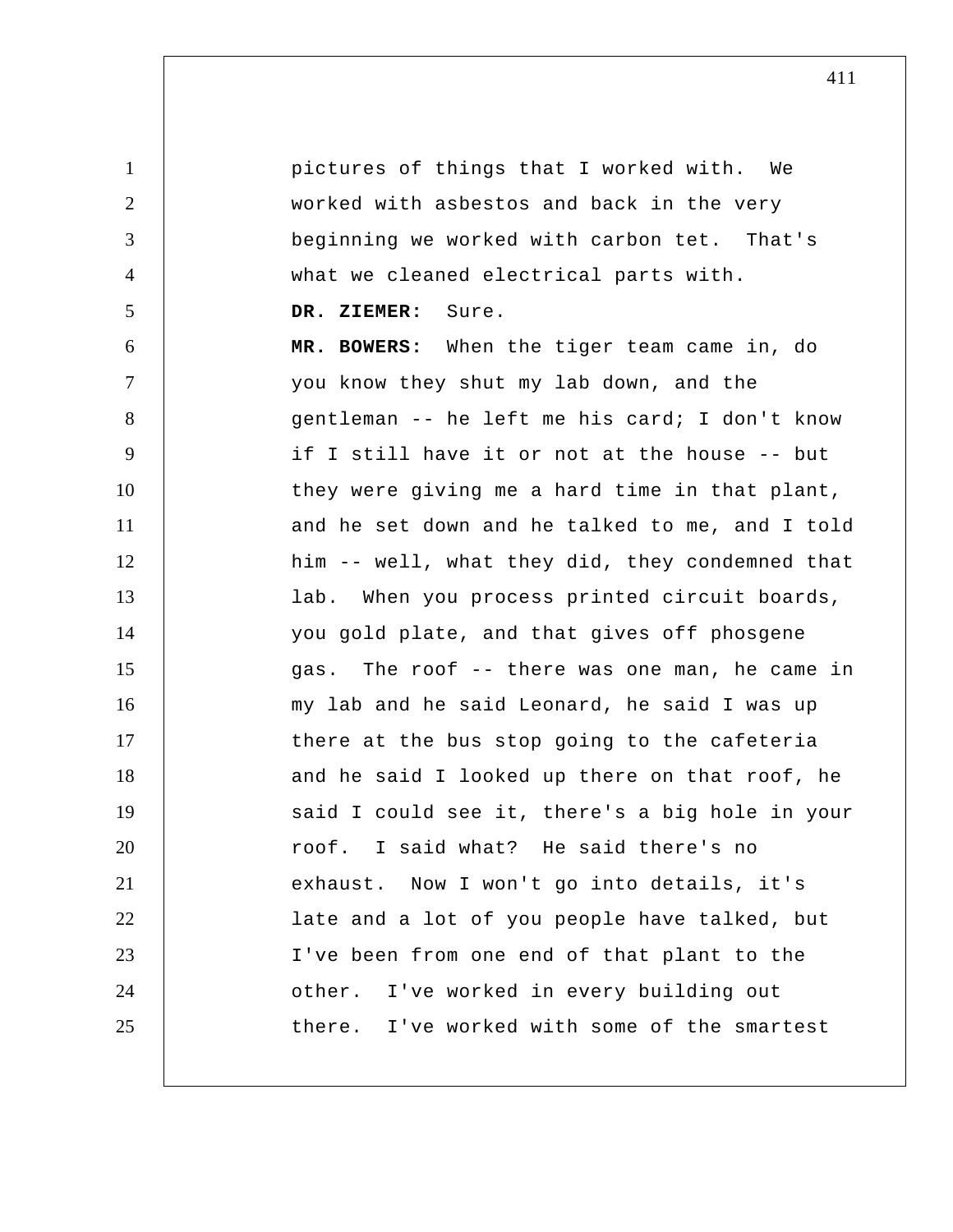1 2 3 4 5 6 7 8 9 10 11 12 13 14 15 16 17 18 19 20 21 22 23 24 25 scientists in the world. And it's been the educational -- I've put my hands down in centrifuge that were so hot that -- that they would leave with it. Well, I'll give you example. Back -- let's see, this would have been 1959, was working 9201-2, foreman. I asked him for 200 amp disconnect switch. Well, he was a retired colonel, and I asked him when he came up to me and I told him what I needed. I thought he'd order me a switch. Well, he comes wagging one back and I said -- well, his last name started with a K, I'll just call him Mr. K. -- I said Mr. K., where did you get this switch? Back on the mezzanine. And I said has health physics checked it? He says are they supposed to? I said yes, and so we call health physics in and a fella -- his initials were D.W., he's dead now -- and they put him on to wash that switch. Now this was a switch we was going to put on out in the hall. So what does he do? When the health physics man gets down there, he puts his Geiger counter on it and Mr. -- well, Mr. W., I'll call him -- he washed that thing for four hours, and when the health physics man came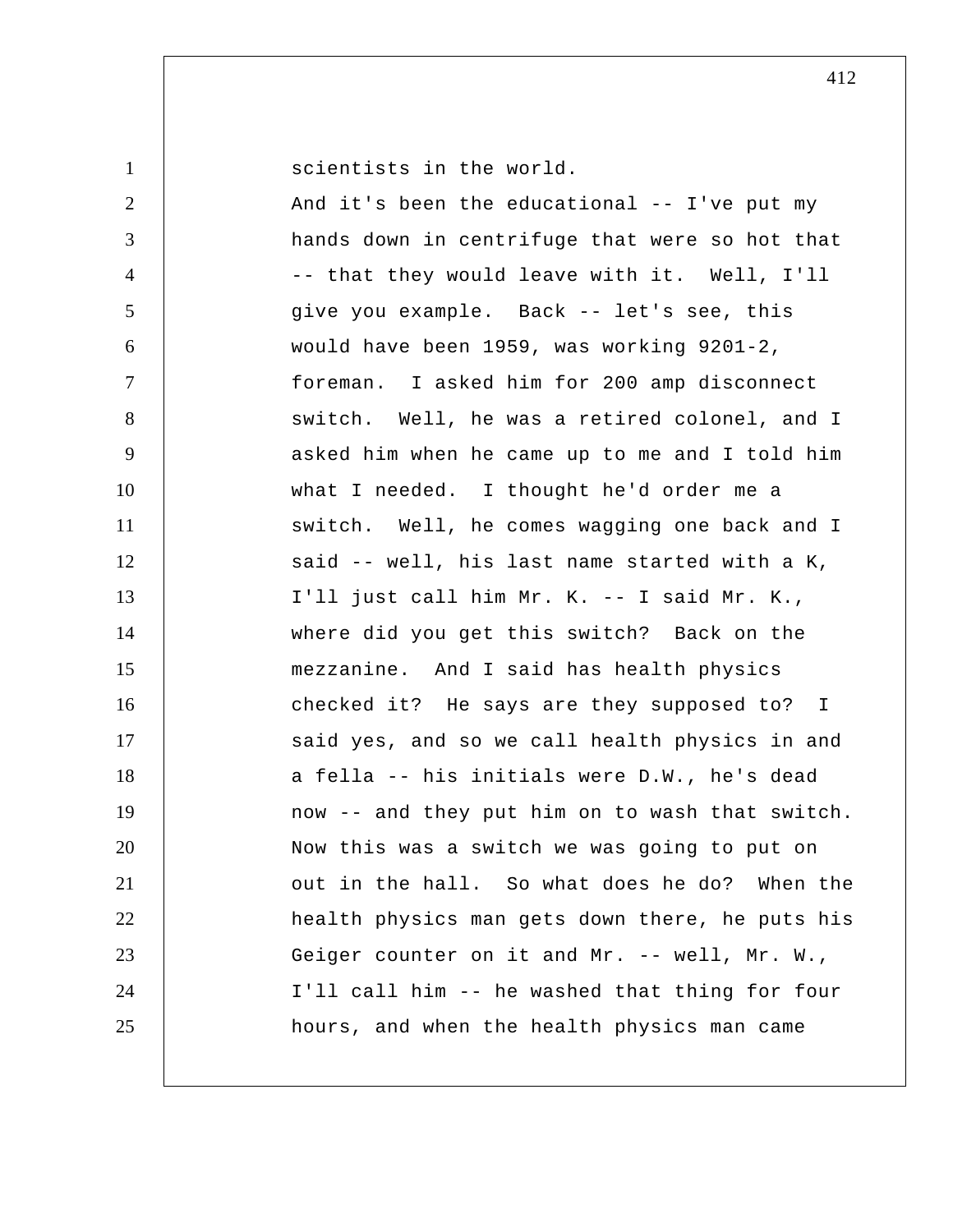1 2 3 4 5 6 7 8 9 10 11 12 13 14 15 16 17 18 19 20 21 22 23 24 25 back he said send it to the burial grounds. And another thing I can tell you that went on out there -- I'm an old-timer, and I'd like to share this with you.  **DR. ZIEMER:** Okay. Remember now, folks are getting tired.  **MR. BOWERS:** No, this is -- this is the last. In 19-- this would have been 1955. Many of y'all know Charlie Robertson, don't you, that died. I was Charlie's apprentice. We worked together over a year, and we went in 9201-1 and we were on the second floor and here I am, I just got back from the service, and the guys were talking that they had connected the thorium line to the drinking water fountain. Yes. Now I don't know if it was actually turned on or not. We just said let's get out of here. So I didn't come prepared to talk tonight, but like I say, I go way back. And when -- I was a usher at the Grove Theater back in the '40s, and that's my picture in the paper y'all see which says "The Atomic Bomb, the Beginning or the End?" That's me when I was 16 years old, and I know what has gone on. And I lose my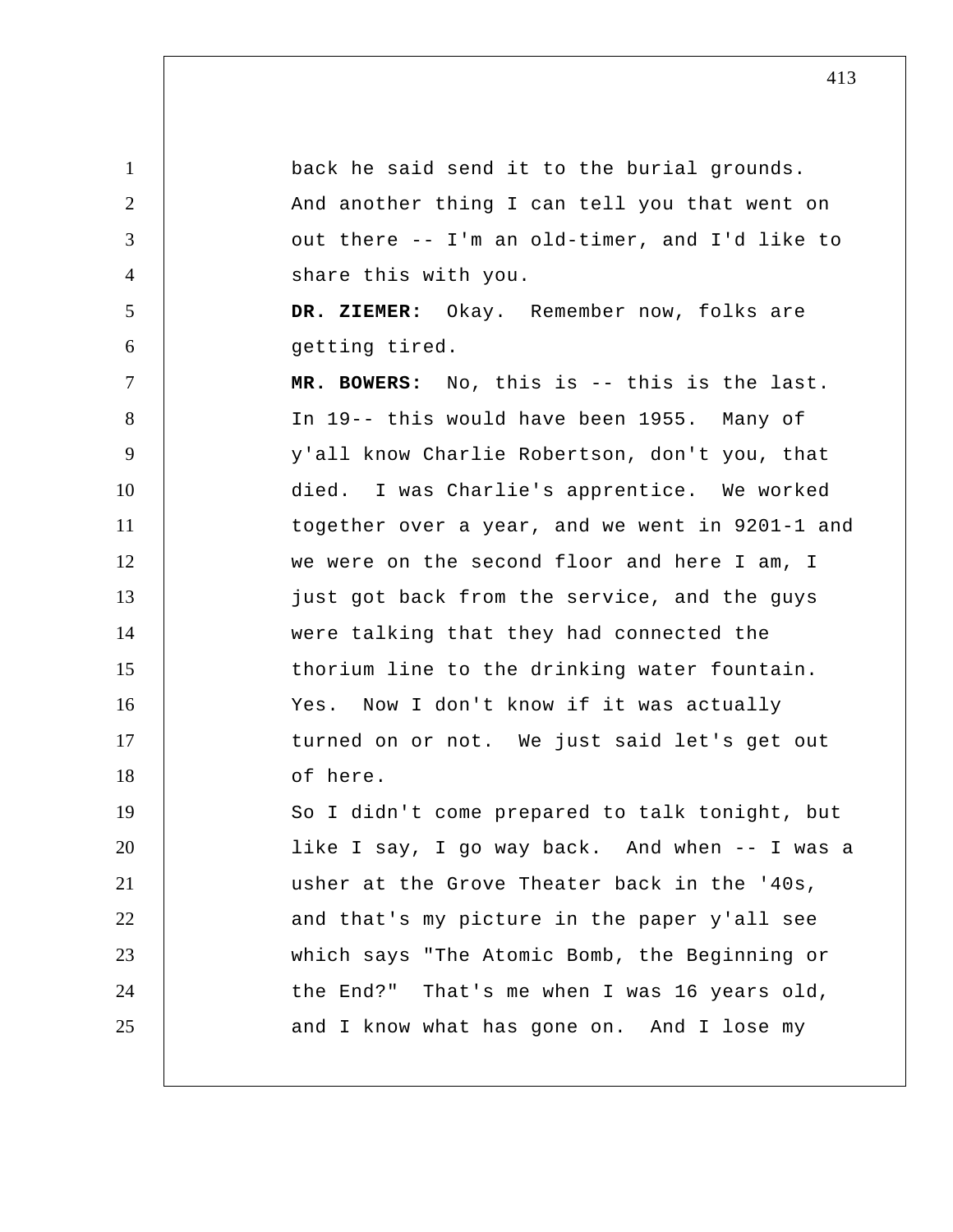| $\mathbf{1}$   | trend (sic) of thought sometimes, but it's been  |
|----------------|--------------------------------------------------|
| $\overline{2}$ | interesting. I love living in Oak Ridge. I       |
| 3              | graduated in 1947, and I've been around quite a  |
| 4              | bit. But these people here, I don't know what    |
| 5              | -- if I have problems or not, but you name it,   |
| 6              | I know more about Oak Ridge than any of y'all    |
| $\tau$         | in this room because when you was an             |
| 8              | electrician in Y-12 you would go from one end    |
| 9              | to the other, that plant. You never knew where   |
| 10             | you were going on overtime. And these people     |
| 11             | are hurting. I've worked with them -- well,      |
| 12             | you spoke of Jack Case a little while ago.       |
| 13             | Well, Wayne Wallace was his first -- was his     |
| 14             | first wife, and Wayne -- I was working with      |
| 15             | him, and he developed this problem down in       |
| 16             | Alpha 5 in the mercury. And I felt sorry --      |
| 17             | she did get a settlement, I believe.             |
| 18             | But like I say, I worked with many of them out   |
| 19             | I worked with Herman Postman, how many<br>there. |
| 20             | of y'all know Herman? Well, I started with       |
| 21             | Herman back when he first came here. He was 26   |
| 22             | years old and he worked in 9204-3, and I went    |
| 23             | down and hooked up his vacuum pumps and I made   |
| 24             | a prediction. I said there's a young man         |
| 25             | downstairs that's going to go up in this         |
|                |                                                  |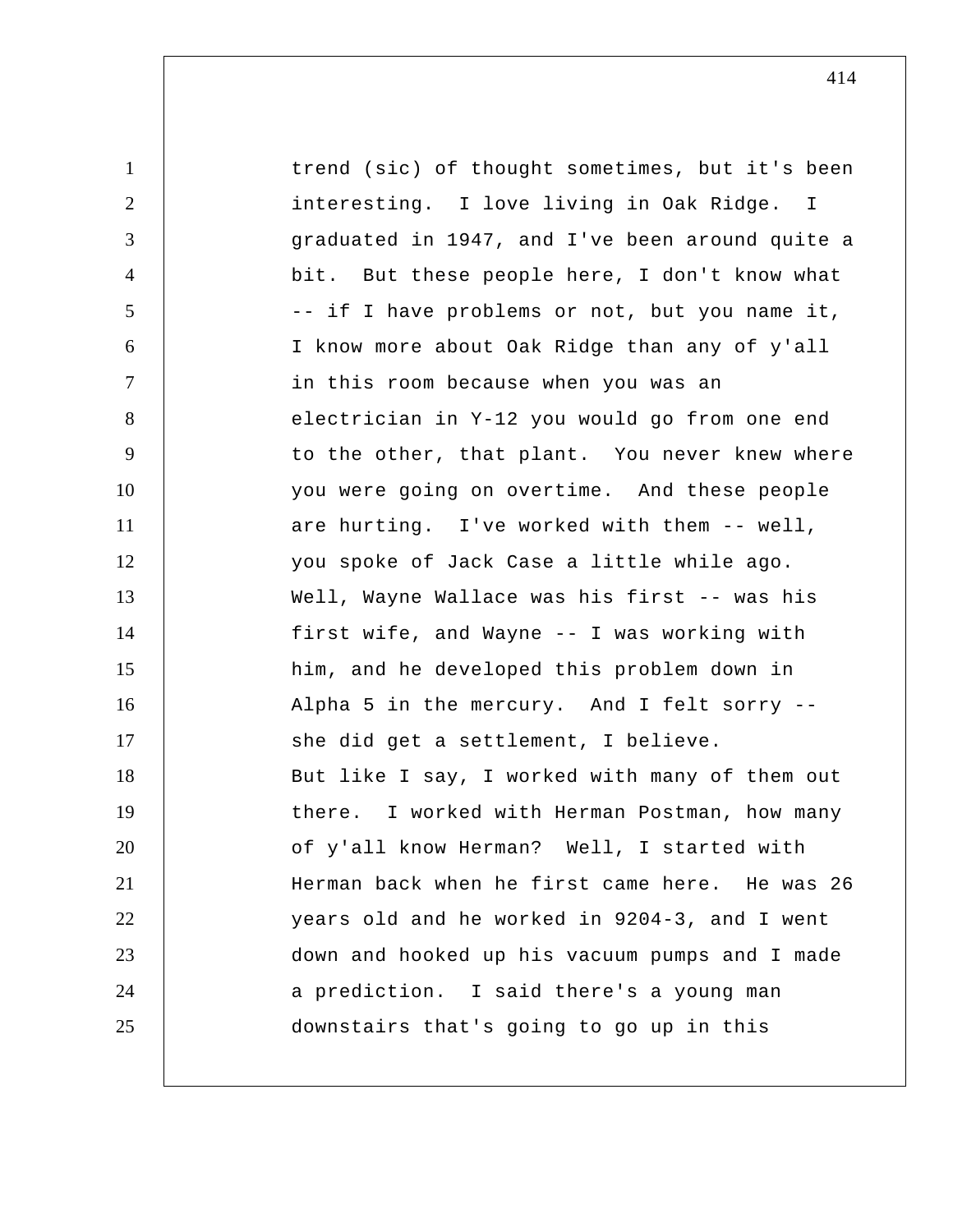company, and he went to the top. He became a vice president.

1

2

3 4 5 6 7 8 9 10 11 12 13 14 15 16 17 18 19 20 21 22 23 24 25 But we had a lot of things we shared together. We worked on the DCX program. You name it, I worked on it. Every time they'd run out of money, I'd go somewhere else, and these people -- I worked with some of the finest people in this world. And these people right here, I've worked with them. I've changed the motors out for them, their lights and all. But I'm just proud to be an American. And what I like most about when I was out there, many of them dreaded going -- taking a lie detector test, known as the polygraph test. I thought it was a honor to go up there and take that polygraph test, that I was a red-blooded American and I was proud of this country, and that's when I went in the service and then I saw things change. And the man who was head of security out there and he was head of all the guard department, and I used to sit in his lap when I was a little boy. He lived with us at Tellico Plains, and I would -- he would tell these stories. But he was one of the finest men - well, he is dead now, but I didn't mean to talk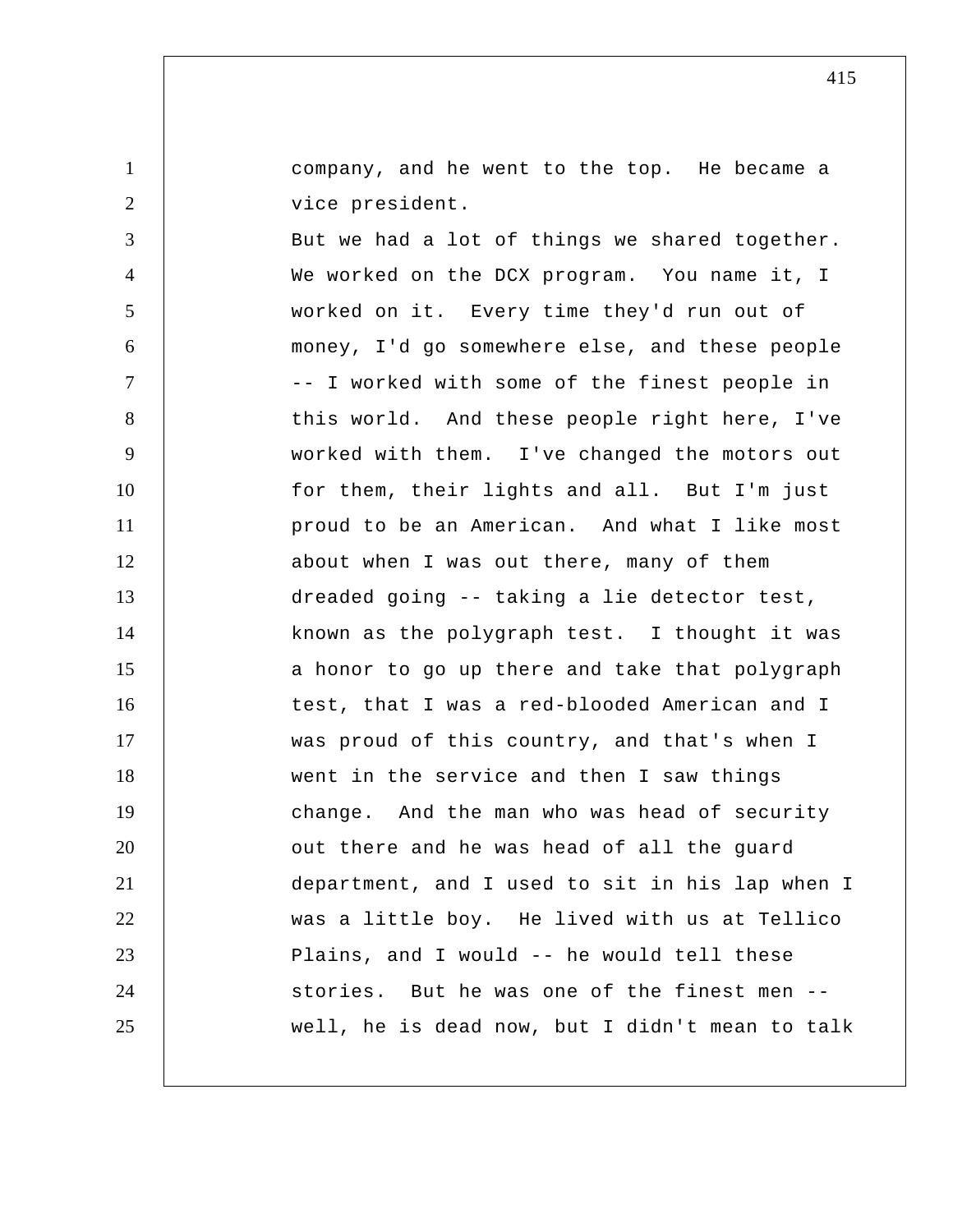1 2 3 4 5 6 7 8 9 10 11 12 13 so long, but I just came in here and just heard these people, and I know how they're hurting. And I appreciate any help that y'all can give them.  **DR. ZIEMER:** Sounds like a good note to end our evening on. Thank you very much for sharing that. Thank all of you for coming tonight and sharing with the Board. We appreciate it. We will be meeting again all day tomorrow. You're welcome to return and learn more about the dose reconstruction process. (Whereupon, the meeting was adjourned at 9:10 p.m.)

14